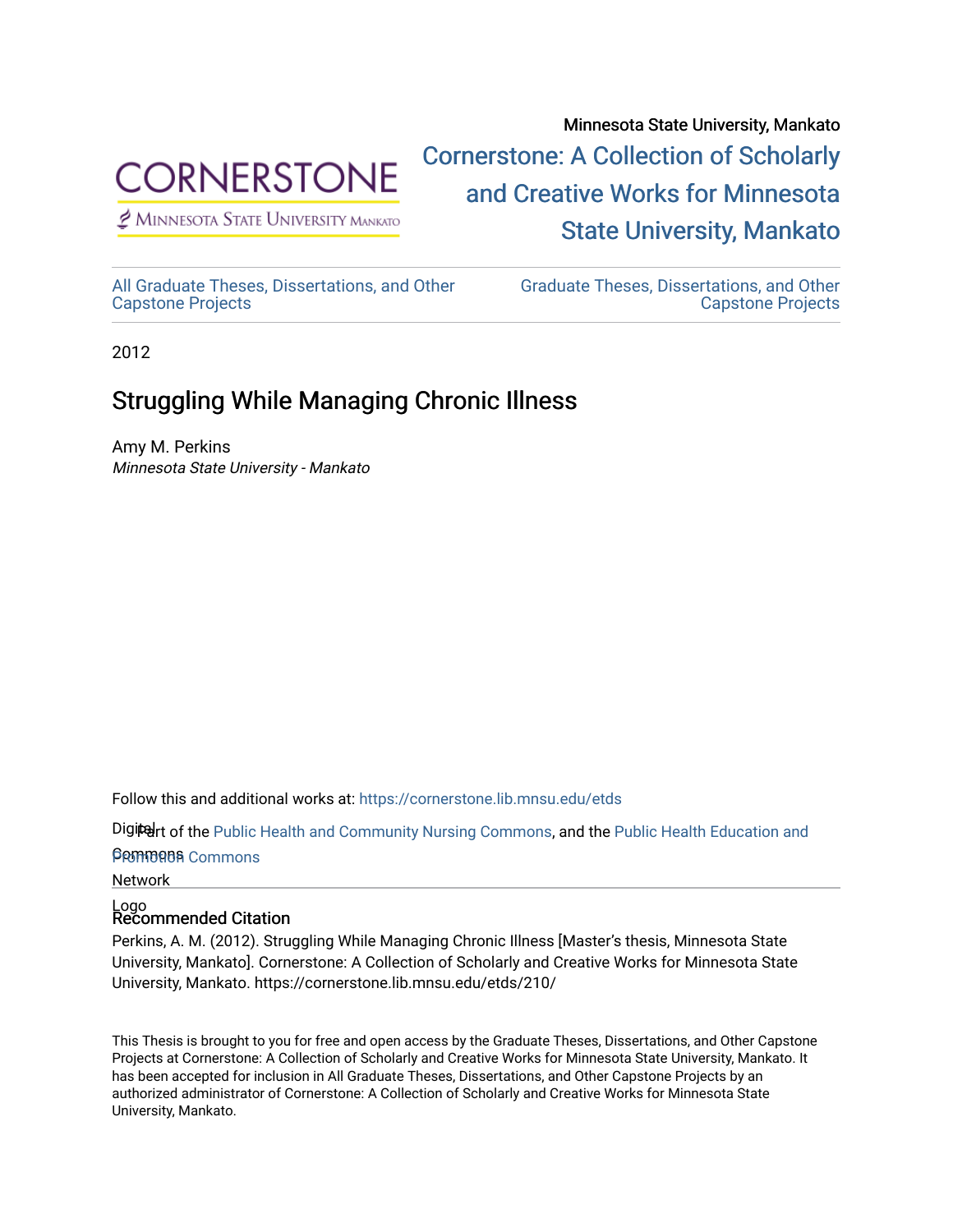## STRUGGLING WHILE MANAGING CHRONIC ILLNESS

A Thesis Submitted in Partial Fulfillment of the Requirements for the Degree of Master of Science in Nursing at Minnesota State University, Mankato

> by Amy M. Perkins, B.S.N.

> > May, 2011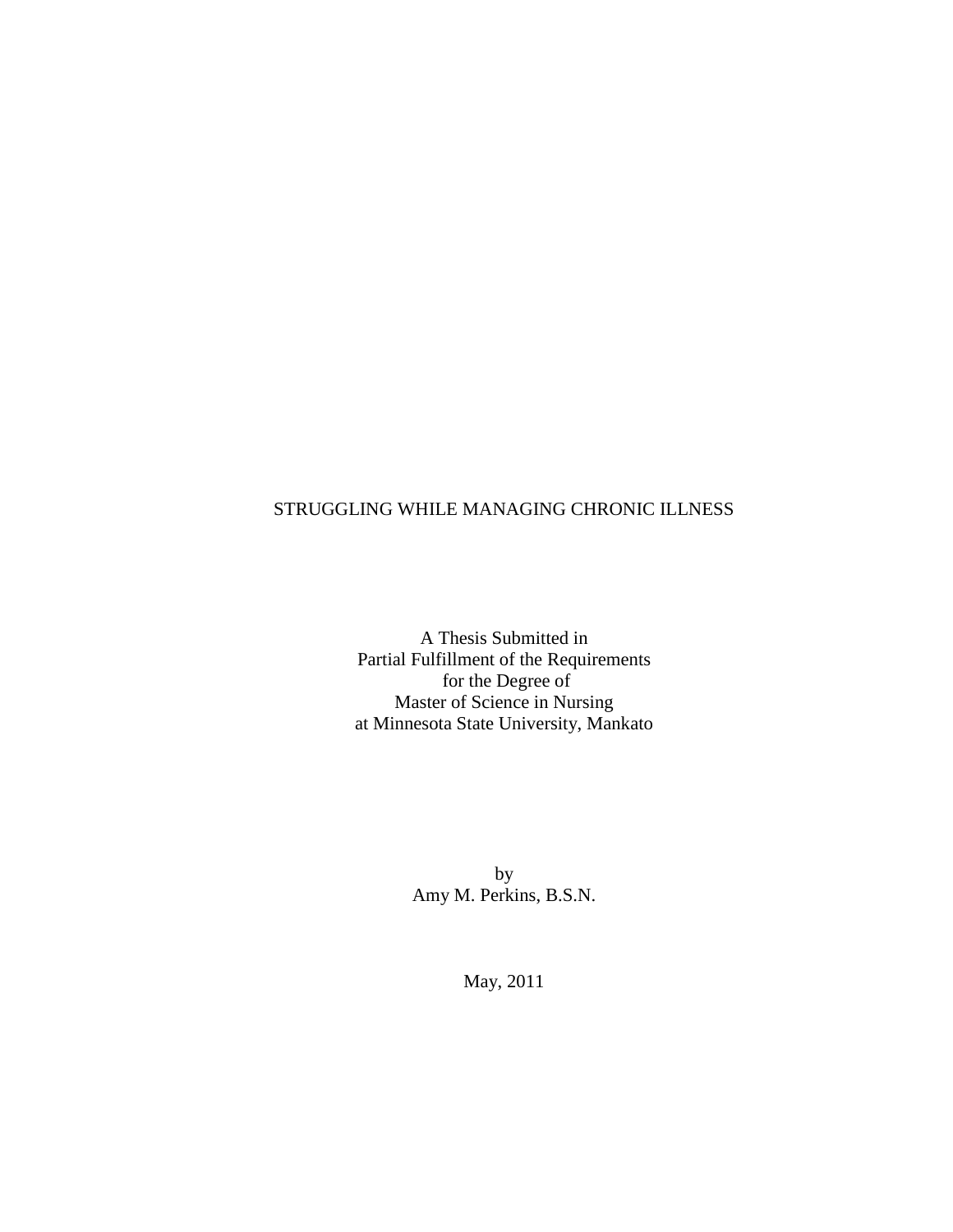Copyright

2011

Amy M. Perkins, BSN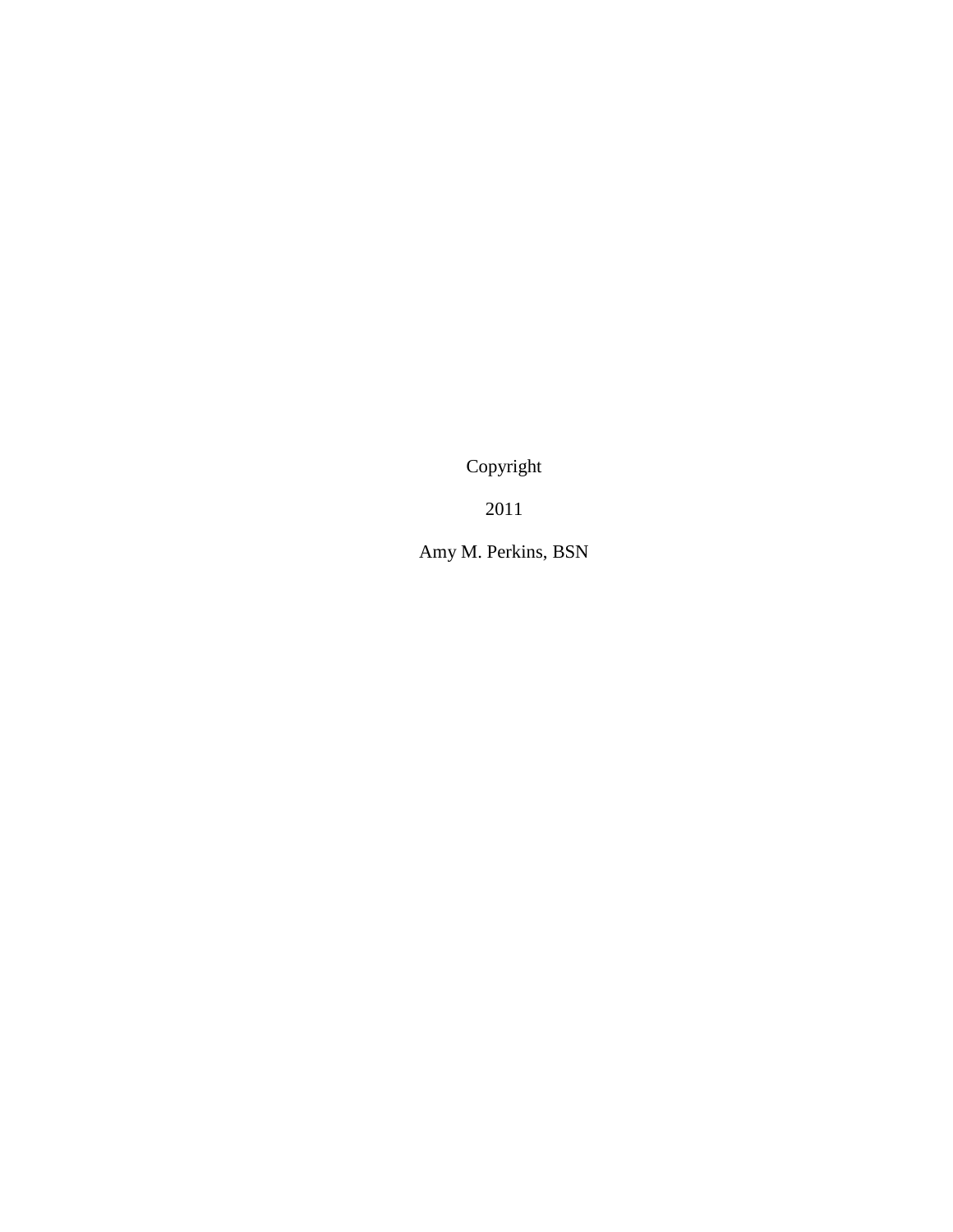Struggling While Managing Chronic Illness

Amy M. Perkins, BSN

This thesis has been examined and approved by the following members of the thesis committee.

Norma Krumwiede EdD, RN, Advisor

Mary Bliesmer DNSc, RN

Kelly Krumwiede, PhD, RN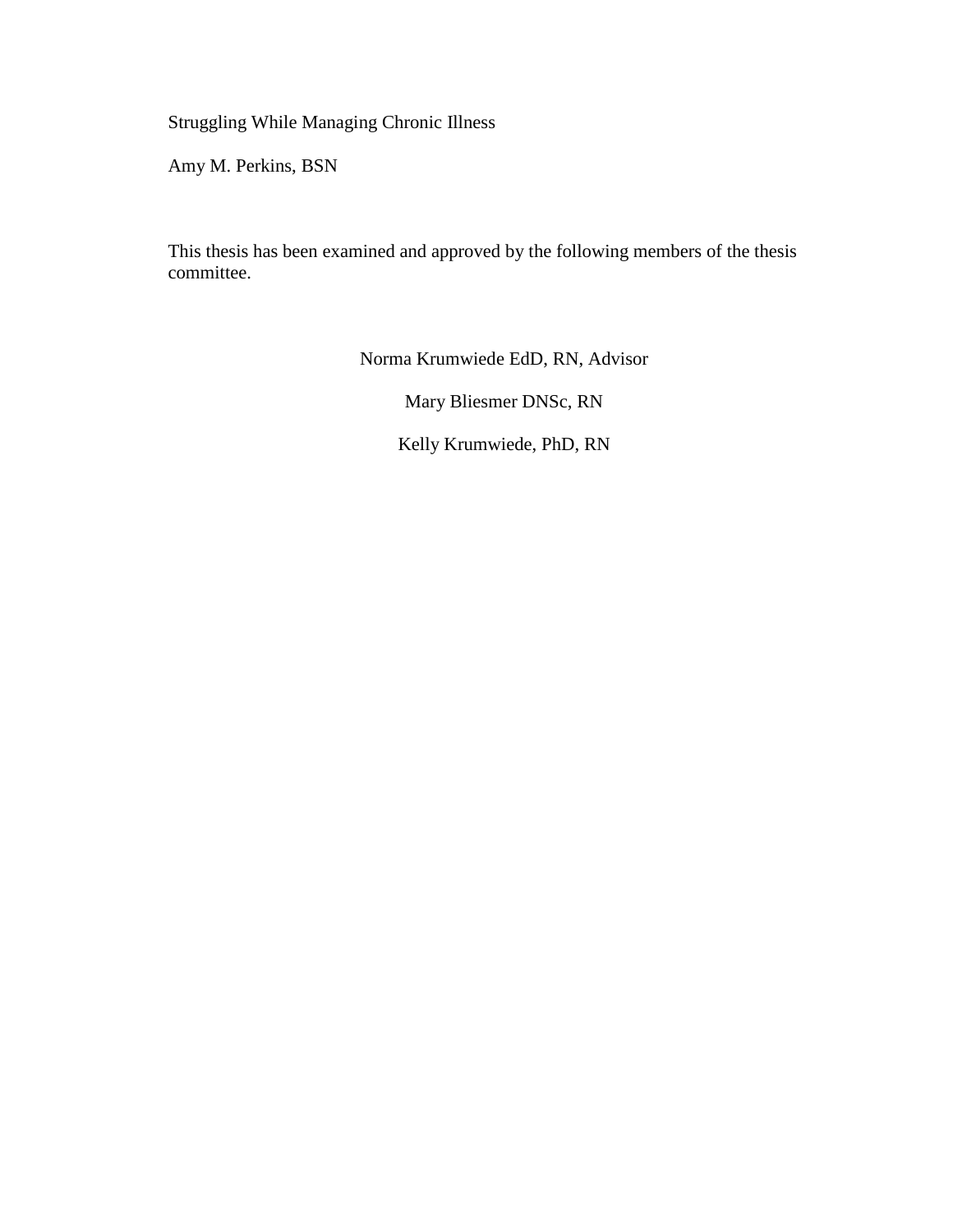TO: Vivian, Maxwell, and Eric

- For Vivian, whose delightful smile and melodic giggles remind me of life's true meaning, and whose eyes hold promise of all that is yet to come.
- For Maxwell, who first taught me the joy of motherhood, and whose loyal, honest, bighearted, curious disposition inspires me to be worthy of his adoration.
- For Eric, who encourages me to persevere and thrive, while profoundly touching me with his thoughtfulness, friendship, wit, and love.

With special thanks to my thesis advisor, Norma, for her advice and assistance.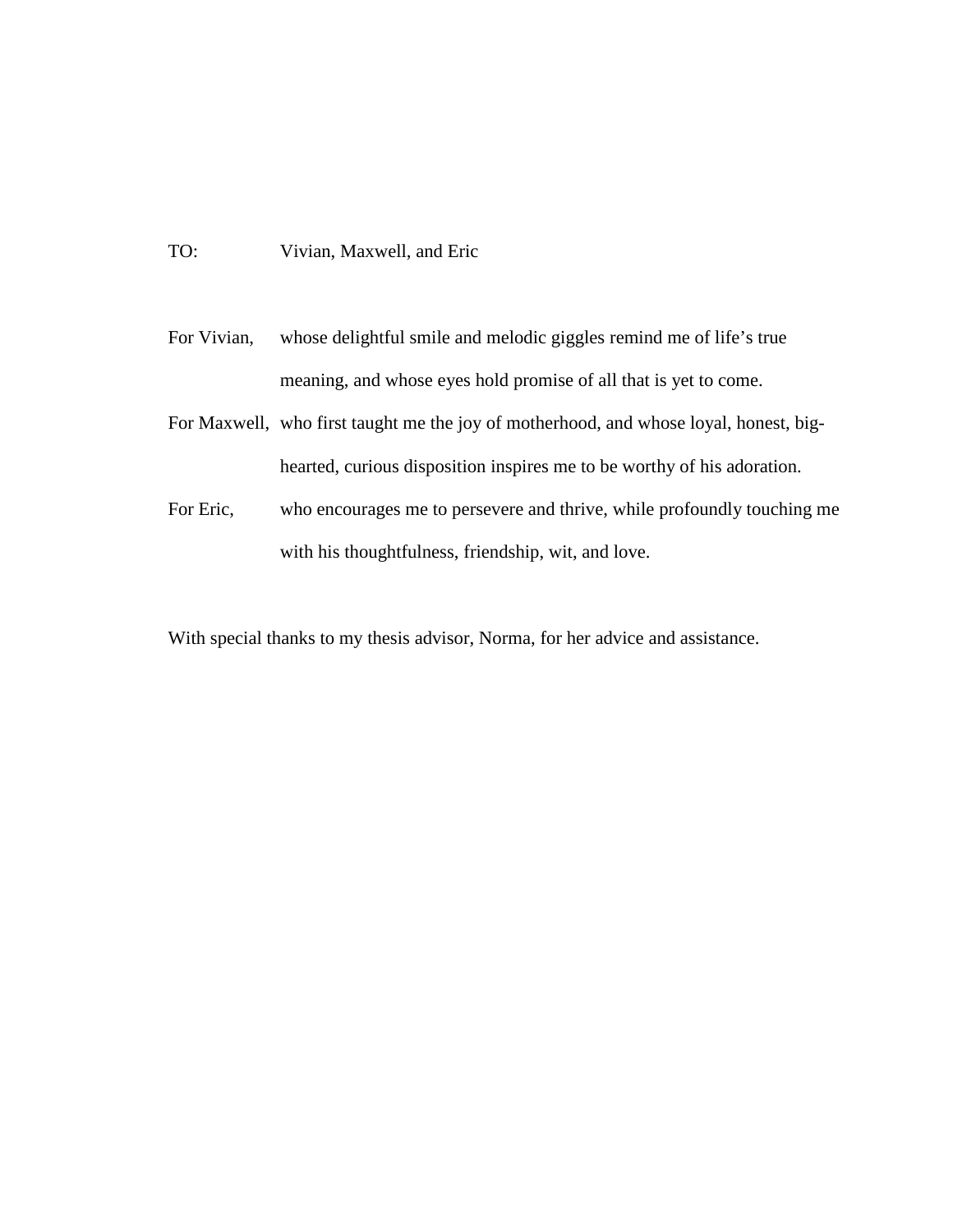### **Abstract**

Although research documenting the struggling response to chronic illness would assist nurses in understanding their patients and potentially in the assessment and support of struggling patients, such research is only in the infancy stage. The purpose of this research study was to address the rarity of literature describing and defining the concept of families struggling while managing chronic illness. Using Strauss and Corbin's paradigm model and grounded theory methodology, the researcher analyzed interviews with nine rural families managing chronic illness. The analysis revealed that families managing chronic illness struggled with everyday living, to obtain a diagnosis, with spiritual beliefs, and with cognitive and existential thoughts, encompassing mind, body and spirit struggles. Struggling occurred within and between individuals and groups. A thought process, more specifically, an awareness, interpretation, deciphering of meaning, or perception was a strong component of the struggling experience. The core phenomenon identified was struggling, which was preceded by the causal conditions perceiving uncertainty and/or vulnerability and ascribing negative meaning to illness management. Struggling occurred within the context of managing chronic illness. Intervening conditions for struggling were ineffective adapting and adapting. Action/ interaction strategies for struggling were denying, emphasizing loss, fostering independence, strengthening relationships, and turning to faith. Consequences of the action/interaction strategies were stagnating and reintegrating. In light of this study's findings, struggling while managing chronic illness is defined as the perception of a difficult process (e.g., a battle, conflict, strenuous effort, or task) while managing chronic illness. The perception of great difficulty is often preceded by perception of vulnerability

ii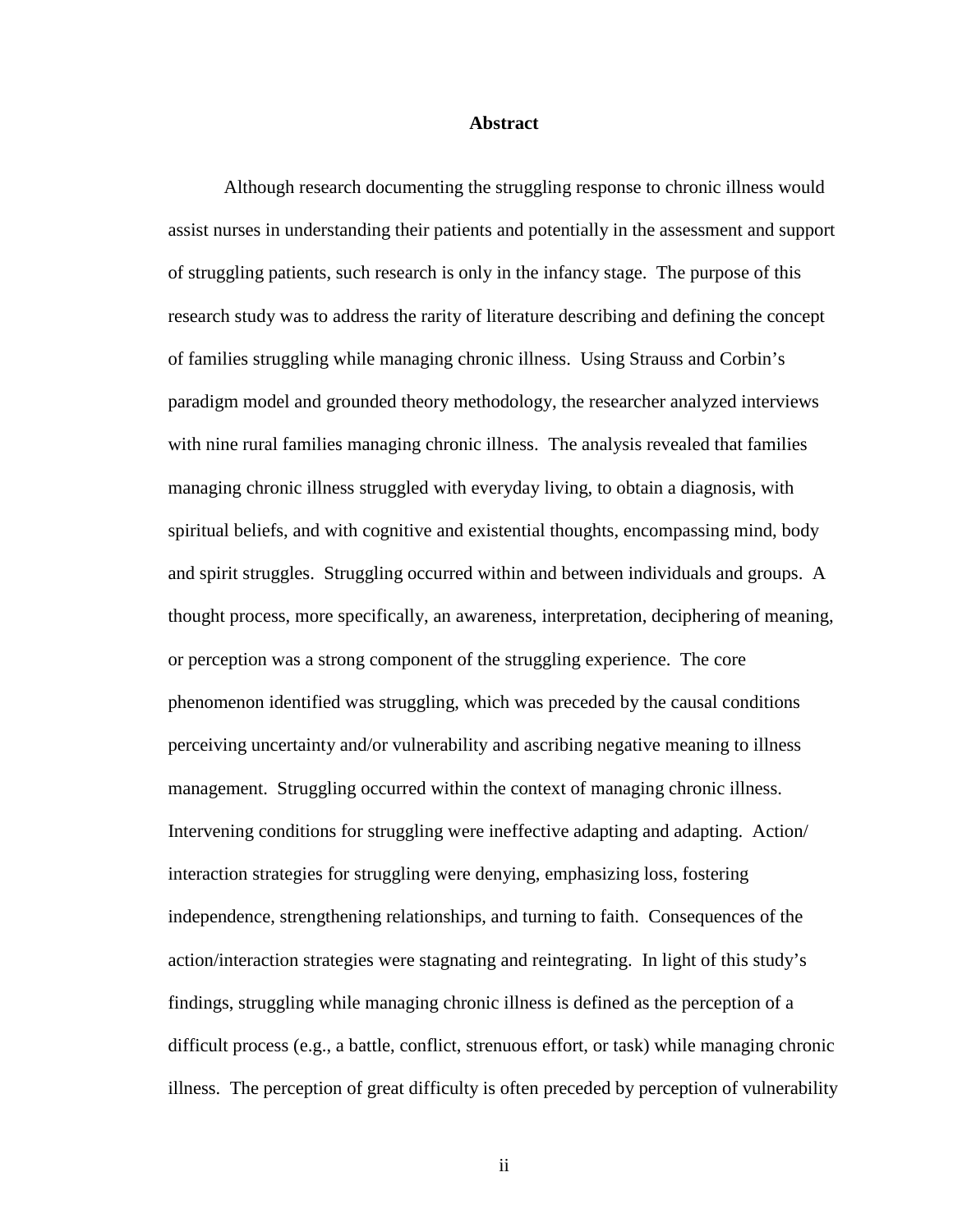or uncertainty and/or ascribing negative meaning to chronic illness management. The difficult process can occur within the body, mind, or spirit of a person or group of persons. The understanding of struggling as a perception makes it relatable to other literature exploring perceptions, representations, and ascribed meanings of not only illness experiences, but also other experiences, such as pain and treatments. Nurses can help those managing chronic illness identify its associated perceptions and representations, which in some cases is struggling.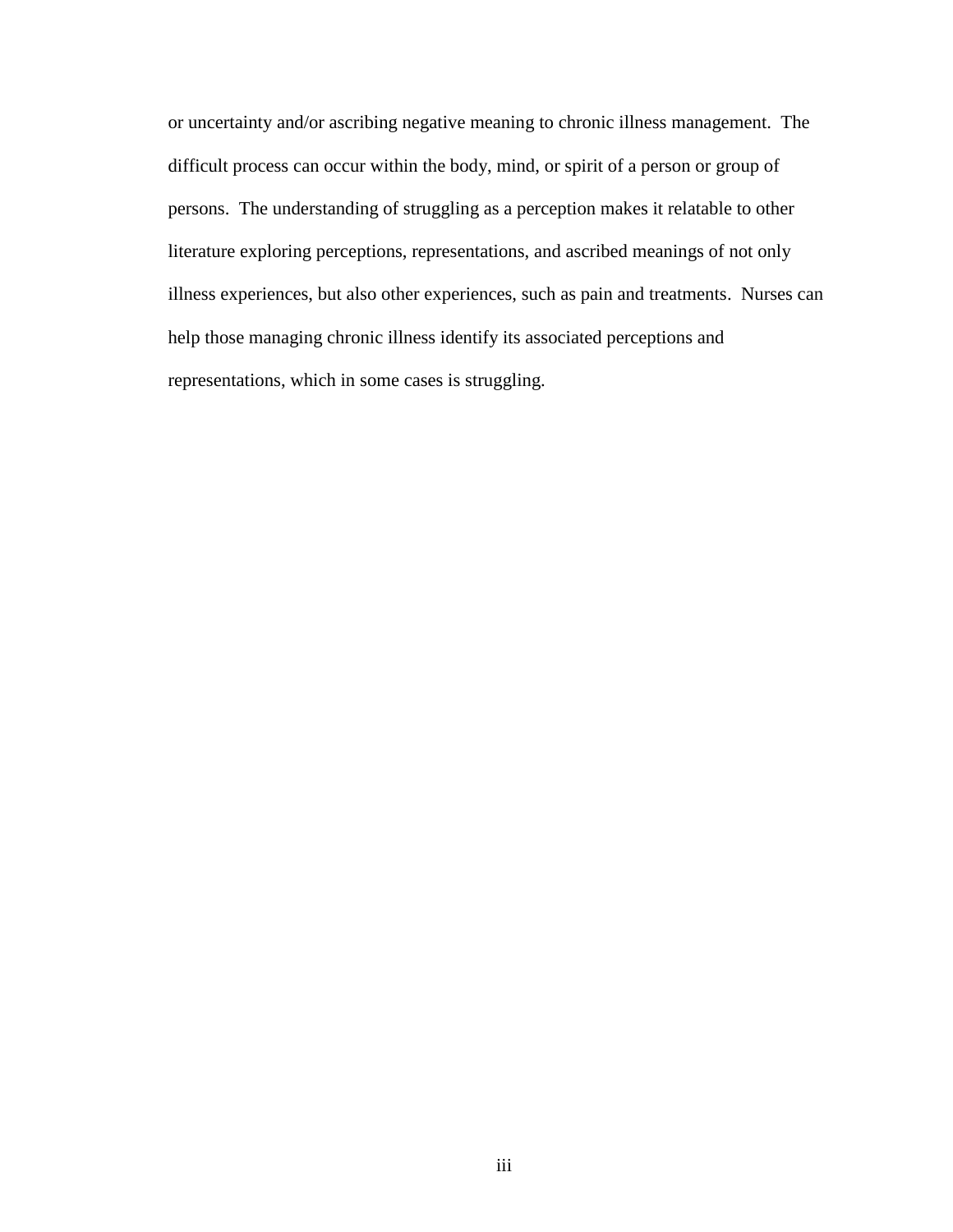## TABLE OF CONTENTS

|                |                             | V1                                                                  |
|----------------|-----------------------------|---------------------------------------------------------------------|
|                |                             |                                                                     |
| <b>CHAPTER</b> |                             |                                                                     |
|                |                             |                                                                     |
| $\mathbf{I}$ . |                             | 1                                                                   |
|                |                             | 1<br>$\overline{2}$<br>3<br>$\overline{4}$<br>5<br>5<br>6<br>6<br>6 |
| II.            |                             | 8                                                                   |
| Ш              | RESEARCH METHODS AND DESIGN | 8<br>9<br>9<br>10<br>14<br>20<br>23                                 |
|                |                             | 24                                                                  |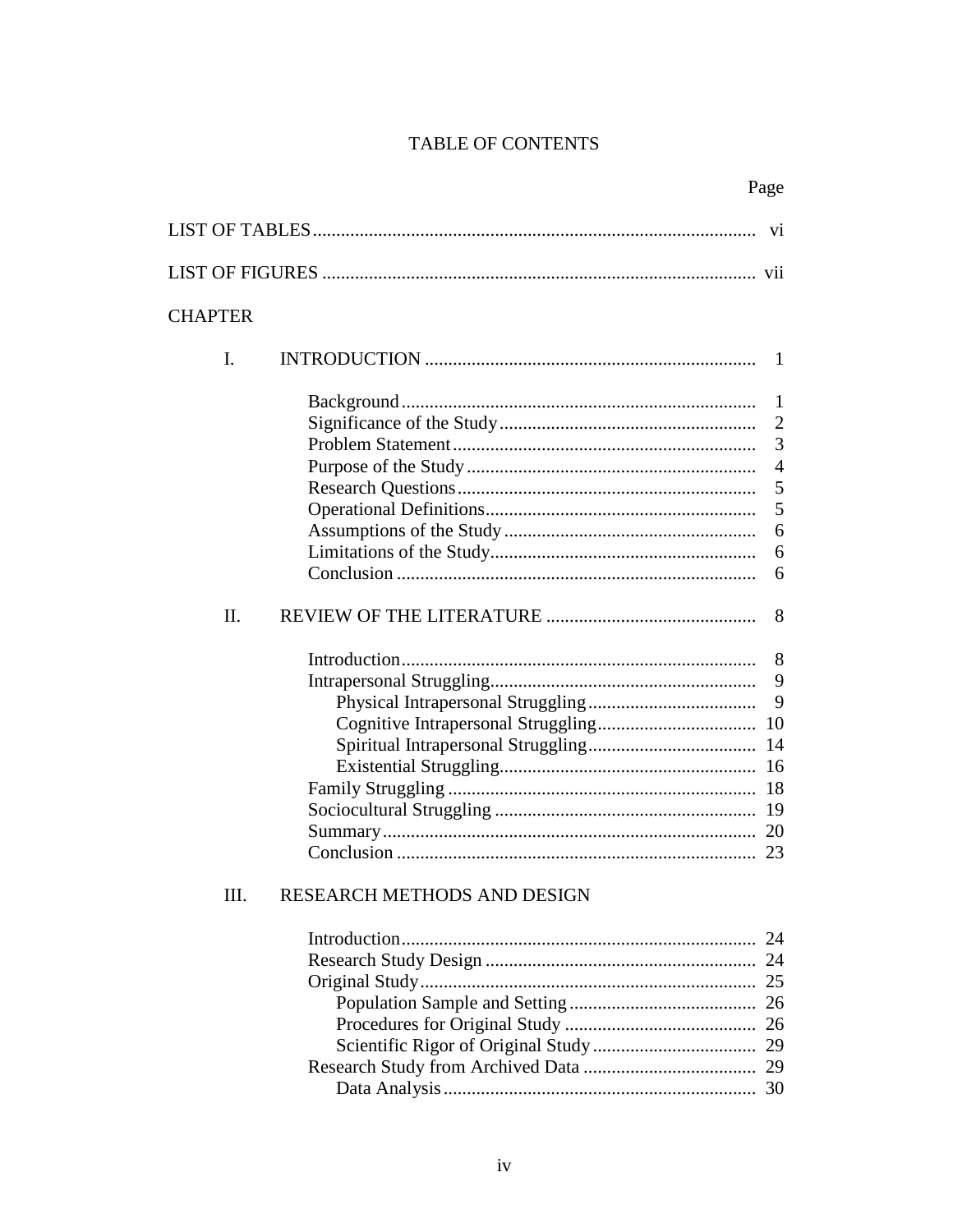| IV.                                                          |    |
|--------------------------------------------------------------|----|
|                                                              |    |
|                                                              |    |
|                                                              |    |
|                                                              |    |
|                                                              |    |
| <b>Ascribing Negative Meaning to Managing</b>                |    |
|                                                              |    |
|                                                              |    |
|                                                              |    |
|                                                              |    |
|                                                              |    |
|                                                              |    |
|                                                              |    |
|                                                              |    |
|                                                              |    |
|                                                              |    |
|                                                              |    |
|                                                              |    |
|                                                              |    |
|                                                              |    |
|                                                              |    |
|                                                              |    |
|                                                              |    |
|                                                              |    |
|                                                              |    |
|                                                              |    |
| V.                                                           | 49 |
|                                                              | 49 |
| How Families Struggle While Managing Chronic Illness         | 49 |
| A Definition of Struggling While Managing Chronic Illness 50 |    |
| Comparison of Study Findings to Other Research  51           |    |
|                                                              |    |
|                                                              |    |
|                                                              |    |
|                                                              |    |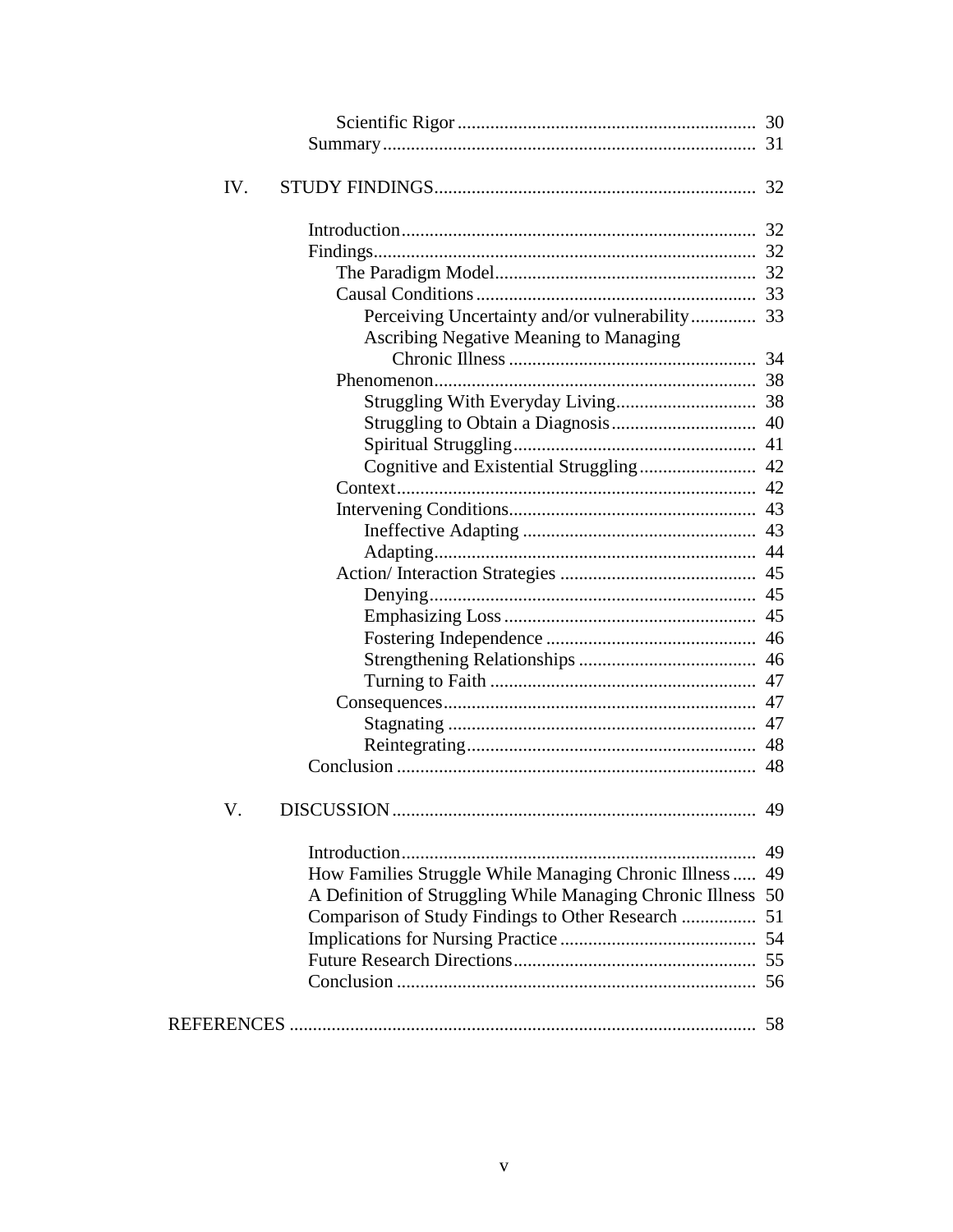## LIST OF TABLES

| Table | rage |
|-------|------|
|       |      |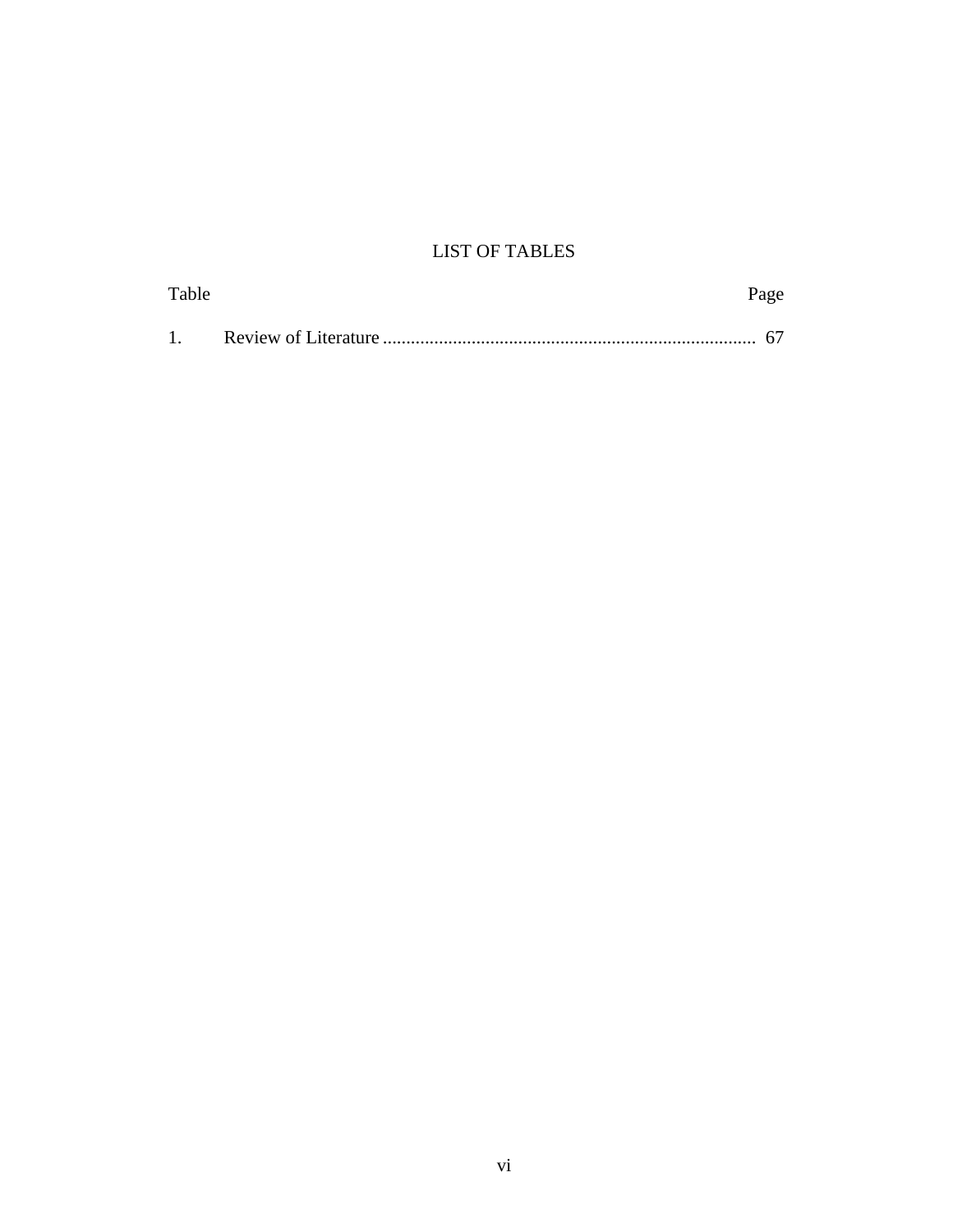## LIST OF FIGURES

| Figure |  | Page |  |
|--------|--|------|--|
|        |  |      |  |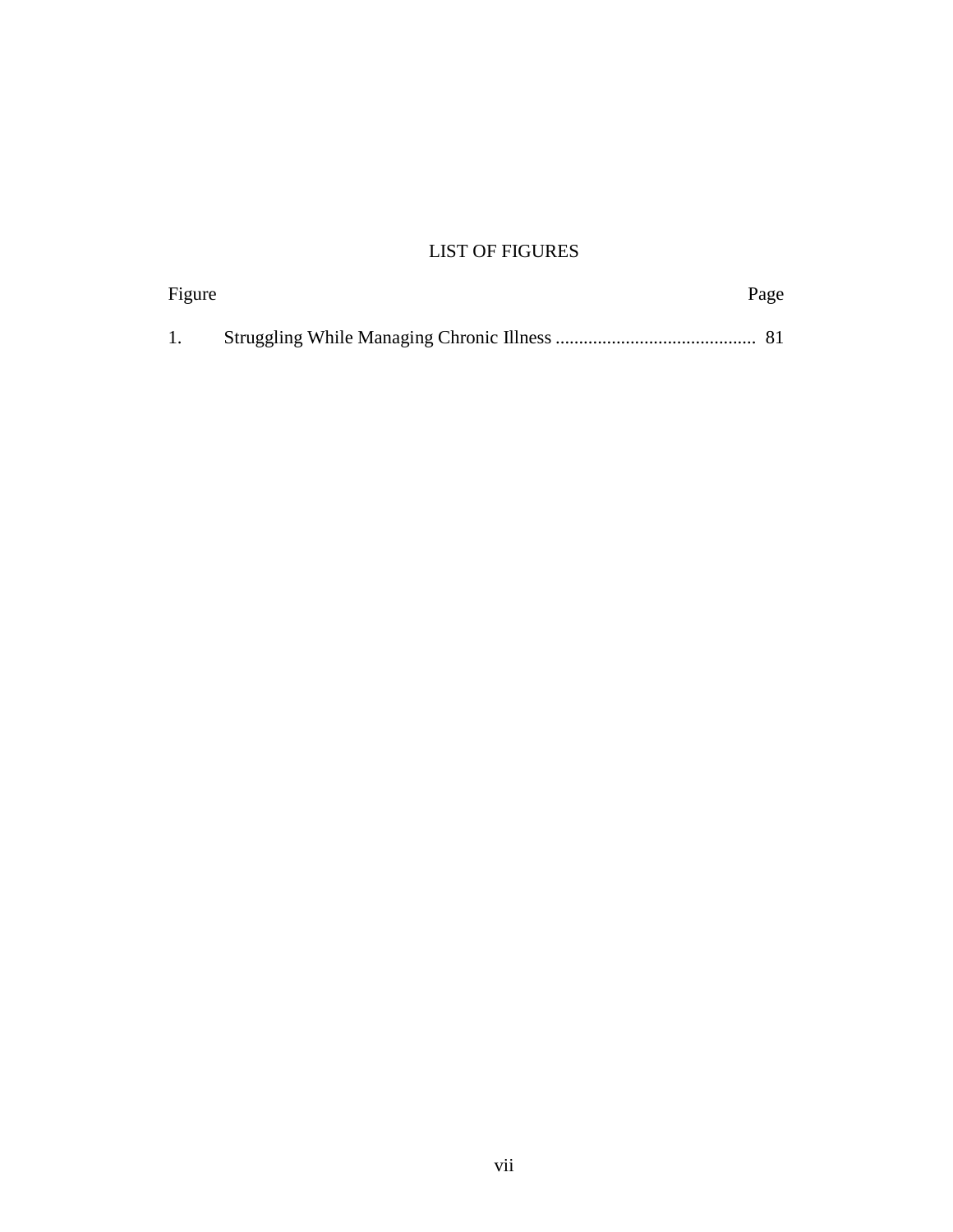What counts in life is not the victory, but the struggle. Pierre de Coubertin (Julliart, 2008)

## **Chapter I: Introduction**

This chapter provides the background, significance of the study, problem statement, purpose of the study, research questions, operational definitions, assumptions, and limitations of the study.

## **Background**

Depictions of human struggling abound in literature. In the Old Man and the Sea, for example, Ernest Hemingway describes Santiago's three-day struggle to catch and bring to shore an enormous marlin despite hunger, fatigue, and sharks. The struggle between good and evil is a common theme in literature, as between the Bible's Devil and God, Shakespeare's Othello and Iago, Stevenson's Dr. Jekyll and Mr. Hyde, and evil human nature and goodness in Golding's Lord of the Flies. Huckleberry Finn experiences struggle in the form of an intrapersonal conflict between his belief that Jim should be treated as an inferior slave and his growing regard for Jim.

Literary depictions of struggles demonstrate that the word "struggle" is nuanced with not only several tenses and parts of speech, but also with several meanings. For the verb struggle, the New Oxford American Dictionary (Stevenson & Lindberg, 2010, p. 1728) provides the core sense, "make forceful or violent efforts to get free of restraint or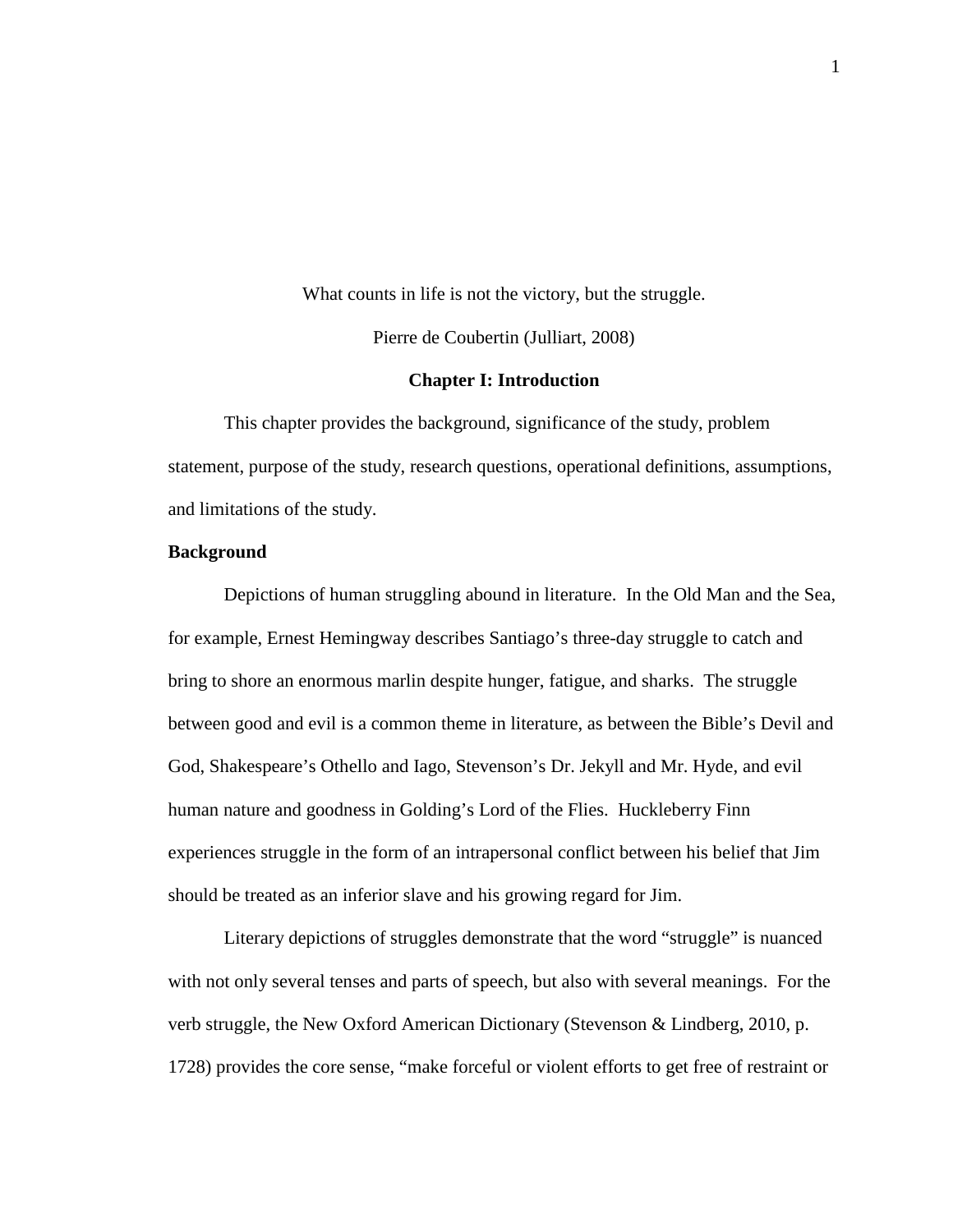constriction," as in "he struggled to break free." The same dictionary provides four subsenses of the verb struggle:

1) "strive to achieve or attain something in the face of difficulty or resistance," as in "many families struggle to make ends meet," 2) "have difficulty handling or coping with," as in, "passengers struggle with bags and briefcases," 3) "engage in conflict," as in "politicians continued to struggle over familiar issues," and 4) "make one's way with difficulty," as in "he struggled to the summit of the world's highest mountain." The noun struggle has similar core and sub-senses.

Nursing, medicine, and allied health literature portray struggles in various settings and manners (Hughes, Gudmundsdottir, & Davies, 2007; van Mens-Verhulst, Radtke, & Spence, 2004; Whittemore, Chase, Mandle, & Roy, 2002). Struggles portrayed among the chronically ill are particularly poignant because of the length, depth, and number of struggles. The struggles associated with chronic illness can be in the form of internal turmoil or external conflict (Moser, van der Bruggen, Spreeuwenberg, & Widdershoven, 2008; Travers & Lawlers, 2008), not unlike the battles between internal or external forces described in many literary works. Struggling with chronic illness can also take the form of persevering despite a particular difficulty (Becker, 1993; Kvigne, Kirkevold, & Gjengedal, 2004), as did Santiago, the marlin fisherman.

## **Significance of the Study**

Struggling associated with chronic illness is of particular importance to nurses because of their unique responsibilities. The American Nurses Association defines nursing as "the protection, promotion, and optimization of health and abilities, prevention of illness and injury, alleviation of suffering through the diagnosis and treatment of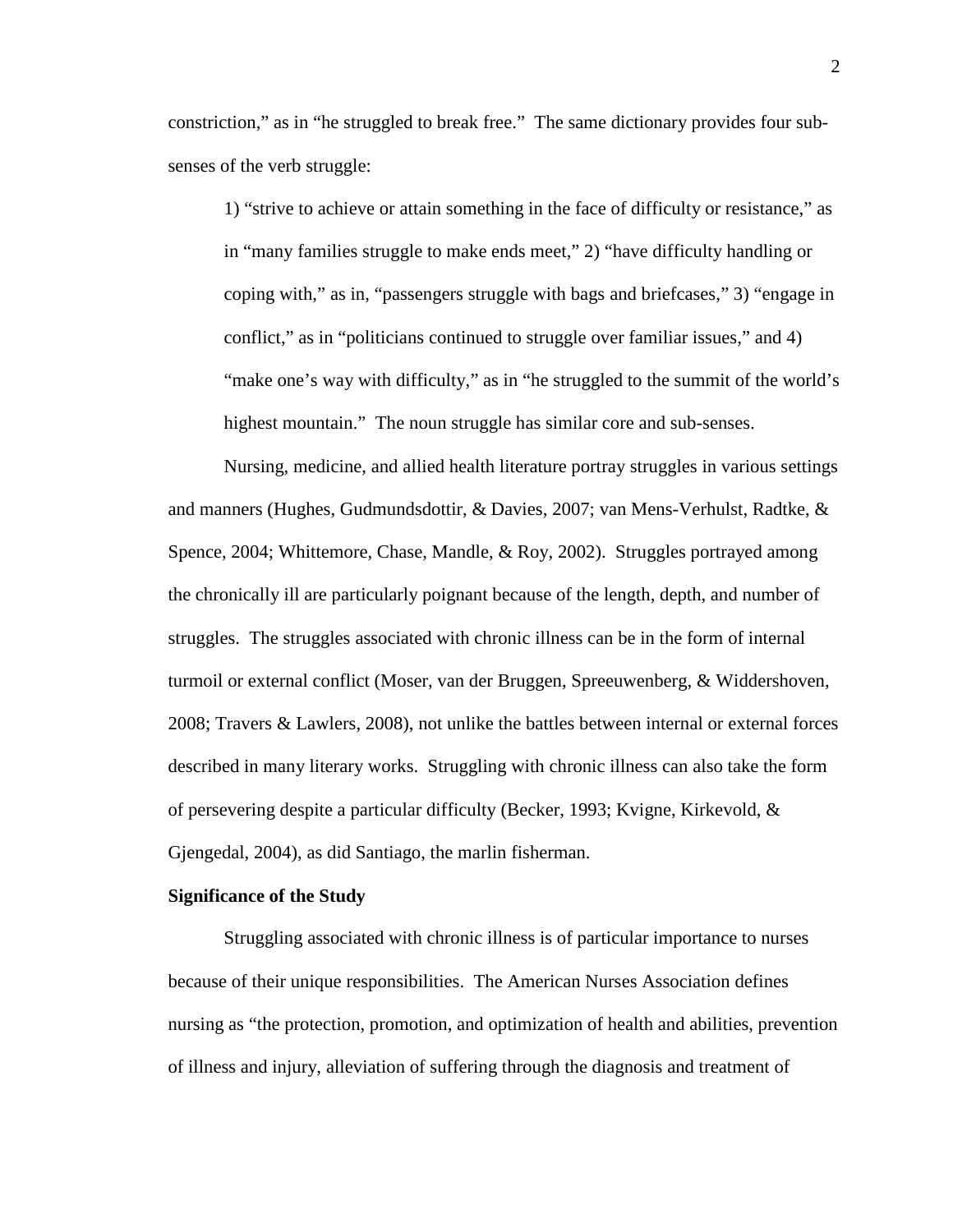human response, and advocacy in the care of individuals, families, communities, and populations" (2011, p. 1). While the direct care giving position of nurses allows them to recognize the struggling experience of others, the "optimization of health" role of nurses motivates them to determine how struggling affects patients' health and whether interventions are warranted.

To recognize struggling and understand how it affects the health of others, nurses need knowledge of struggling. Knowledge originating from the discipline of nursing is particularly appropriate, for it focuses on "understanding human responses and determining the best interventions to promote health, prevent illness, and manage illness" (Burns & Groves, 2009, p. 2). Although research documenting the struggling response to chronic illness would assist nurses in understanding their patients and potentially in the assessment and support of struggling patients, this paper will demonstrate that such research is only in the infancy stage. The comprehensive description of struggling provided in this paper will provide groundwork for future studies, since descriptive research lays a foundation for research that explains, predicts, and controls phenomena (Burns & Grove, 2009).

#### **Problem Statement**

The struggles of people with chronic illness are incompletely documented in nursing literature. Specifically, a search for "struggle" or "struggling" on January 16, 2011 in the Cumulative Index to Nursing and Allied Health Literature (CINAHL) resulted in 1059 documents, and a search for "struggle" or "struggling" in the title and abstract resulted in 2713 documents. However, a search for "struggle" or "struggling" in the subject resulted in zero documents. Indeed, an examination of the documents with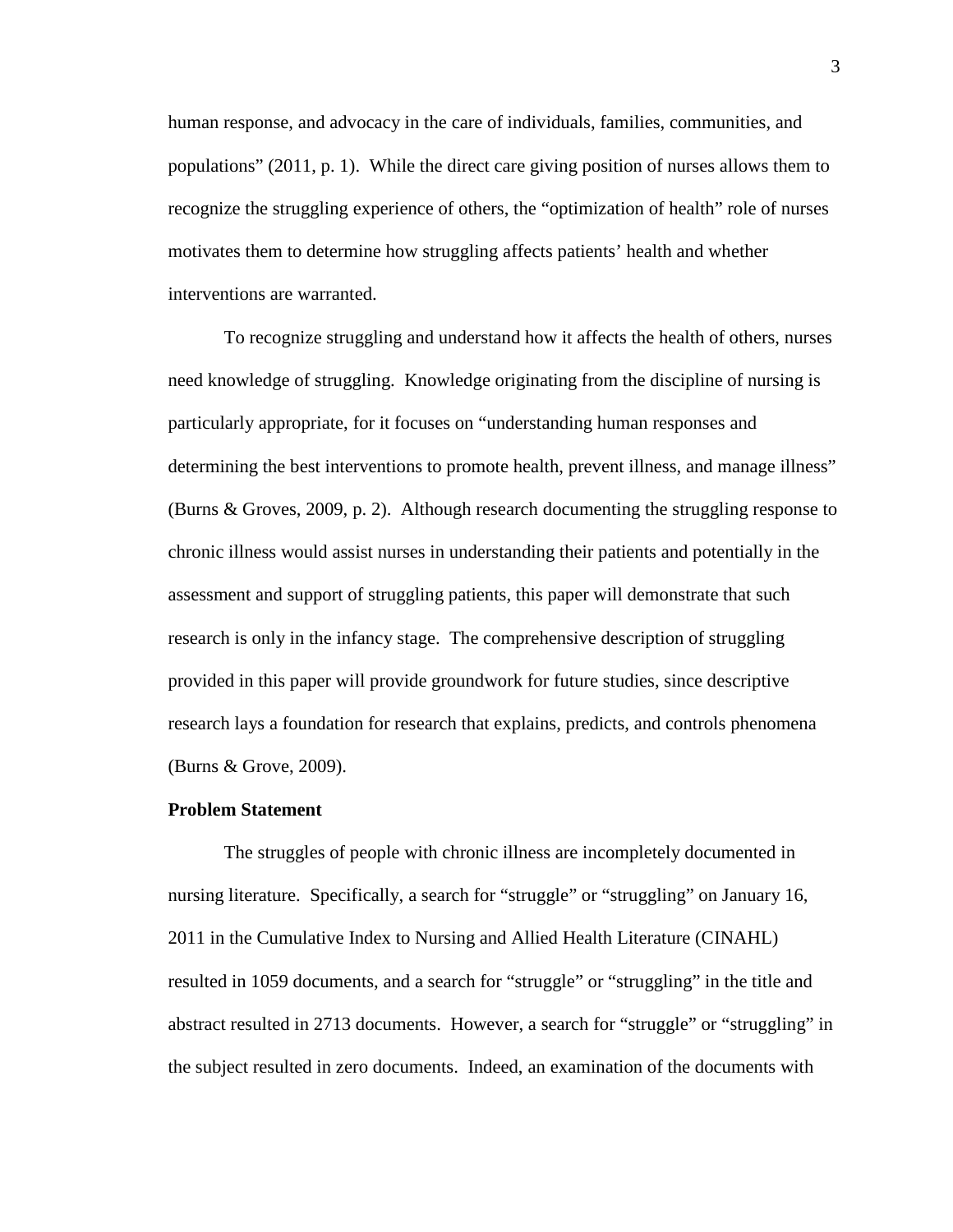struggling in the title revealed that most of these are not on the topic of struggling itself, but are examining another topic, with "struggle" or "struggling" added to the title to convey the challenge involved (Adamsen et al., 2009; Nochi, 1998). Examination further revealed a lack of an adequate definition of struggling, absence of a concept analysis of struggling, and a scarcity of struggling descriptions. Additionally, much of the struggling literature that does exist is not pertinent to chronic illness, dealing instead with reading difficulty, political conflict, change issues, or acute illness.

Much of the available literature describing the struggling experience of people with chronic illness describes a particular chronic illnesses of a particular population, thereby limiting its relevance (Kvigne et al., 2004; Sigurgeirsdottir & Halldorsdottir, 2008; Talseth, Gilje, & Norberg, 2003; Travers & Lawlers, 2008). At times a process very like a struggle is described, but with different terminology, such as obstacles people with chronic illness face in attempting to "achieve harmony within oneself" (Delmar et al., 2005, p. 204). In summary, the existing literature does not adequately describe or define struggling.

#### **Purpose of the Study**

The purpose of this research study was to address the rarity of literature describing and defining the concept of families struggling while managing chronic illness. This study addresses the process of struggling while managing chronic illness as identified by the Family Nursing Research Team of the Minnesota State University Mankato School of Nursing. The Family Nursing Research Team has conducted several research studies to understand the experience of families living with chronic illness, including the experience of struggling and its role in family reintegration. This paper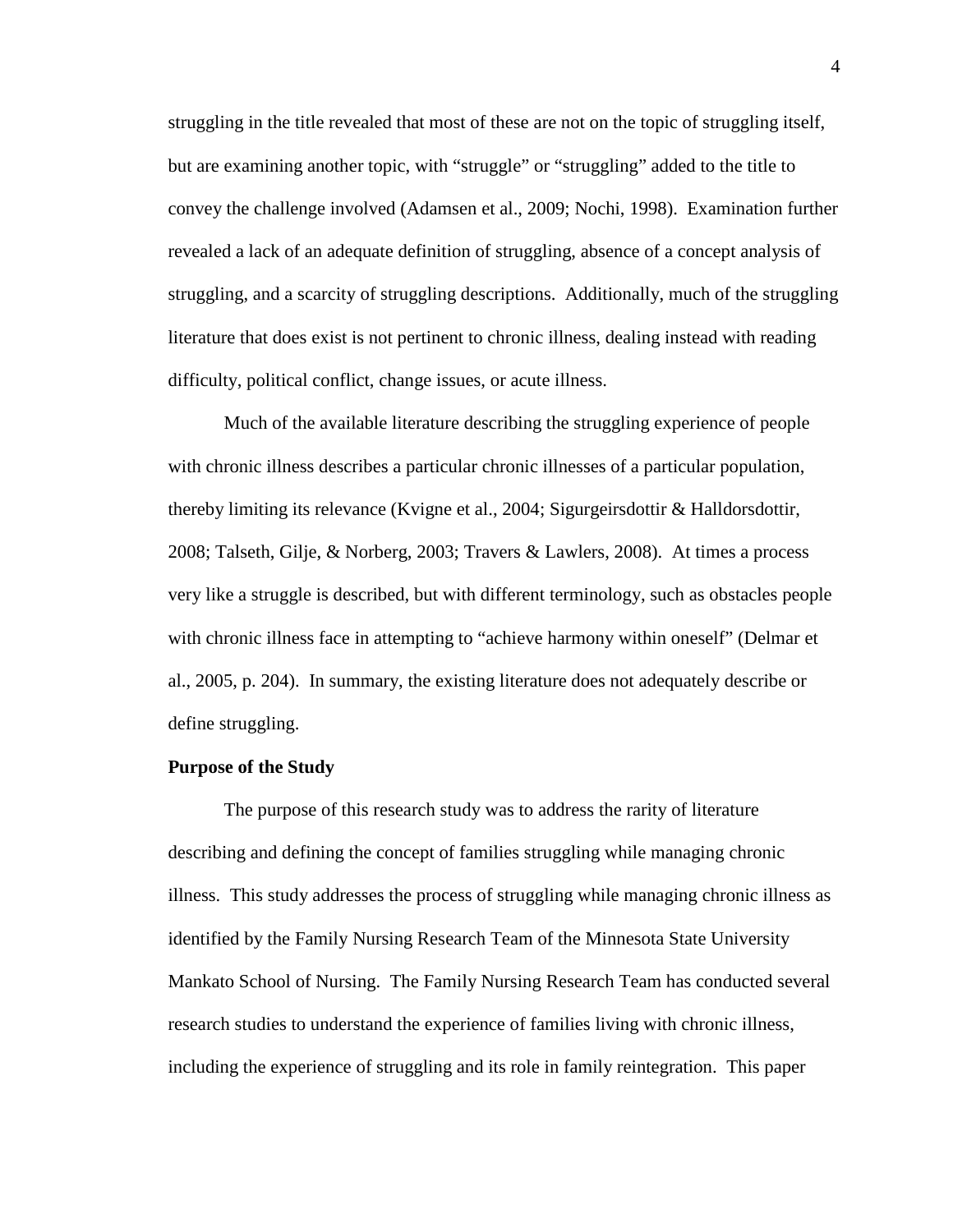used the Family Reintegration in Chronic Illness Model developed by the Family Nursing Research Team as a theoretical framework (Meiers, Eggenberger, Bliesmer, Earle, & Krumwiede, 2005).

## **Research Questions**

Two research questions guided this study:

- 1. How do families struggle while managing chronic illness?
- 2. What is the definition of struggling while managing chronic illness?

#### **Operational Definitions**

 Chronic Illness - Presenting an overview and theory of chronic illness, Lapham (1986) defines chronic illness as "an illness lasting more than three months in a given year," adding that other criteria often used "include the existence of a residual disability, the requirement of special training or rehabilitation, or the necessity of a long period of medical supervision, observation, or care" (p. 4).

Family - After acknowledging that definitions of family change with time and differ by discipline, Kaakinen, Gedaly-Duff, Coehlo, and Hanson (2010) define family as it relates to family health care nursing as "two or more individuals who depend on one another for emotional, physical, and economic support. The members of the family are self-defined" (p. 5). This definition is appropriate for the purpose of this paper.

 Struggling - The core sense of the verb struggle according to the New Oxford American Dictionary (Stevenson & Lindberg, 2010, p. 1728) is to "make forceful or violent efforts to get free of restraint or constriction," and this definition is initially used in this paper, where the restraint or constriction refers to chronic illness and the difficulties associated with chronic illness, and forceful efforts can include strenuous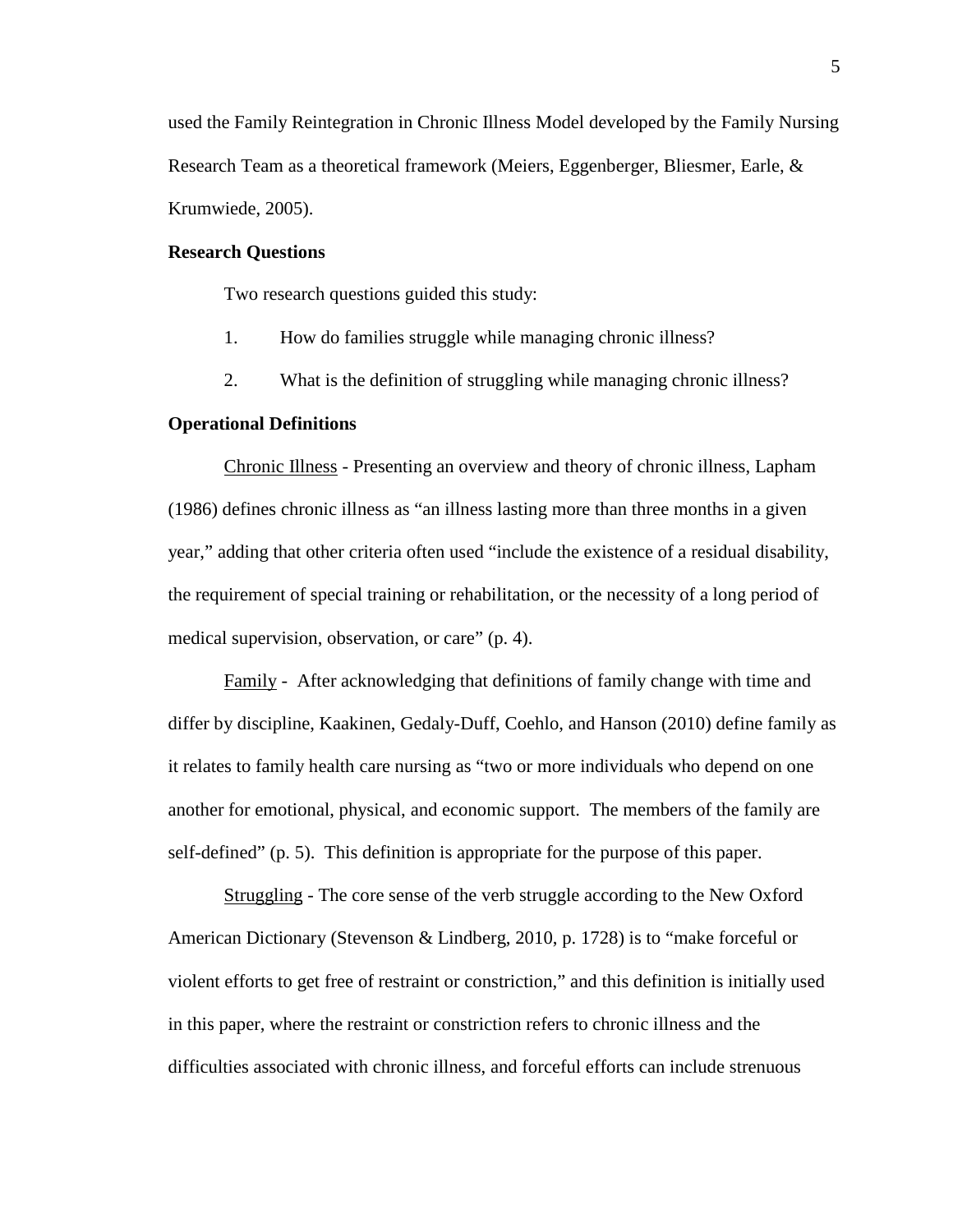cognitive, physical, spiritual, family, and sociocultural efforts. A more comprehensive description and definition of struggling generated from this study will be presented in Chapters IV and V.

## **Assumptions of the Study**

This study was supported by the following assumptions:

- 1. People with chronic illness struggle.
- 2. The experience of struggling with chronic illness can be described.
- 3. Struggling while managing chronic illness can be defined.

### **Limitations of the Study**

Several conditions limit the generalizability of the study.

- 1. The data is generated from a sample of only nine families.
- 2. Only one researcher is extrapolating struggling themes from the data.
- 3. All study participants are from the same general geographical area.
- 4. The qualitative nature of the study cannot demonstrate causality.

## **Conclusion**

This chapter has delineated the need for a deeper understanding of struggling while managing chronic illness. Chapter II of this research study explores the professional literature to more fully understand the concept of struggling with chronic illness. Chapter III describes the research methods and derivation of struggling knowledge and relationships. Chapter IV presents findings of the study and uses the findings to describe struggling while managing chronic illness. Chapter V defines struggling while managing chronic illness, compares the results of this study with other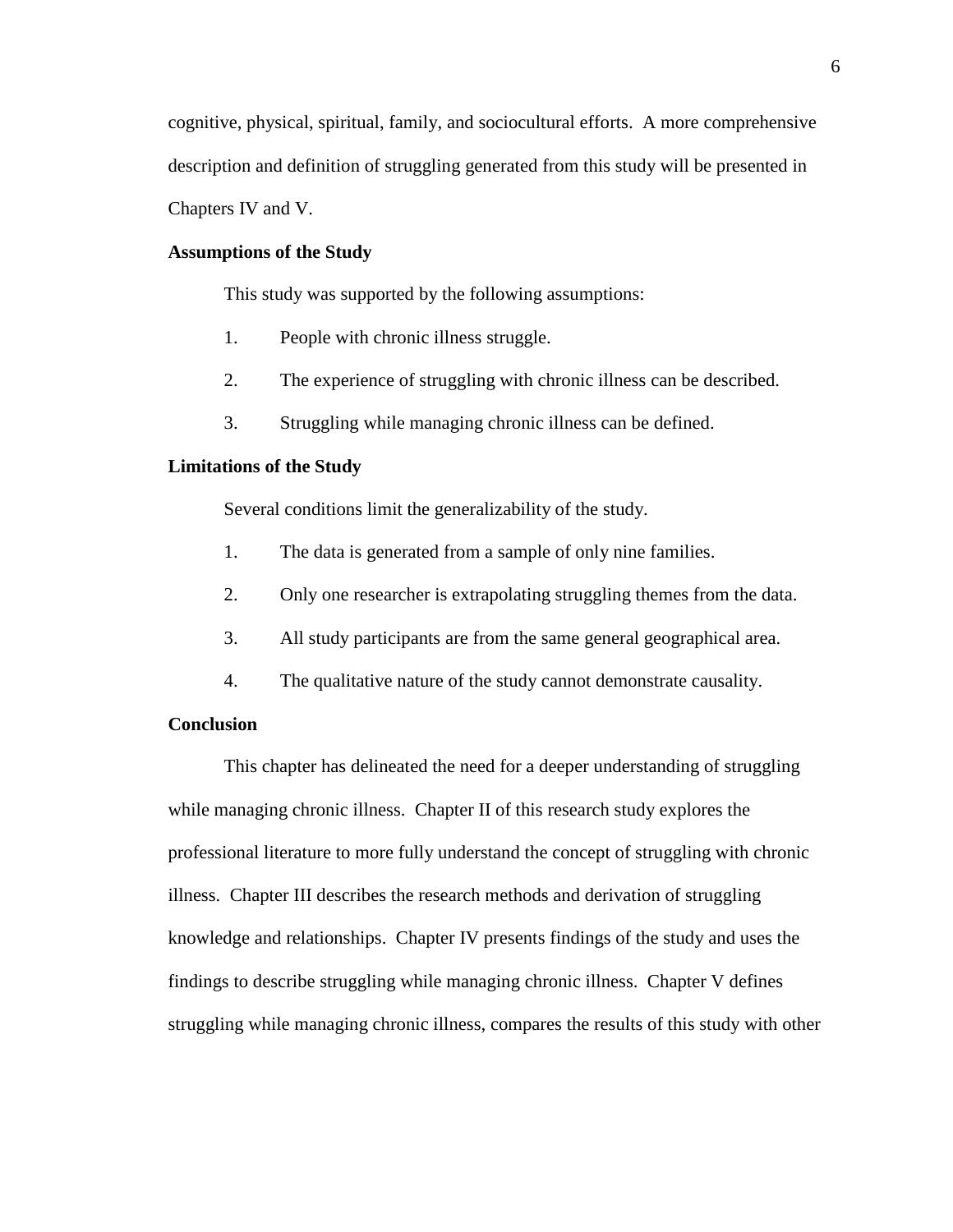research, discusses the implications of this study for nursing practice, and makes recommendations for future struggling research.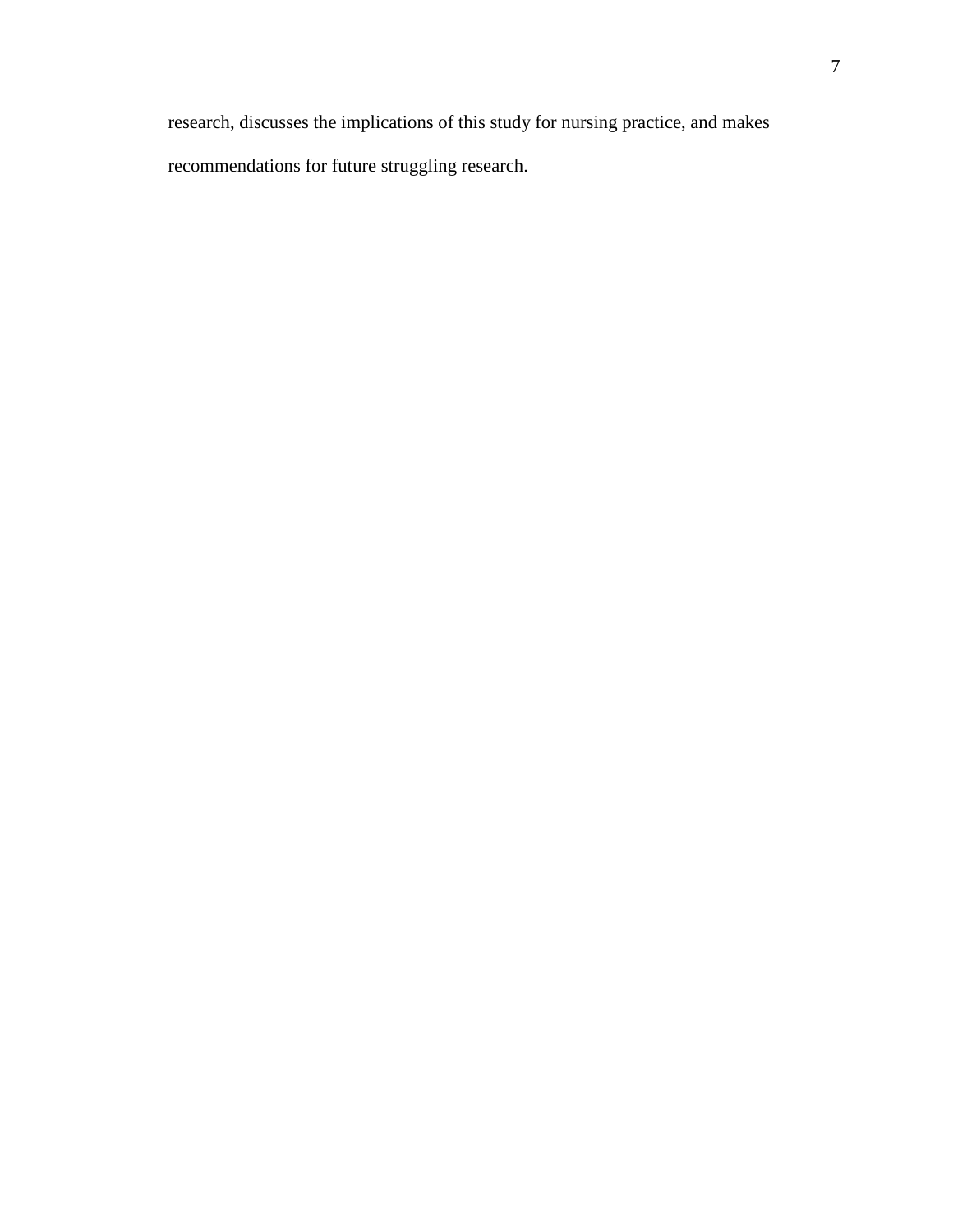#### **Chapter II: Review of the Literature**

## **Introduction**

Struggling in the sense of strenuous effort despite difficulty and struggling in the sense of a clash or battle are both represented in nursing literature and in the literature of other disciplines. This chapter presents a review of literature on the concept of struggling. The various factors contributing to and resulting from struggling are also explored. To identify the existing literature describing struggling with chronic illness, 40 databases, including Academic Search Premier, CINAHL, EBSCO, SAGE, and Medline were searched. Search terms included "struggle" and "struggling," in the title and abstract and were narrowed down to include only those that had subjects with chronic illness and/or discussed the meaning of struggling in relation to illness. Other struggling research not yet reviewed but referenced in the literature was obtained and subsequently reviewed as well. Non-scholarly articles were excluded, as were articles with no description of a struggling experience. Although the majority of articles in the literature review are from the nursing discipline, physical therapy, psychology, theology, social work, and philosophy disciplines are also represented.

The 40 articles and two books resulting from this extensive literature search and review were systematically synthesized to better understand the concept of struggling and are summarized in Table 1: Literature Review Table. Literature on struggling revealed three categories of struggling: intrapersonal struggling (including physical, cognitive,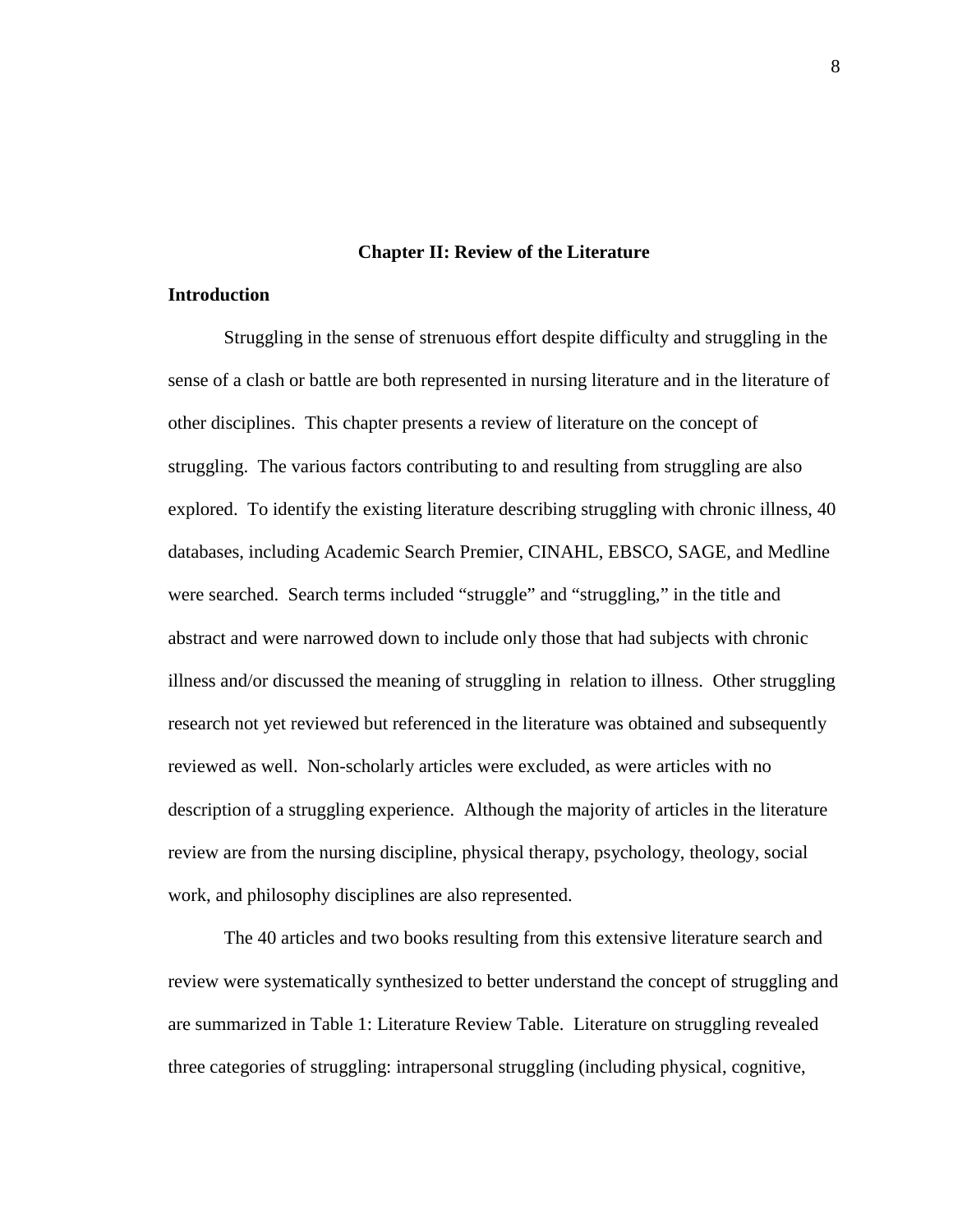spiritual, and existential intrapersonal struggling), family struggling, and sociocultural struggling.

## **Intrapersonal Struggling**

 The majority of struggles identified in the literature review are intrapersonal. Physical, cognitive, spiritual, and existential intrapersonal struggles are described in the literature.

## **Physical intrapersonal struggling.**

Although most of the intrapersonal struggles described in the literature identify awareness, perception, or other thought processes as a component of the struggle, this section presents the intrapersonal struggles with physical aspects. For example, as Whittemore et al. (2002) describe, newly diagnosed type 2 diabetics struggle to incorporate recommendations into their lifestyle. The authors' interpretive research revealed a struggle between enjoyment of food and guilt over suboptimal choices resulting in blood sugar variability. However, struggle is one factor necessary to develop balance "between structure and flexibility, fear and hope, conflict and acceptance, diabetes and life" (p. 18). The struggle type 2 diabetics experience can also be described as vulnerability between old and new behaviors (Moser et al., 2008). Diabetics also struggle with self-image, between seeing themselves as healthy and accepting chronic illness as part of their lives (Moser et al., 2008). Comprehending, struggling, evaluating, and mastering are phases type 2 diabetics experience in the process of identification (Moser et al., 2008).

 People living with irritable bowel syndrome (IBS) have been described as "struggling with an unfamiliar and unreliable body," and as struggling between the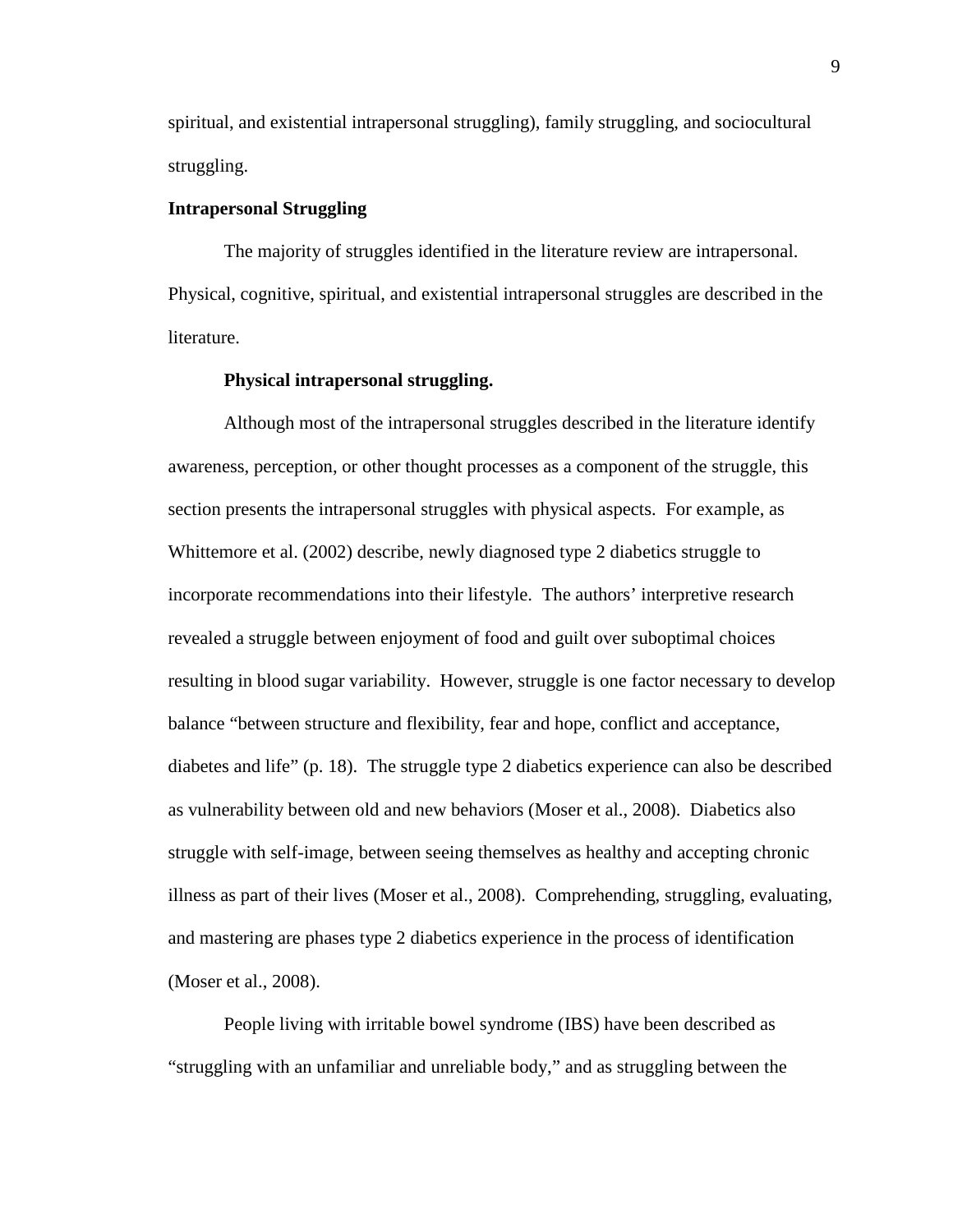limitations of an unreliable body and the "will to exceed limitations and become familiar with one self" (Hakanson, Sahlberg-Blom, Nyhlin, & Ternestedt, 2008, p. 29). Patients with chronic kidney disease requiring maintenance hemodialysis have been described as "struggling with time-consuming care" (Hagren, Pettersen, Severinsson, Lutzen,  $\&$ Clyne, 2005, p. 294). Blijlevens, Hocking and Paddy's (2009) exploration of the experience of adults with dyspraxia defined struggle as working or striving, and exerting energy and force" (p. 470). The investigators found that dyspraxia leads to a struggle with everyday living, including struggling with the physical world around them, struggling with their own physical self, and overcoming the struggle. The outcome of struggling could be despair and disappointment or achievement and surprises. Perseverance is a factor in overcoming the struggle with everyday living.

Lofgren, Ekholm, and Ohman's (2006) work exploring strategies of women with fibromyalgia to control symptoms is unique in that it describes struggling as a neverending process and as a positive response to grieving and accepting the diagnosis of fibromyalgia. The authors indicate that grieving fibromyalgia is a prerequisite for the life-long constant struggle against fibromyalgia consequences and symptoms. The struggle includes 'walking a tightrope,' learning/ being knowledgeable, creative solutions, pain as a guide, setting limits, positive thinking, taking care of oneself, and enjoying life.

## **Cognitive intrapersonal struggling.**

Several descriptions of cognitive intrapersonal struggling are described in the literature. For example, Ekback, Wijma, and Benzein (2009) describe the experience of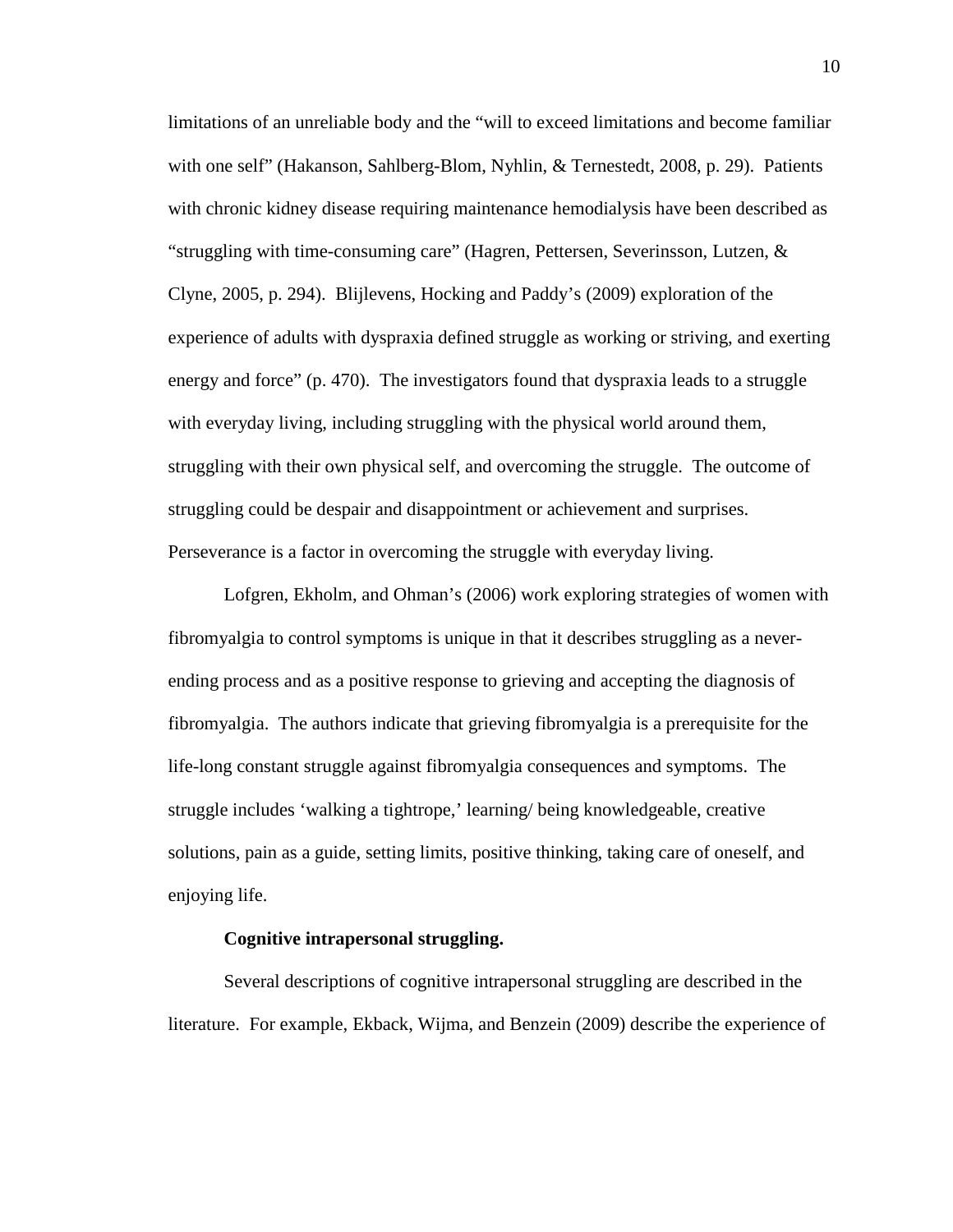women with hirsutism as one in which the women envision themselves without excess hair, thus transcending their bodies, resulting in a struggle back to a normal, healthy life.

Researchers have demonstrated that survivors of myocardial infarction (MI) struggle. Specifically, Johnson and Morse (1990) found that "the major process in the adjustment after an MI is the struggle to regain control" (p. 128). Responses such as defending their pre-MI actions, coming to terms with their diagnosis, learning how to live after an MI, and living again are all part of the struggle to regain a sense of control of their lives. Similarly, Fleury, Kimbrell, and Kruszewski (1995) identified that women healing after a cardiac event experience a struggle through uncertainty before establishing positive health patterns.

After analyzing the narratives of patients living with advanced cancer, Coyle (2004) ascertained that advanced cancer pain leads to a struggling process consisting of an internal dialogue. The internal dialogue processes previous experiences with pain and opioid side effects with current pain experiences and feelings about desires to live with mental clarity versus a desire to hasten death (Coyle, 2004). According to Nelson (1996), cancer may also lead to a struggle to gain meaning in the experience. In her work examining the experience of women living with breast cancer, she conceptualizes struggling as an aspect of uncertainty. Struggling to gain meaning captures the uncertainty experience. Subthemes include struggling with emotions, struggling to gain value through relationships and support systems, struggling to move forward despite uncertainty, struggling to return to normal, and struggling with multiple possible outcomes.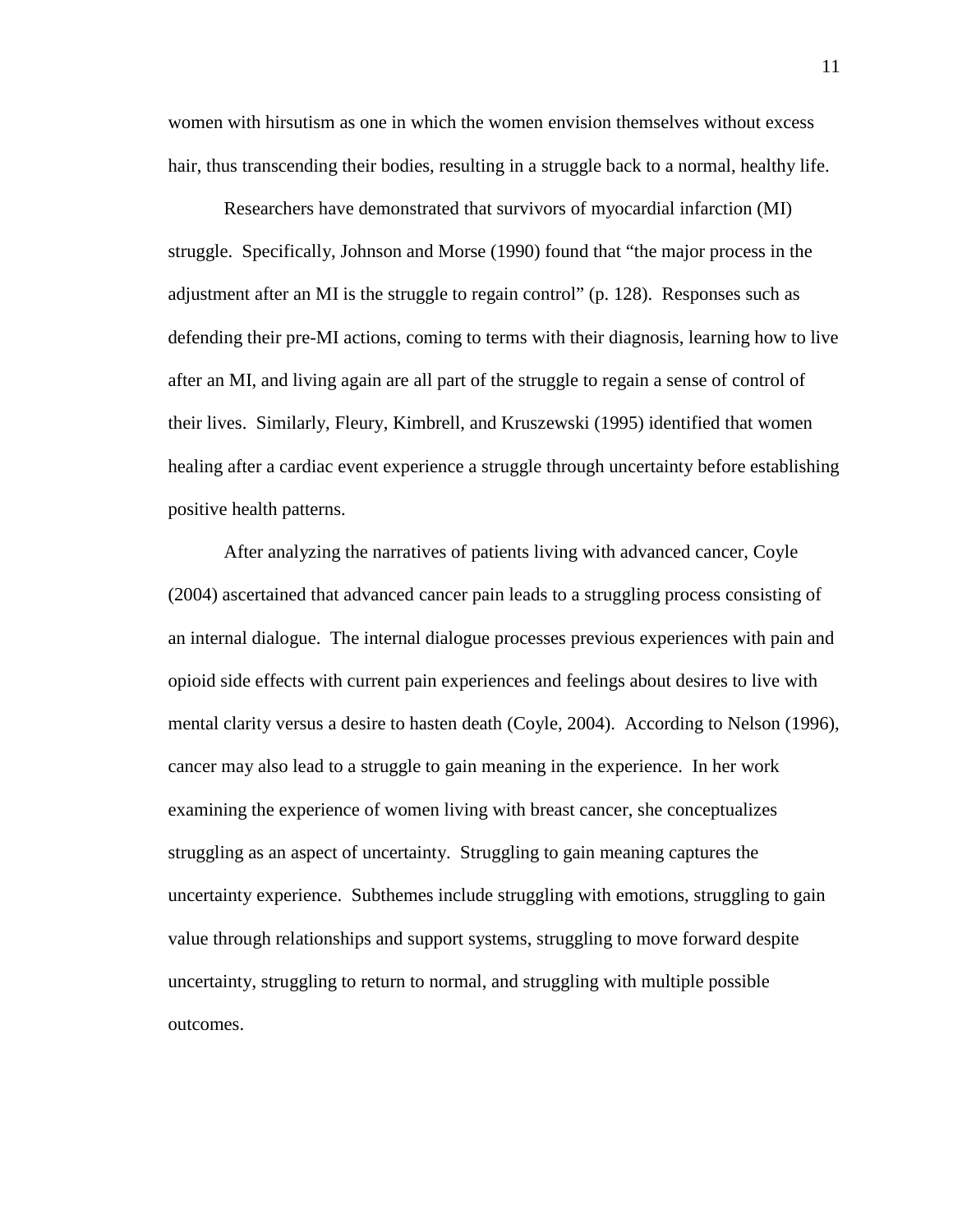Travers and Lawler's (2008) qualitative research of Australians living with chronic fatigue syndrome (CFS) revealed that CFS sufferers endure threats such as disruption (including body failure, unpredictability, illness invisibility, functional impairments, dependency, and loss) and invalidation (such as disbelief, dismissal, stigma, and turning the abnormal into the normal). These threats to CFS sufferers result in a struggling self seeking renewal. The struggle is between guardianship (a defensive response characterized by assuming the burden of proof, internality, self-defense, and vigilance) and reconstructing (a renewing and redefining response characterized by reflection, a positive perspective, and an external focus). The authors assert that the theme of the struggling self extrapolated from their research is consistent with Paterson's Shifting Perspectives Model of Chronic Illness, in which chronic illness sufferers alternate between a wellness and an illness perspective (Paterson, 2001). Paterson asserts that the Shifting Perspectives Model more accurately depicts the experience of chronic illness than traditional linear models. Although Paterson does not use the term struggle, Travers and Lawler's aforementioned use of the model to describe the struggle of CFS sufferers is understandable in that Paterson describes a repeating cycle between a threat to control causing a focus on illness and a bouncing back causing a focus on wellness.

The experience of a stroke also leads to struggle, as Kvigne et al. (2004) found in their phenomenological research of 25 female stroke survivors. The women experienced at least five types of struggle, including both the particularly difficult type and of the conflicting forces type. The types of struggle the researchers described are "fighting off disabling feelings and maintaining the will to live, striving to regain the power to accomplish necessary and valued activities, striking a balance between attending to the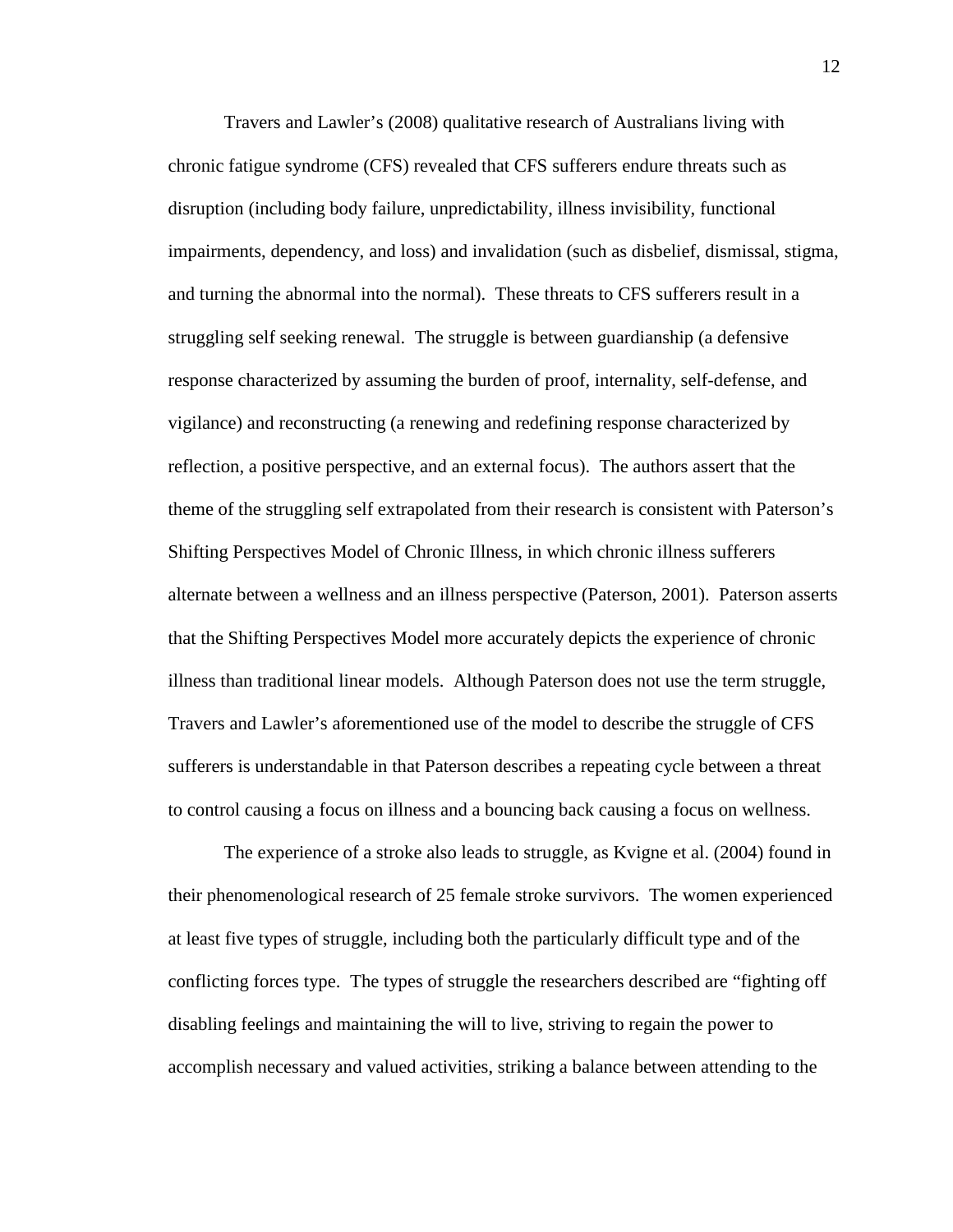needs of others and addressing increased personal needs, attempting to maintain control of valued female roles and accept help, and negotiating relationships on equal terms" (p. 375). These struggles can be encompassed as a struggle to preserve the self and continue a meaningful life, which required interacting with the world in new ways. Other themes derived from the research included balancing contradictory feelings, uncertainty, vulnerability and transcendence. Becker's (1993) research on the experience of stroke survivors also mined a struggling theme, that of struggling for a sense of continuity between the pre- and post-stroke periods. This struggle for a sense of continuity includes struggles to "reconcile the person they once were with the non-functioning person they had become" and to "carry out basic tasks of living that they had once taken for granted" (p. 153). One survivor was able to reconcile the struggle by reintegrating her old life with her new.

 Sufferers of mental illness may experience cognitive struggles as well. Talseth et al. (2003) describe the struggle of suicidal patients to become ready for consolation as a struggle mediating a desire to be connected to others while in a state of disconnection with oneself. The suicidal person letting go of the struggle results in opening up and a readiness for consolation. Randall (1992) describes a different type of struggle experienced by suicidal persons: the struggle with the absurdity and captivity of the world. Hope and a will to live are necessary to confront that struggle. According to D'Abundo and Chally (2004), women with eating disorders initially struggled to gain control through eating disorders when other areas of their life seemed out of control. The researchers also describe the recovery period as a continuous struggle between recovery and relapse. Since expectations look to the future, Lindgren, Wilstrand, Gilje, &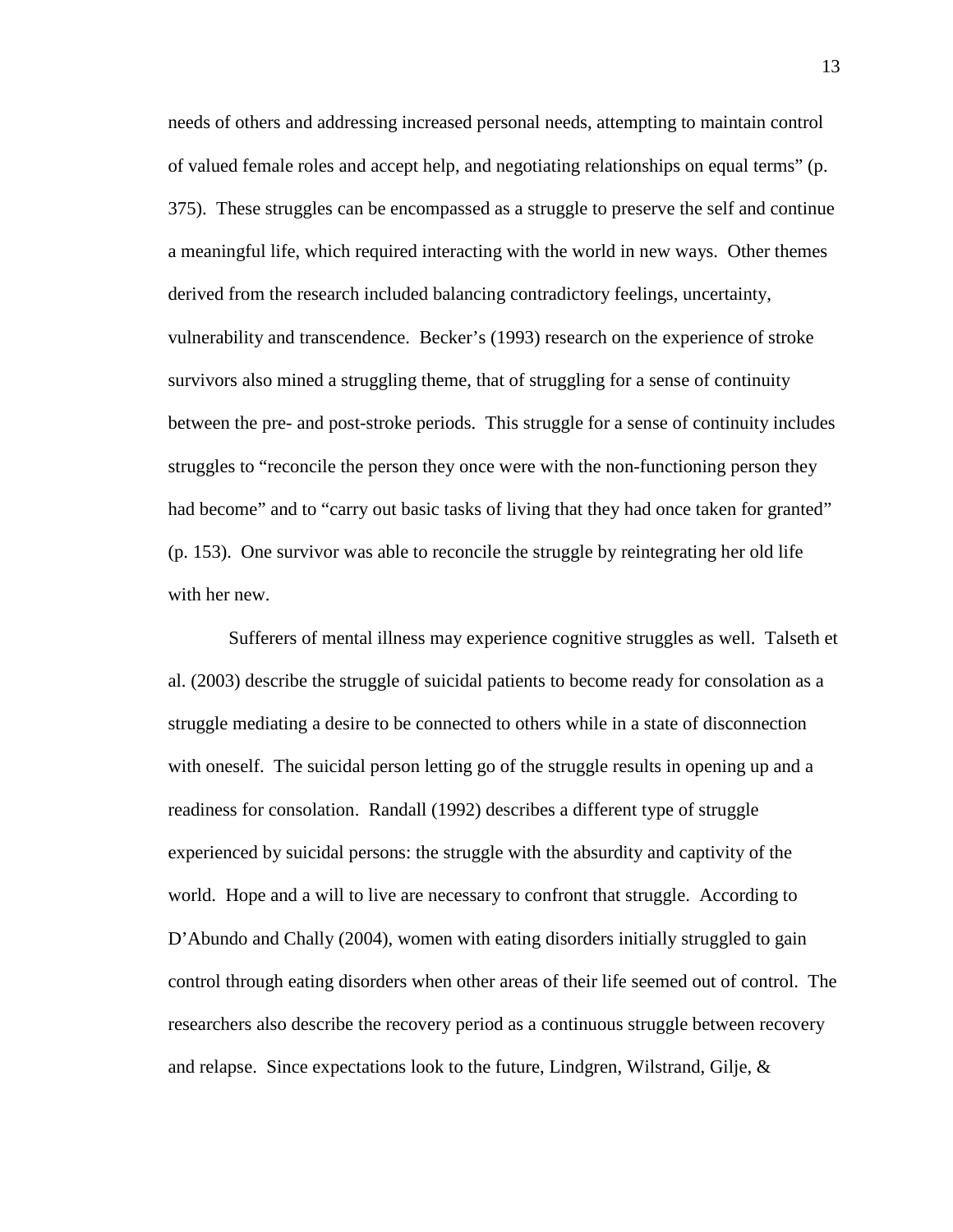Olofsson (2004) reason that clear expectations foster hopefulness. Further, shifting between unmet and met expectations heightens vulnerability. This understanding provides background for the authors' finding among women who self harm of a "struggle for hopefulness through expectations to be confirmed, whether met or unmet" (p.289). Subthemes include being seen or not being seen, being valued or stigmatized, being connected or disconnected, being believed or doubted, and being understood or not understood.

The struggling experienced when grieving a personal loss may have a positive outcome. In his interviews of grieving persons, Cody (1991) defined struggling as "*powering*, the process of pushing-resisting with the was, is, and not-yet all at once" (p. 67) and extrapolated the theme of "struggling in the flux of change" (p. 67), which may lead to a transformation, allowing the griever to move past the now and become in new ways.

#### **Spiritual intrapersonal struggling.**

Although spiritual struggling is a different concept from struggling with chronic illness, it is well-described in the literature and shares some commonalities with the struggles associated with chronic illness. Spiritual struggles are next defined and described.

Pargament, Murray-Swank, Magyar, and Ano (2005) define spiritual struggles as "efforts to conserve or transform a spirituality that has been threatened or harmed" (p. 247). The authors point to major crises and distresses, particularly those that force people to consider new ways of acting, relating and thinking, as antecedents to spiritual struggling. Likening crises to forks in the road, the authors demonstrate that the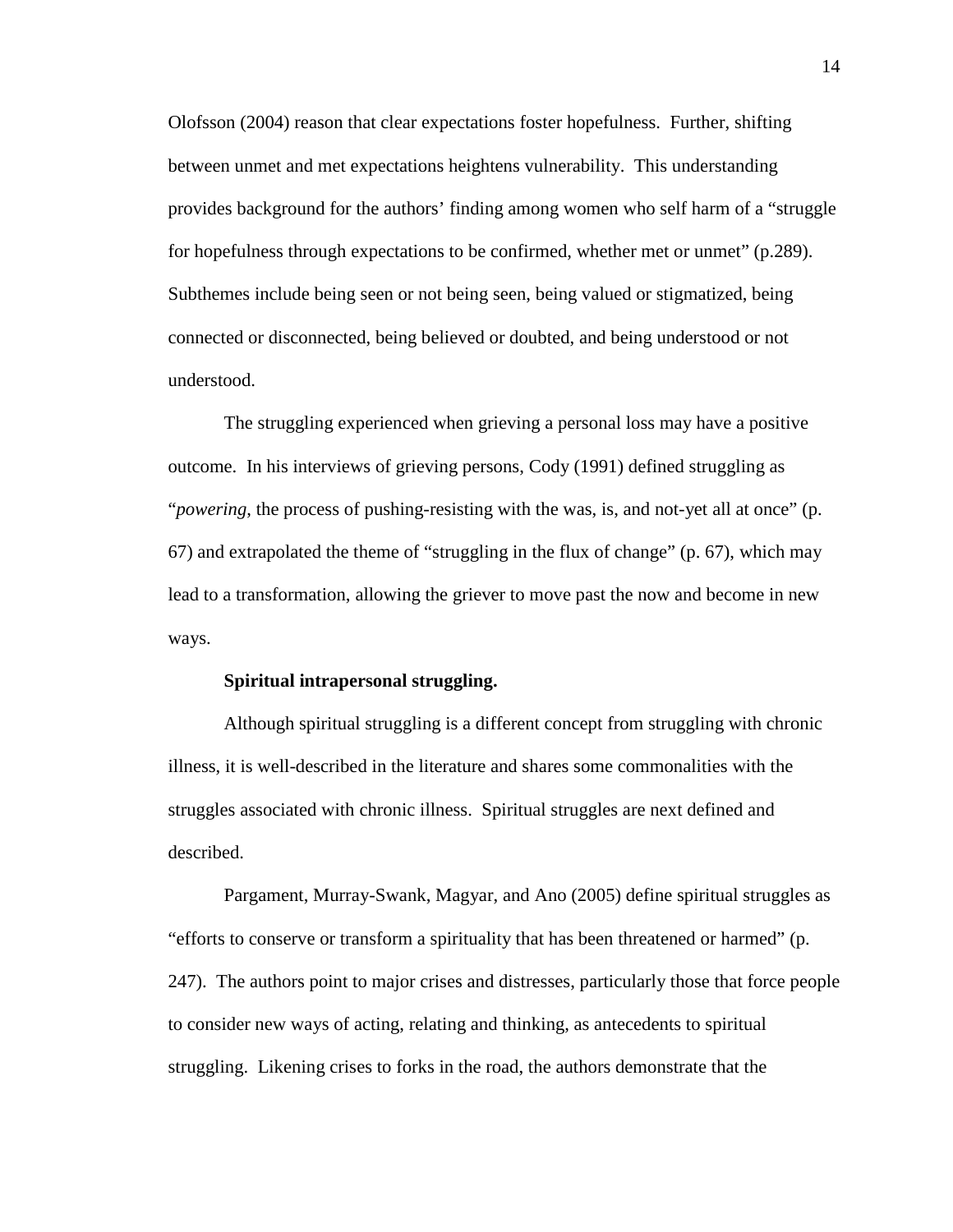consequences of spiritual struggles can be either hopelessness and despair or growth and transformation, depending on the person's capacity to resolve the struggle.

McConnell, Pargament, Ellison, and Flannelly (2006) also defined spiritual struggles as "efforts to conserve or transform a spirituality that has been threatened or harmed" (p. 1470). The authors measured spiritual struggles with a Negative Religious Coping subscale of RCOPE, a religious coping measurement tool. Respondents' answers demonstrated that spiritual struggling significantly predicted psychopathology, including depression, paranoid ideation, anxiety, phobic anxiety, somatization, and obsessivecompulsiveness. Further, individuals who had experienced recent illness had a stronger relationship between spiritual struggling and anxiety or phobic anxiety.

In another study using the same Negative Religious Coping subscale as a measure of spiritual struggling, positive answers to the statements "Wondered whether God had abandoned me," "Questioned God's love for me," and "Decided the devil made this happen" were predictive of mortality among elderly ill patients (Pargament, Koenig, Tarakeshwar, & Hahn, 2001). The authors speculate that the relationship could be because the struggle worsens physical health, because of personality or emotional differences in individuals who struggle religiously, or because religious struggle may lead to social isolation. Sherman, Simonton, Latif, Spohn, & Tricot (2005) also used negative religious coping to describe the religious struggles of multiple myeloma patients preparing for a stem cell transplant. The researchers determined that those struggling with their religion because of their cancer also had more depression, distress, pain, and fatigue. Of note, Koenig, Pargament, & Nielsen (1998) used the same measure to research relationships between religious coping and health, and found that while negative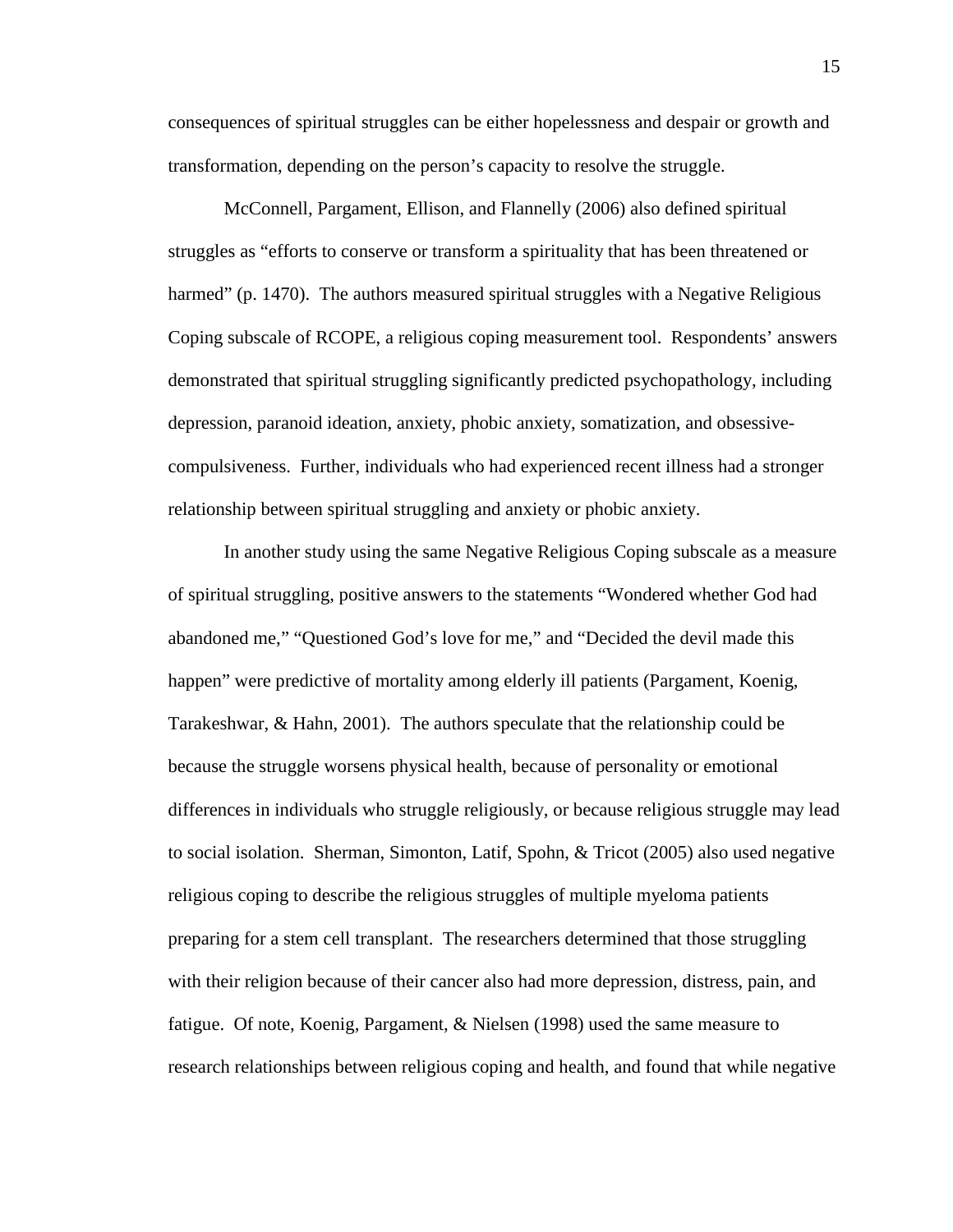religious coping related to poorer quality of life and worse physical health, learning to live with illness and accepting reality was correlated with better physical health.

Maunu and Stein (2010) found that adult children whose parents suffer from mental illness reported various amounts of personal loss as a result of their parents' illness. The adult children who experienced more loss also experienced more spiritual struggles than those who reported less loss. In this study spiritual struggles were defined as "religious/spiritual questions and concerns that having a parent with mental illness had raised" (p. 651).

Halstead and Hull (2001) chose the simple definition of struggling, "making one's way with effort," in their examination of the spiritual development of women with cancer. Their research revealed the theme of "struggling with paradoxes" (p. 1534). The multiple paradoxes described (such as wanting to be in control but needing to let go) are similar to the "movement between different aspects of being" (Wiklund, 2008, p. 2429) described in some existential struggling literature. Halstead and Hull's analysis of the experience of struggling is unique in that the processes described, such as deciphering meaning, letting go, redefining meaning, identifying growth, and reintegration are all encompassed within struggling, rather than in a linear process or as antecedents or consequences to struggling. The authors also noted that the women's experiences could not be separated into bodily, spiritual, and mental experiences. Rather, the authors described a holistic relationship between the women's minds, bodies, and spirits.

### **Existential struggling.**

While some researchers have applied the term "existential" to the search for meaning in a spiritual context, others, wanting to avoid religious connotations or desiring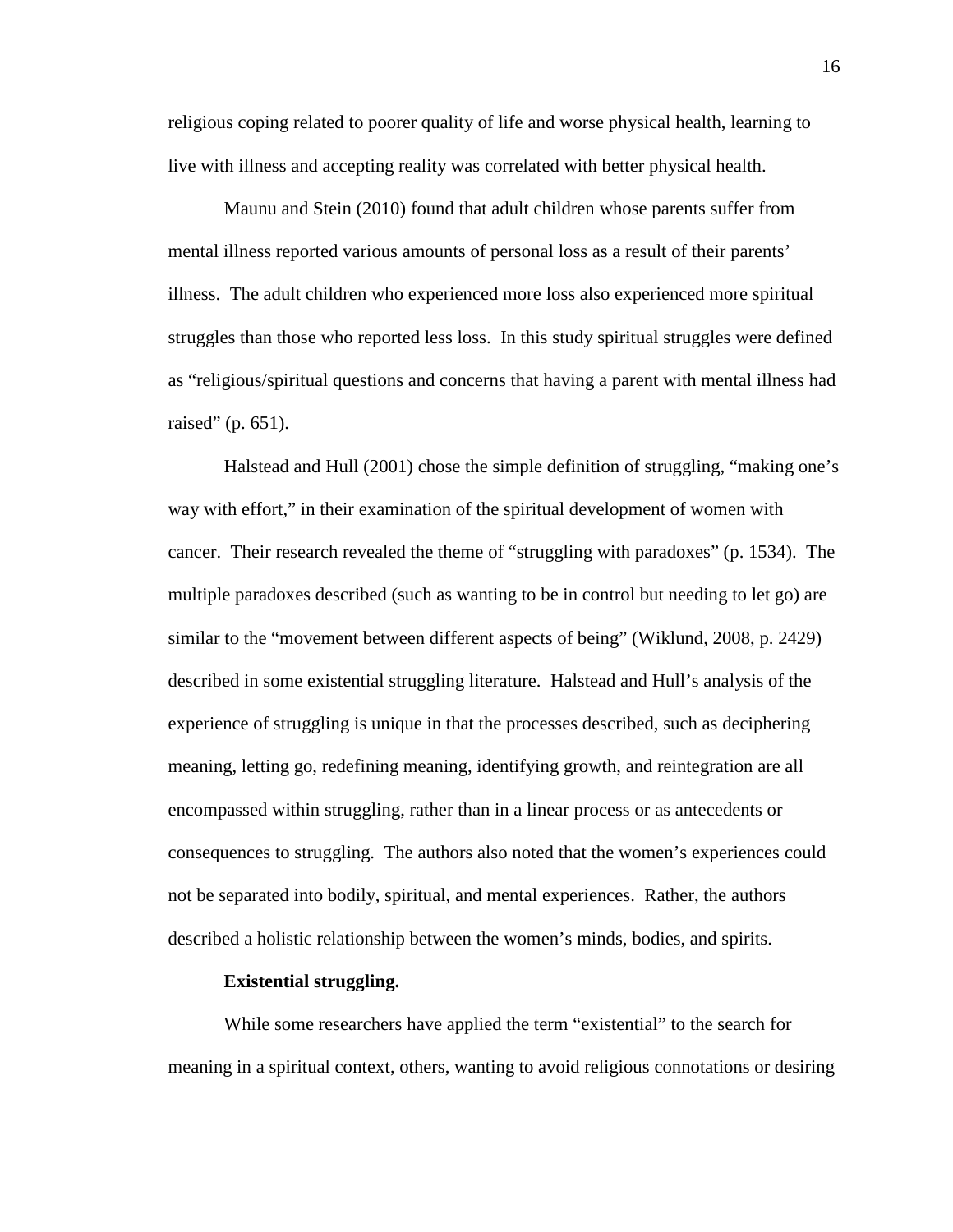a broader meaning, have applied the term to "human thoughts on how to understand the world, the meaning of life, and how one should live it" (Wiklund, 2008, p. 2431). Several studies demonstrate that chronic illness is associated with such contemplation, sometimes termed "existential struggling." Wiklund's exploration of the existential struggles of people living with addiction reveals a struggle between death and life during which people meet existential struggles. These struggles are defined as a "movement between different aspects of being," (p. 2429) such as meaning and meaninglessness, connectedness and loneliness, and control and chaos. Wiklund's research appears to indicate that others can promote growth in people living with addiction by promoting the positive aspects of the struggles, such as meaning, connectedness, and control.

Heightened awareness or perception of the limitations chronic illness imposes or the differences between the present self and the past self prompt existential struggle. For example, Paulson, Danielson, and Soderberg (2002) found that for men with fibromyalgia, feelings of not being the person one was when healthy involves a long process of struggling to live tolerably and find balance. Even so, after enduring, resisting, or sustaining through the struggle, the men could see the world "with new eyes" (p. 247). Chronic illness may also prompt the struggle to be deserving of care from care providers while at the same time be seen as valuable and able to manage oneself (Strandberg, Astrom, and Norberg, 2002). Henoch and Danielson's 2009 integrative literature review of existential concerns among cancer patients establishes the theme of struggling to preserve self-identity. A vulnerable situation, such as battling cancer, can threaten values, at which point a struggle to protect self-identity ensues. The person with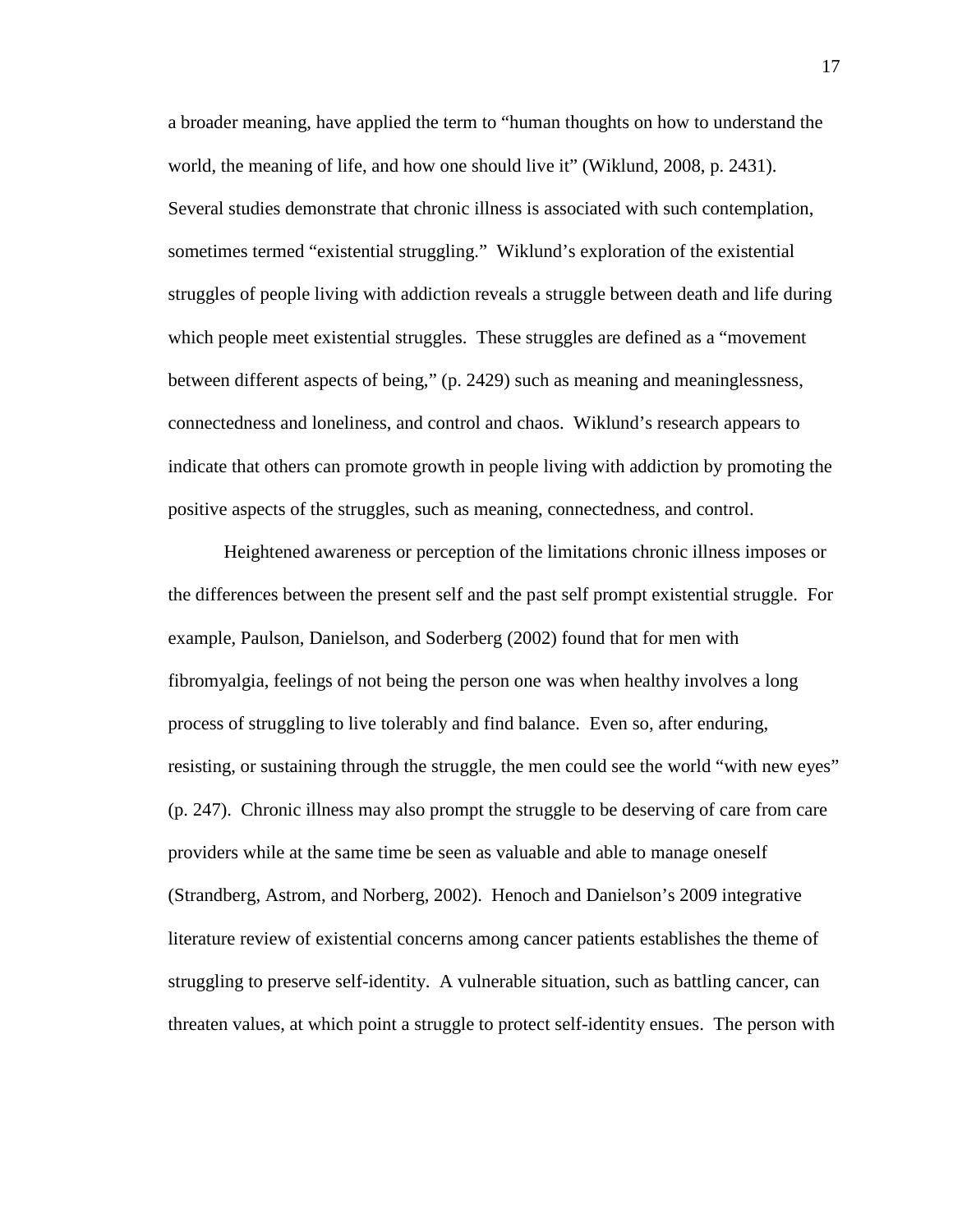cancer may then redefine the situation and/or use helpful relationships (with others or with God).

Similarly, Stevens (1996) found that as HIV-positive women began to experience symptoms such as fatigue and wasting, they became fearful and experienced existential pain, feeling that the fatigue of AIDS changed their self-identity. They subsequently struggled to prevent HIV symptoms from taking hold, or taking over their lives through regimen noncompliance and health care avoidance. Sigurgeirsdottir and Halldorsdottir (2008) describe the existential struggle experienced by rehabilitating persons as a paradox between accepting a changed identity and holding on to aspects of the person they once were. Informants said the struggle made them feel vulnerable and caused them stress.

#### **Family Struggling**

In their analysis of the struggle of women with asthma who are also mothers, van Mens-Verhulst et al. (2004) describe the challenges these women face. The researchers explain that the mother role can include the exertion of childcare and housework and exposure to cleaning products, pets, campfires and other triggers that exacerbate asthma symptoms. Thus, mothers struggle to balance their perceived roles as mothers with their needs for rest and symptom management. When one parent has multiple sclerosis, struggles with teenage children may contribute to the parents as a couple feeling out-ofsync with one another (Starks, Morris, Yorkston, Gray, & Johnson, 2010). Nystrom and Svensson (2004) ascertained that fathers of adult schizophrenic people undergo a particular sequence of events. After the son or daughter is diagnosed with schizophrenia, the father feels shock, stress, and chaos, and that he has lost control. He subsequently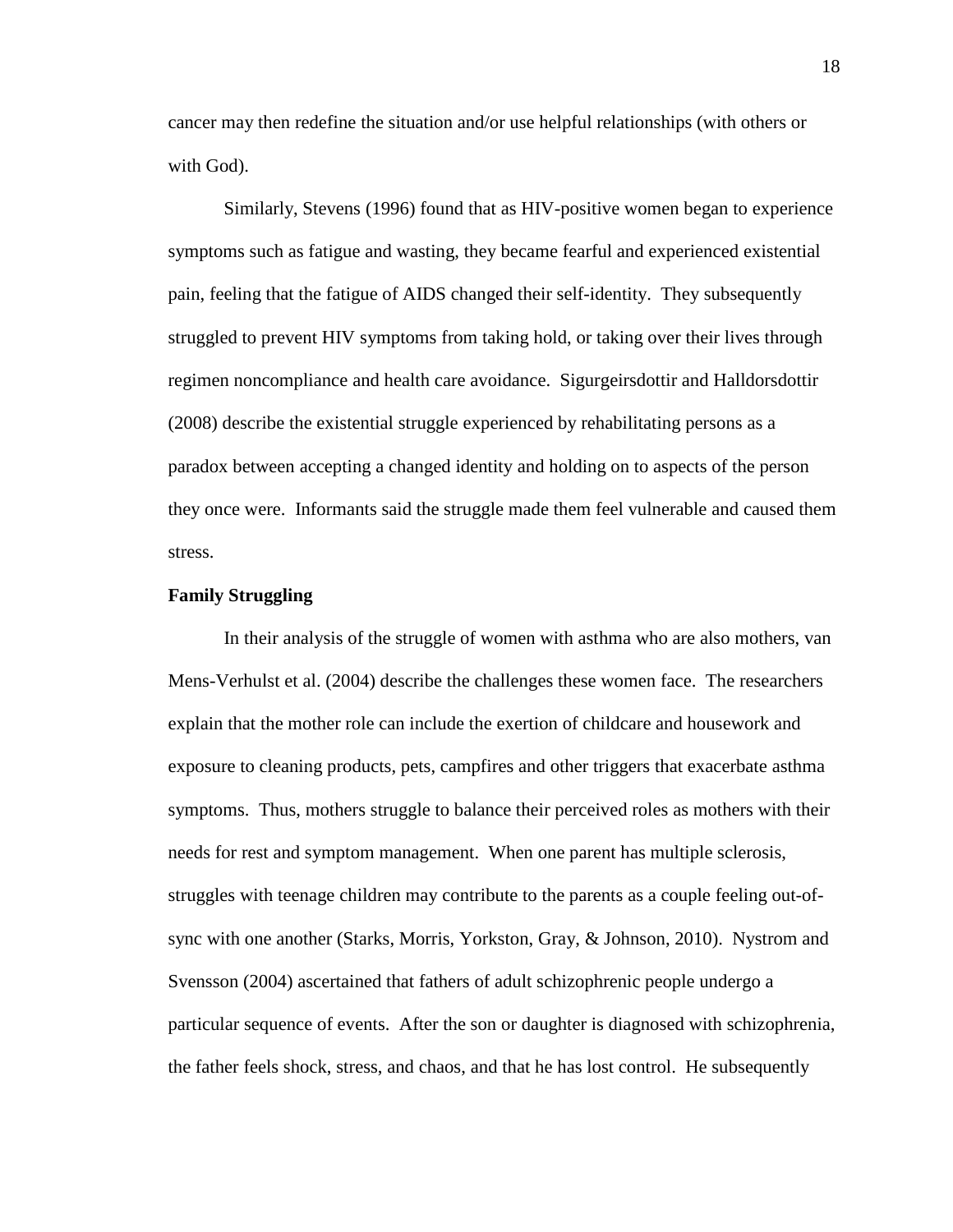struggles to gain control, which involves a combination of "grieving a child who will not fulfill the dreams and hopes of the parent, keeping up self-esteem as men and fathers, and finally adapting to a previously unexpected life situation" (p. 375). The struggle for control has an origin in the father's concern for his family. Ultimately, the father regains control of his own existential situation. Yamashita (1998) also identified a struggle followed by a positive outcome for parents of schizophrenic children. The author identified the theme of struggling alone among care-givers, which summarized the experience of being alone in knowing their son or daughter needed help but not having a diagnosis or information about the meaning of schizophrenia. After the struggling period, participants transcended their limitations, coming to an understanding and acceptance of the illness.

Siblings of schizophrenic patients struggle to understand what it is their siblings are experiencing before the diagnosis is made, and after the diagnosis is made, they struggle to understand what schizophrenia is (Barnable, Gaudine, Bennett & Meadus, 2006). Seven themes emerged in Coffey's (2006) metasynthesis of studies describing the experience of parenting a child with chronic illness. One was "staying in the struggle" (p. 54), which meant not giving up and developing strategies to accurately assess their children or incorporate recommended treatments.

#### **Sociocultural Struggling**

A cancer diagnosis in urban poor persons may lead to sociocultural struggle. Hughes et al. (2007) describe a struggle "to survive both life and cancer," referring to the difficulty in managing both basic survival of life in poverty and cancer care needs.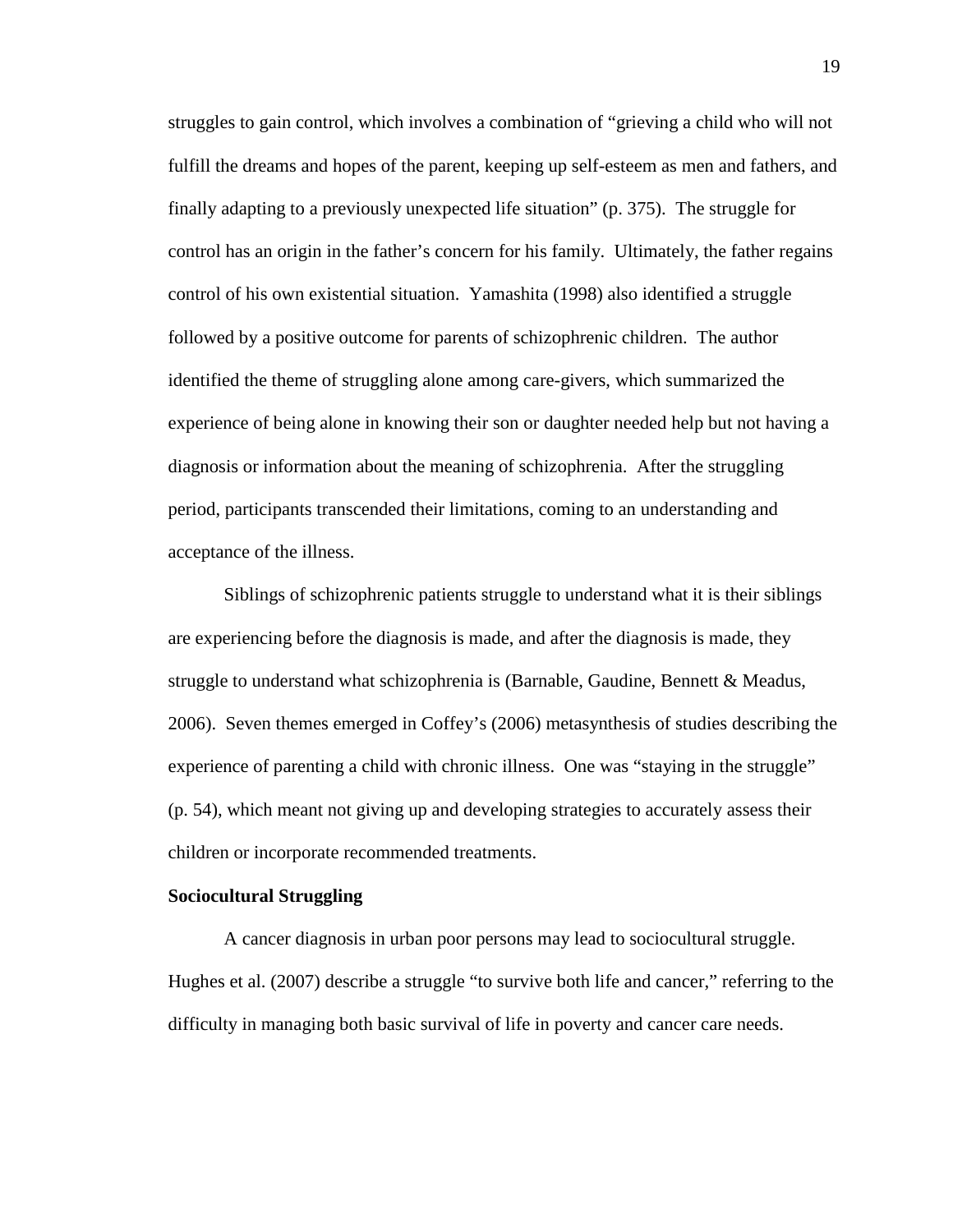Parents of children diagnosed with cancer have struggled to obtain an initial evaluation and diagnosis, and subsequently felt relieved and vindicated when a diagnosis was finally made (Dixon-Woods, Findlay, Young, Cox, & Heney, 2001). Patients on maintenance hemodialysis for chronic kidney disease have been described as struggling to be seen as a human rather than something connected to a machine (Hagren et al., 2005). Similarly, patients with multiple sclerosis struggle for dignity and to be seen as worthy, despite their disease and the quality of their care (Lohne, Aasgaard, Caspari, Slettebo, & Naden, 2010). In some cases, these patients also struggle to receive the help they need from health care providers. Siblings of schizophrenic patients struggle not only to understand their siblings' symptoms and diagnosis, but also struggle with the health care system to obtain information about their siblings' health and to access adequate services for their siblings (Barnable et al., 2006). Soderberg, Lundman, & Norberg, (1999) found that fibromyalgia caused participants threats to the self, including lost freedom, threatened integrity, and a struggle to obtain relief and an understanding. Because being perceived as credible is associated with dignity, others discrediting the fibromyalgia and showing disrespect led the women to the additional interpersonal struggle for dignity.

## **Summary**

Several themes are identifiable in struggling literature. Many chronic health conditions can lead to struggling, including stroke (Becker, 1993; Kvigne et al., 2004), dyspraxia (Blijlevens et al., 2009), cancer (Coyle, 2004; Halstead & Hull, 2001; Henoch & Danielson, 2009; Hughes et al., 2007; Nelson, 1996; Sherman et al., 2005), eating disorders (D'Abundo & Chally, 2004), hirsutism (Ekback et al., 2009), cardiac events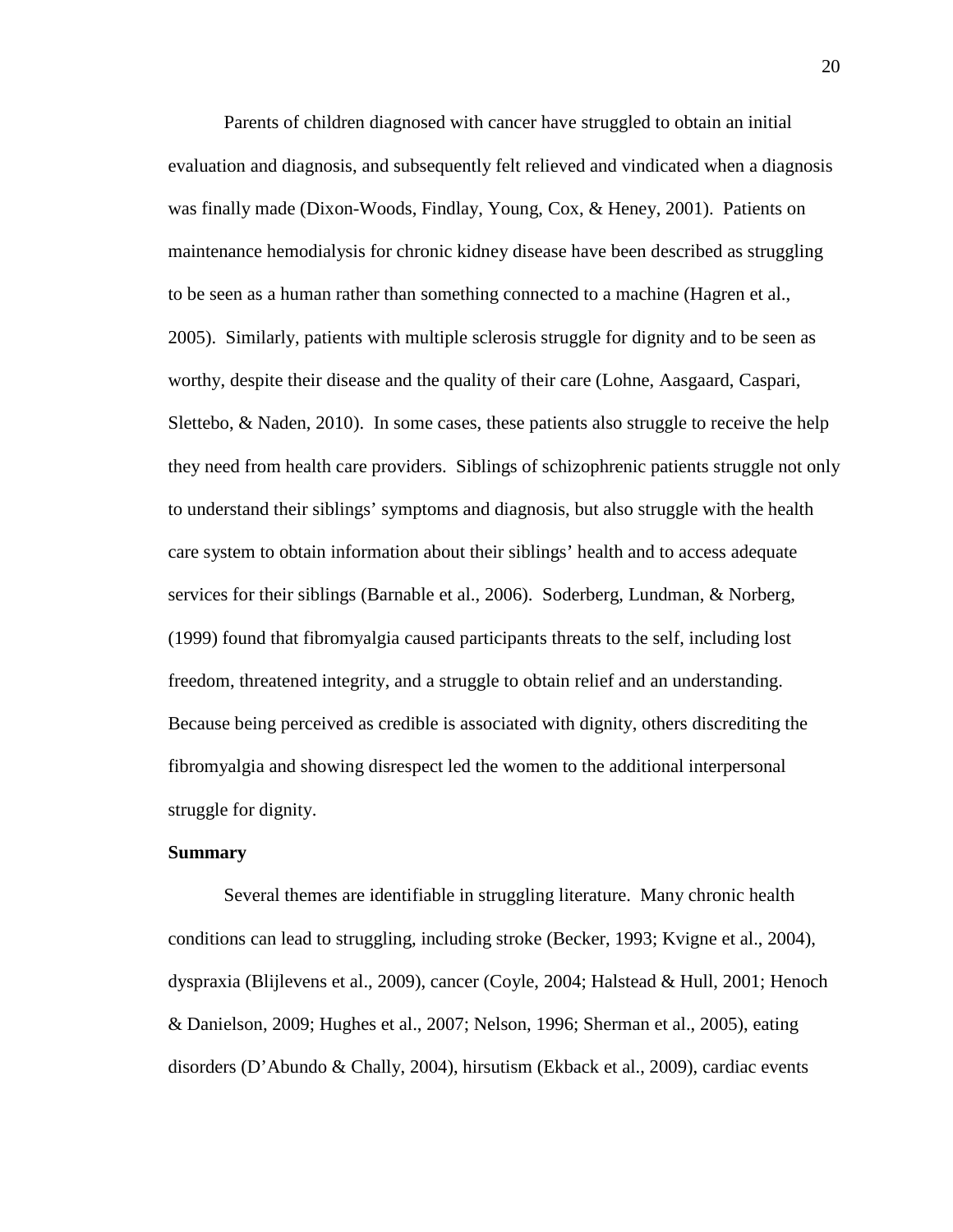(Fleury et al., 1995; Johnson & Moore, 1990), chronic kidney disease (Hagren et al., 2005), IBS (Hakanson et al, 2009), mental illness (Lindgren et al., 2004; Talseth et al., 2003), fibromyalgia (Lofgren et al., 2006; Paulson et al., 2002; Soderberg et al., 1999), diabetes (Moser et al., 2008; Whittemore et al., 2002), addiction (Wiklund, 2008), HIV (Stevens, 1996), CFS (Travers & Lawlers, 2008), MS (Lohne et al., 2010), and asthma (van Mens-Verhulst et al., 2004). Attempting to get a family member diagnosed (Barnable et al., 2006; Dixon-Woods, 2001; Yamashita, 1998) or having a family member with chronic illness (Coffey, 2006; Maunu & Stein, 2010; Nystrom & Svensson, 2004) can also lead to struggling.

Struggles may also occur between the person with chronic illness and other family members (Starks et al., 2010; Strandberg et al., 2002). Uncertainty or vulnerability (Fleury et al., 1995; Halstead & Hull, 2001; Kvigne et al., 2004; Moser et al., 2008; Nelson, 1996; Sigurgeirsdottir & Halldorsdottir, 2008); desire for control (D'Abundo & Chally, 2004; Halstead & Hull, 2001; Johnson & Morse, 1990; Kvigne et al., 2004; Nystrom & Svensson, 2004; Wiklund, 2008); acceptance of chronic illness (Halstead & Hull, 2001; Koenig et al., 2008; Kvigne et al., 2004; Lofgren et al., 2006; Moser et al., 2008; Whittemore et al., 2002; Yamashita, 1998); persevering or enduring (Becker, 1993; Blijlevens et al., 2009; Lofgren et al., 2006; Paulson et al., 2002); and growth, transcendence, reconstruction, or reintegration themes also emerged (Becker, 1993; Ekback et al., 2009; Halstead & Hull, 2001; Kvigne et al., 2004; Nelson, 1996; Pargament et al., 2005; Travers & Lawler, 2008; Wiklund, 2008; Yamashita, 1998).

People struggle with and for various concepts, including struggling with everyday living (Blijlevens et al., 2009), struggling for control (D'Abundo & Chally, 2004;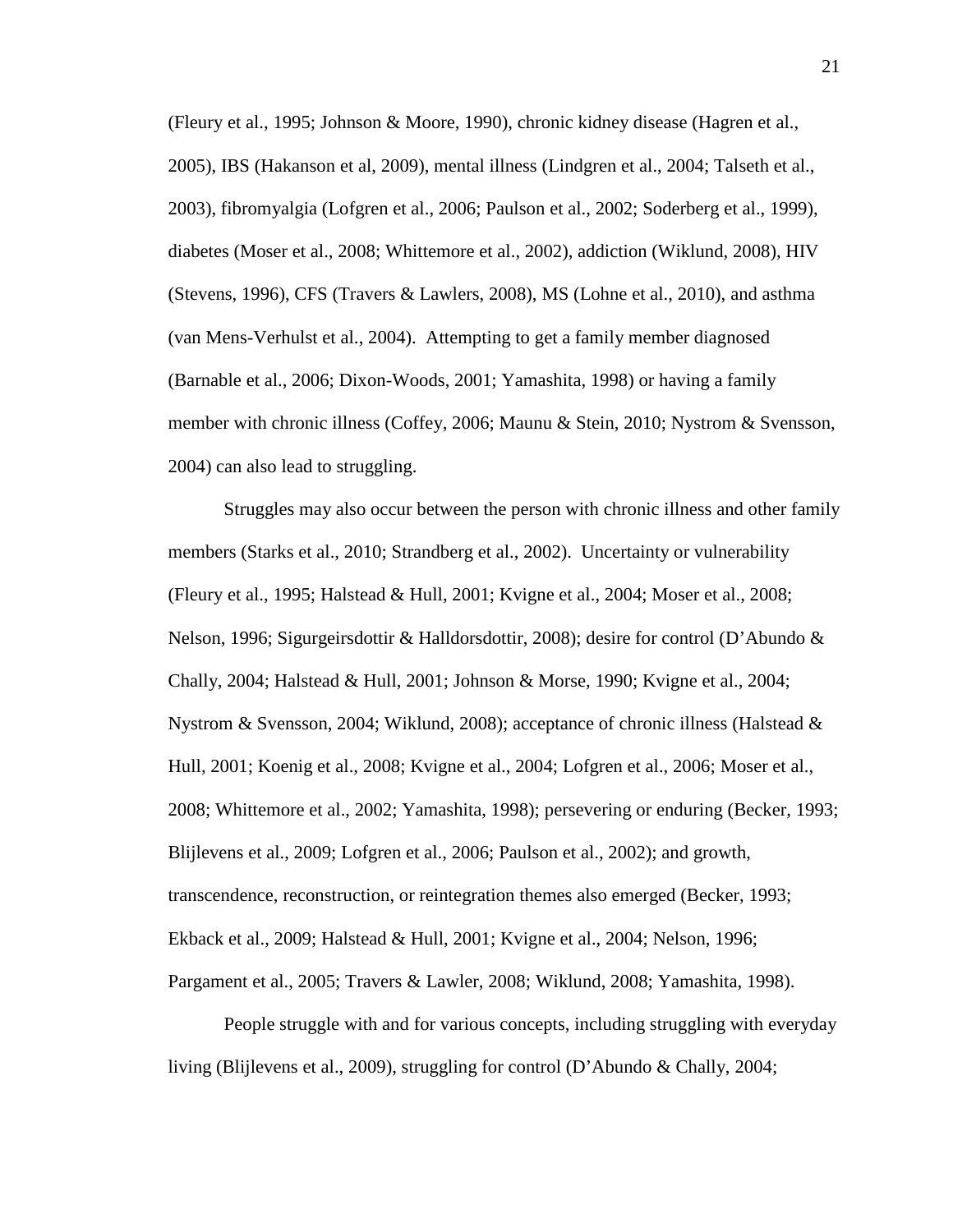Nystrom & Svensson, 2004), struggling for meaning (Kvigne et al., 2004; Nelson, 1996), struggling for hopefulness (Lindgren et al., 2004), struggling for a tolerable existence (Paulson et al., 2002); struggling for dignity (Soderberg et al., 1999) and struggling to maintain an image of oneself (Strandberg et al., 2002).

Perhaps the most common theme apparent in the literature review is in the description of a thought process, more specifically, the awareness, interpretation, deciphering of meaning, or perception component of struggling. Sometimes the thought process is in the form of an acute awareness of illness-induced changes to the self, and a search for the meaning of one's changed life in the context of managing chronic illness, typically but not consistently termed existential struggling (Becker, 1993; Henoch  $\&$ Danielson, 2009; Nystrom & Svensson, 2004; Sigurgeirsdottir & Halldorsdottir, 2008; Stevens, 1996; Strandberg et al., 2002; Wiklund, 2008). Other times the thought process is in the form of spiritual struggling, associated with questioning or redefining one's spirituality (Halstead & Hull, 2001; Koenig et al., 1998; Maunu & Stein, 2010; McConnell et al., 2006; Pargament et al., 2001). Several other studies describe a thought process as a component of struggling other than existential or spiritual struggling (Coyle, 2004; Lindgren et al., 2004; Lohne et al., 2010; Moser et al., 2008; Nelson, 1996; Paulson et al., 2002; Randall, 1992; Soderberg et al., 1999; Talseth et al., 2003).

While there is some corroboration amongst the articles in themes such as the perception component of struggling, there is also discordance among researchers in the conceptualization of struggling. For example, struggling is said to entail "working or striving, and exerting energy and force" (Blijlevens et al., p. 470); "*powering*, the process of pushing-resisting with the was, is, and not-yet all at once" (Cody, 1991, p. 67);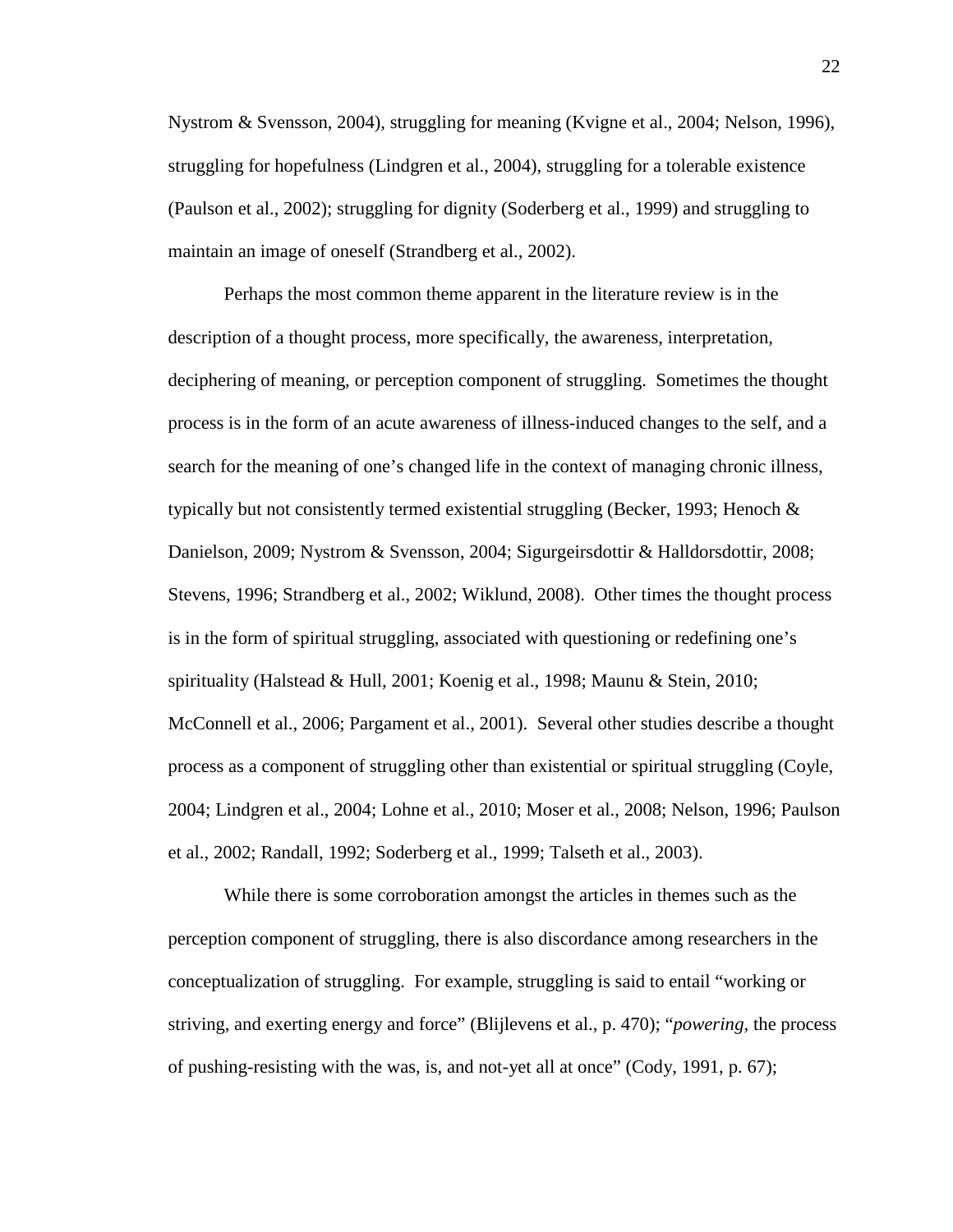"making one's way with effort" (Halstead & Hull, 2001, p. 1536); "a balance" (Nystrom & Svensson, 2004); and "movement between different aspects of being" (Wiklund, 2008, p. 2429). Usually struggling is followed by another state, sometimes negative (Barnable et al., 2006; Starks et al., 2010), sometimes positive (Cody, 1991; Dixon-Woods et al., 2001; Ekback et al., 2009; Fleury et al., 1995; Moser et al., 2008; Nelson, 1996; Nystrom & Svensson, 2004; Paulson et al., 2002; Sigurgeirsdottir & Halldorsdottir, 2008; Talseth et al., 2003; Whittemore et al., 2002; Yamashita, 1998), and sometimes either (Blijlevens et al., 2009; Wiklund, 2008). Although typically framed as a process with a beginning and end, struggling is occasionally conceptualized as a continuous, lifelong process (D'Abundo & Chally, 2004; Lofgren et al., 2006).

## **Conclusion**

Although the literature review reveals some dissonance in researchers' conceptualization of struggling, this paper will demonstrate that some congruence in the concept can be identified to assist in answering the research questions. Additionally, findings from analysis of qualitative data obtained from interviews of families managing chronic illness will be harmonized in a conceptual model. Chapter III will describe the methodology of the qualitative research.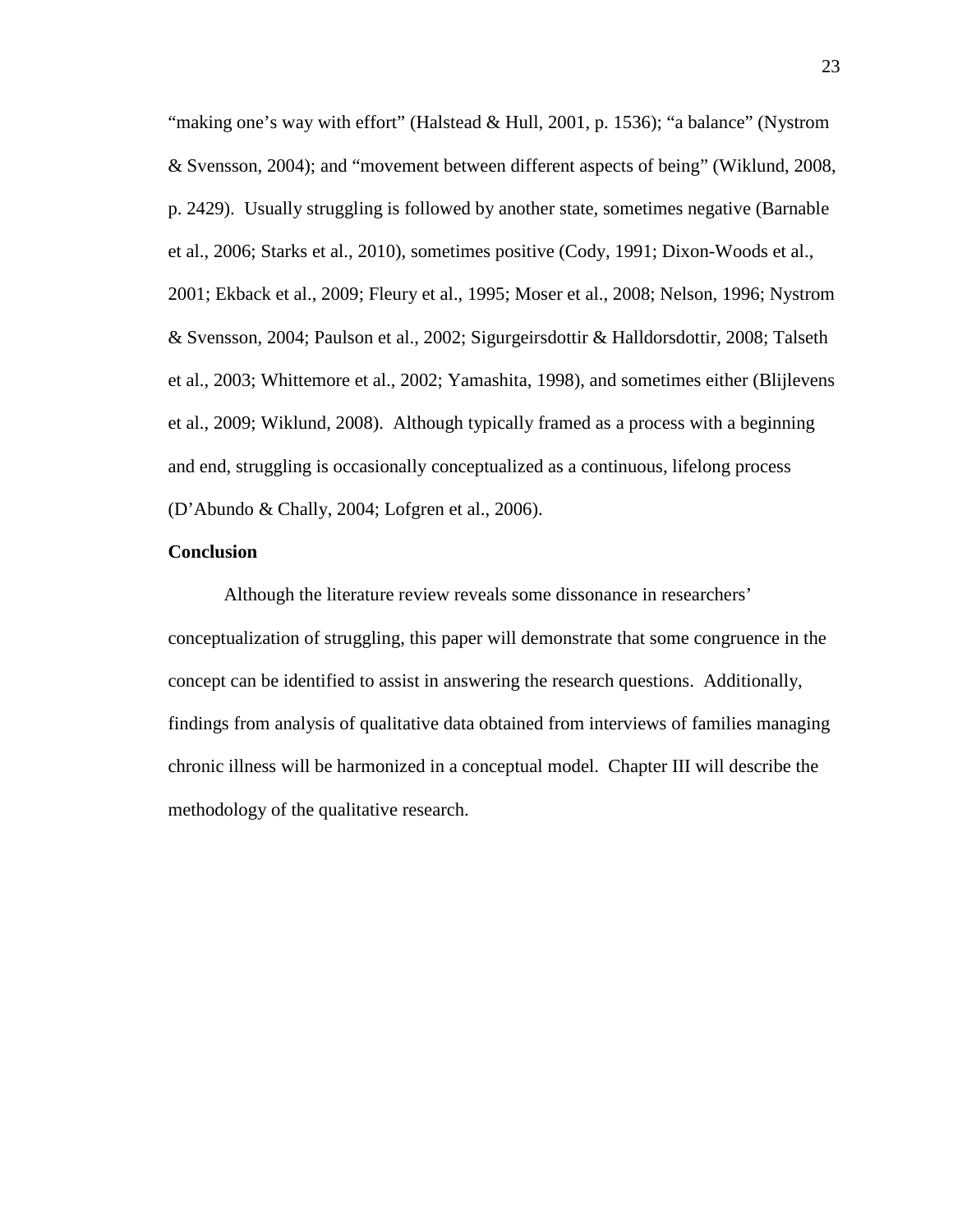#### **Chapter III: Research Methods and Design**

## **Introduction**

 As delineated in Chapter I, the purpose of this research study was to address the rarity of literature defining and describing the concept of families struggling while managing chronic illness. The rarity was addressed by integrating the literature review described in Chapter II with research findings from analysis of archived data. A grounded theory research study was used. The research design of the original study, data analysis, and scientific rigor are described in this chapter.

## **Research Study Design**

 Qualitative research is a systematic, interactive, subjective approach used to describe life experiences and give them meaning. The intent is inductive, that is meaning emerges from the data (Creswell, 2003). The goal of a qualitative research study is to holistically examine the whole rather than the parts (Burns & Grove, 2009, p. 22). The research design for this descriptive qualitative study approach used grounded theory methodology with a focus on family social processes as it is rigorous and particularly helpful in knowledge development related to families. This research method was originally developed to view the symbolic interactions of human behaviors; subsequently it was utilized to examine the family processes by scholars in the family social science arena (Strauss & Corbin, 1990).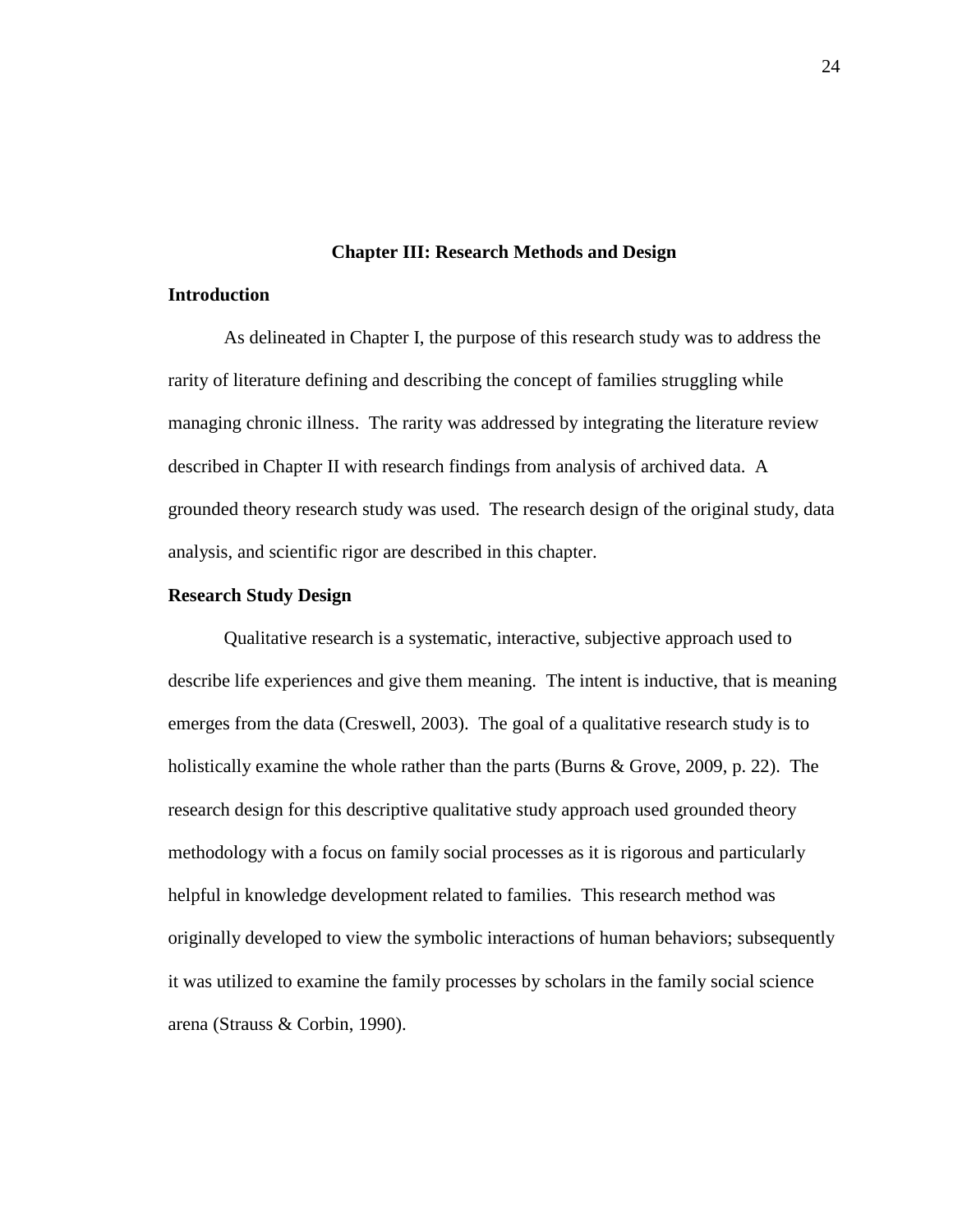Grounded theory is the rigorous systematic study that derives theory from the data (Strauss & Corbin, 1990). Grounded theory research is dynamic, and involves constant comparison between new data and data that has already been collected. Consequently, grounded theory research questions are relatively broad and tend to be oriented toward action and process. The analysis of the data allows the researcher to refine or specify the question. Grounded theory was developed by Glaser and Strauss in 1967. This qualitative, inductive approach (meaning that it moves from the specific to the more general) to research was a groundbreaking method to allow researchers a method to study how people make sense of their health experiences and resolve challenges. Their publication Discovery of Grounded Theory (Glaser & Strauss, 1967) "marked a dramatic breakthrough in nursing research by providing investigators with the tools to study health phenomena from the perspective of those experiencing them" (Schreiber & Stern, 2001, p.xvi). This research approach is useful in discovering what problems exist in a social scene and the processes persons use to handle them (Burns & Grove, 2009, p.25).

## **Original Study**

 As described in Chapter I, the original research study on families managing chronic illness was conducted by the Family Nursing Research Team at Mankato State University. The research team identified four assumptions (Meiers et al., 2005):

- 1. Families are on the front line of health care.
- 2. Knowledge development regarding family as the unit of care is in its infancy.
- 3. Care of the family is complex, changing and interwoven.
- 4. Families experiencing chronic illness present unique challenges.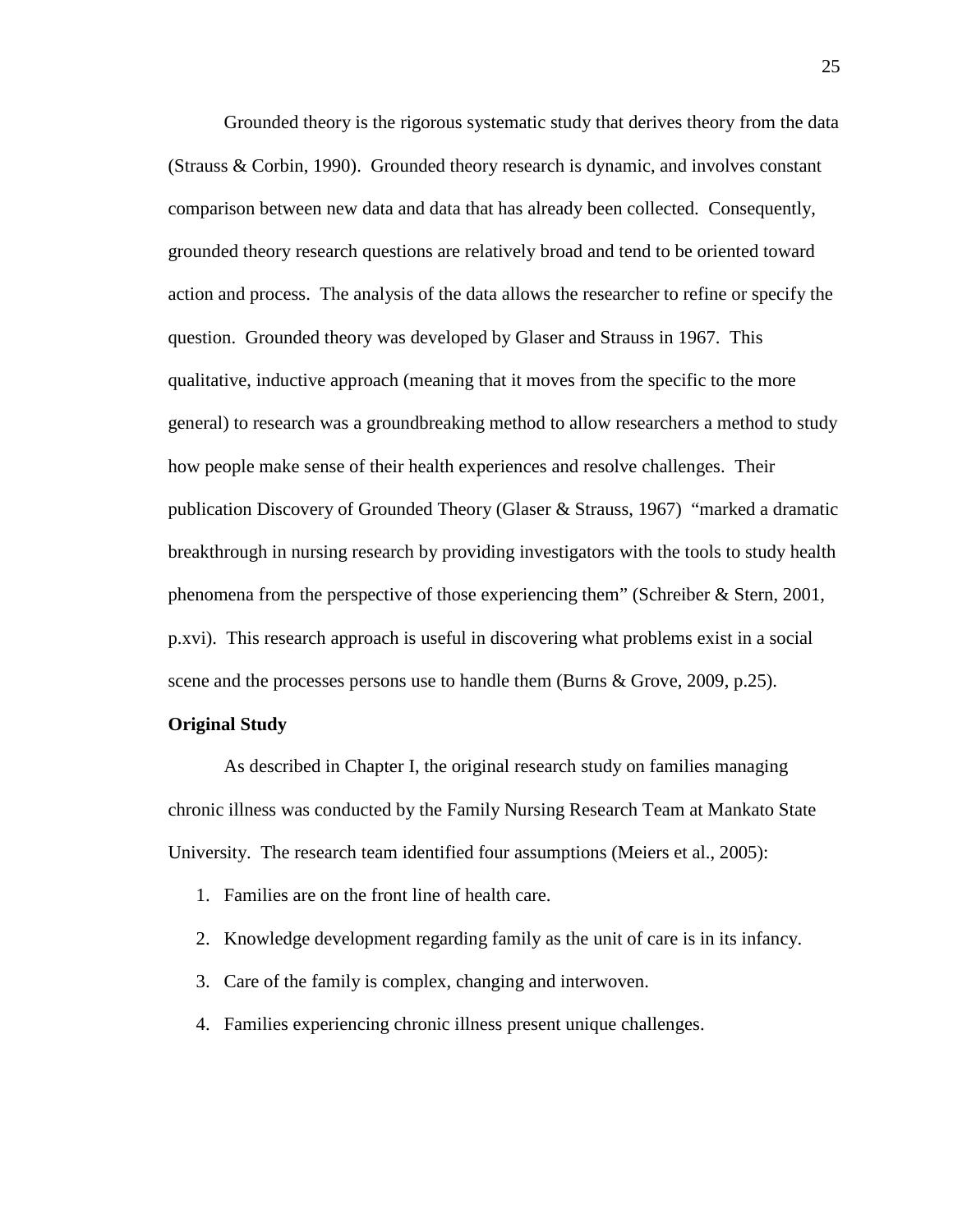These assumptions informed the research study of families managing chronic illness. The aims of the study were to describe the process that rural families employ to manage their chronic illness experience, and to build theory related to the family within the chronic illness experience.

# **Population sample and setting.**

Interview transcripts and field note recordings of interviews with 9 families managing chronic illness served as the data for the study. Forty-six participant family members ranging in age from 6 years to 75 years (mean age 34) were interviewed following approval of the study by the Institutional Review Board of the University. Eligible participants were members of families where at least one member had a diagnosed chronic illness. These families lived in a rural community of less than 50,000. Participants were well-educated with 26 out of the 46 having attended college. The mean family income was \$69,000 (range \$10,000 – over 100,000). Chronic illness situations represented were HIV-AIDS, MS, Type I diabetes mellitus (DM), ankylosing spondylitis, lymphoma, chronic obstructive pulmonary disease (COPD), congenital muscular dystrophy manifesting in pulmonary failure and chronic renal failure.

# **Procedures for original study.**

#### *Recruitment.*

The sample for the original study was achieved in a mixed-method manner. Six families initially self-nominated for participation in response to a regional newspaper advertisement. The researchers contacted families who indicated an interest and explained the study. At the time of this telephone contact, verbal permission for participation was obtained and the family interview was scheduled. Following interviews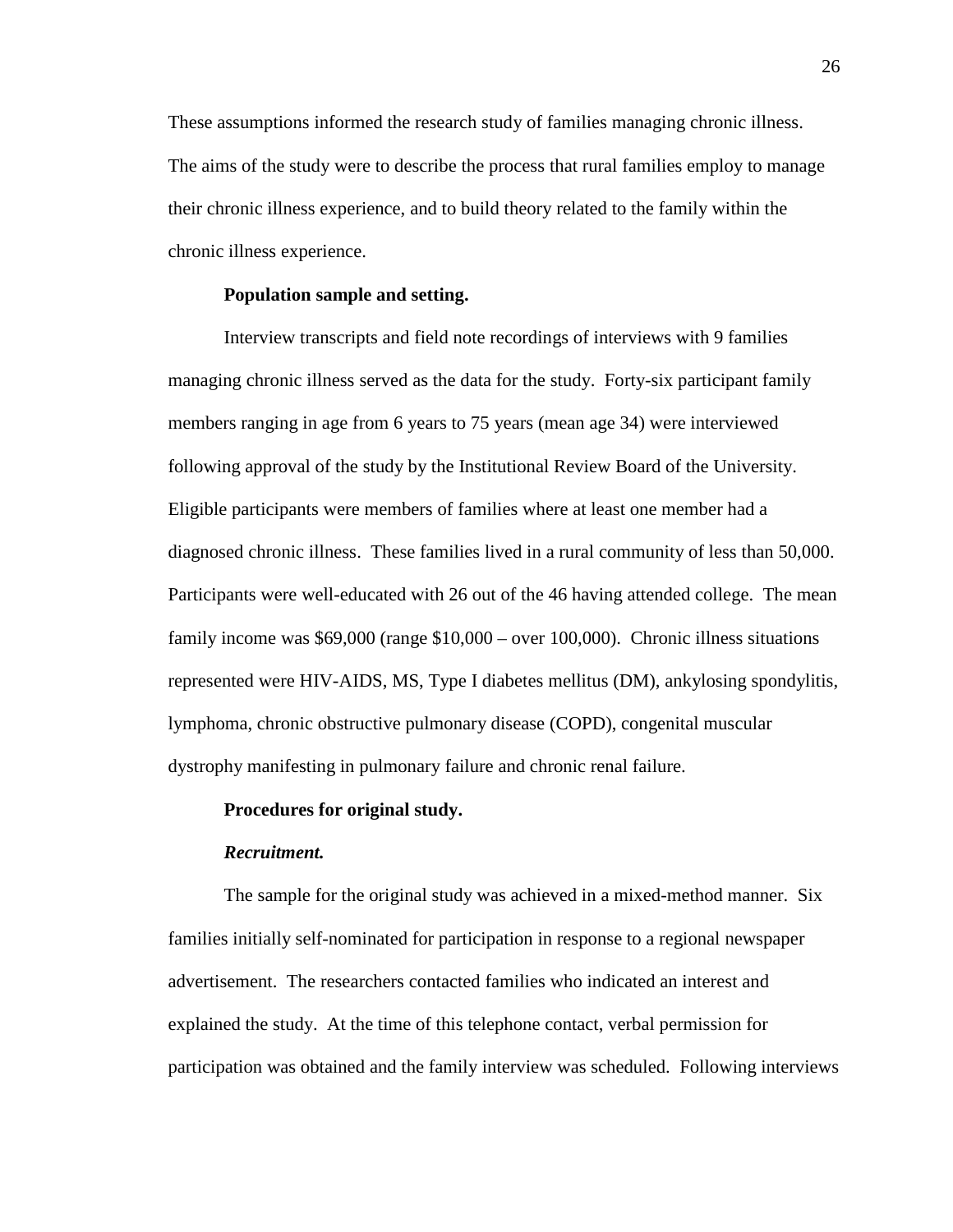with these six families, the researchers sought a purposeful sample of participants who could provide unique perspectives on chronic illness that were not obtained in the original sample. These families were also contacted by telephone, the study explained and initial verbal consent and interview scheduling completed. Prior to interviews, the researchers ensured informed consent for adults and assent for children between the ages of 9 and 18. At this time demographic information was also obtained from the families.

#### *Data collection and preparation.*

Data collection was done in conjunction with and guided by data analysis. Two members of the research team conducted each interview. All researchers participated in the interview process throughout the course of the study. Each of the two interviewers interacted with the family to enhance comfort and conversational style. Interviews lasted 1-2 hours and were conducted and audiotaped in the families' homes of all participants with the exception of one family who chose to be interviewed in a health care facility without involvement of the chronically-ill child. All family members were invited to participate and the interview was conducted in the presence of the family group. Data collection ceased when no new properties of the core category were found (Glaser, 1978; Glaser, 1992; Strauss & Corbin, 1990). All audio taped interviews were transcribed verbatim and entered into a word processing program for audit trail and peer debriefing procedures. Preparation of data, including subject identification, verbal accuracy, and presence of pauses or laughter, was completed by two researchers while listening to the tapes. Sandelowski (1993) suggests that the researcher engaged in qualitative research makes decisions about preparation of the data, features of the interview event, such as facial expressions and body movement and decides how they will appear in the interview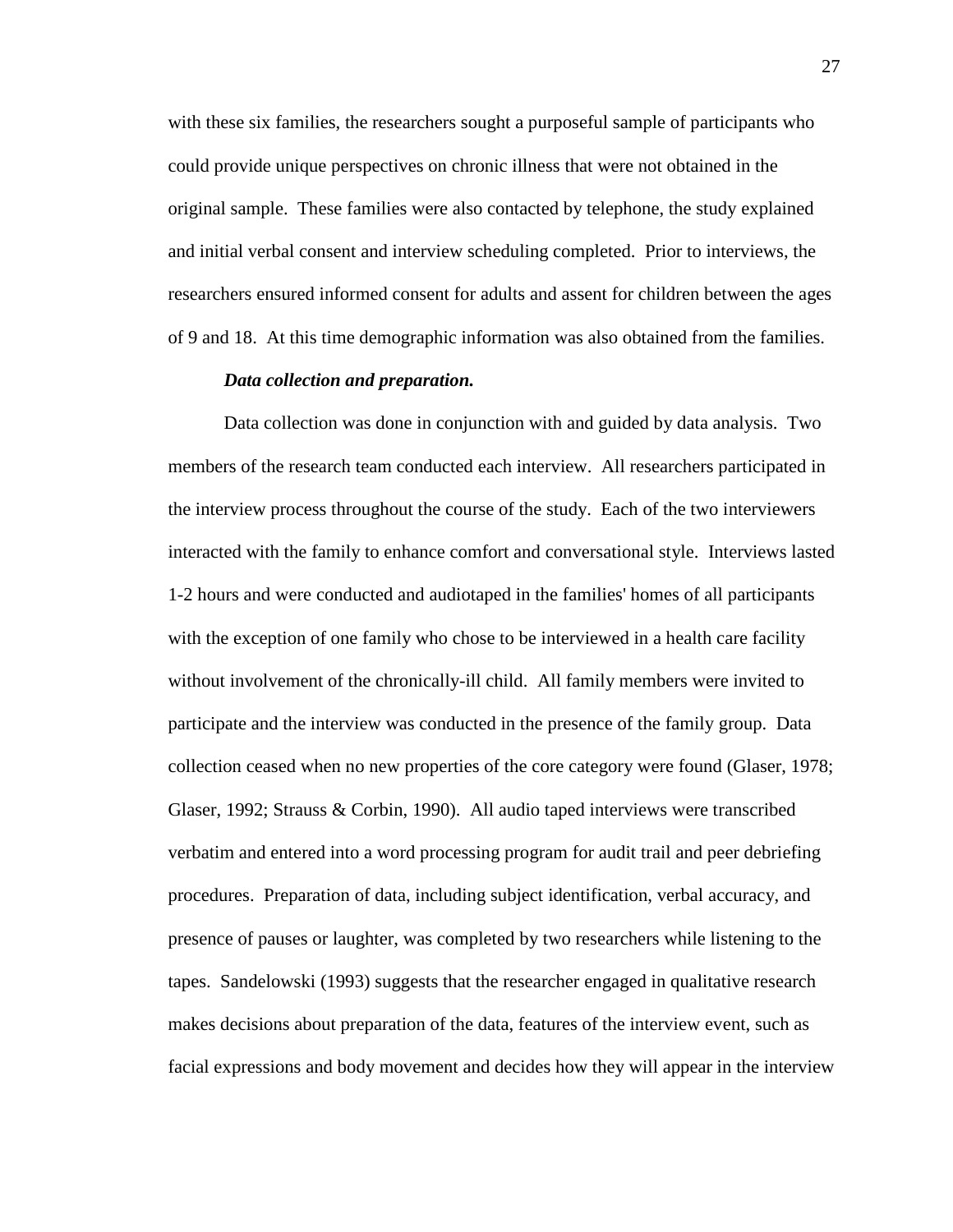text. This was completed through the use of field notes and reflection on the interviews while reading the transcripts and listening to the tapes.

### *Interviews.*

A semi-structured interview technique was used that incorporated the following questions as probes:

- 1. Describe your family for me.
- 2. What is your family's personality?
- 3. What does your family do?
- 4. What has meaning for your family?
- 5. Describe "Good Times" in your Family. What makes them good?
- 6. Describe "Bad Times" in your family. What makes them bad?
- 7. How does your family adjust to daily life?
- 8. Define family.
- 9. Describe the health of your family.
- 10. Who takes care of whom?
- 11. What are the needs of your family?
- 12. How do you meet the needs as a family?
- 13. How do you make sure everybody is safe?
- 14. How does your family see itself as part of the community?
- 15. Describe hard and easy times.
- 16. What kinds of things do you feel are hard for me to know and understand about your family?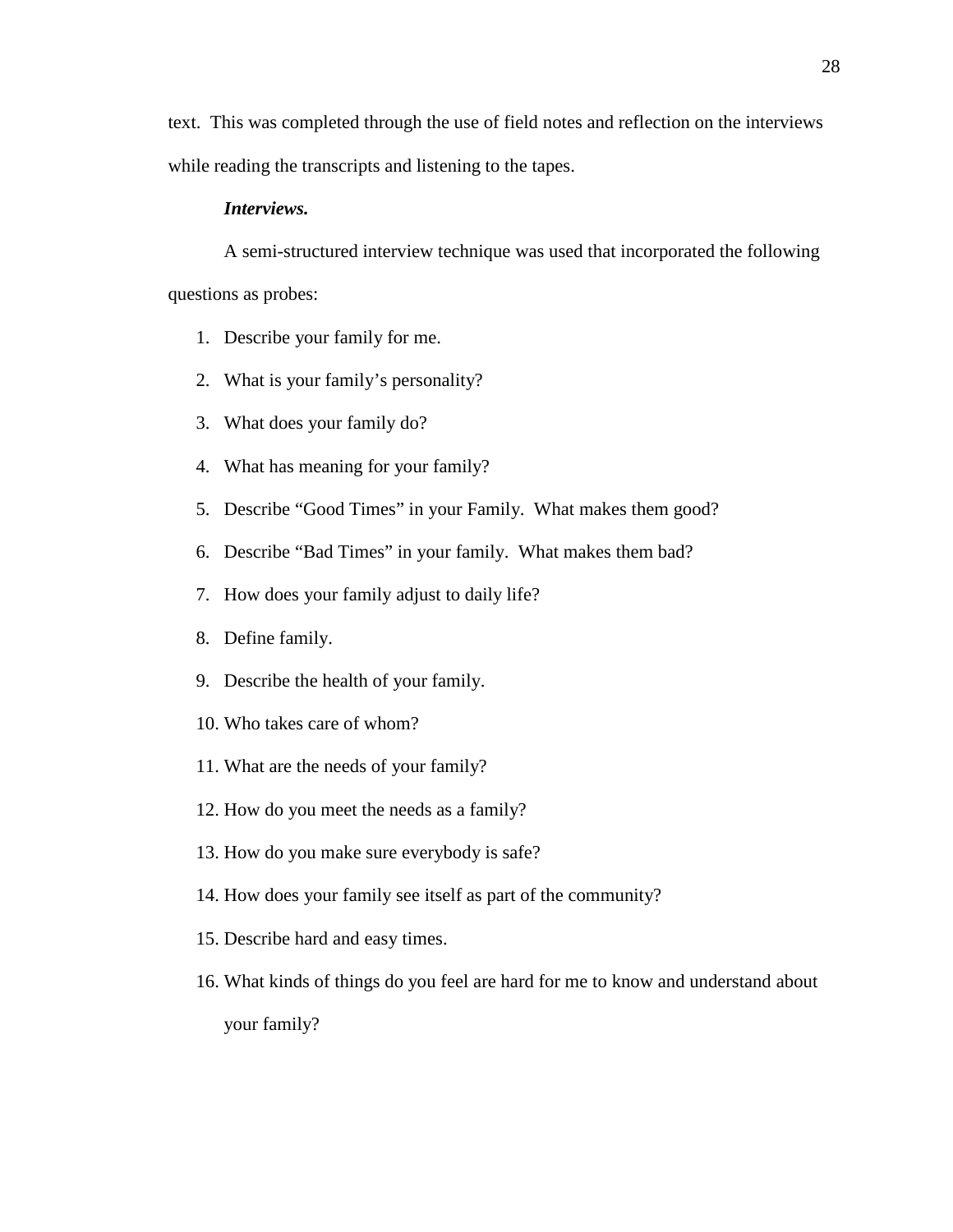- 17. What did it mean to you when you found out you had \_\_\_\_\_ [specific chronic illness]?
- 18. What influence has this chronic illness had on your family life?

# **Scientific Rigor of Original Study.**

Rigor was established in the Family Nursing Research Team's study through measures described by Lincoln and Guba (1985) to ensure transferability, credibility, dependability, and confirmability. Transferability refers to the ability to transfer the study conclusions to another setting. Use of data exemplars enhanced the possibility that other researchers could judge the appropriateness of transferring the study findings to another setting. Credibility was achieved through researcher triangulation during the interview, analysis and writing phases of the project. Review of the data text was done to clarify and confirm categories. In addition, conducting all but one of the interviews in the naturalistic setting of the family home enhanced the potential for credibility of the data. Dependability was achieved through use of audiotaped, transcribed verbatim transcripts that were reviewed for accuracy by the researchers. Confirmability was achieved through recording the decision-making process.

# **Research Study from Archived Data**

The purpose of this research study is to address the rarity of literature defining and describing the concept of family struggling while managing chronic illness. This study took steps to address the process of struggling while managing chronic illness. Two research questions guided this analysis:

- 1. How do families struggle while managing chronic illness?
- 2. What is the definition of struggling while managing chronic illness?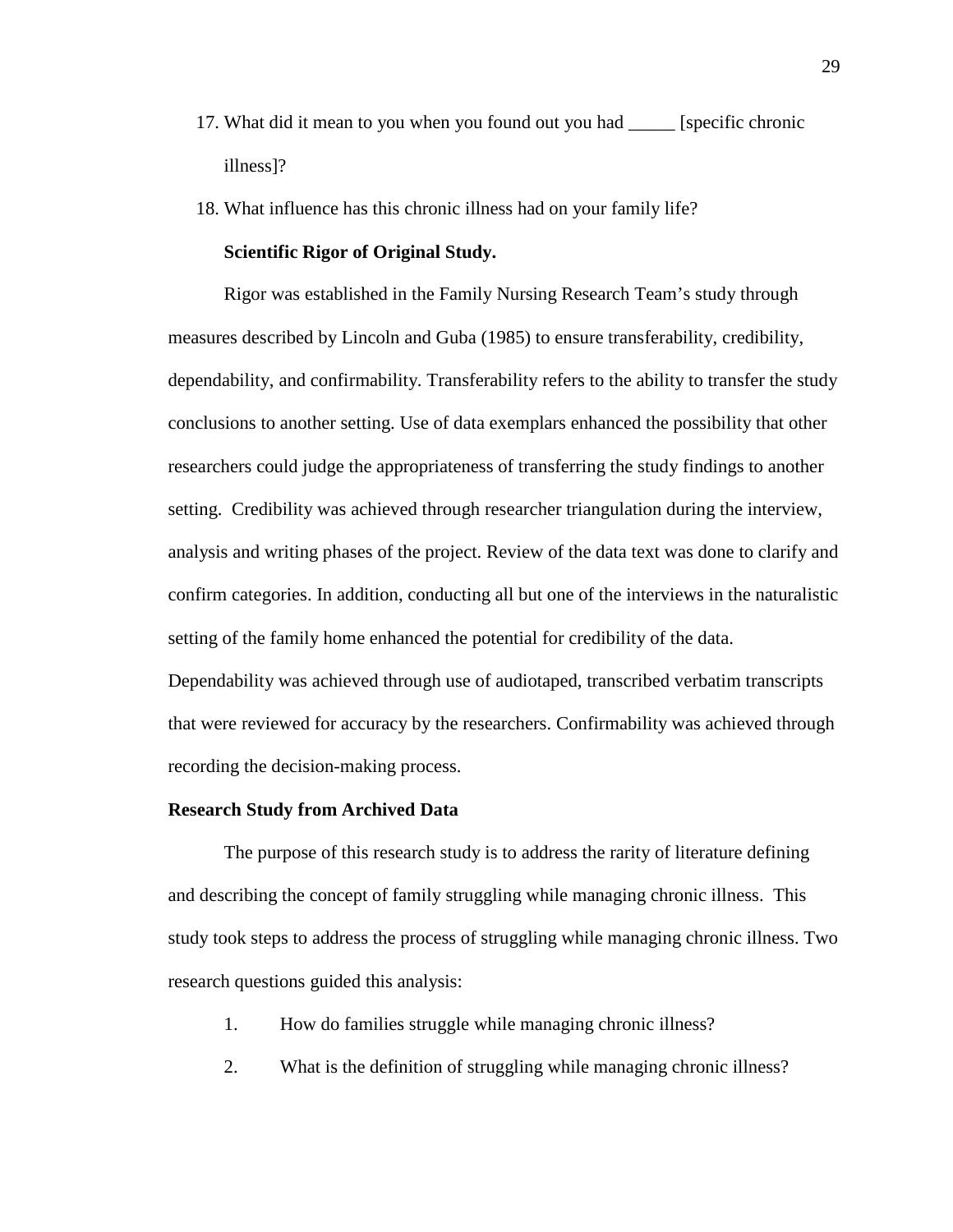Strauss and Corbin's (1990) paradigm model and grounded theory method was utilized to organize the information into six categories. Archived data from the original study was analyzed to identify the categories of causal conditions, phenomenon, context, intervening conditions, action/interaction strategies, and consequences. Several themes and subthemes emerged. The results of the analysis contributed to further refinement of the Theoretical Model of Family Reintegration in Chronic Illness (Meiers et al., 2005).

# **Data Analysis.**

 Data from transcripts of interviews of the nine families was analyzed following a grounded theory process (Strauss & Corbin, 1990). The data was labeled for concepts, phenomena and interpretations related to family struggling while managing chronic illness, and subsequently assembled into categories of processes. The data was axial coded to identify phenomena, causal conditions, context, intervening conditions, action strategies, and consequences. Ultimately, a single storyline, or core category emerged, linking the data together and providing some explanation for data variability.

#### **Scientific Rigor.**

This study was enhanced by sensitivity (Strauss & Corbin, 2010), the researcher's ability to pick-up on subtle nuances and cues in the data text that lead to meaning. Sensitivity allows the researcher to become immersed in the data in hopes of presenting the view of participants. "Sensitivity is a fascinating interplay of researcher and data in which understanding of what is being described in the data slowly evolve until finally the researcher can say, 'Aha, that is what they are telling me.' (at least from my understanding)" (Strauss & Corbin, 2010, p. 33).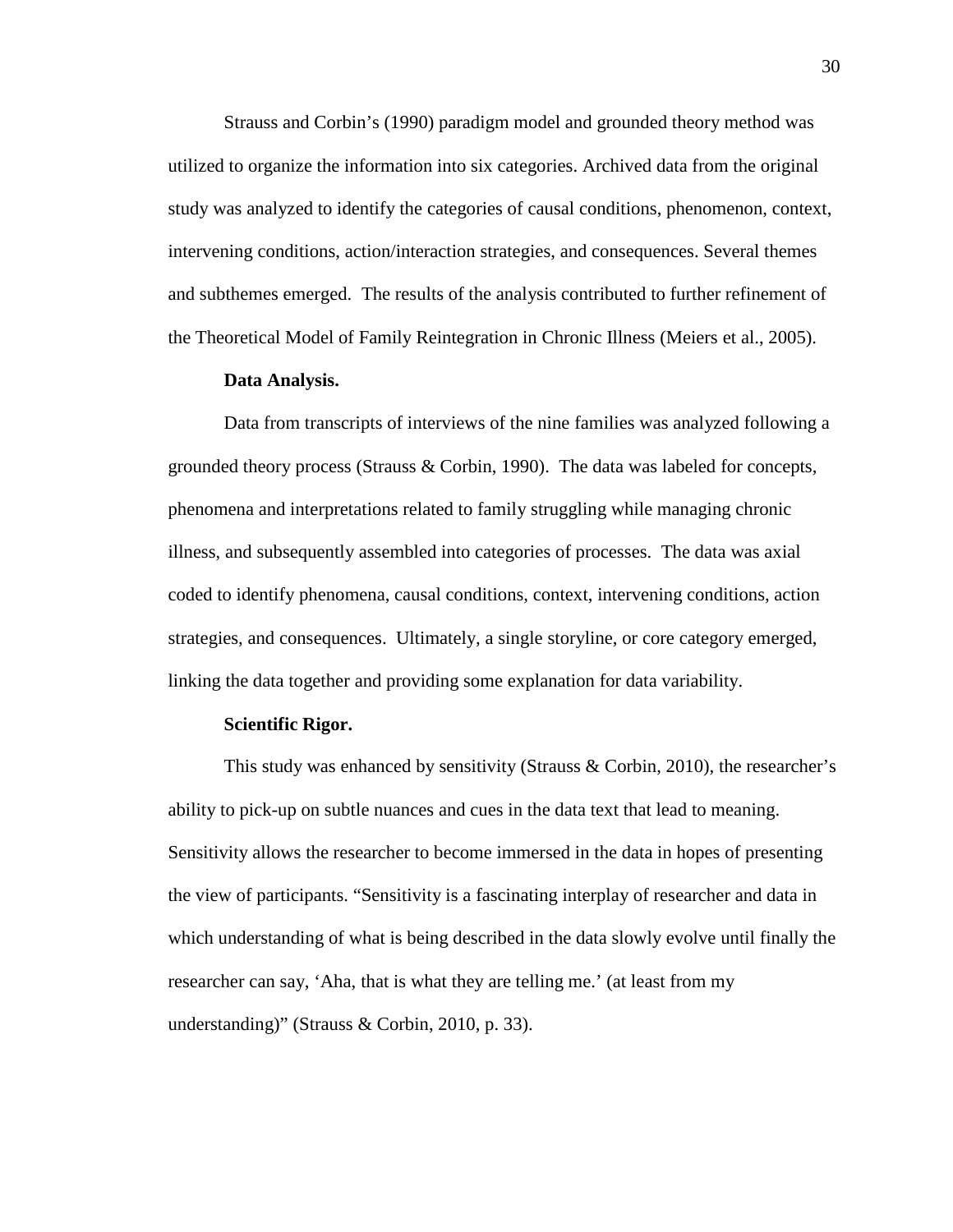Following approval of the project by the University Institutional Review Board, the archived data from the nine family interviews was analyzed. Identifying information was removed from the taped transcriptions and identity codes assigned. The coding record was stored in a locked area separate from the audiotapes and transcripts. Findings are reported anonymously.

# **Summary**

 This chapter described the research design of the original study, data analysis, and scientific rigor. Results of the data analysis will be described in Chapter IV.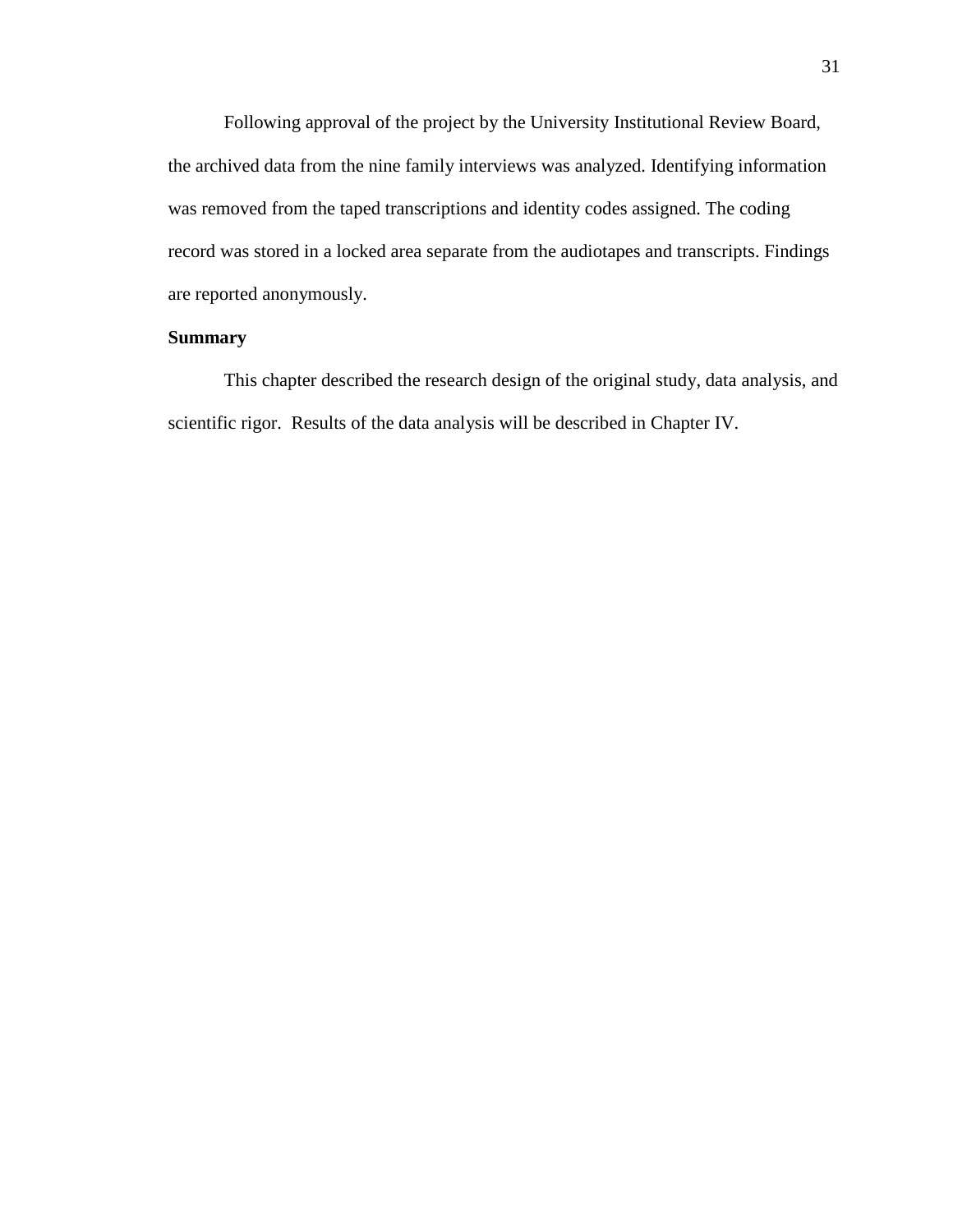### **Chapter IV: Study Findings**

### **Introduction**

The purpose of this research study was to address the rarity of literature defining and describing the concept of family struggling while managing chronic illness. This study addressed the process of struggling while managing chronic illness. Two research questions guided this analysis: 1) How do families struggle while managing chronic illness? and 2) What is the definition of struggling while managing chronic illness?

 Analysis of nine interviews conducted by the Family Nursing Research Team with families managing chronic illness facilitated answers to these questions. The answer to the second question will be clearly developed in Chapter V. The answer to the first question will next be explored.

# **Findings**

Strauss and Corbin's (1990) method involving open and axial data coding was used to organize, code, and analyze the data for relevant patterns. Following Strauss and Corbin's method, the data analysis revealed causal conditions, a core category termed a phenomenon, context, intervening conditions, action/interaction strategies, and consequences, which were summarized in a paradigm model.

### **The paradigm model.**

Strauss and Corbin's (1990) paradigm model organizes data and makes connections between concepts with categories. The categories in the paradigm model are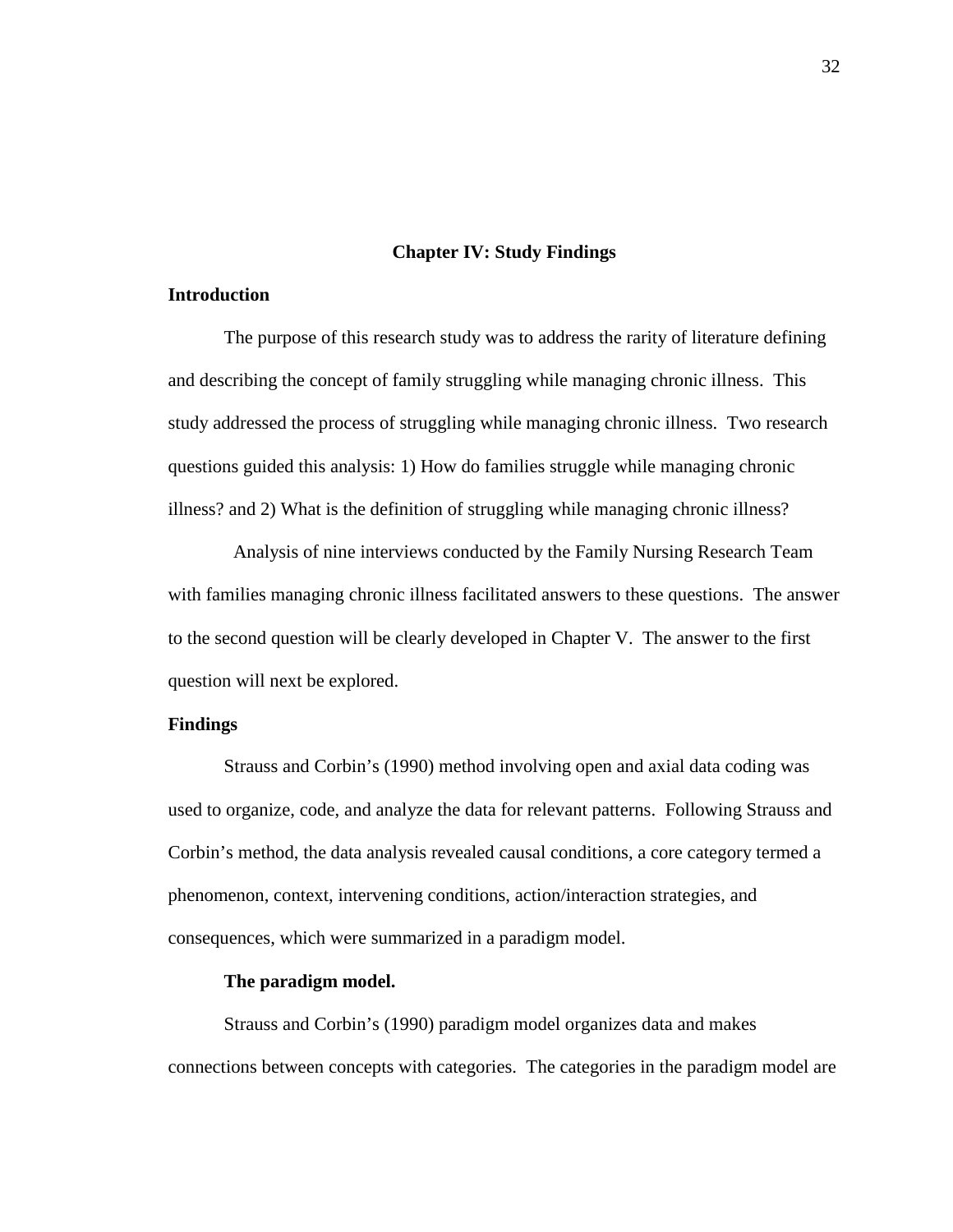causal conditions, phenomenon, context, intervening conditions, action/interaction strategies, and consequences. The core phenomenon in this paradigm model is struggling, which is preceded by the causal conditions perceiving uncertainty and/or vulnerability and ascribing negative meaning to managing chronic illness. Struggling occurs within the context of managing chronic illness. Intervening conditions for struggling are ineffective adapting and adapting. Action/ interaction strategies for struggling are denying, emphasizing loss, fostering independence, strengthening relationships, and turning to faith. Consequences of the action/interaction strategies are stagnating and reintegrating. The paradigm model is depicted in Figure 1: Struggling While Managing Chronic Illness Model. Each category of the paradigm model is next discussed.

# **Causal conditions.**

Causal conditions are the "events, incidents, happenings that lead to the occurrence or development of a phenomenon" (Strauss & Corbin, 1990, p. 96). Causal conditions in the data centered around the concept of perceiving, first, perceiving uncertainty and/or vulnerability, and second, ascribing negative meaning to managing chronic illness.

# *Perceiving uncertainty and/or vulnerability.*

In one of the families interviewed, Delene's husband points out that the uncertain period before Delene received the definitive diagnosis of lymphoma was the most difficult, a period of struggling to obtain a diagnosis. He says, "Not knowing. That's the mysterious part, not knowing. To help anybody else out to know that that process is about two weeks for the diagnosis and the biopsy and everything. That things do get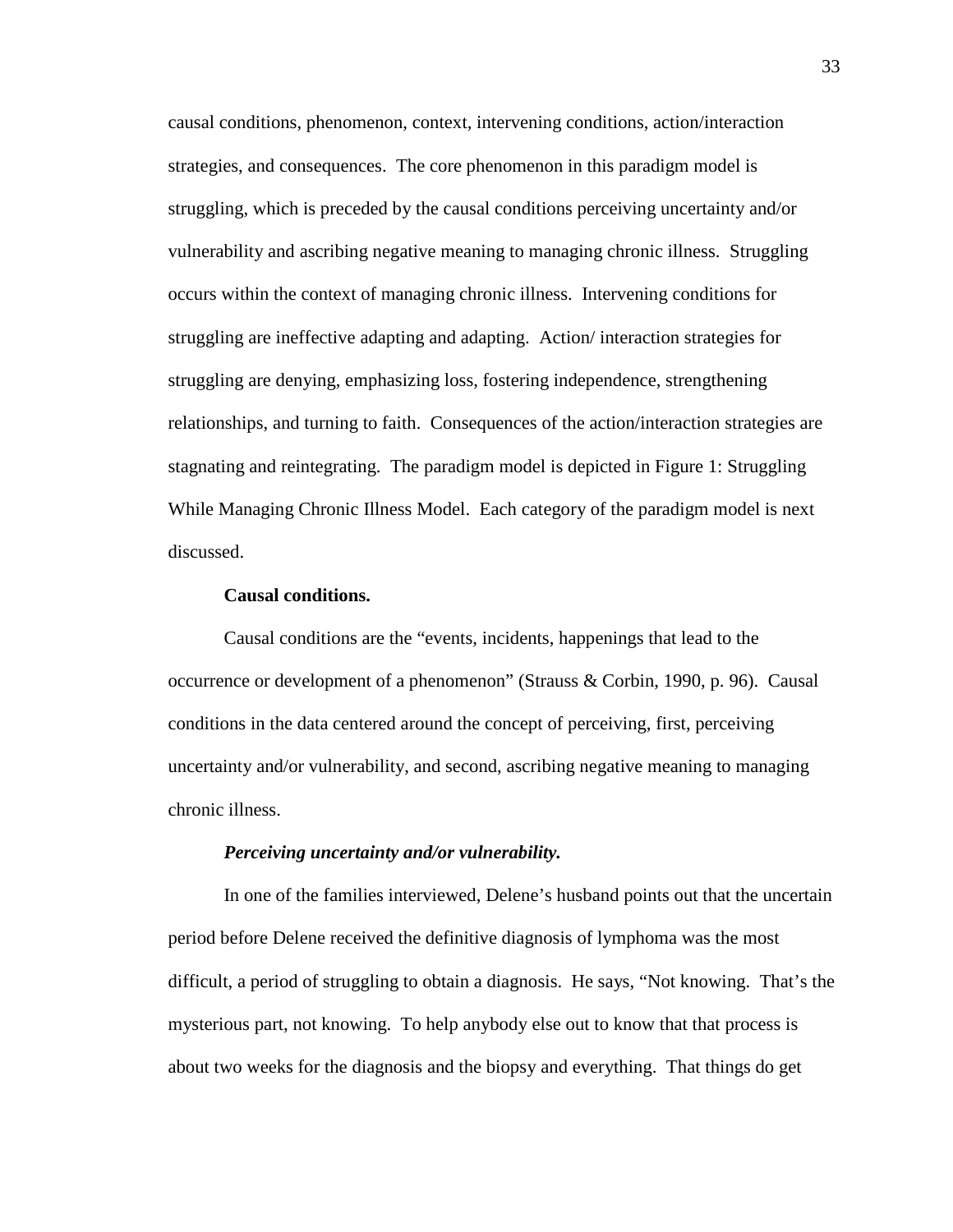better. But the two weeks is the hardest part." Receiving the diagnosis was also difficult, according to Delene, "I guess at first it's just 'it can't be – it can't happen to me.'" At some point the couple appeared to reach a turning point in their perception. Delene's husband explained, "You got a job – you just get it done. Well here, we've got a job, we have to take care of this. But we don't know what we're doing, so once you get to that point of just how we're going to do it and this is what we can do, then you start feeling better." Delene added, "We tried to carry on as normal as possible." This change in perception may have been due in part to finding hope. Delene's husband recalled, "When we got with the oncologist… he'd say, 'this is what we're going to do,' and that gave us a lot of hope – his confidence that we can lick this. During the diagnosis itself, you don't know what you're dealing with until you get that diagnosis – so there wasn't a lot of hope in the diagnosis – but when you start talking about treatment after the diagnosis – that's when hope started surfacing." The hope may have made the family feel less vulnerable to lymphoma. Delene stated, "I guess we never focused on what would happen if chemo or radiation didn't work." Her husband added, "We just focused on a lot day by day." Delene and her husband's recollections suggest that perceiving uncertainty and vulnerability can lead to perceiving struggling, perception can change with time, and hope can decrease the perception of uncertainty, vulnerability, and struggling.

#### *Ascribing negative meaning to managing chronic illness.*

Managing chronic illness resulted in various perceptions among study participants. Some perceived great difficulty and expressed negative feelings regarding illness management, suggesting struggling. Mr. and Mrs. Grier were interviewed regarding their management of Mrs. Grier's COPD and DM. When asked what it is like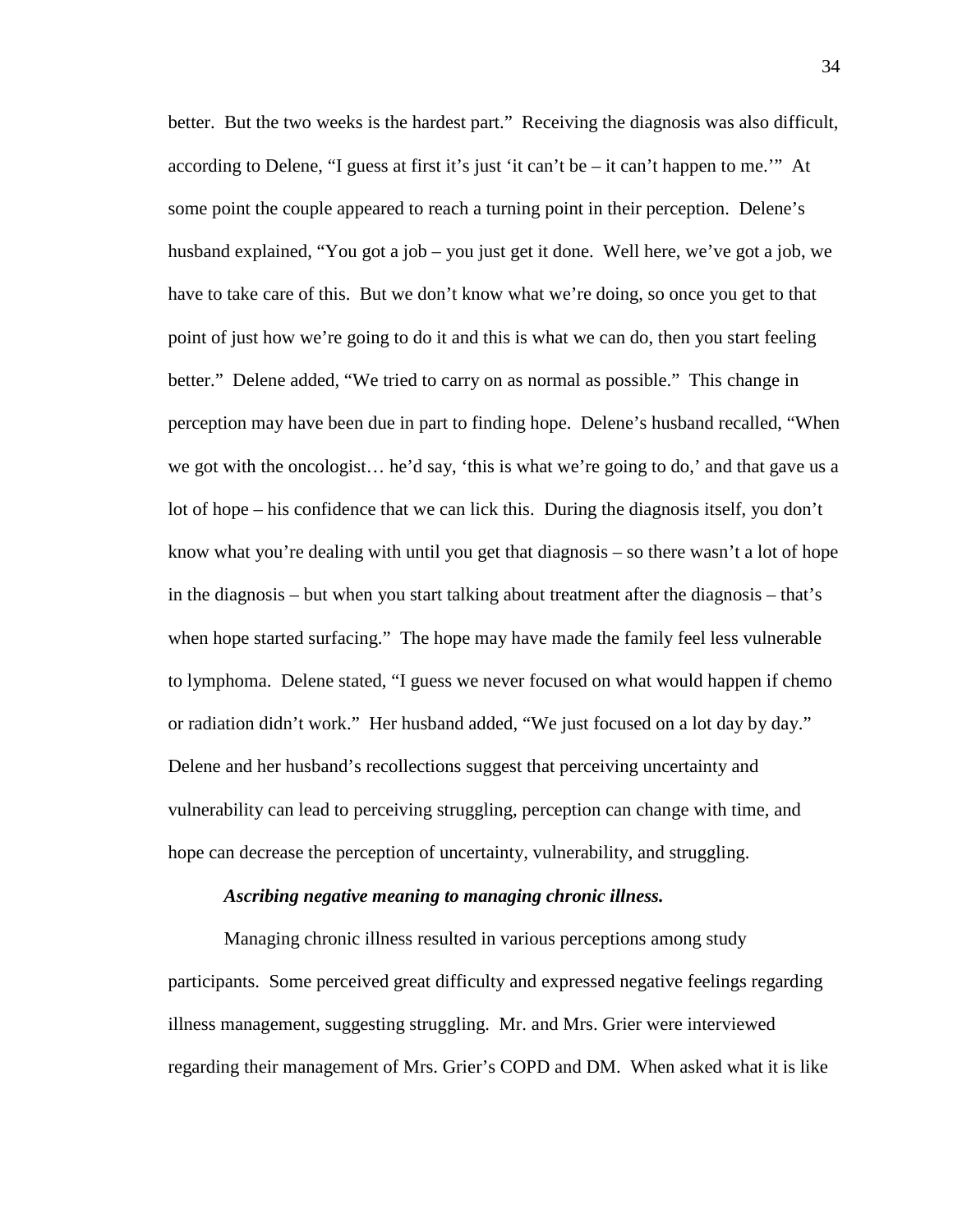to have COPD, Mrs. Grier described an array of negative perceptions: "It's annoying and worrisome…[Diabetes is] a curse…It just infiltrates everything…You just have to train your head to think about it all the time…I feel so buried with all these problems that I can't sort them out." Mr. Grier, however, noted the difference in his perception, stating, "She sees the accumulation of everything…I view it as an acute situation, okay, you go into the hospital, but she views it as piling up one after another."

In contrast, some families interviewed did not appear to ascribe negative meaning to chronic illness management. Mike, a 49-year old physical therapist with ankylosing spondylitis, has made several lifestyle changes as a part of managing his illness. He stops frequently when he travels, he has other family members bring him tools when he is working on household projects, he has changed his mode of exercise, and he splits off from a social group if he feels he may slow the group down. Yet, when asked how chronic illness has affected him and his family, he responded, "It wasn't like we had to redo the home or anything like that." His wife added, "I don't think we've changed our activities that much." When asked "Who takes care of who?" Mike's wife stated, "We take care of each other." Mike's daughter was asked, "Your dad got worse over the year. What are your thoughts?" She replied, "None, really." Mike's wife added, "Probably not because Mike doesn't talk about… Mike does not dwell on it." The interview with Mike and his family suggests that perceiving struggling may not be related to significant lifestyle changes, but to a quality more difficult to measure, perhaps a personality trait or the meaning the family places on the illness. It is possible that the hope Mike shared of playing with his grandchildren decreased negative meanings the illness holds for him.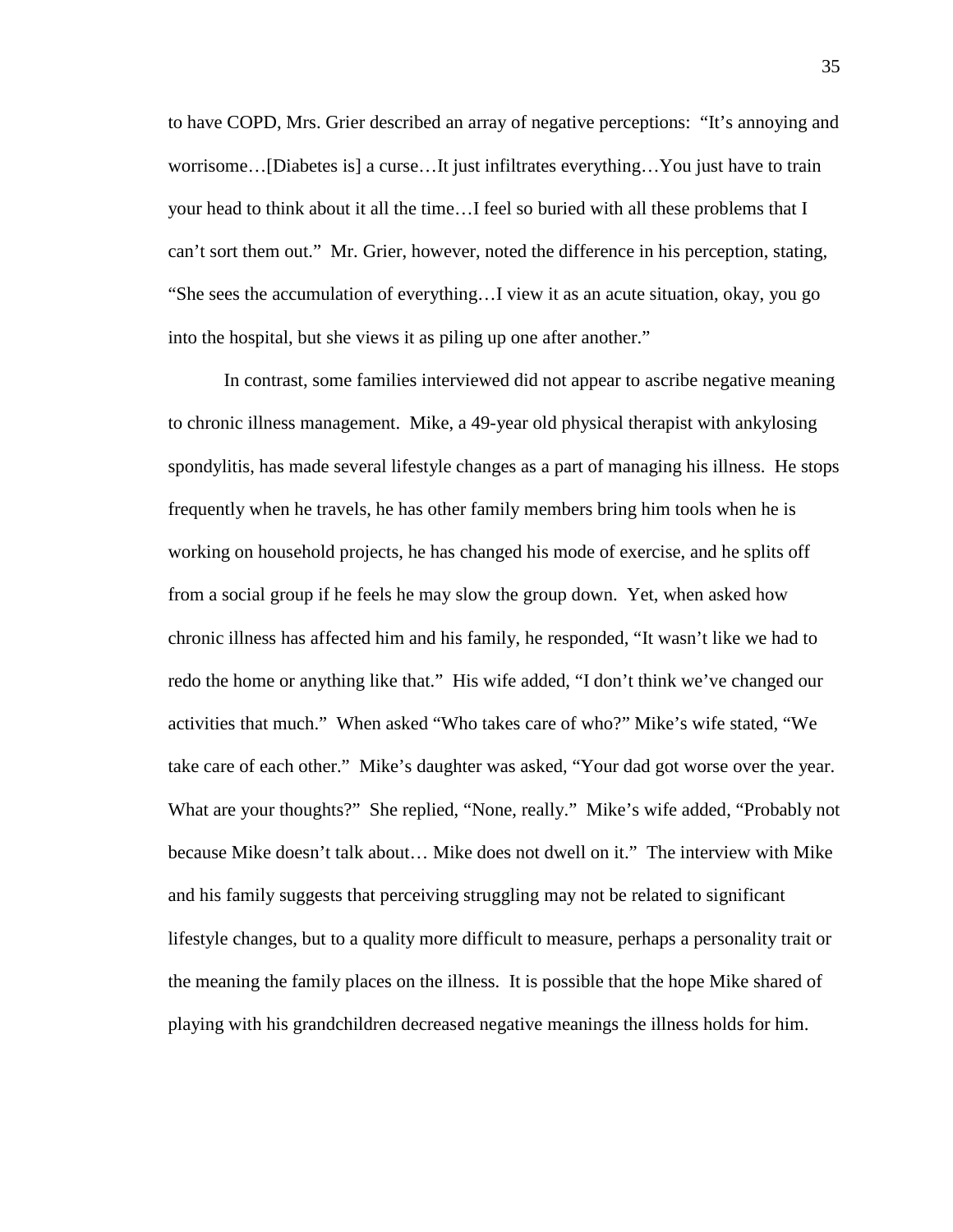One husband and wife were interviewed regarding management of the husband's multiple sclerosis. When asked to describe the health of the family, the wife stated, "It's okay as long as we are not pregnant or have the flu." The couple were next asked, "Who takes care of whom?" to which the wife replied, "We all take care of each other." These responses demonstrate that chronic illness is not their identity. The interviewer further probed, "Do you routinely go in for checkups?" The husband responded, "As need arises, but he said I should probably come and start doing it about every year…It's just been a matter of saying that this is how things are, so what can you do about it." His wife added, "I think there is a lot of choices and you just make choices that are fun and you can do." The husband concluded, "We don't know what it's going to do…maybe it won't change at all." Despite the uncertainty of not knowing 'what [the multiple sclerosis is] going to do,' this couple did not discuss struggling themes. Their narratives suggest that they have adapted to the disease by accepting that they cannot change the diagnosis and gaining a sense of control in the choices they make.

Betty, a type II diabetic, and her family were asked, "What are some times that are sad or times that aren't as good – the bad times the family goes through?" Betty's husband, Greg, responded, "We've lost some pets…We really haven't had any deep negative things happen to us other than a few deaths which is normal." Greg did not identify managing Betty's diabetes as a hard time.

Charlie and his family manage his type I diabetes. When asked, "How would you describe your family?" family members responded in ways that did not focus on illness management, specifically: "Fun busy," "Busy," "Kind of always on the go, with sports and stuff." "I think we are the typical family." The family was also asked, "Who takes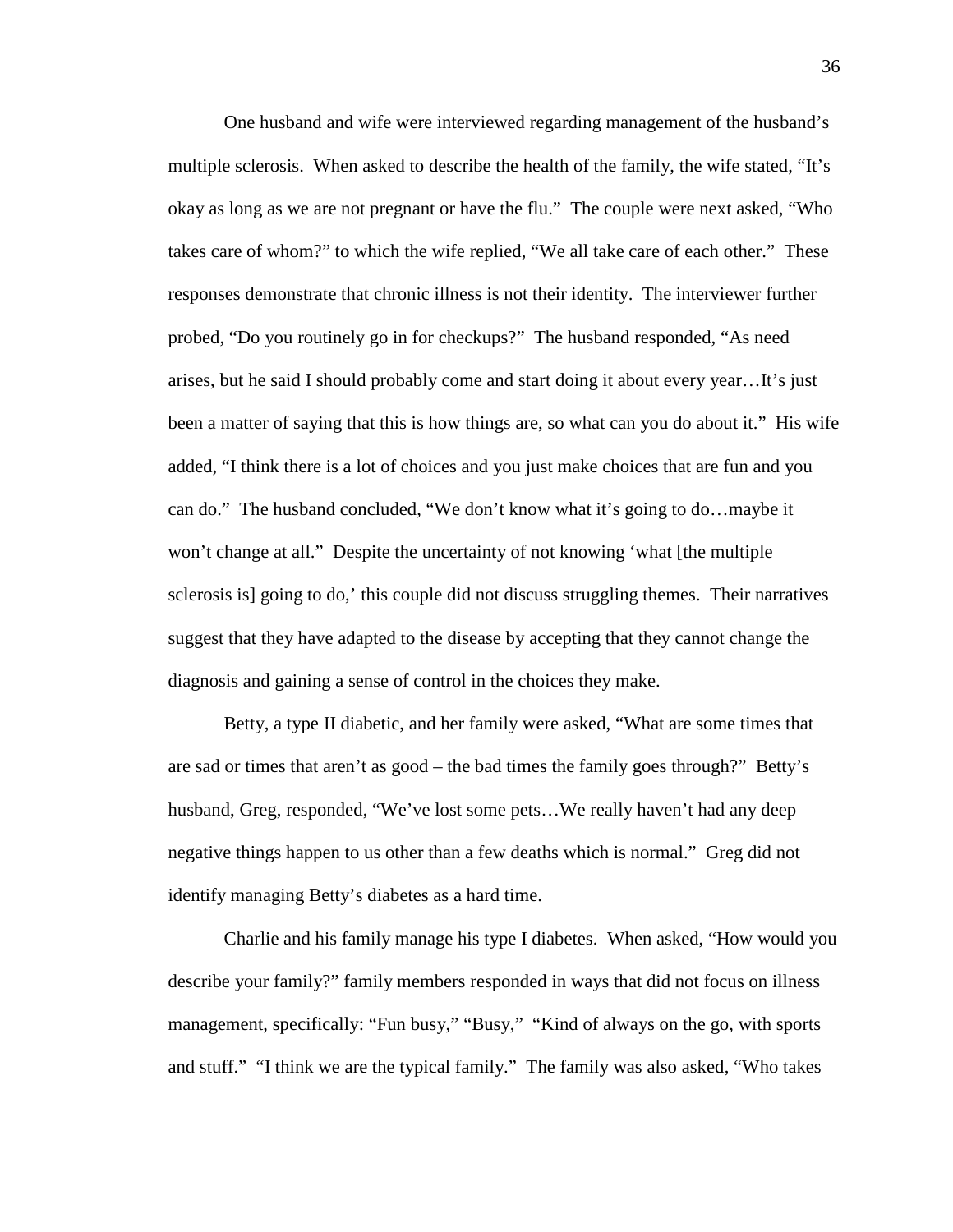care of whom?" One family member stated, "Everyone kind of takes care of anyone…We all kind of share." This statement includes Charlie in the caring for other family members and doesn't focus on Charlie's illness. The family was also asked, "How is the health of your family?" One family member responded, "I think we are a fairly healthy family, we try to go for walks." Charlie was asked directly, "Do you feel like you have been able to do everything that you wanted to do?" to which he responded, "Yes." If this family perceived management of Charlie's diabetes as a great difficulty and/or negative experience, these questions would have allowed ample opportunity for conveying that perception. Rather, the family members focused on strengths and normalcy in their responses.

The data in this study was not explicit as to why some families perceive greater difficulty in managing chronic illness than others. It is possible that the families not struggling with illness management have ascribed a more positive meaning to the illness than others, or are not as close to the time of initial diagnosis and are at a point when the illness and its management are stable. The data did suggest that those in the study who were more dependent on others for care perceived greater difficulty and ascribed a more negative meaning to their experience. This perception is next explored.

Being dependent on others for care may contribute to the negative meaning ascribed to managing chronic illness. Mr. and Mrs. Grier were interviewed regarding their management of Mrs. Grier's COPD and DM. Mrs. Grier's statements suggest perceptions of loss of control and increased dependence on others. She reflects, "Very sad, very sad. You know, I would like to go back when I was so very independent…We were just involved in everything. It was a nice life and it's really changed…I have not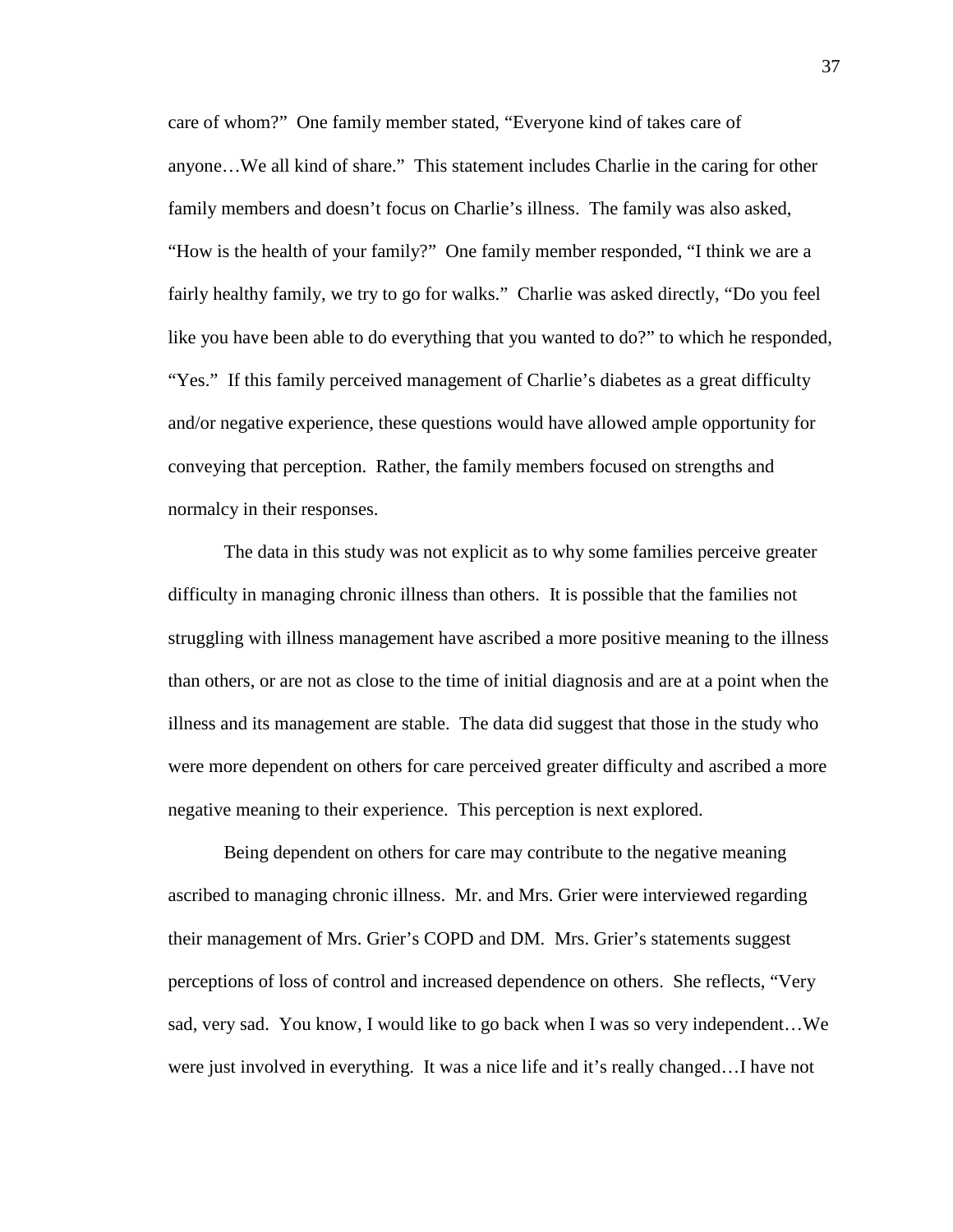been able to do any washing and take care of my clothes. You know, that's important to be able to have things like that to do for yourself…it's so hard not to and then I still fall, I say that I am not going to have any more falls, but I do."

Susan and Bob assist their son, Jack, in the management of his muscular dystrophy. Although Jack's illness requires him to use a ventilator and has caused them to modify their dreams and significantly change their lifestyle, their perspective is strength-based. They described Jack's strong computer and writing skills and desire to go without a lot of adaptations at school. While Jack's parents did describe several struggles, most of the struggling occurred when they needed to depend on others for something, such as obtaining a diagnosis initially, receiving good care, securing financial assistance, and negotiating modifications at school.

#### **Phenomenon.**

 The phenomenon is the "central idea, event, happening, incident, about which a set of actions or interactions are directed at managing, handling, or to which the set of actions is related" (Strauss & Corbin, 1990, p. 96). The phenomenon of interest in this study, struggling, appeared multiple times in the data, including various types of struggles. Some struggling themes in the data are more explicit than others, and some families struggle more than others. Consistent with types of struggles identified in the literature review, struggling with everyday living, struggling to obtain a diagnosis, spiritual struggling, and cognitive and existential struggling are identified in the data.

# *Struggling with everyday living.*

Susan assists her son, Jack, in the management of his muscular dystrophy. She described several types of struggling, including physical struggling: "If a door is too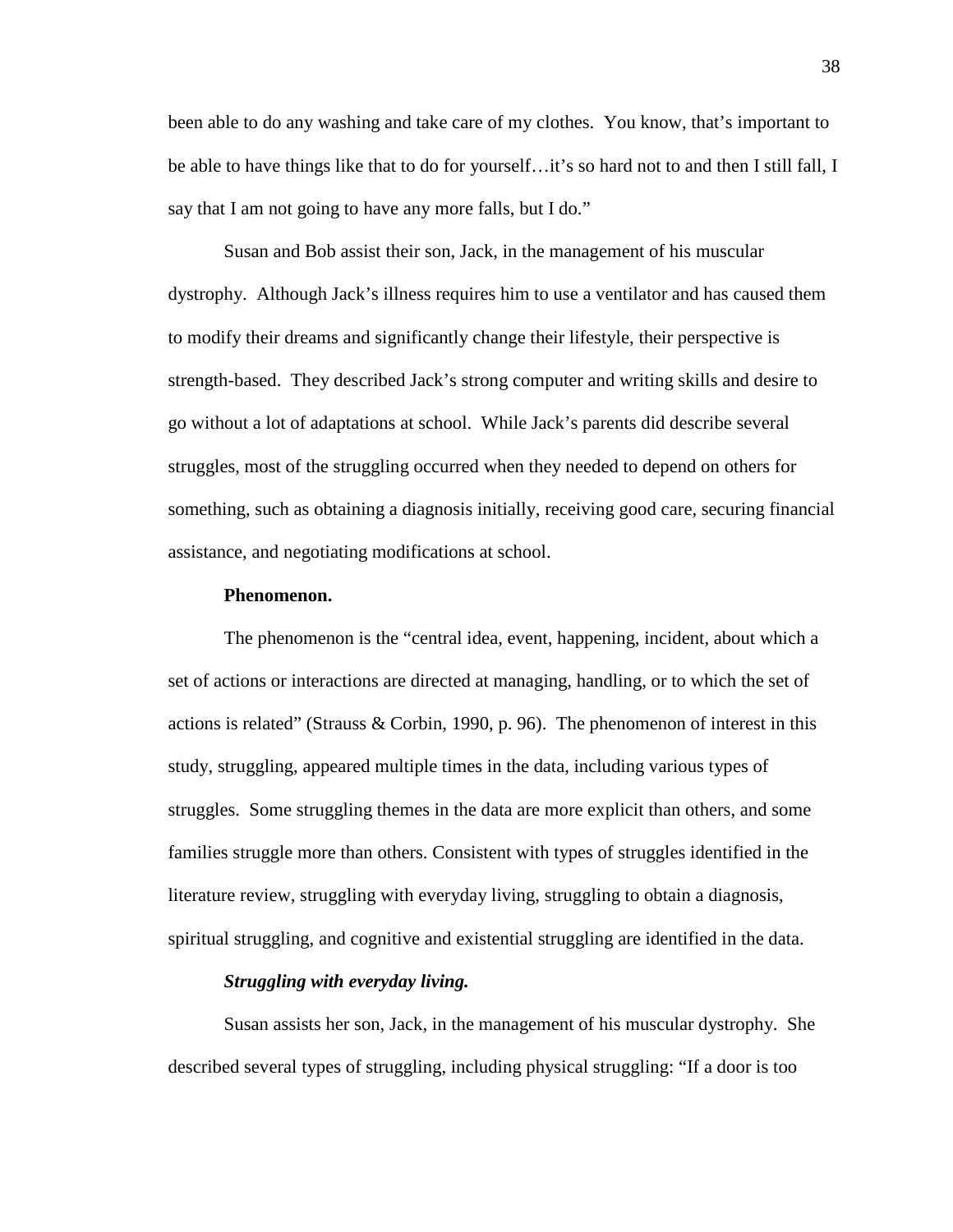heavy, he can't open it; he has a real struggle at school." She also described financial struggles, "My biggest frustration was trying to get some financial assistance…The worst was when you were trying to take care of your child and yet you still had to work and put food on the table." Susan also described struggling to obtain a good and fair education for her son: "Some teachers grade on attendance and we are constantly trying to get exceptions and homework and try and figure out what he has missed…They had wanted to put him in a special education class then [for kindergarten]…so that was a challenge; we had to prove ourselves that he could do it and it actually benefited the school because the nurse kind of became the aide of the class."

In one of the families interviewed, Betty, a mother of two, described the struggle to manage her diabetes. "I don't drink anymore. A beer once in awhile. Some days are better than others. Some days I have urges where I just have to eat – you know – and I know I shouldn't, but I just do, and then you pay for it – don't feel good, or whatever.... I should cut out after - before bed – 'cause I've gained weight, but when I get tired, food is kind of a comfort thing. Shouldn't be, but it is."

Another mother helping manage her son Charlie's diabetes described a struggle not to let diabetes rule their lives. She explained, "I worry about his diabetes and him going away to college. But he needs to go to college, even though no-one will be there for him. It kind of interferes with us sometimes, but it does not rule our life, and it does not rule Charlie's life, he just has to eat different things."

During Mr. and Mrs. Grier's interview discussing the management of her COPD and DM, Mrs. Grier delineated several struggles, including: "It's annoying and worrisome," "[Diabetes is] a curse…It just infiltrates everything…You just have to train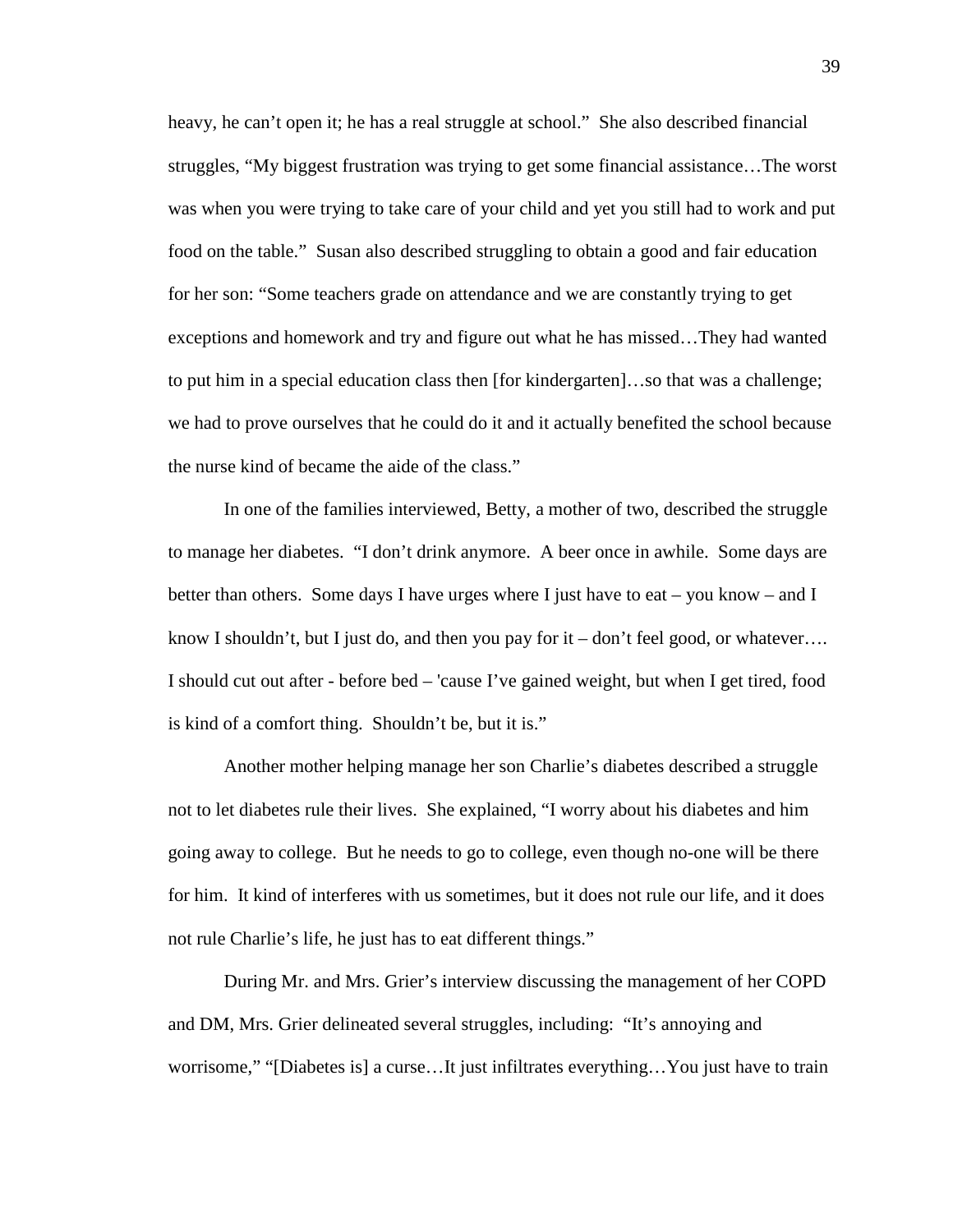your head to think about it all the time," and "I feel so buried with all these problems that I can't sort them out." Pointing out the differences in their appraisals of the difficulty of managing her chronic illnesses, Mr. Grier stated, "She sees the accumulation of everything…I view it as an acute situation, okay, you go into the hospital, but she views it as piling up one after another."

Colette, a young mother on dialysis due to chronic kidney disease, also described struggles with everyday living, stating, "I struggle more financially than he does…I get paid [disability] once a month and once that is gone I'm out and I am done…We don't hardly ever buy anything." In response to the question, 'How would you describe hard and easy times?' Colette's boyfriend, Joe, replied, "Easy times would be to me is not worrying about everything. Hard times is struggling. Winters are hard for me…I am not really a cold blooded person."

# *Struggling to obtain a diagnosis.*

Other families have struggled to obtain a diagnosis when a family member's symptoms are ambiguous. Delene, a 37 year old mother managing lymphoma, struggled with the diagnostic process along with her family, as her husband explains: "Not knowing. That's the mysterious part, not knowing. To help anybody else out to know that that process is about two weeks for the diagnosis and the biopsy and everything. That things do get better. But the two weeks is the hardest part."

Susan, mentioned above, described struggling to obtain a diagnosis for her son Jack.

"We knew something was wrong right away. He had a low Apgar. Right away it was three and then a five. I questioned it right away with a physician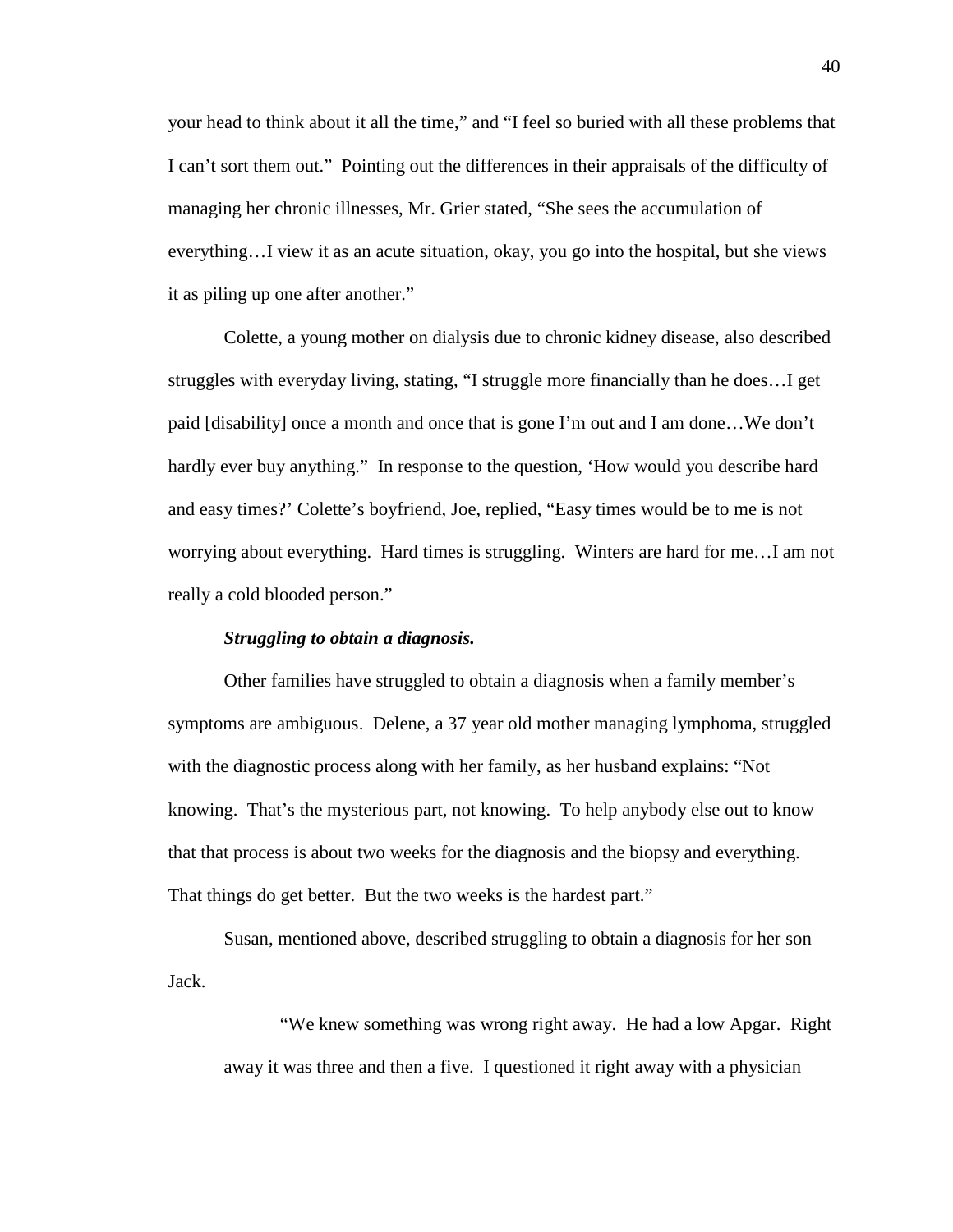whom I choose not to mention. I was basically scolded and said that I did not have other kids to compare to other moms who have kids, because other kids progress in different ways, so I have felt that something just was not right… And then when he was age one, we took him up to the university, and then we got a million diagnoses depending upon what department you were in."

Jack's father, Bob, added, "The first years of his life were horrible. I wouldn't want to go through that again."

#### *Spiritual struggling.*

Ross, a gay man managing AIDS, along with his parents discussed the family's struggles with Ross's sexuality and with the family's spirituality and church membership. Father: "Ross said that a gal from the paper called him and asked what his sexuality was and he had an interview with her and that was in the paper and that

was real hard for me. I called our pastor and he worked me through it."

Interviewer: "Because he wasn't out to you yet?"

Father: "Yes, he was out. We never thought it was necessary for everyone in [the area] to know. We worked through it."

Interviewer: "So that was a good and a bad time?"

Mother: "I would say a bad time."

Father: "That brought us closer."

Ross (Later): "[Moving] is going to be a hard time."

Father: "Especially for my mother because Ross is very close to my mother. He

goes down there and takes her to town, so when she finds out…"

Mother: "He hasn't told her yet."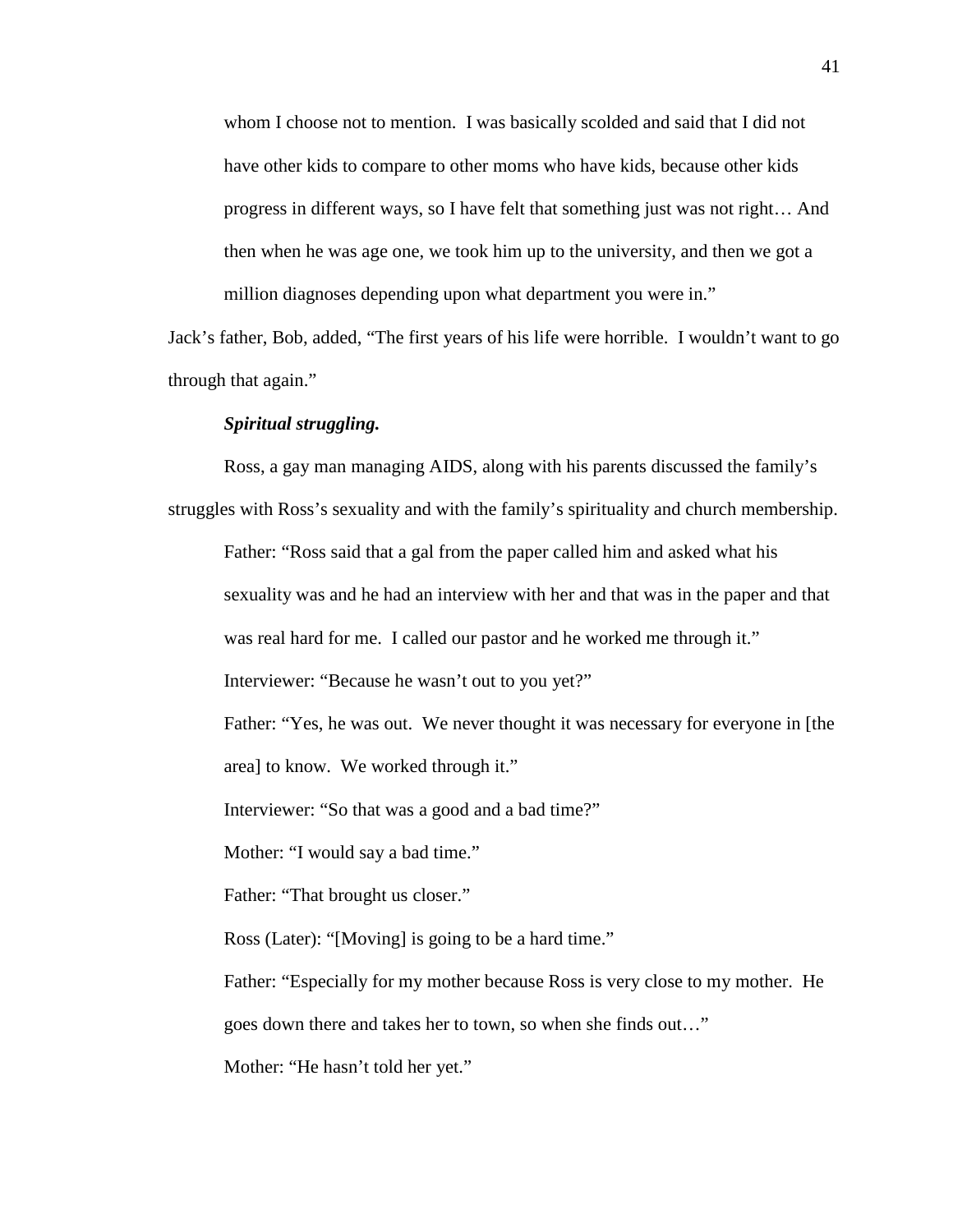Ross: "One of these days when it feels right, it almost felt right the other day."

Debriefing after the family interview, one interviewer stated, "I think that the hard time when they said off tape that they had to leave their church. No matter what has happened, it sounds like they pull together and cope with the situation…I can't remember what it was like; they forbid him to be there, but it was pretty tough." While a later section will describe turning to religion/spirituality as an action/interaction strategy to struggling, this example demonstrates that turning to religion/spirituality can also be a cause of spiritual struggling.

# *Cognitive and existential struggling.*

Mrs. Grier, mentioned above, expressed existential struggling, explaining, "I don't feel like a real person anymore, I feel like I am a bother to everybody, like when we go someplace they all have to be watching where I go, what I need, I just hate it, and I don't see any way out."

Susan recalled some of her son, Jack's, thought processes: "Sometimes he has said to me that it would be easier if he would be in a wheelchair. Or at one time, he had said that it would be easier if he were retarded. Then he would not have to know." Jack's father Bob added, "One day he just started crying because he just wanted to be normal like us, and that really hurt."

#### **Context.**

The context is "the specific set of properties that pertain to a phenomenon; that is, the locations of events or incidents pertaining to a phenomenon along a dimensional range. Context represents the particular set of conditions within which the action/interactional strategies are taken" (Strauss & Corbin, 1990, p. 96). In this study,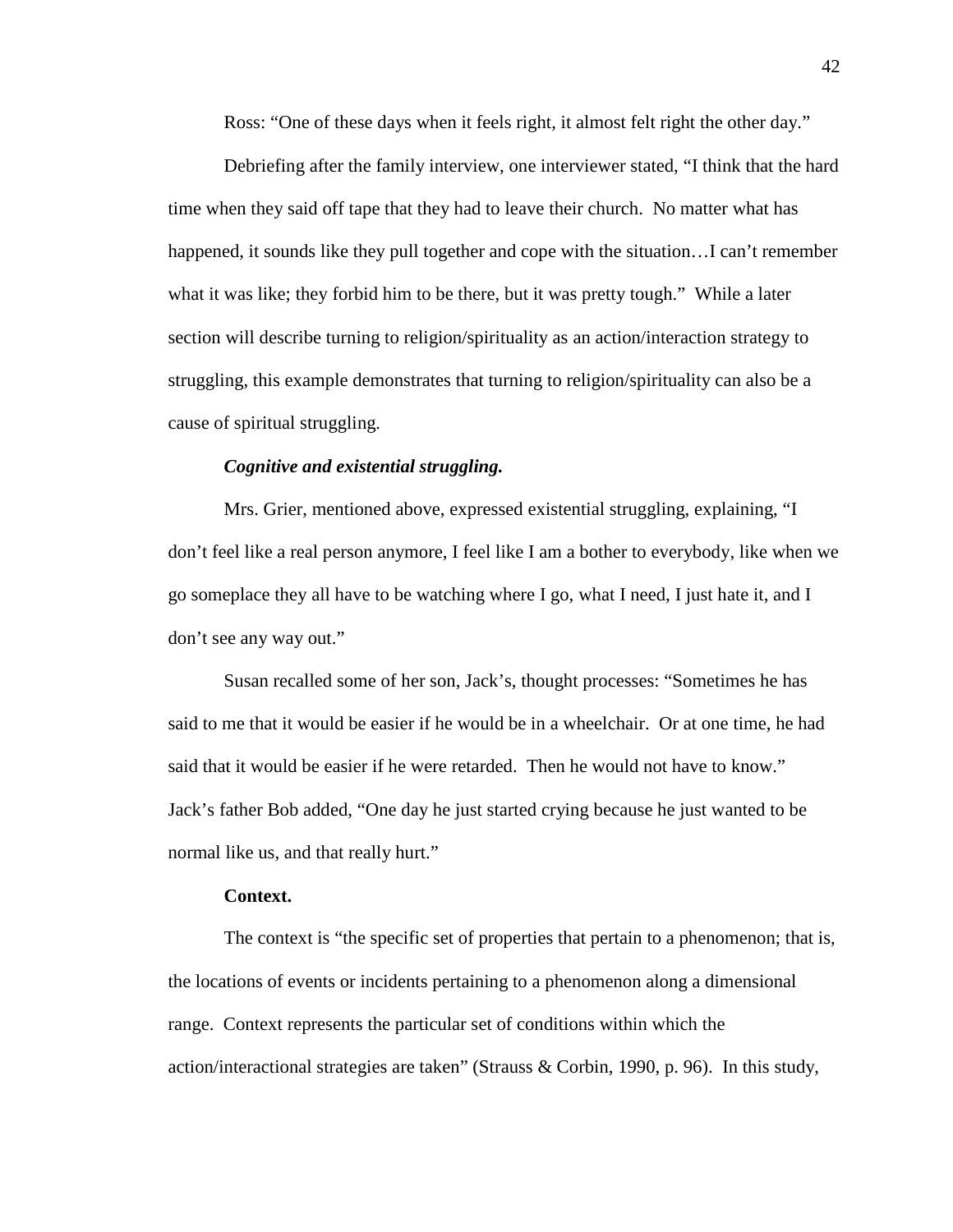the property pertaining to struggling and the condition within which responses to struggling occurred was managing chronic illness. Thus the context of the struggling phenomenon is managing chronic illness. The chronic illnesses of data participants in this study were HIV/AIDS, type I DM, ankylosing spondylitis, lymphoma, COPD, congenital muscular dystrophy manifesting in pulmonary failure, chronic renal failure, and multiple sclerosis.

# **Intervening conditions.**

Intervening conditions refer to the "structural conditions bearing on action/interactional strategies that pertain to a phenomenon. They facilitate or constrain the strategies taken within a specific context" (Strauss & Corbin, 1990, p. 96). The intervening conditions identified in the study were ineffective adapting and adapting to managing chronic illness.

# *Ineffective adapting.*

Study participants who did not accept the changes brought by chronic illness, clung to unrealistic expectations, or fought to control factors not within their control appeared to experience frustration and exhibit ineffective adaptation to chronic illness management. Mrs. Grier's statements, "Very sad, very sad. You know, I would like to go back when I was so very independent," and, "I just hate it, and I don't see any way out" suggest ineffective adaptation due to a lack of acceptance of her illnesses. Colette's daughter Emily, expressed frustration over the things in which her mother could not participate. The interviewer asked, "What do you think about that your mom can't swim with you?" Emily responded, "Mad…I wish that she wouldn't have medical problems so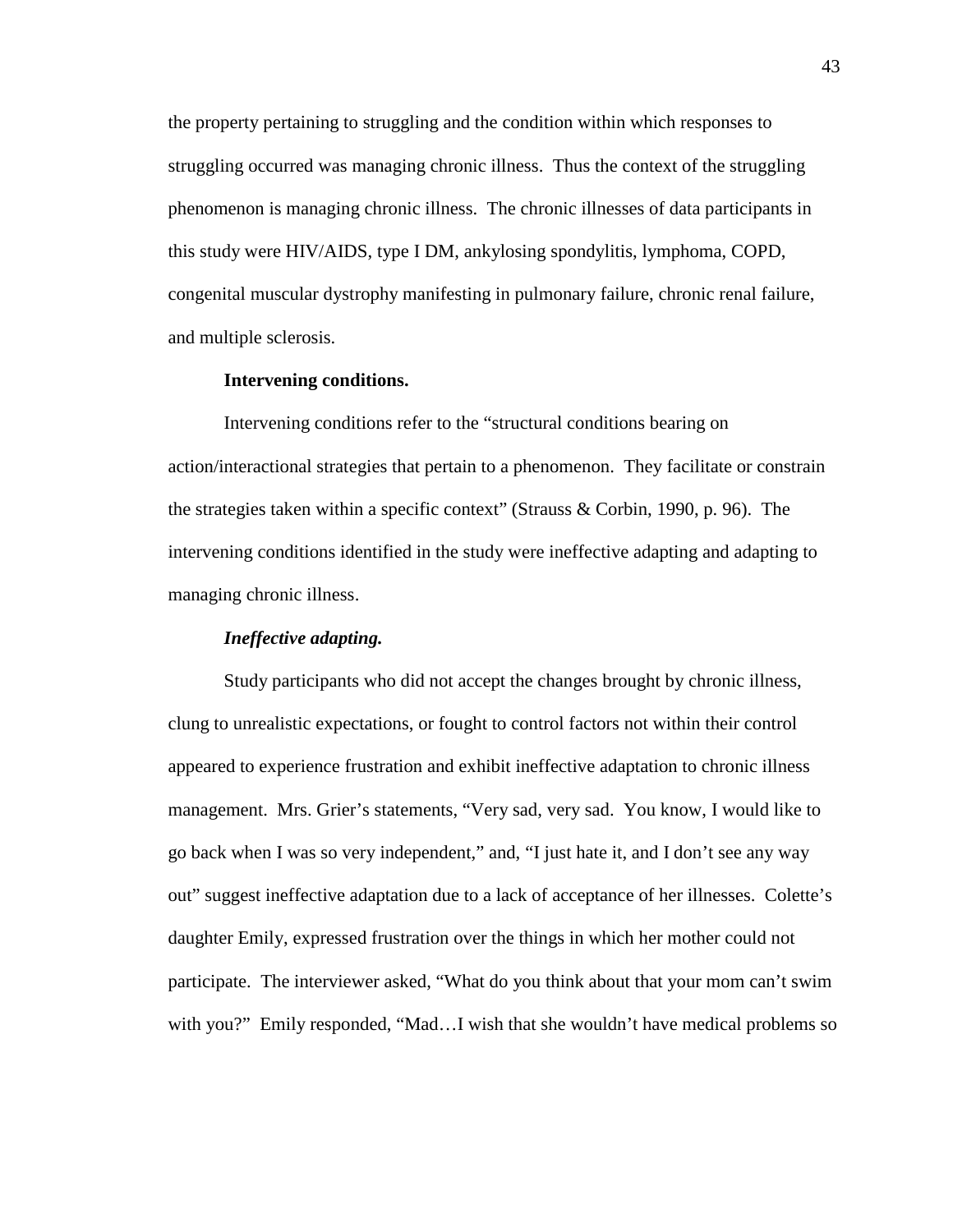she could do more stuff…It just makes me sad because she can't do a lot of things with me."

#### *Adapting.*

For the families interviewed, adapting to managing chronic illness involved acceptance, relinquishing control, and modifying expectations. For example, when asked about family dreams, Jack's mother answered, "Take it as it is…Just take it day by day." Her current expectations can be contrasted with her previous expectations. She explained, "Well, dreams become shattered. We thought that he was going to grow up and become president…My vision was so different than what our [family] is like…When he was four years old, I would think about what he would do about college and it would break my heart to think of anything else but being normal." Jack and his family experienced several struggles, particularly initially, but fewer and less intense struggles were described as the family learned to accept the illness and relinquish control, ultimately resulting in a positive "take it as it is" outlook.

Charlie's mother described the practical and adaptive approach the family has taken to managing Charlie's diabetes: "I worry about his diabetes and him going away to college. But he needs to go to college, even though no-one will be there for him. It kind of interferes with us sometimes, but it does not rule our life, and it does not rule Charlie's life, he just has to eat different things."

For Delene's family, relinquishing control involved letting others help, as her husband explained: "I think it was the willingness to let people help too. Some are so independent to not let people help. So you have to let that happen."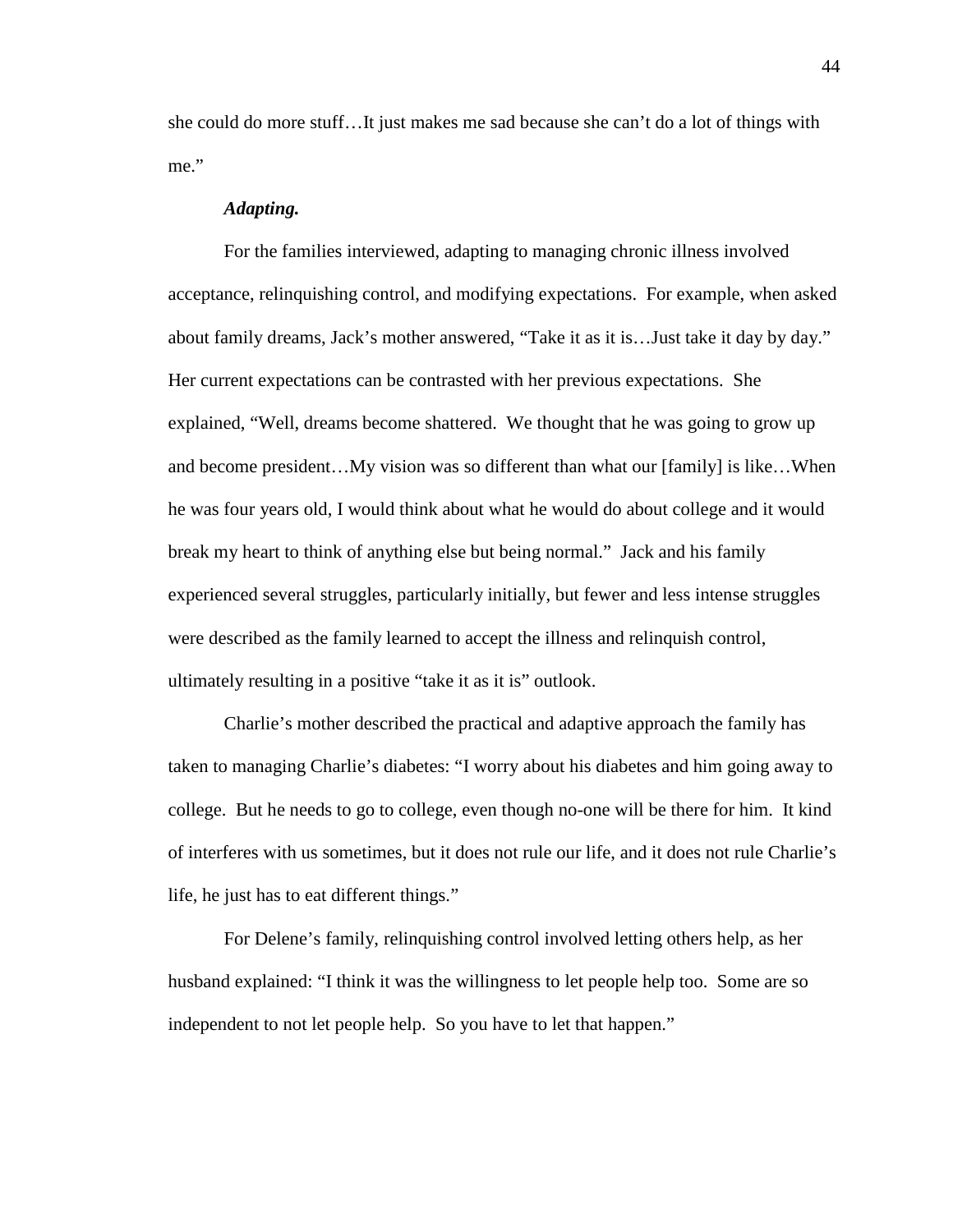Mike made several adaptations to manage his ankylosing spondylitis, including taking frequent breaks on trips, minimizing trips up and down steps when doing housework, and his choice of exercise. Likewise, the couple managing multiple sclerosis demonstrate acceptance and adaptation in their statements, "It's just been a matter of saying that this is how things are," "I think there is a lot of choices and you just make choices that are fun and you can do," and "There is nothing that I can do about it…so I can kind of compartmentalize it."

#### **Action/ interaction strategies.**

 Action/interaction strategies are "strategies devised to manage, handle, carry out, respond to a phenomenon under a specific set of perceived conditions" (Strauss & Corbin, 1990, p. 97). Action/ interaction strategies identified in the study are denying, emphasizing loss, fostering independence, strengthening relationships, and turning to faith.

#### *Denying.*

When asked how dialysis affects their family, Colette and Joe's responses conveyed denying. Colette said, "It's a lifetime thing…That's why we really don't talk about…" Joe interjected, "If we talk about it, it might make the situation worse." Colette added, "We don't talk about death much either." It is possible that the denial is a protective response for Colette and Joe, a response that shelters them from more vulnerability and struggling.

### *Emphasizing loss.*

Mrs. Grier's previously referenced outlook embodies the action/interaction strategy of emphasizing loss. She lamented, "I'm never going to be what I would like to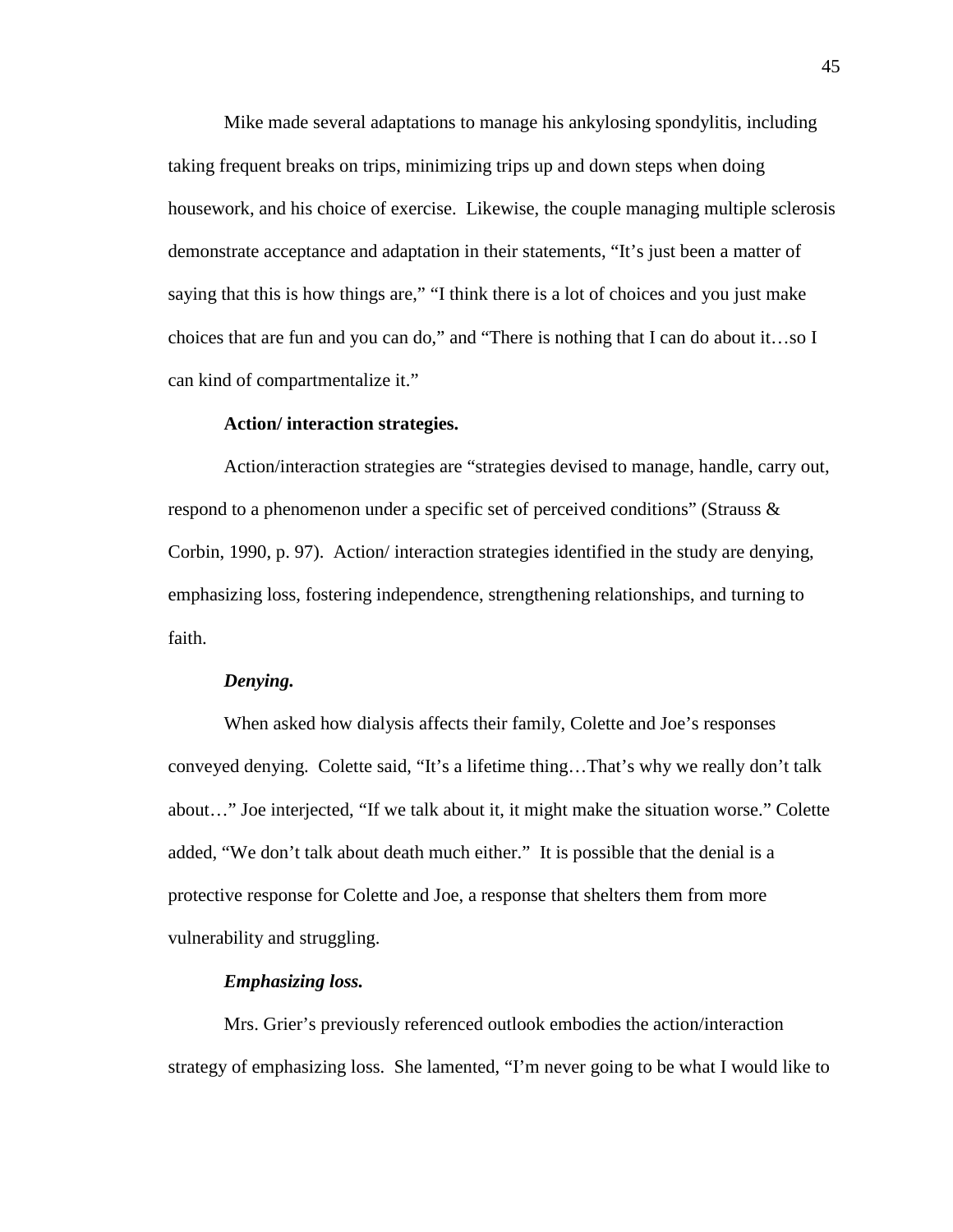be, I mean the way I was before these accidents…very sad, you know, I would like to go back when I was so very independent…We were just involved in everything…It was a nice life and it's really changed…I don't feel like I am a real person anymore." Jack's parents also emphasized loss when his father stated, "We been dealt a different pair of cards, we can't just pick up and go on vacation and anywhere that you want." His mother added, "Well, dreams become shattered, ah, we thought that he was going to grow up and become president." Regarding her mother's chronic kidney disease and dialysis, Colette's daughter Emily commented, "I wish that she wouldn't have medical problems so she could do more stuff."

# *Fostering independence.*

Jack's mother's statements "I wanted Jack to do a lot of the stuff on his own" and "he is able to manage his own machine" embody the action/interaction strategy of fostering independence. Jack's father recalled, "The other night some friends wanted us to go out and get an ice cream cone, and then they wanted to show us their new fire place and we were not home by 11:30 p.m. and I left the cell phone in the car," Jack's mother added, "He was very aware of how vulnerable he is." Although he still feels vulnerable at times, gaining the independence of managing his own machine may have decreased Jack's sense of dependence on others and feelings of vulnerability.

#### *Strengthening relationships.*

A fourth action/interaction strategy identified was strengthening relationships. Delene said of friends who supported her during lymphoma, "I feel a lot closer to them than I did before. Just because they were there." Additionally, as captured above in the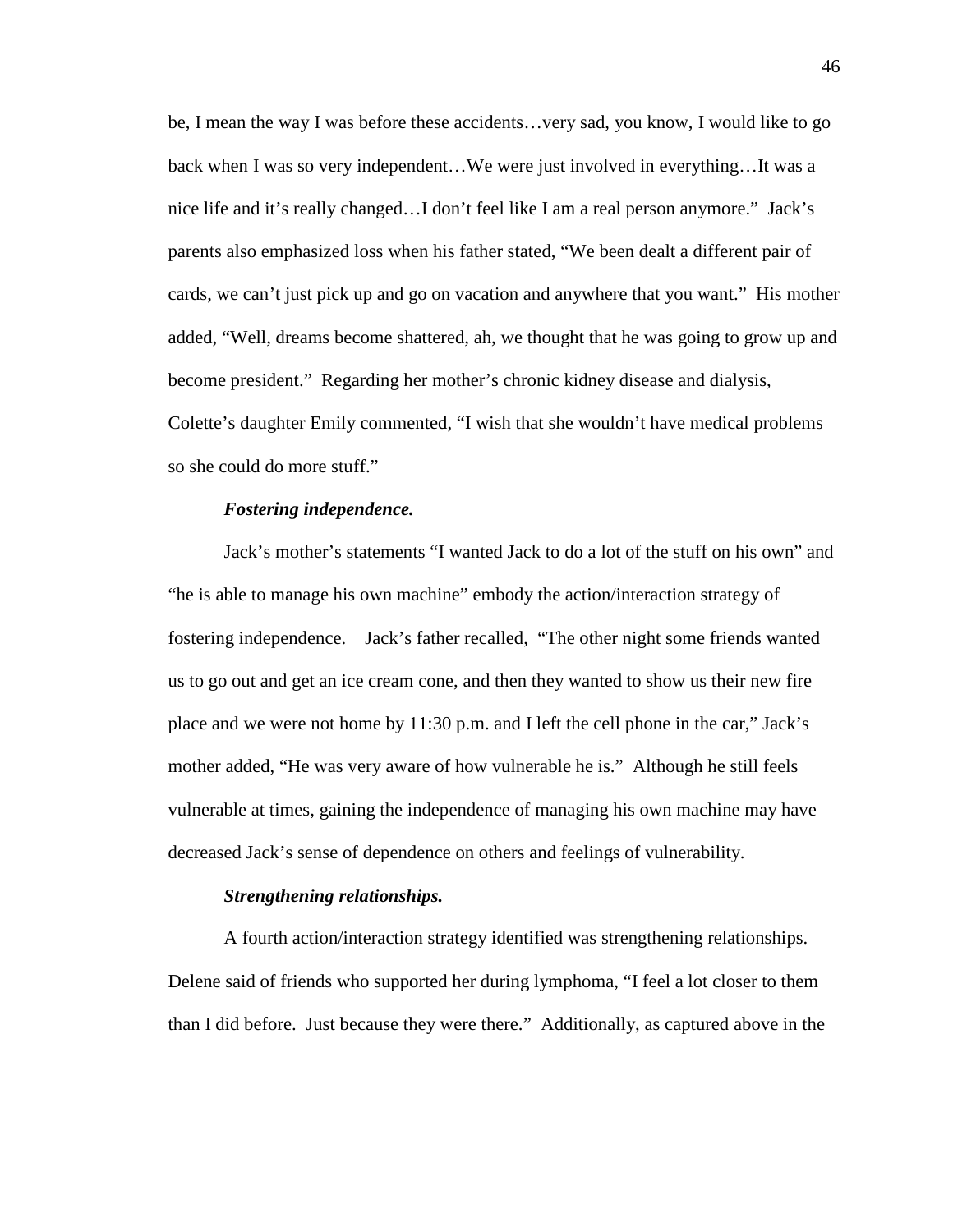struggling section, Ross's family felt that the media's coverage of his sexuality was a bad time that ultimately brought the family closer.

#### *Turning to faith.*

Several families exhibited the action/interaction strategy of turning to faith. Betty, who is managing diabetes states, "Because we found in this church, it's just like a family." Her husband added, "It is the only sanctuary that is left for the family." Jack's father tied faith specifically to managing Jack's illness when he said, "You have to have a faith and things will work out." Similarly, Delene's husband recalled, "[Jesus Christ has] always been there for us and we've never had to ask. During Delene's illness, when we look back, seeing everything he put in our life."

# **Consequences.**

 Both action/interaction strategies and the absence of action/interaction strategies have outcomes or results, which can be intended and unintended (Strauss & Corbin, 1990). The consequences identified in this study were stagnating and reintegrating. The data indicates that while reintegration occurred when families effectively adapted to chronic illness management, ineffectively adapted families stagnated.

#### *Stagnating.*

Mrs. Grier's statement, "I would like to go back when I was so very independent" suggests a yearning for past times and lost abilities. Her comments, "I feel so buried with all these problems that I can't sort them out," and , "I just hate it, and I don't see any way out" imply stagnation rather than progress in reintegrating chronic illness management.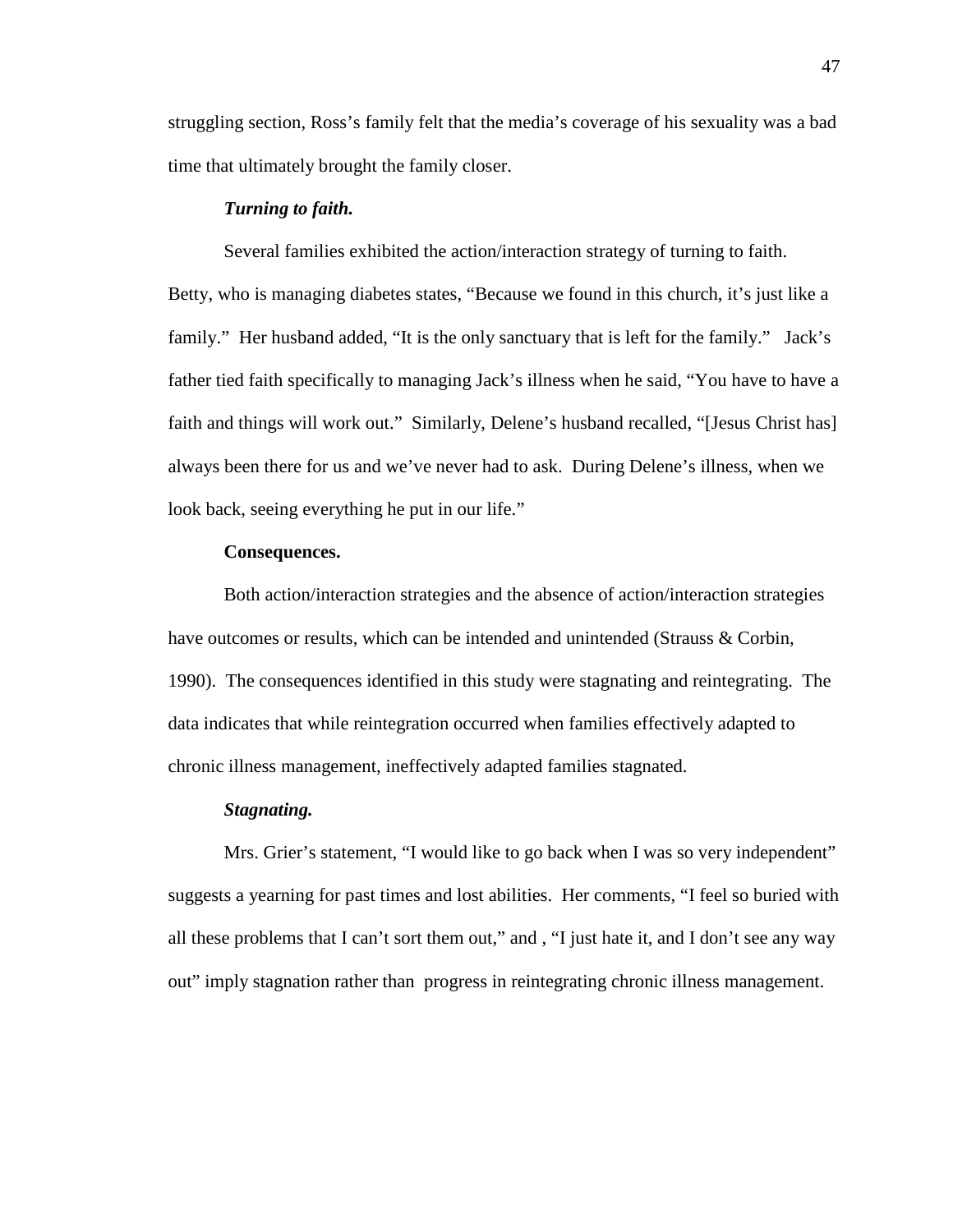# *Reintegrating.*

In contrast, the family managing the husband's multiple sclerosis exemplified reintegration of chronic illness management. His statement, "It's just been a matter of saying that this is how things are" demonstrates acceptance of his diagnosis and its implications. His wife indicated that the adaptations the family makes in managing illness have become a part of the family routine when she stated, "I think there is a lot of choices and you just make choices that are fun and you can do."

### **Conclusion**

This chapter used data from interviews of families managing chronic illness to answer the research question, How do families struggle within the experience of managing chronic illness? The core phenomenon identified was struggling, which was preceded by the causal conditions perceiving uncertainty and/or vulnerability and ascribing negative meaning to illness management. Struggling occurred within the context of managing chronic illness. Intervening conditions for struggling were ineffective adapting and adapting. Action/ interaction strategies for struggling were denying, emphasizing loss, fostering independence, strengthening relationships, and turning to faith. Consequences of the action/interaction strategies were stagnating and reintegrating. The second research question, What is the definition of struggling while managing chronic illness? will be answered in Chapter V.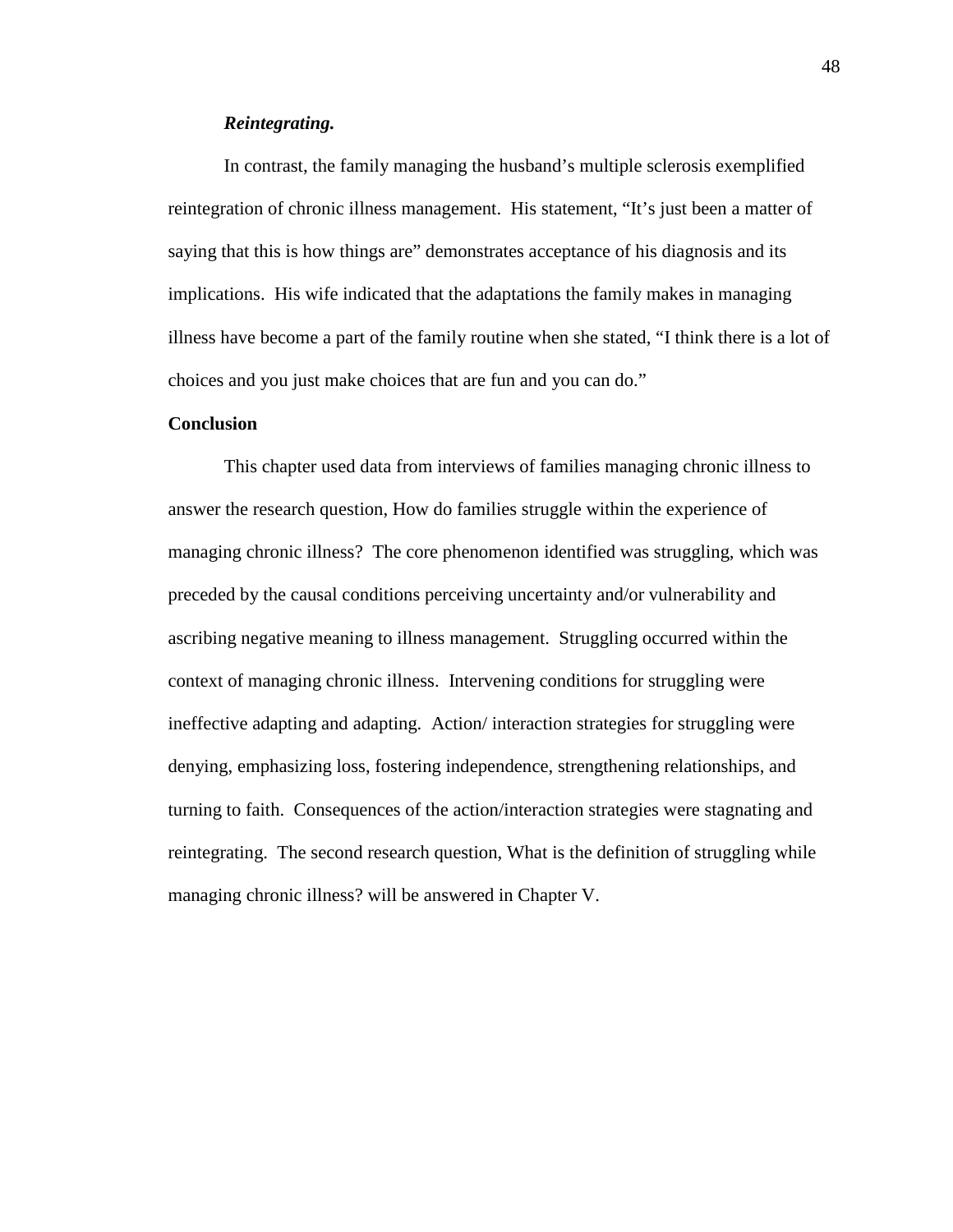### **Chapter V: Discussion**

# **Introduction**

This study was able to answer both research questions: 1) How do families struggle while managing chronic illness? and 2) What is the definition of struggling while managing chronic illness? Reviewing pertinent literature and analysis of interviews with families managing chronic illness facilitated answering the questions. This chapter first consolidates findings from previous phases of the study to answer the research questions and then compares the findings to other research. The chapter concludes with implications for nursing practice and recommendations for future research.

# **How Families Struggle While Managing Chronic Illness**

Themes from the interview data and the literature review harmonized to answer the first research question, How do families struggle while managing chronic illness? Families managing chronic illness struggled with everyday living, to obtain a diagnosis, with spiritual beliefs, and with cognitive and existential thoughts, encompassing mind, body and spirit struggles. Struggling occurred within and between individuals and groups. A thought process, more specifically, an awareness, interpretation, deciphering of meaning, or perception was a strong component of the struggling experience. These themes were extensively explored in Chapter IV.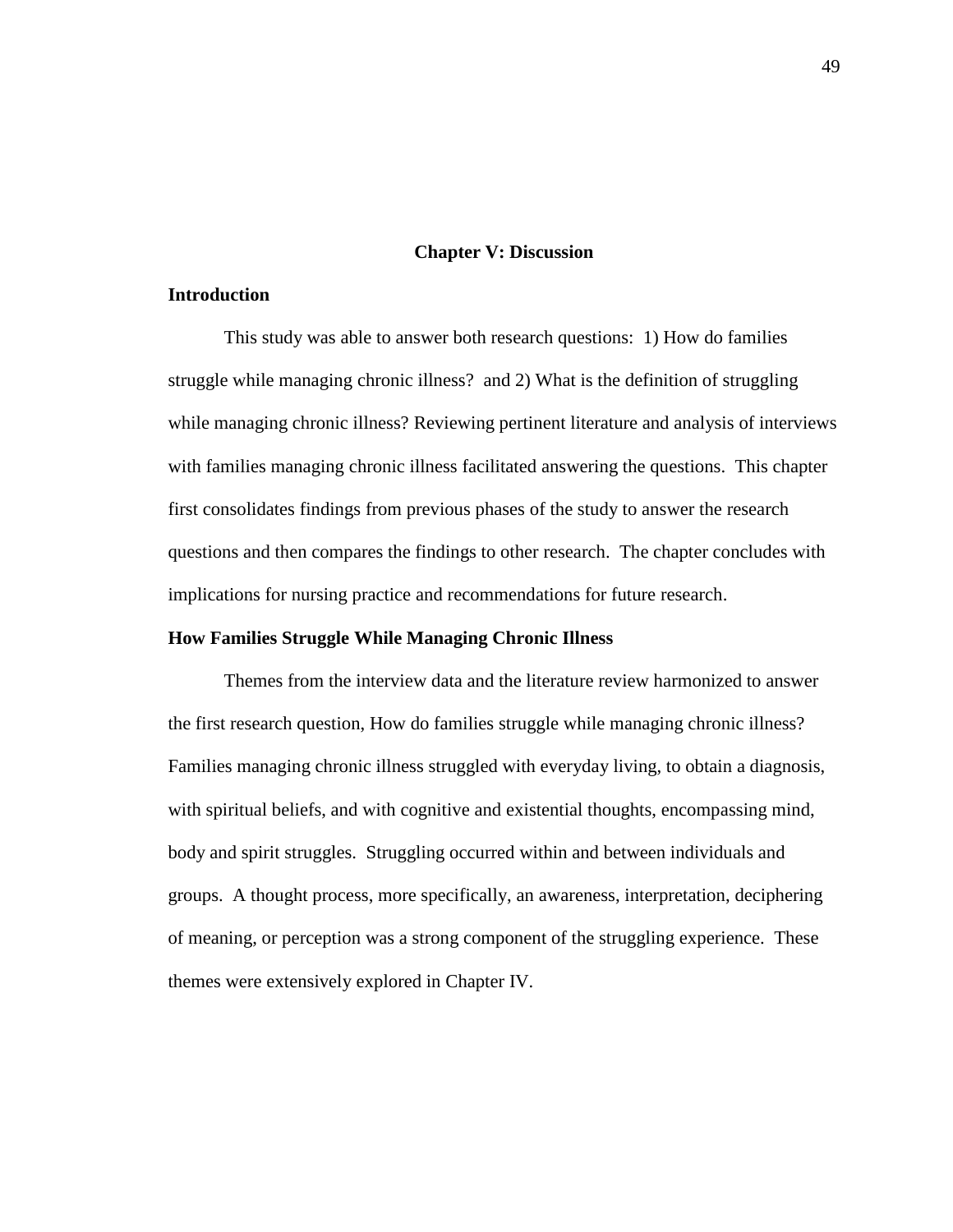# **A Definition of Struggling While Managing Chronic Illness**

Second, a definition of struggling while managing chronic illness was sought. The literature review and dictionaries provided several definitions of struggling, none of which adequately captured the essence of struggles described in literature and in the interview data. Struggles described in the literature and data took place over time, sometimes waxing and waning in intensity and changing in character, indicating a process. Both the literature review and the interview data yielded the perception theme. A more apropos definition incorporating the process and perception concepts is required.

In light of this study's findings, struggling while managing chronic illness is defined as the perception of a difficult process (e.g., a battle, conflict, strenuous effort, or task) while managing chronic illness. The perception of great difficulty is often preceded by perception of vulnerability or uncertainty and/or ascribing negative meaning to chronic illness management. The difficult process can occur within the body, mind, or spirit of a person or group of persons.

This definition is unique from other definitions in the literature in several ways. This definition is specific to the chronic illness management experience. The definition acknowledges struggling as a process. The definition takes a holistic approach, acknowledging not only physical, but also cognitive and spiritual aspects of the struggling process. Additionally, other definitions of struggling focus on only the strenuous effort type of struggling (Blijlevens et al., p. 470; Halstead & Hull, 2001, p. 1536) or only the battle or conflict type of struggling (Nystrom & Svensson, 2004; Wiklund, 2008, p. 2429), while this definition is broad enough to encompass both types of struggling.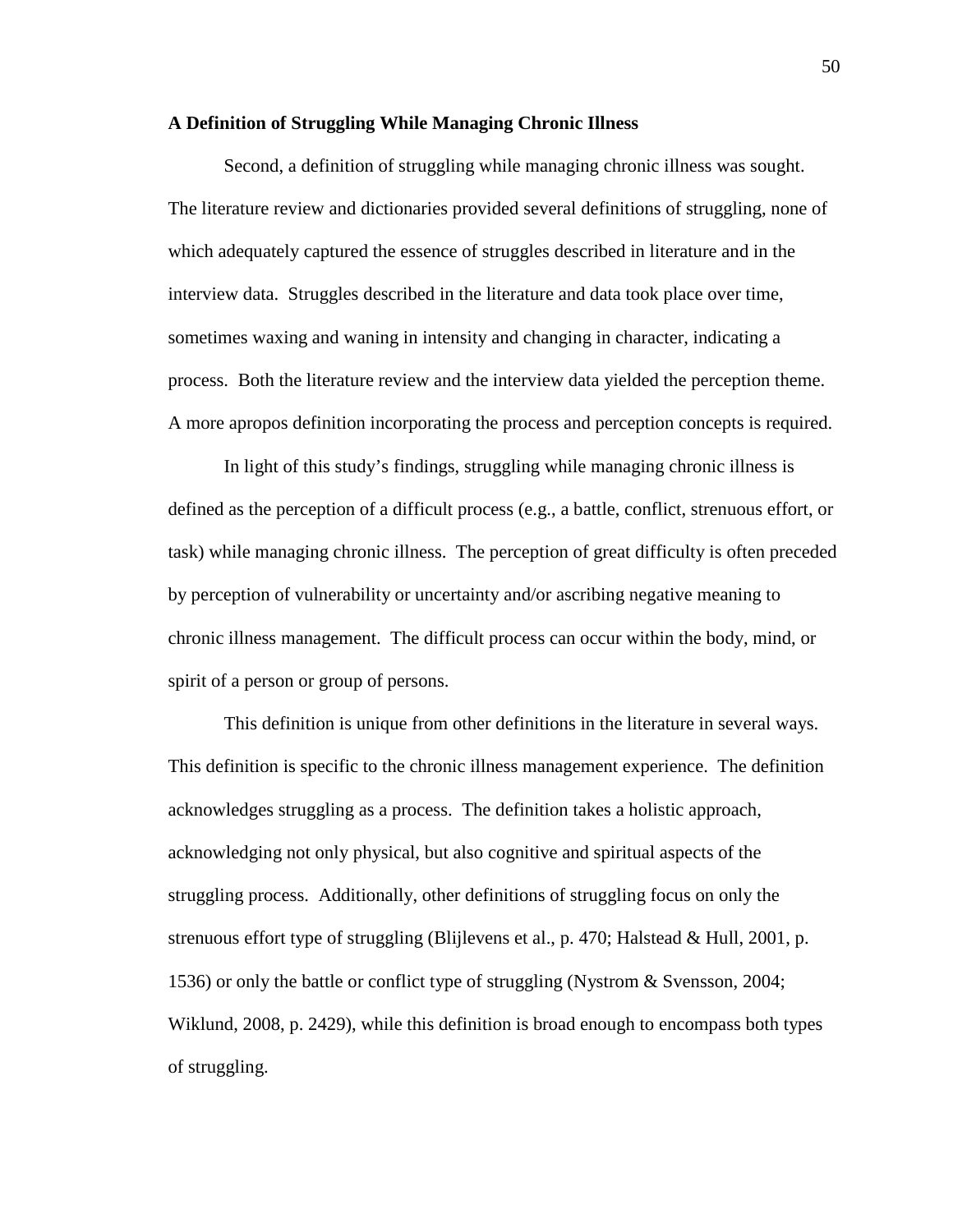Most importantly, this definition focuses on thought processes. This is the first definition of struggling to include the word "perception." This inclusion explains why different people describe similar experiences differently, why some people would say an experience is a struggle, others would call it a fight, a challenge, a lifestyle, or an insignificance. The perception of struggling is one of many possible meanings a person or family can ascribe to the experience of managing chronic illness.

Comparing a terminal cancer diagnosis in an infant and an adult enriches the understanding of the definition of struggling. Although an infant with terminal cancer could be said to physically struggle for life, this statement is a perception of others, and the infant does not have the mental capability to perceive the potential struggles associated with managing the terminal cancer. The family managing the infant's cancer could struggle with the meaning of the experience for the family. The typical adult with terminal cancer, however, understands the vulnerability and uncertainty associated with a cancer diagnosis. The adult can ascribe meaning to the cancer experience. The adult is different from the infant because the adult could struggle not only physically, but also with existential concerns, spiritual questions, role changes, financial issues, caregiver expectations, etc. The adult with cognitive abilities can additionally experience struggles in the form of conflict, such as a desire for optimal care versus financial limitations, or a spiritual belief in the sanctity of life versus a desire to hasten death.

# **Comparison of Study Findings to Other Research**

The understanding of struggling as a perception makes it relatable to other literature exploring perceptions, representations, and ascribed meanings of not only illness experiences, but also other experiences, such as pain and treatments. Melzack and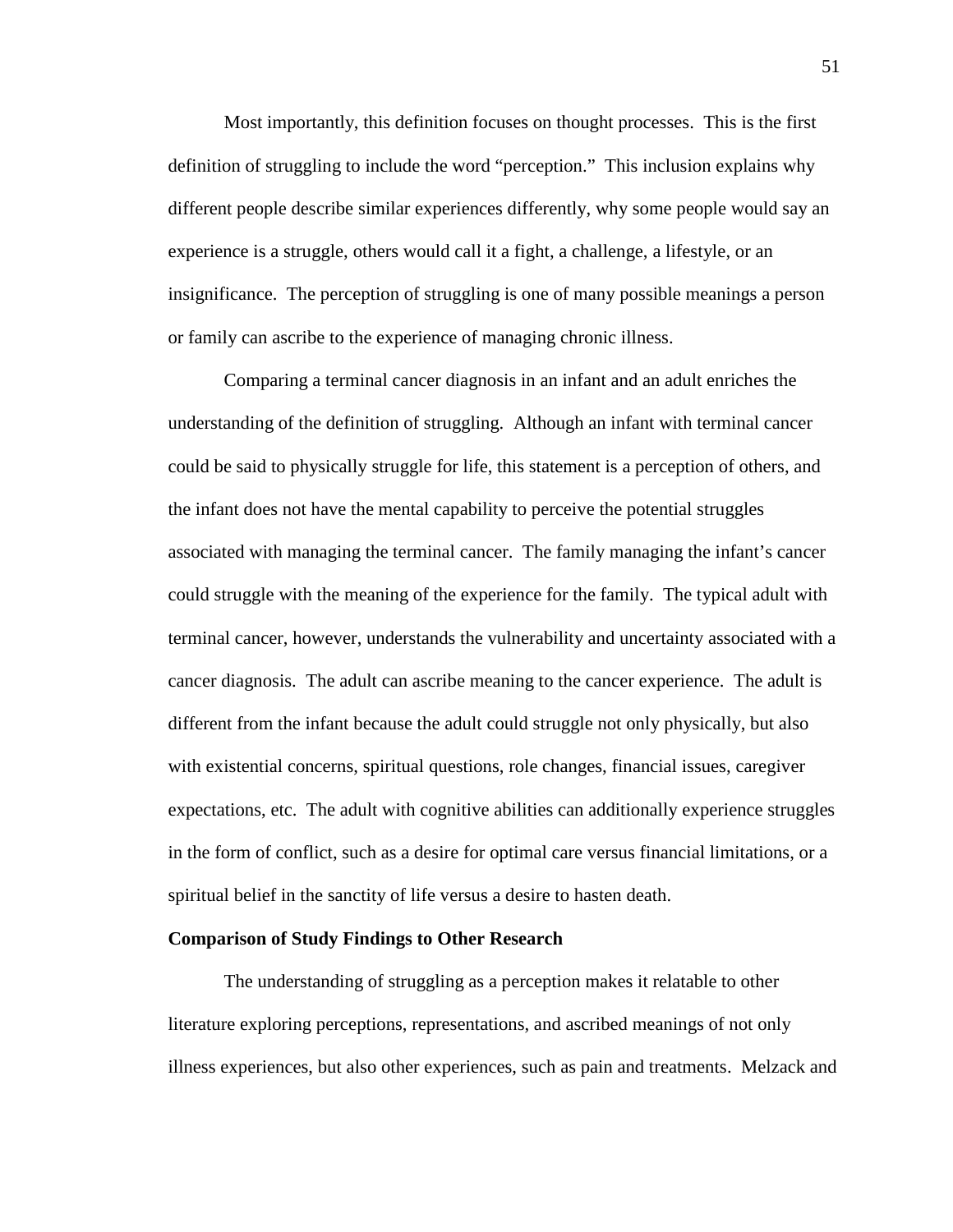Casey's (1968) conceptual model of the sensory, motivational, and central control determinants of pain proposes that sensory, motivational, and cognitive-evaluative factors interact to provide perceptual information about the pain experience. Subsequent studies have substantiated the understanding that pain intensity is related to the meaning of pain. For example, the meaning (e.g., challenge, punishment, enemy) ascribed to cancer-related pain impacted pain, coping, and depression scores among patients (Barkwell, 1991), and the affective perception of pain influenced the rating of both labor and cancer pain on the visual analog scale (Price, Harkins, & Baker, 1987). As Vlaeyen, Crombez, & Goubert (2007) explain, "if pain patients consider the pain experience as a catastrophe, pain is experienced as more negative in comparison with a situation where they accept pain" (p. 184).

Conrad (1985) asserted that patients' perception of the meaning of medication in their lives had more to do with medication administration compliance than the providerpatient relationship. For example, changing medication regimens was one way epilepsy patients decreased their perceived dependence on both the prescribers and the prescriptions. Wong & Ussher (2008) demonstrated that people receiving anti-HIV treatment ascribed the meanings "treatments as 'life savers,'" "treatments as necessary evils," and "treatments as the last resort" to their anti-HIV treatments. The findings suggest that the meanings people ascribe to anti-HIV treatments correspond to their level of adherence.

Just as pain and treatments have different meanings to different people, physical illness has different meanings to different people. Hill's (1958) influential ABC-X Model of Family Stress provides groundwork for this understanding. A simplified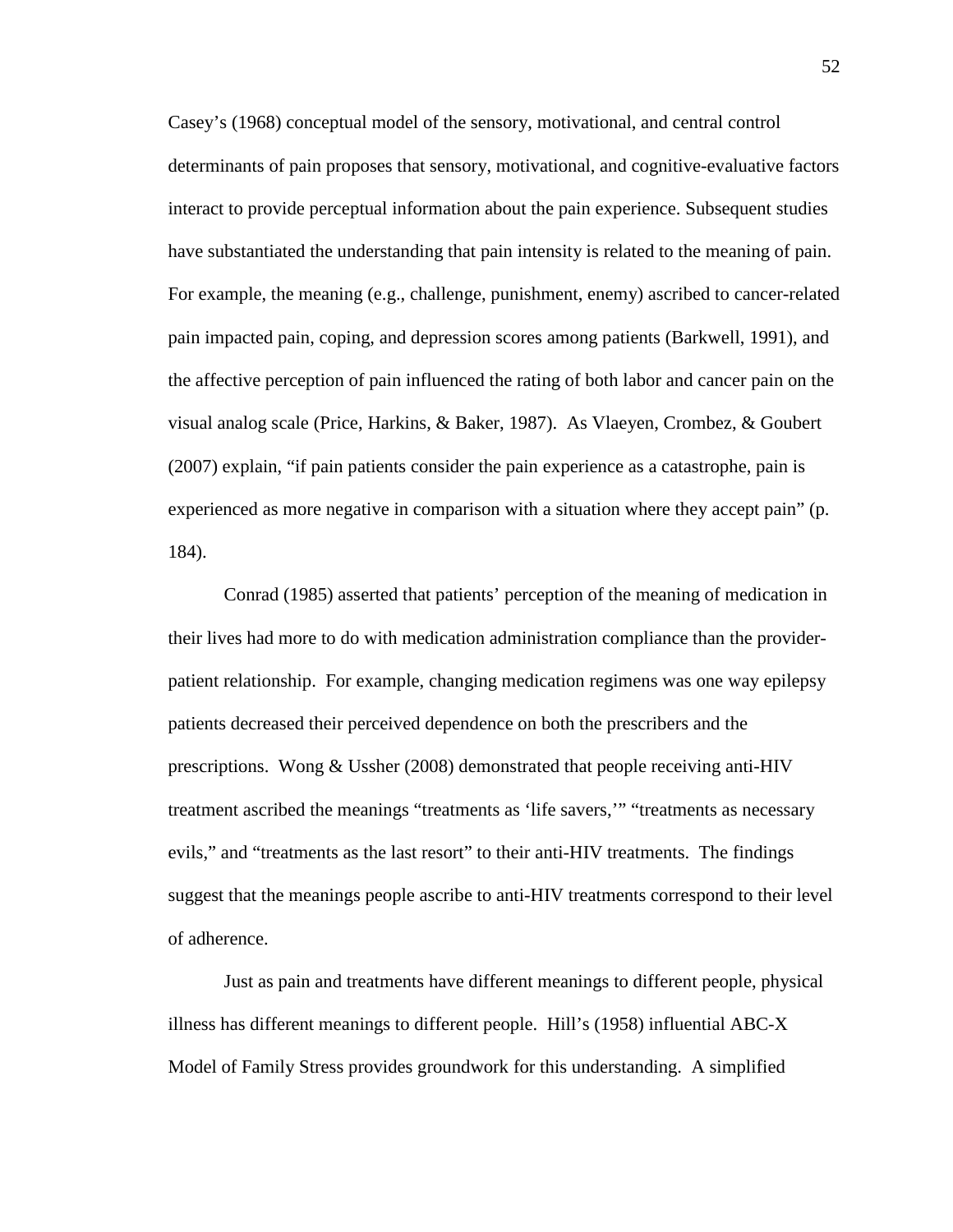version of the model is  $A+B+C\rightarrow X$ . In the model, "A" represents a stressor (such as chronic illness), "B" refers to family strengths and available resources, "C" refers to the meaning the family ascribes to the stressor, and "X" is the possibility of family crisis. Whether or not the family goes into crisis is influenced by B and C. Many theorists have since expounded upon the ABC-X model in various ways. For example, Boss (1987) asserted that "the family's perception of an event is a powerful, if not the most powerful, variable in explaining family stress." Boss revised the "X" in the model to represent the degree of stress on the family, which could have an outcome of crisis or coping, or anything in between. A simplified version of Boss's revision is  $A \leftrightarrow B \leftrightarrow C=X \rightarrow \begin{bmatrix} \text{crisis} \end{bmatrix}$ . It is apropos to include struggling as one of the possible outcomes on the continuum between crisis and coping. In other words, if the stressor to a family, A, is chronic illness, B is available resources and strengths, C is the meaning of the chronic illness to the family, X is the degree of stress on the family A, B, and C create, then the outcome could be coping, struggling, crisis, or multiple other outcomes. Boss points out that the model is dynamic, changing as the variables flux in different magnitudes. ↕ Coping

Congruent with the concept of illness having different meanings based on perception, Lipowski (1970) published a conceptual framework to address how psychological and social factors contribute to illness behavior. The framework proposed that a person's reaction to illness stems from the meaning of the illness to the person. Possible categories of meaning in Lipowski's framework were illness as a challenge, enemy, punishment, weakness, relief, strategy, irreparable loss, or value. These attributed meanings reflect previous experiences, culture, knowledge, and beliefs.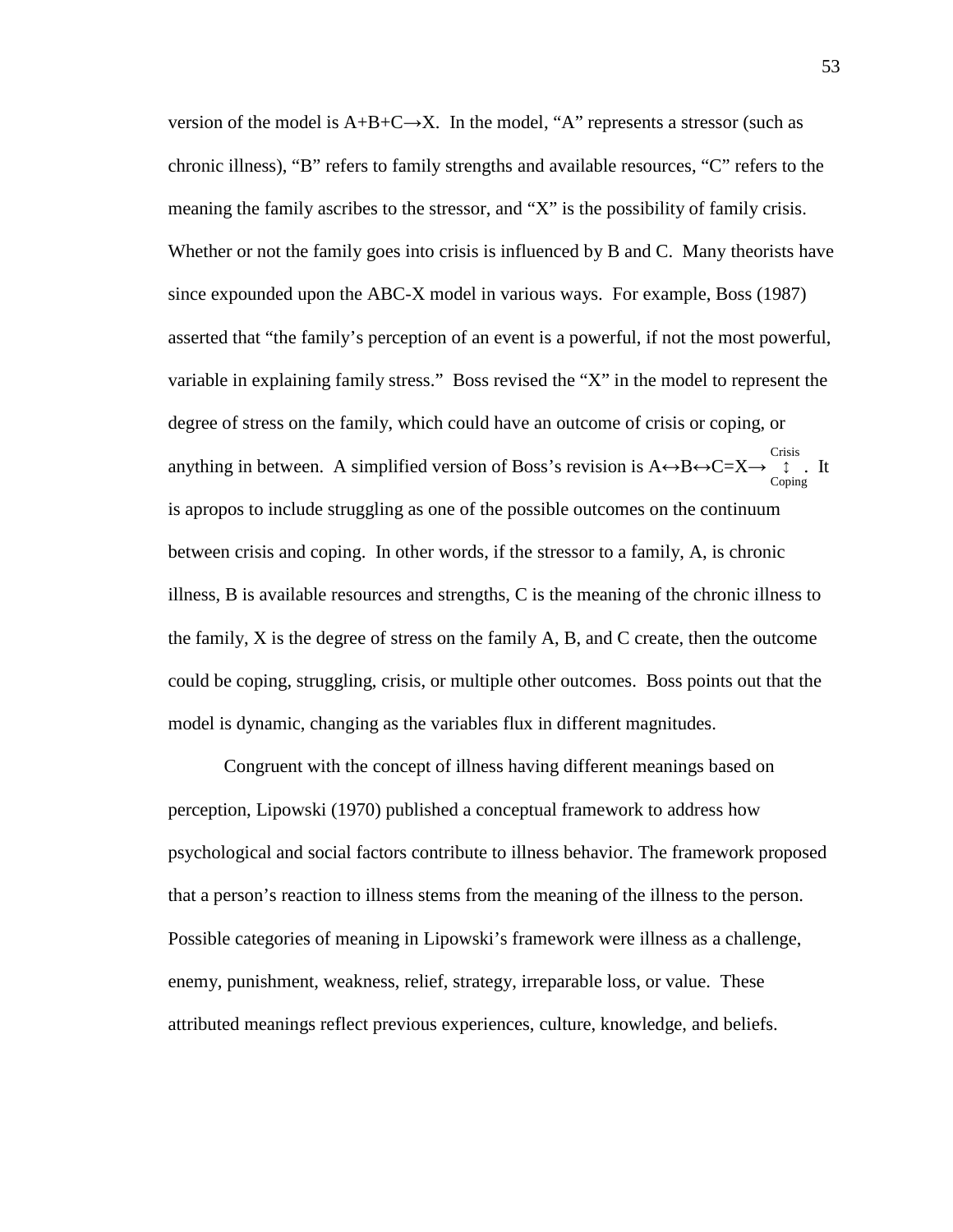An example of how the meaning of the same illness might vary among different patients would be a diagnosis of celiac disease. For someone diagnosed in the 1970s before many gluten-free products were accessible, before the internet's boundless information was available, and before the creation of the many support groups now in existence, managing celiac disease could have meant challenge, enemy, or loss and perceived the management as a struggle. The same person's daughter diagnosed 30 years later certainly could assign the same meaning and have the same perception. Alternatively, the daughter, growing up eating gluten-free foods along with her mother, and learning about and gaining management-related support on the internet, might see the management of celiac disease as insignificant, and not perceive a struggle at all.

This study's findings also relate to findings of the Family Nursing Research Team, specifically the Theoretical Model of Family Reintegration in Chronic Illness. Similar to this study, the model also identifies family recognition of vulnerability and uncertainty as antecedents to struggling. In the model, recognition of vulnerability, uncertainty, and the alignment of caring strategies lead to family engagement with chronic illness, which includes connecting, pondering, relating, and struggling. The process is dynamic and cyclical. The findings of this study also found that struggling is dynamic, waxing and waning over time.

#### **Implications for Nursing Practice**

 The expanded understanding of struggling with chronic illness management and its definition has several implications for nursing practice. For example, understanding that struggling has a strong perception component implies that struggling can be modified if the perception can be modified. Modifying struggling may be more desirable if the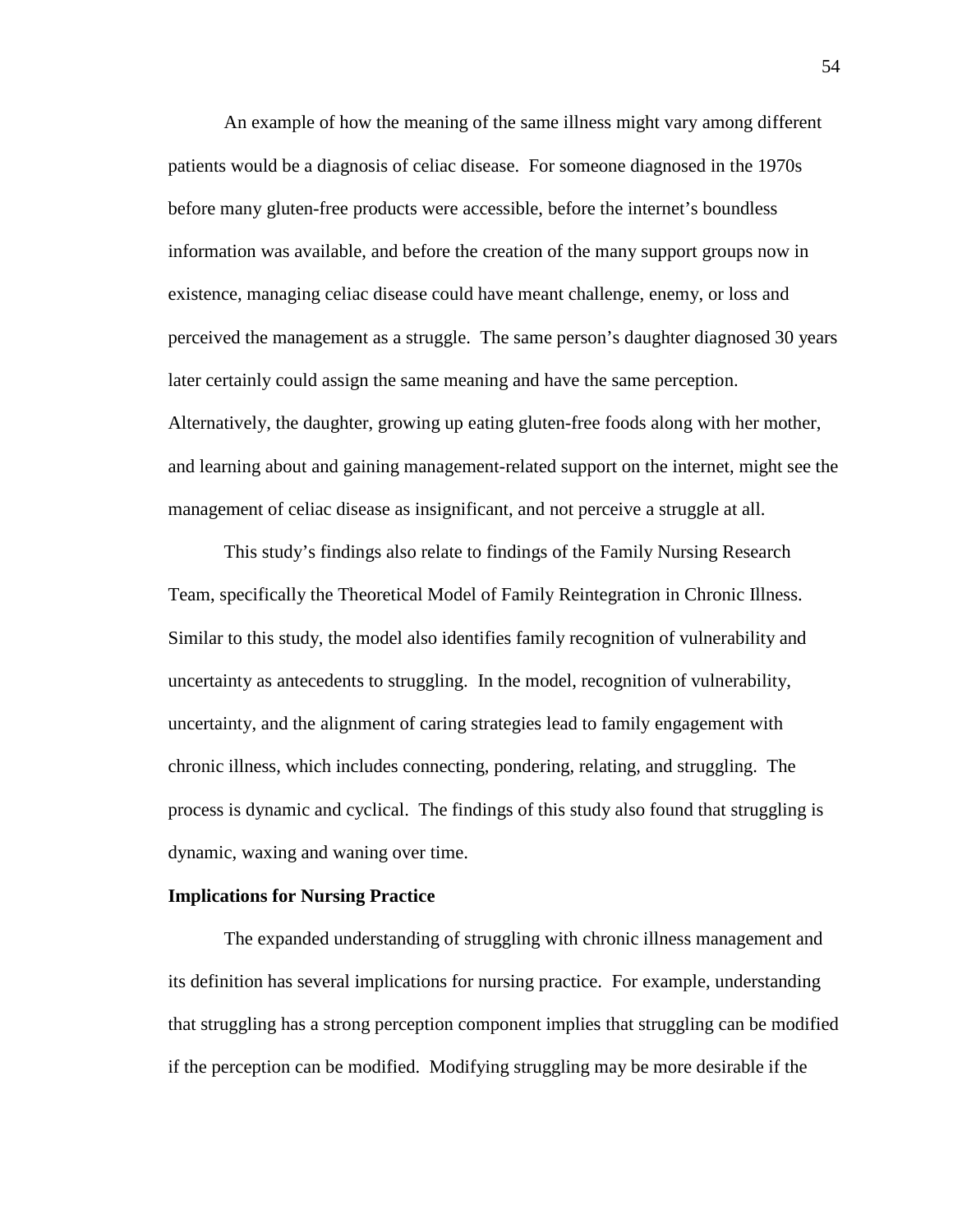struggling is associated with ineffective adapting and stagnating. The idea of modifying struggling can be related to the expanding body of knowledge about emotion regulation. For example, Leventhal, Brissette, and Leventhal (2003) describe emotion regulation strategies developed to assist those managing chronic illness to cope with such illnesses in part by managing illness-related distress. Similarly, Cameron and Jago (2008) propose that once illness representations and emotion representations are understood, coping strategies can be employed to regulate the emotions.

Nurses can help those managing chronic illness identify its associated representations and meaning, which in some cases is struggling. Additionally, in those identified as struggling, nurses can identify the intervening conditions, action/interaction strategies, and consequences manifest in the family. Subsequently, nurses can determine whether struggling management interventions are appropriate. Additional research would be instrumental in assisting nurses in the identification and management of struggling. Additional research directions are next addressed.

#### **Future Research Directions**

 The data used in this study was unique in exploring the experience of managing chronic illness from a family perspective and was therefore able to describe and define struggles experienced by families as a whole managing chronic illness. At the same time, the data was generated from a sample of only nine families, all study participants were from the same general geographical area, and this author was the only researcher extrapolating struggling themes from the data. Other studies examining the struggling experience of families with chronic illness would augment this study's findings.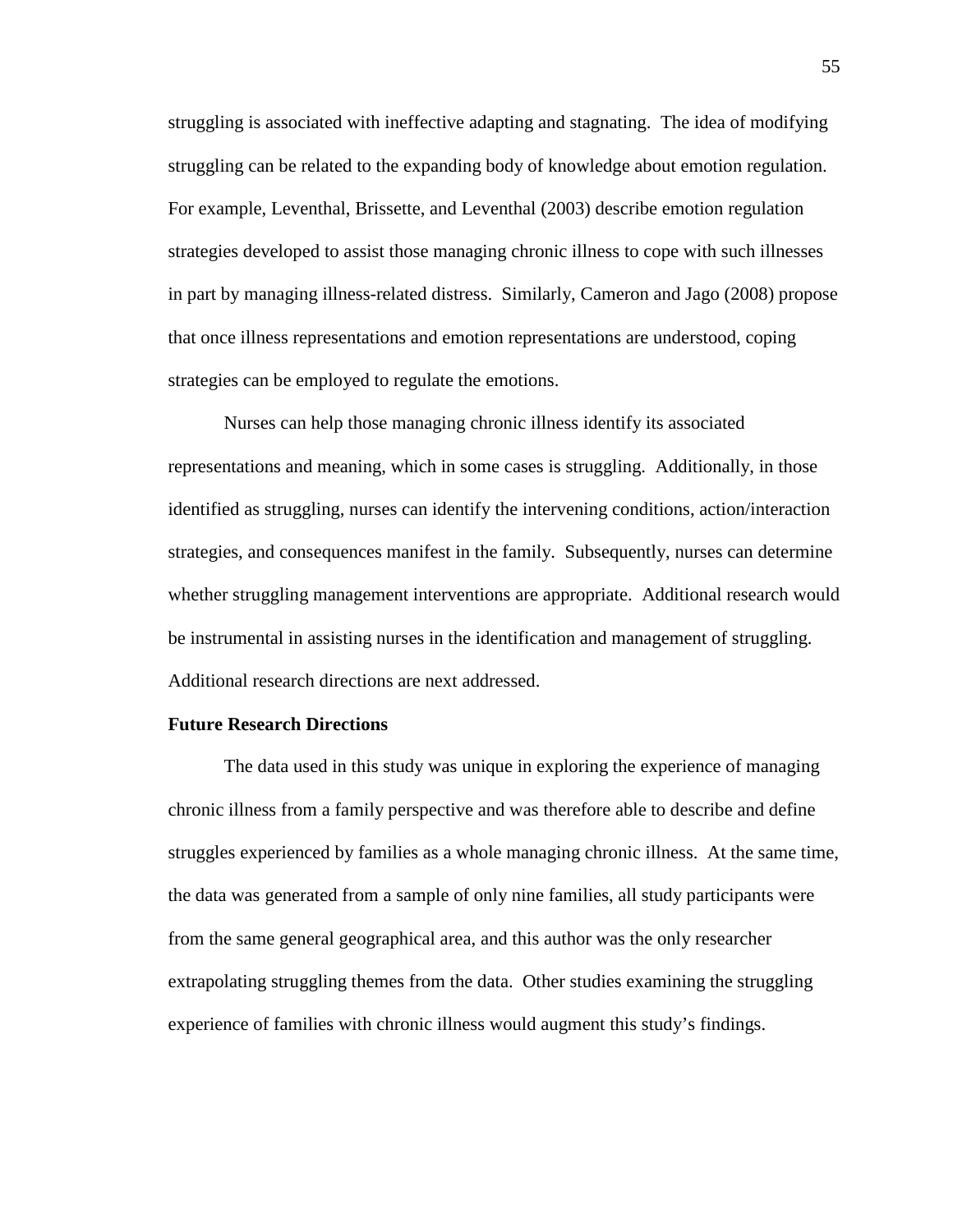The new definition of struggling can serve as a springboard to the creation of a tool to measure struggling. Because struggling has a perception component, the tool would need to capture respondents' thought processes. This tool might be similar to the Consequences section of the Illness Perception Questionnaire (IPQ), which assesses cognitive representations of illness (Weinman, Petrie, Moss-Morris, & Horne, 1996). The IPQ asks the respondent how much he or she agrees with statements such as "My illness has not had much effect on my life," "My illness has strongly affected the way I see myself as a person," and "My illness has had major consequences on my life."

 A tool measuring struggling would enable the generation of a body of struggling research. Longitudinal studies would add depth to the understanding of struggling as a process and help determine how the perception of struggling changes with time. Gaining understanding of the experience of struggling over time would reveal whether the struggling process has predictable sequential phases or whether people alternate between different perceptions, consistent with Paterson's Shifting Perspectives Model of Chronic Illness, in which chronic illness sufferers alternate between a wellness and an illness perspective (Paterson, 2001). A tool measuring struggling could also be used to assess struggling before and after nursing interventions, to help determine what interventions are most useful.

# **Conclusion**

By extrapolating common themes from nursing literature and family interviews, this study provided a new and more comprehensive understanding and definition of the struggling experience in families managing chronic illness. This study's identification of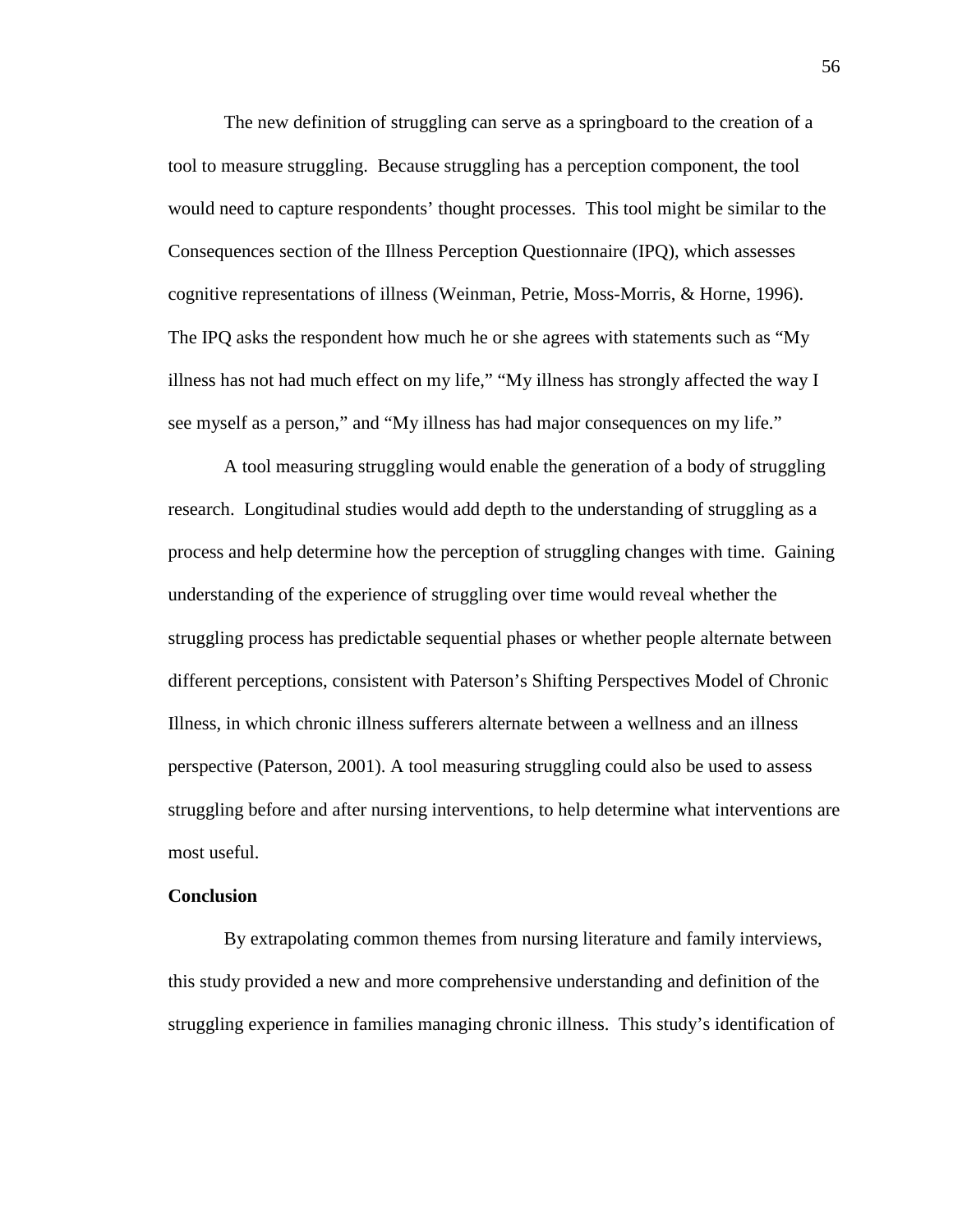the importance of cognitive aspects, such as assigned meaning and perception, in the struggling experience has contributed to the body of nursing knowledge.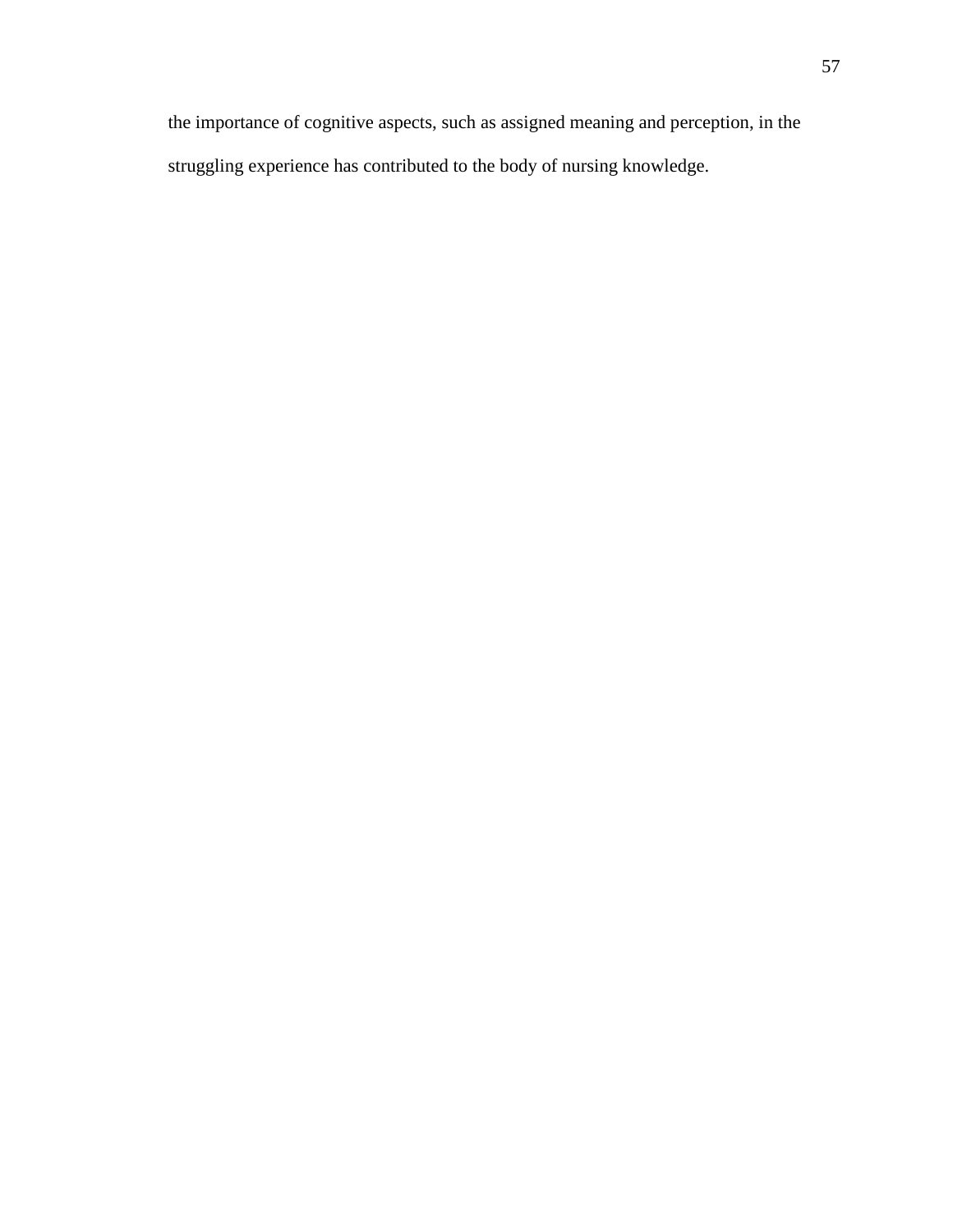# **References**

- Adamsen, L., Andersen, C., Midtgaard, J., Moller, T., Quist, M., & Rorth, M. (2009). Struggling with cancer and treatment: young athletes recapture body control and identity through exercise: qualitative findings from a supervised group exercise program in cancer patients of mixed gender undergoing chemotherapy. *Scandinavian Journal of Medicine & Science in Sports*, 19(1), 55-66.
- American Nurses Association. (2011). *What is Nursing?* Retrieved from http://www.nursingworld.org/EspeciallyForYou/StudentNurses/WhatisNursing.as px
- Barkwell, D. P. (1991). Ascribed meaning: A critical factor in coping and pain attenuation in patients with cancer-related pain. *Journal of Palliative Care, 7*(3), 5-14.
- Barnable, A., Gaudine, A., Bennett, L., & Meadus, R. (2006). Having a sibling with schizophrenia: a phenomenological study. *Research & Theory for Nursing Practice*, 20(3), 247-264.
- Becker, G. (1993). Continuity after a stroke: Implications of life-course disruption in old age. *Gerontologist*, 33(2), 148.
- Blijlevens, H., Hocking, C., & Paddy, A. (2009). Rehabilitation of adults with dyspraxia: health professionals learning from patients. *Disability & Rehabilitation*, 31(6), 466-475.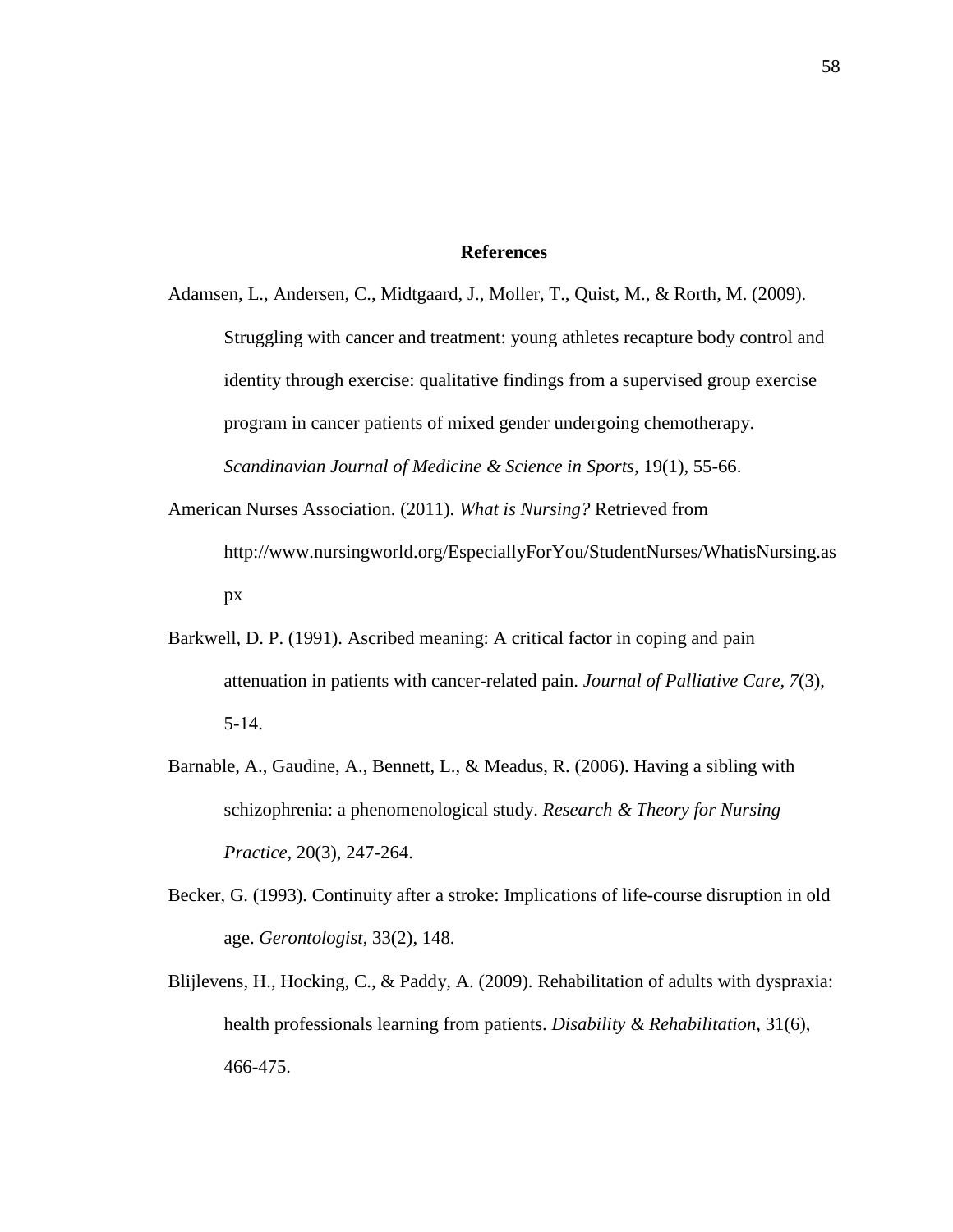- Boss, P. (1987). Family Stress: Perception and Context. In M. Sussman & S. Steinmetz (Eds.). *Handbook of Marriage and Family,* (pp. 695-723). New York: Plenum.
- Burns, N., & Grove, S. K. (2009). *The practice of nursing research* (6<sup>th</sup> ed.). St. Louis, MO: Saunders/Elsevier.
- Cameron, L. D., & Jago, L. (2008). Emotion regulation interventions: A common-sense model approach. *British Journal of Health Psychology*, 13(2), 215-221.
- Cody, W. (1991). Grieving a personal loss. *Nursing Science Quarterly*, 4(2), 61-68.
- Coffey, J. (2006). Parenting a child with chronic illness: a metasynthesis. *Pediatric Nursing*, 32(1), 51-59.
- Conrad, P. (1985). The meaning of medications: Another look at compliance. *Social Science & Medicine, 20*(1), 29-37.
- Coyle, N. (2004). In their own words: seven advanced cancer patients describe their experience with pain and the use of opioid drugs. *Journal of Pain & Symptom Management*, 27(4), 300-309.
- Creswell, J. W. (2003). *Research design: Qualitative, quantitative, and mixed method approaches* (2<sup>nd</sup> ed.). Thousand Oaks, CA: Sage Publications.
- D'Abundo, M., & Chally, P. (2004). Struggling with recovery: participant perspectives on battling an eating disorder. *Qualitative Health Research*, 14(8), 1094-1106.
- Delmar, C., Boje, T., Dylmer, D., Forup, L., Jakobsen, C., Moller, M., & ... Pedersen, B. (2005). Achieving harmony with oneself: life with a chronic illness. *Scandinavian Journal of Caring Sciences*, 19(3), 204-212.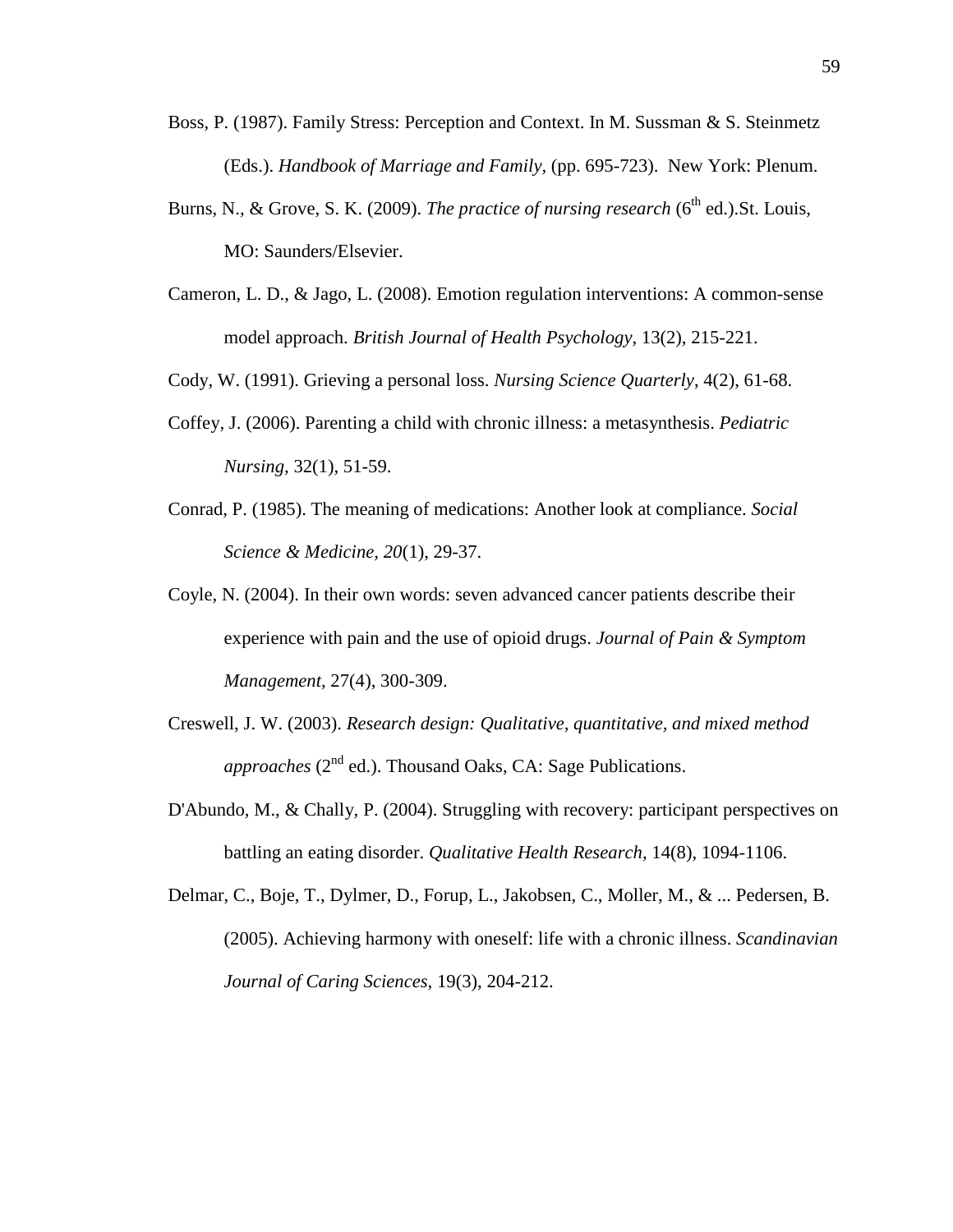- Dixon-Woods, M., Findlay, M., Young, B., Cox, H., & Heney, D. (2001). Parents' accounts of obtaining a diagnosis of childhood cancer. *Lancet*, 357(9257), 670- 674.
- Ekback, M., Wijma, K., & Benzein, E. (2009). "It is always on my mind": women's experiences of their bodies when living with hirsutism. *Health Care for Women International*, 30(5), 358-372.
- Fleury, J., Kimbrell, L., & Kruszewski, M. (1995). Life after a cardiac event: women's experiences in healing. *Heart & Lung*, 24(6), 474-482.
- Glaser, B. G. (1978). *Theoretical sensitivity: Advances in the methodology of grounded theory.* Mill Valley, CA: Sociology Press.
- Glaser, B. G. (1992). *Emergence vs. forcing: Basics of grounded theory analysis.* Mill Valley, CA: Sociology Press.
- Glaser, B. G. & Strauss, A. L. (1967). *The discovery of grounded theory; strategies for qualitative research.* Chicago: Aldine Pub. Co.
- Hagren, B., Pettersen, I., Severinsson, E., Lutzen, K., & Clyne, N. (2005). Maintenance haemodialysis: patients' experiences of their life situation. *Journal of Clinical Nursing*, 14(3), 294-300.
- Hakanson, C., Sahlberg-Blom, E., Nyhlin, H., & Ternestedt, B. (2009). Struggling with an unfamiliar and unreliable body: the experience of irritable bowel syndrome. *Journal of Nursing & Healthcare of Chronic Illnesses*, 1(1), 29-38.
- Halstead, M., & Hull, M. (2001). Struggling with paradoxes: the process of spiritual development in women with cancer. *Oncology Nursing Forum*, 28(10), 1534- 1544.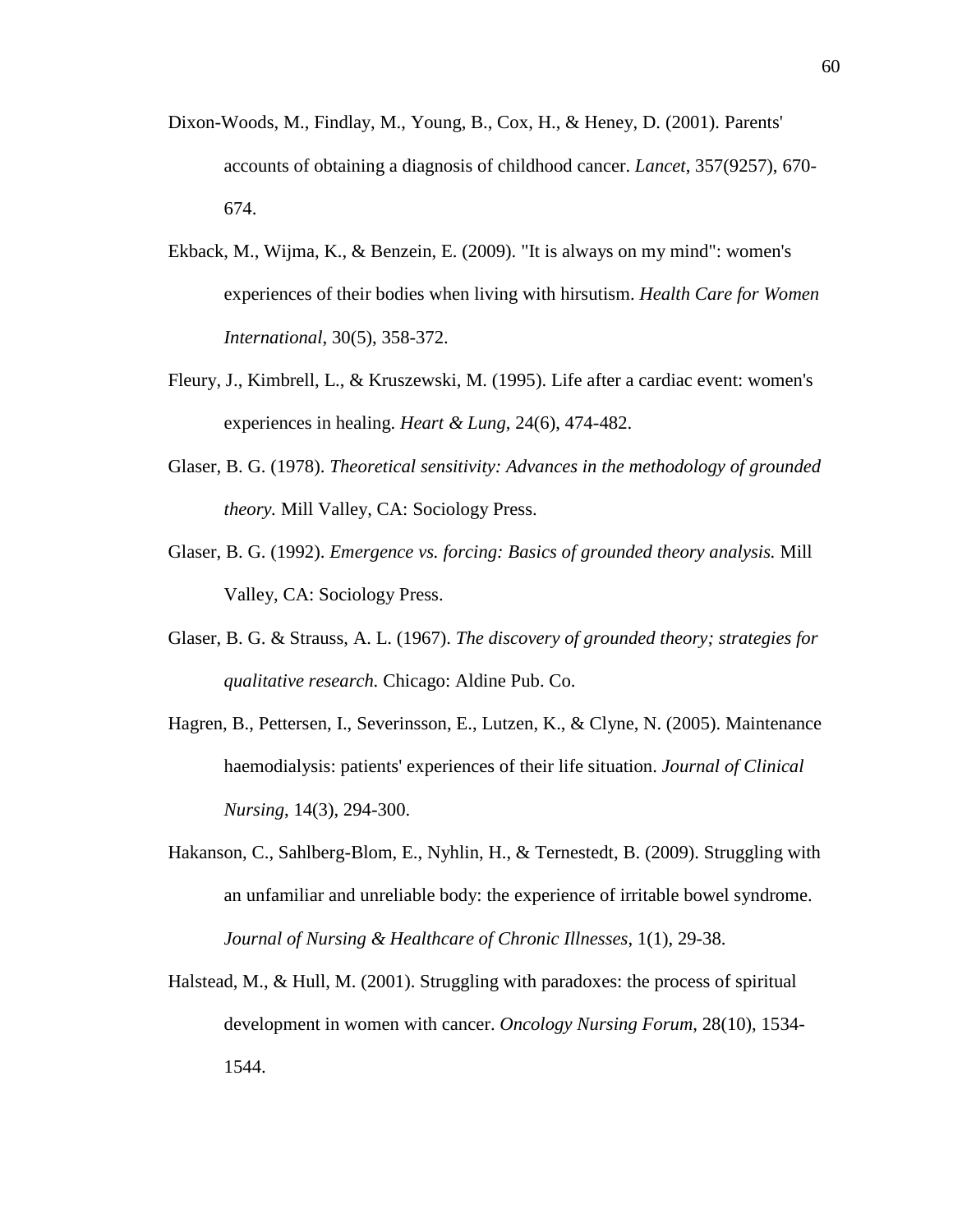- Henoch, I., & Danielson, E. (2009). Existential concerns among patients with cancer and interventions to meet them: an integrative literature review. *Psycho-Oncology*, 18(3), 225-236.
- Hill, R. (1958). Generic features of families under stress. *Social Casework, 49*, 139-150.
- Hughes, A., Gudmundsdottir, M., & Davies, B. (2007). Everyday struggling to survive: experiences of the urban poor living with advanced cancer. *Oncology Nursing Forum*, 34(6), 1113-1118.
- Johnson, J., & Morse, J. (1990). Regaining control: the process of adjustment after myocardial infarction. *Heart & Lung*, 19(2), 126-135.
- Julliart, R. (2008, August 8). IOC President Rogge welcomes athletes to Beijing. *IOC News.* Retrieved from http://www.olympic.org/media?articleid=53416
- Kaakinen, J. R., Gedaly-Duff, V., Coehlo, P. D., & Hanson, S. M. H. (2010). *Family health care nursing: Theory, practice and research* (4<sup>th</sup> Ed.). Philadelphia: F.A. Davis Co.
- Koenig, H. G., Pargament, K. I., & Nielsen, J. (1998). Religious coping and health status in medically ill hospitalized older adults. *Journal of Nervous and Mental Disease*, 186(9), 513-521.
- Kvigne, K., Kirkevold, M., & Gjengedal, E. (2004). Fighting back -- struggling to continue life and preserve the self following a stroke. *Health Care for Women International*, 25(4), 370-387.
- Lapham, E.V. (1986). Chronic Illness: Overview and theory. In E.V. Lapham & K. M. Shevlin (Eds.), *The impact of chronic illness on psychosocial stages of human*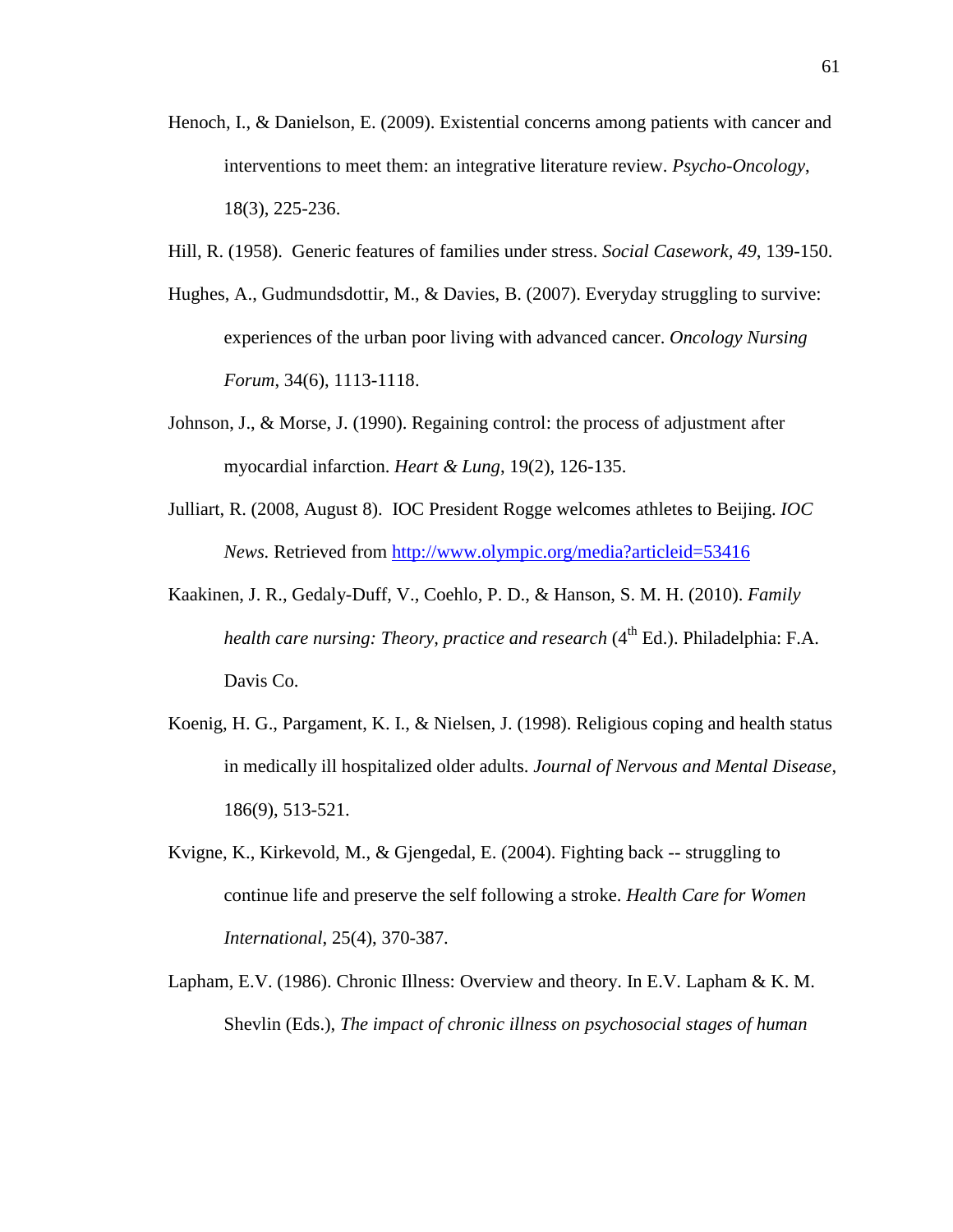*development* (pp. 3-14). Washington, DC: National Center for Education in Maternal and Child Health.

- Leventhal, H., Brissette, I., & Leventhal, E. A. (2003). The common-sense model of selfregulation of health and illness. In I. D. Cameron & H. Leventhal (Eds.), *The self-regulation of health and illness behavior.* (pp. 42-65). New York: Routledge.
- Lincoln, Y. & Guba, E. (1985). *Naturalistic Inquiry*. Thousand Oaks, CA: Sage Publications.
- Lindgren, B., Wilstrand, C., Gilje, F., & Olofsson, B. (2004). Struggling for hopefulness: a qualitative study of Swedish women who self-harm. *Journal of Psychiatric & Mental Health Nursing*, 11(3), 284-291.
- Lipowski, Z. J. (1970). Physical illness, the individual and the coping process. *Psychiatry in Medicine, 1*, 91-102.
- Lofgren, M., Ekholm, J., & Ohman, A. (2006). 'A constant struggle': successful strategies of women in work despite fibromyalgia. *Disability & Rehabilitation*, 28(7), 447- 455.
- Lohne, V., Aasgaard, T., Caspari, S., Slettebo, A., & Naden, D. (2010). The lonely battle for dignity: individuals struggling with multiple sclerosis. *Nursing Ethics*, 17(3), 301-311.
- Maunu, A., & Stein, C. H. (2010). Coping with the personal loss of having a parent with mental illness: young adults' narrative accounts of spiritual struggle and strength. *Journal of Community Psychology*, 38(5), 645-655.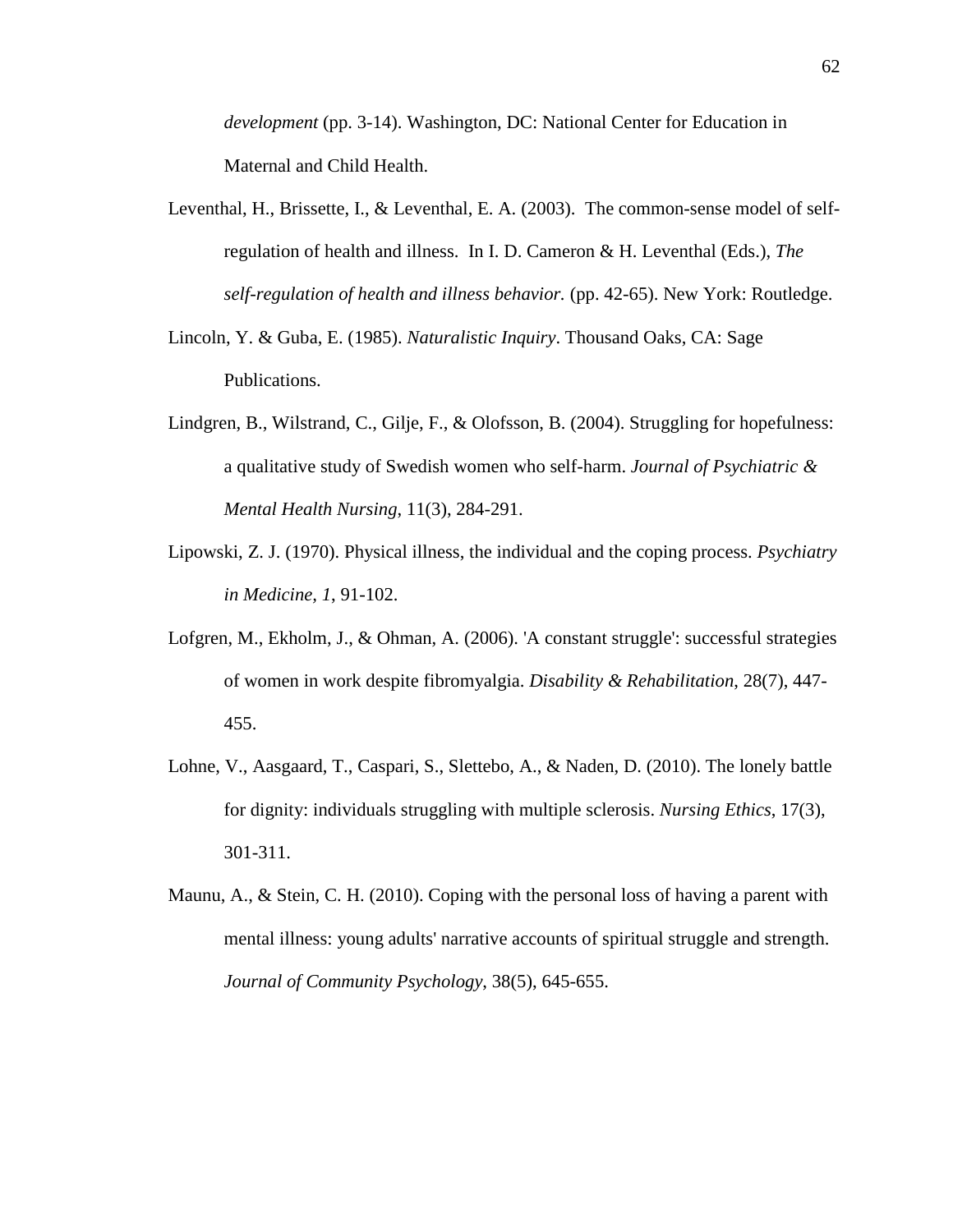- McConnell, K. M., Pargament, K. I., Ellison, C. G., & Flannelly, K. J. (2006). Examining the links between spiritual struggles and symptoms of psychopathology in a national sample. *Journal of Clinical Psychology*, 62(12), 1469-1484.
- Meiers, S. J., Eggenberger, S. K., Bliesmer, M., Earle, P., & Krumwiede, N. K. (2005). *An emerging model for family caring: Testing of the Family Reintegration in Chronic Illness (FRCI) Model.* [Poster Presentation]. Mankato, MN: Minnesota State University.
- Melzack, R. & Casey, K. L. (1968). Sensory, motivational, and central control determinants of pain: A new conceptual model. In D. Kenshalo (Ed.), *The skin senses: Proceedings of the first International Symposium on the Skin Senses* (pp. 423-439). Springfield: Thomas.
- Moser, A., H, Spreeuwenberg, C., & Widdershoven, G. (2008). Autonomy through identification: a qualitative study of the process of identification used by people with type 2 diabetes. *Journal of Nursing & Healthcare of Chronic Illnesses*, 17(7B), 209-216.
- Nelson, J. (1996). Struggling to gain meaning: living with the uncertainty of breast cancer. *Advances in Nursing Science*, 18(3), 59-76.
- Nochi, M. (1998). Struggling with the labeled self: people with traumatic brain injuries in social settings. *Qualitative Health Research*, 8(5), 665-681.
- Nystrom, M., & Svensson, H. (2004). Lived experiences of being a father of an adult child with schizophrenia. *Issues in Mental Health Nursing*, 25(4), 363-380.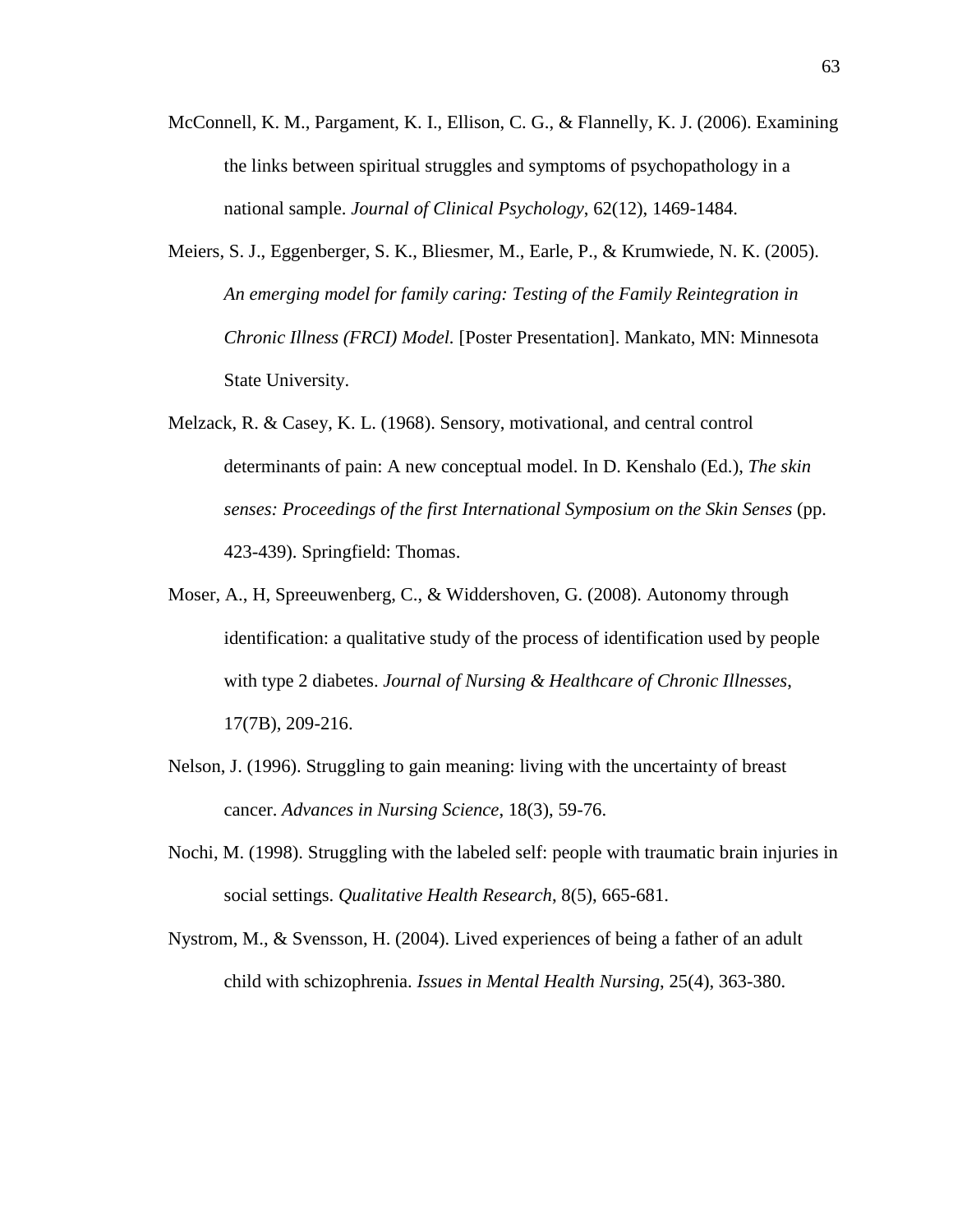- Pargament, K., Koenig, H., Tarakeshwar, N., & Hahn, J. (2001). Religious struggle as a predictor of mortality among medically ill elderly patients: a 2-year longitudinal study. *Archives of Internal Medicine*, 161(15), 1881.
- Pargament, K. I., Murray-Swank, N. A., Magyar, G. M. & Ano, G. G. (2005). Spiritual struggle: A phenomenon of interest to psychology and religion. In W. R. Miller & H. D. Delaney (Eds.), *Judeo-Christian perspectives on psychology* (pp. 245-268). Washington, DC: American Psychological Association.
- Paulson, M., Danielson, E., & Soderberg, S. (2002). Struggling for a tolerable existence: the meaning of men's lived experiences of living with pain of fibromyalgia type. *Qualitative Health Research*, 12(2), 238-249.
- Paterson, B. (2001). The Shifting Perspectives Model of Chronic Illness. *Journal of Nursing Scholarship*, 33(1), 21-26.
- Price, D. D., Harkins, S. W., & Baker, C. (1987). Sensory-affective relationships among different types of clinical and experimental pain. *Pain, 28,* 297-307.
- Randall, A. B. (1992). *The mystery of hope in the philosophy of Gabriel Marcel, 1888- 1973.* Lewiston, NY: The Edwin Mellen Press.
- Sandelowski, M. (1993). Rigor or rigor mortis: the problem of rigor in qualitative research revisited. *Advances in Nursing Science 16*(2), 1-8.
- Schreiber, R. S. & Stern, P. N. (2001). *Using grounded theory in nursing*. New York: Springer Pub Co.
- Sherman, A. C., Simonton, S., Latif, U., Spohn, R., & Tricot, G. (2005). Religious Struggle and Religious Comfort in Response to Illness: Health Outcomes among Stem Cell Transplant Patients. *Journal of Behavioral Medicine*, 28(4), 359-367.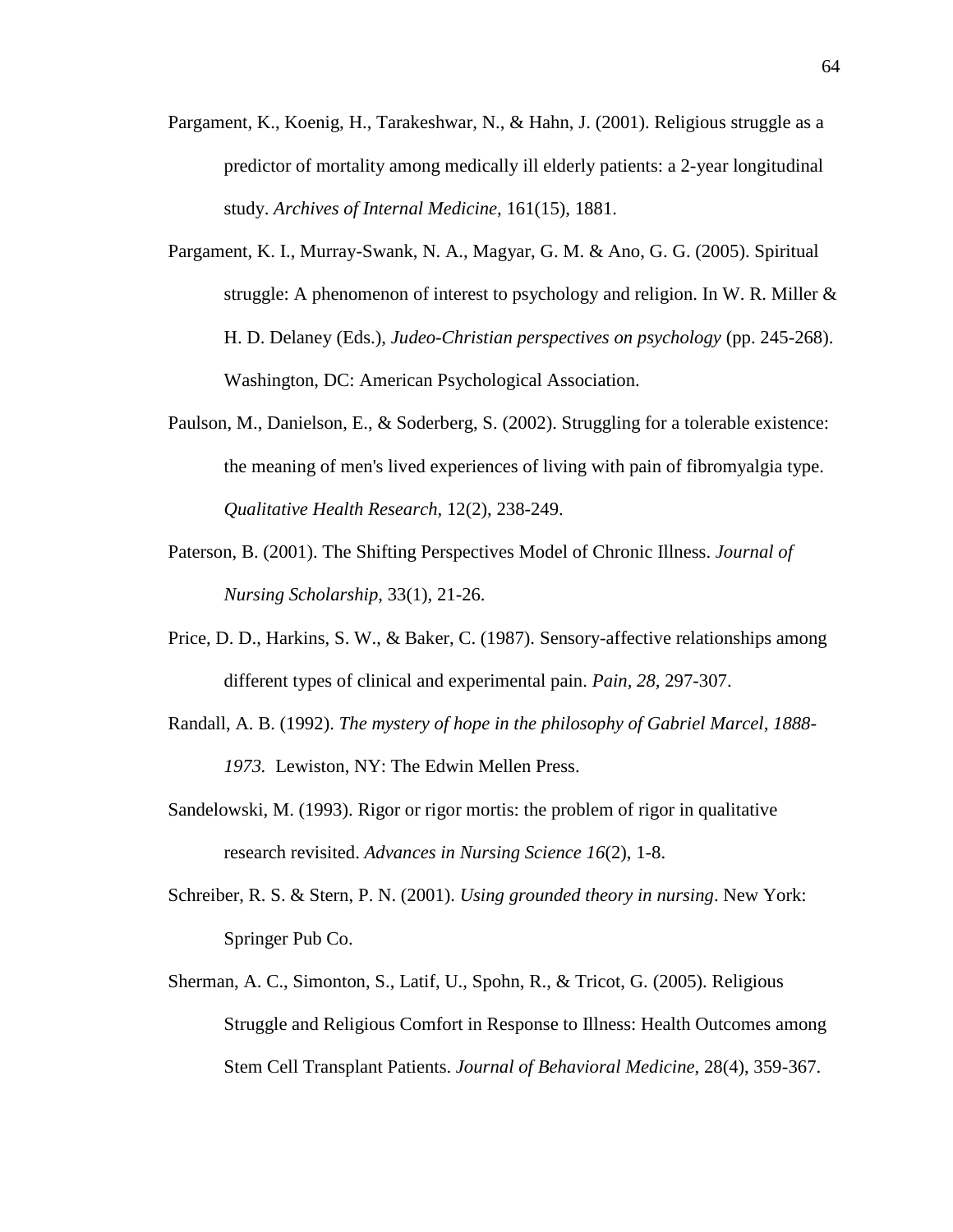- Sigurgeirsdottir, J., & Halldorsdottir, S. (2008). Existential struggle and self-reported needs of patients in rehabilitation. *Journal of Advanced Nursing*, 61(4), 384-392.
- Soderberg, S., Lundman, B., & Norberg, A. (1999). Struggling for dignity: the meaning of women's experiences of living with fibromyalgia. *Qualitative Health Research*, 9(5), 575-587.
- Starks, H., Morris, M., Yorkston, K., Gray, R., & Johnson, K. (2010). Being in- or out-ofsync: couples' adaptation to change in multiple sclerosis. *Disability & Rehabilitation*, 32(3), 196-206.
- Stevens, P. (1996). Struggles with symptoms. Women's narratives of managing HIV illness. *Journal of Holistic Nursing*, 14(2), 142-160.
- Stevenson, A. & Lindberg, C. A. (Eds.). (2010). *New Oxford American dictionary* (3rd ed.). New York: Oxford University Press.
- Strandberg, G., Astrom, G., & Norberg, A. (2002). Struggling to be/show oneself valuable and worthy to get care: one aspect of the meaning of being dependent on care -- a study of one patient, his wife and two of his professional nurses. *Scandinavian Journal of Caring Sciences*, 16(1), 43-51.
- Strauss, A. L. & Corbin, J. M. (1990). *Basics of qualitative research: Grounded theory procedures and techniques.* Newbury Park, CA: Sage Publications.
- Talseth, A., Gilje, F., & Norberg, A. (2003). Struggling to Become Ready for Consolation: Experiences of Suicidal Patients. *Nursing Ethics*, 10(6), 614-623.
- Travers, M., & Lawler, J. (2008). Self within a climate of contention: Experiences of chronic fatigue syndrome. *Social Science & Medicine*, 66(2), 315-326.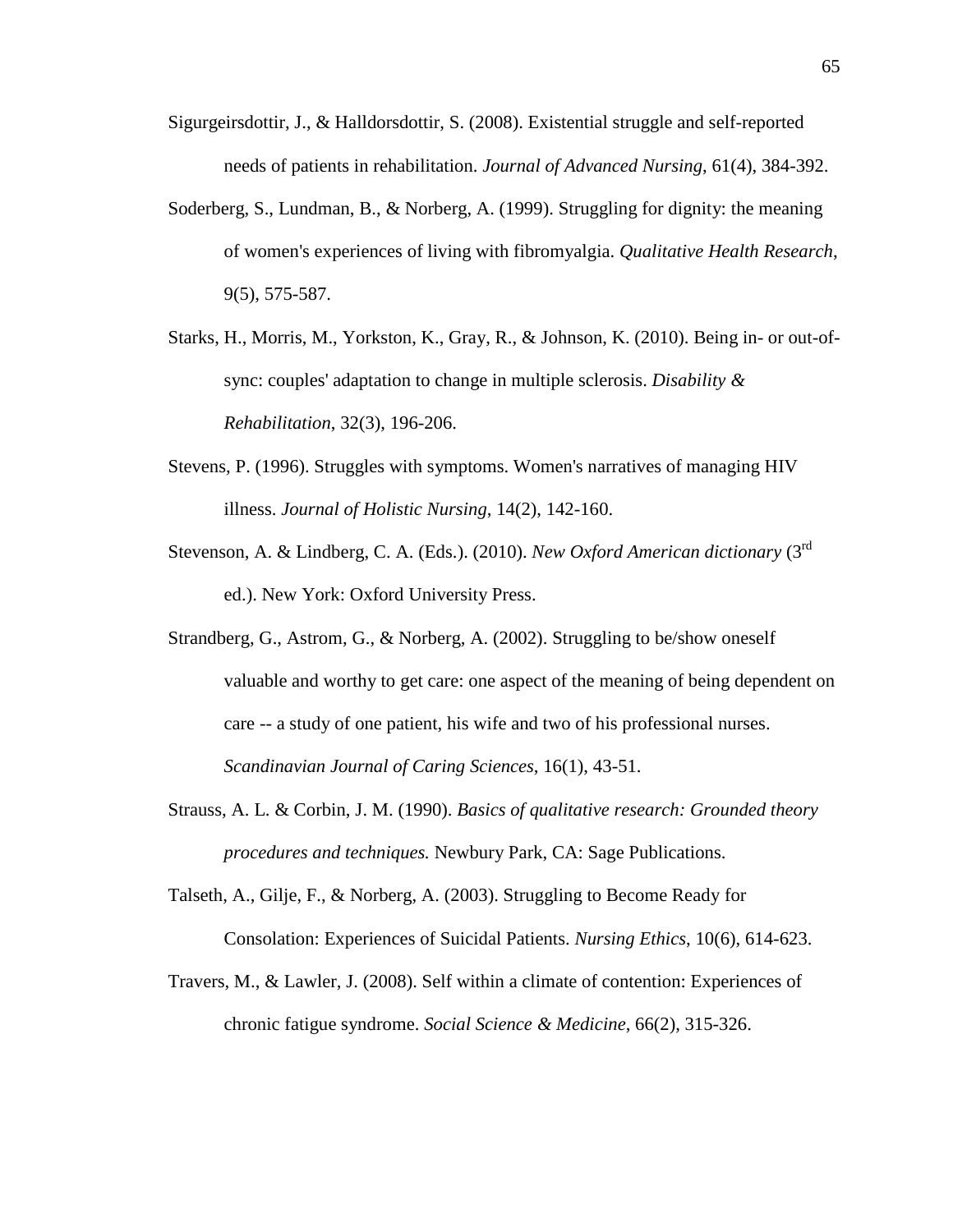- van Mens-Verhulst, J., Radtke, H., & Spence, C. (2004). The private struggle of mothers with asthma: a gender perspective on illness management. *Patient Education & Counseling*, 54(1), 79-86.
- Vlaeyen, J. W. S., Crombez, G., & Goubert, L. (2007). The psychology of chronic pain and its management. *Physical Therapy Reviews, 12*, 179-188.
- Weinman, J., Petrie, K. J., Moss-Morris, R. & Horne, R. (1996). The Illness Perception Questionnaire: A new method for assessing the cognitive representation of illness. *Psychology and Health,* 11, 431-445.
- Whittemore, R., Chase, S., Mandle, C., & Roy, C. (2002). Lifestyle change in type 2 diabetes: a process model. *Nursing Research*, 51(1), 18-25.
- Wiklund, L. (2008). Existential aspects of living with addiction -- part I: meeting challenges. *Journal of Clinical Nursing*, 17(18), 2426-2434.
- Wong, W. K. T., & Ussher, J. (2008). How do subjectively-constructed meanings ascribed to anti-HIV treatments affect treatment-adherent practice? *Qualitative Health Research 18*(4), 458-468.
- Yamashita, M. (1998). Family coping with mental illness: a comparative study. *Journal of Psychiatric & Mental Health Nursing*, 5(6), 515-523.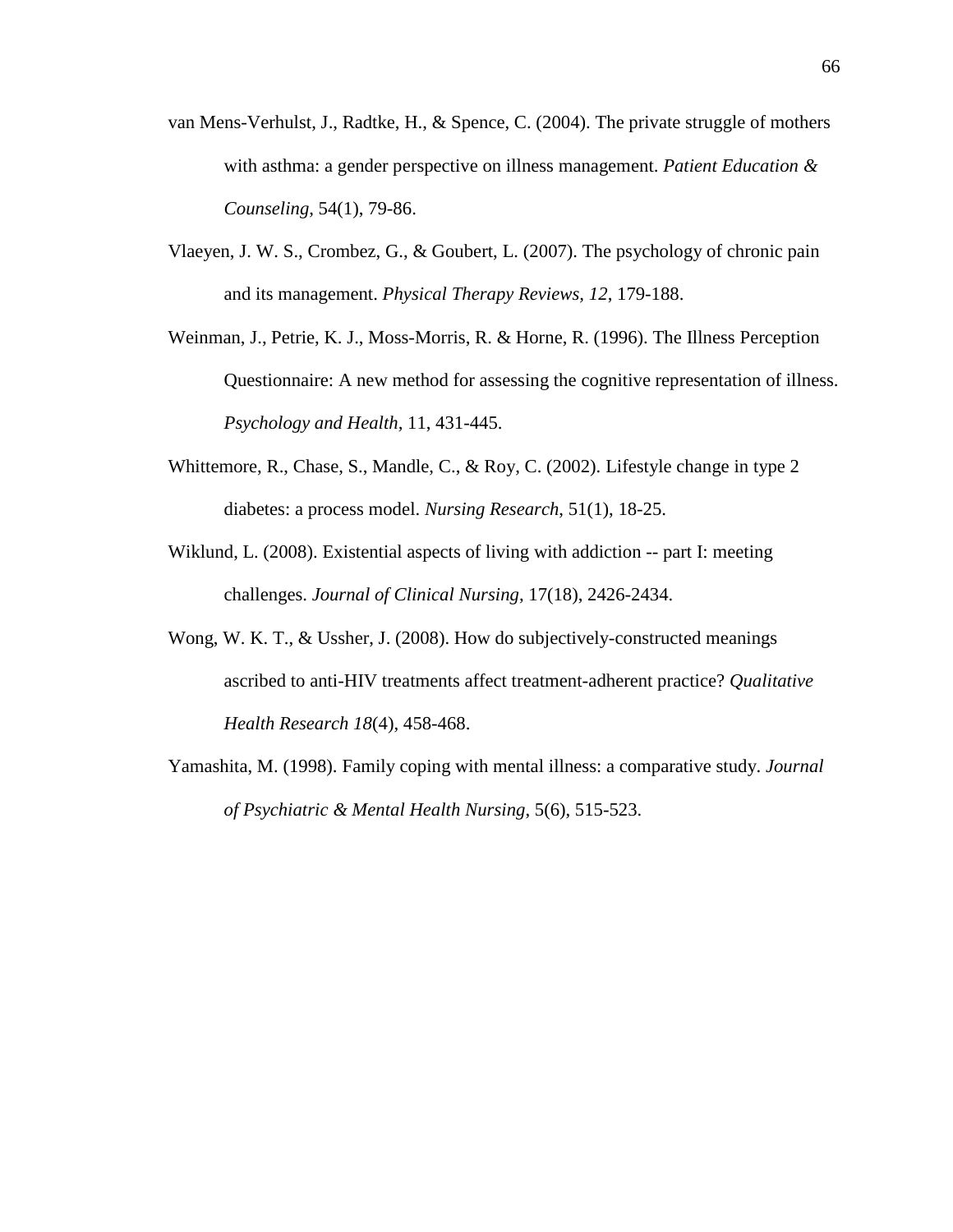| <b>Source</b>                                                                                                                            | <b>Purpose</b>                                                                                                                                            | Sample/<br><b>Design</b>                                                                       | <b>Measuring, Def-</b><br>ining Struggling                                                                                                                           | <b>Struggling Antecedents</b><br>and Consequences                                                                                                                                                          | <b>Other Struggling Findings</b>                                                                                                                                                                                                                                                                                                                                                                                                                                                                                                                                                                                                                                    |
|------------------------------------------------------------------------------------------------------------------------------------------|-----------------------------------------------------------------------------------------------------------------------------------------------------------|------------------------------------------------------------------------------------------------|----------------------------------------------------------------------------------------------------------------------------------------------------------------------|------------------------------------------------------------------------------------------------------------------------------------------------------------------------------------------------------------|---------------------------------------------------------------------------------------------------------------------------------------------------------------------------------------------------------------------------------------------------------------------------------------------------------------------------------------------------------------------------------------------------------------------------------------------------------------------------------------------------------------------------------------------------------------------------------------------------------------------------------------------------------------------|
| Barnable, Gaudine,<br>Bennett, & Meadus,<br>2006. Having a sibling<br>with schizophrenia: a<br>phenomenological<br>study.                | Explore the<br>impact of having<br>a brother or<br>sister with<br>schizophrenia                                                                           | Van Manen's<br>Hermaneutic<br>Phenomenology.<br>6 Canadian<br>individuals                      |                                                                                                                                                                      | Sibling of schizophrenic<br>$\rightarrow$ struggling $\rightarrow$<br>helplessness and<br>frustration                                                                                                      | 1. Struggling to understand the symptoms<br>(prior to diagnosis). Struggled to understand<br>the illness after diagnosis. 2. Struggling with<br>the system due to difficult access, lack of<br>information                                                                                                                                                                                                                                                                                                                                                                                                                                                          |
| Becker, 1993.<br>Continuity after a<br>stroke: Implications of<br>life-course disruption in<br>old age.                                  | Examine life-<br>course<br>disruption<br>caused by stroke<br>and attempts to<br>restore<br>continuity                                                     | Kaufman's<br>methodological<br>approach. 216<br>stroke survivors.<br>U.S. Hospital             |                                                                                                                                                                      | Stroke $\rightarrow$ struggles                                                                                                                                                                             | Two struggles: to "reconcile the person they<br>once were the non-functioning person they had<br>become" and to "carry out basic tasks of living<br>that they had once taken for granted"<br>summarized as struggle "to regain a sense of<br>continuity." Incremental gains. One woman<br>reintegrated the old life with the new.<br>Identifying signs of continuity testified to the<br>ability to persevere.                                                                                                                                                                                                                                                      |
| Blijlevens, Hocking, &<br>Paddy, 2009.<br>Rehabilitation of adults<br>with dyspraxia: Health<br>professionals learning<br>from patients. | Explore the<br>experience of<br>adults with<br>dyspraxia, after<br>discharge from<br>inpatient care, in<br>the course of<br>their everyday<br>activities. | Phenomenological<br>analysis of<br>interviews and<br>videotapes of five<br>New Zealand males   | "To struggle<br>involves working<br>or striving, and<br>exerting energy<br>and force"<br>$(p. 470)$ . Authors<br>did not provide a<br>source<br>for this definition. | Dyspraxia $\rightarrow$ struggling<br>with everyday living $\rightarrow$<br>despair and<br>disappointment as well<br>as surprises and<br>moments of achievement<br>Persevering helped<br>overcome struggle | "The findings revealed the participants"<br>experience of struggling with everyday living<br>and their attempts to overcome the difficulties<br>they experience. Three major themes were<br>identified: struggling with their world, which<br>encompasses aspects of tools, space, time,<br>receiving help and the way requiring help<br>changed their relationships; the being of<br>struggle, which has three aspects - their body,<br>thoughts and limited ability to give voice to<br>their experience; and overcoming the struggle<br>by talking their way through tasks, pacing<br>themselves, persevering, and limiting the<br>barriers they face" (p. 469). |
| Cody, 1991. Grieving a<br>personal loss.                                                                                                 | Uncover the<br>structure of the<br>lived experience<br>of grieving a<br>personal loss                                                                     | Parse's research<br>methodology.<br>Extraction-<br>synthesis. Four<br>American<br>participants | Struggling is<br>" <i>powering</i> , the<br>process of<br>pushing-resisting<br>with the was, is,<br>and not-yet all at<br>once."                                     | Personal loss $\rightarrow$ struggle<br>$\rightarrow$ "move beyond the<br>now and create new<br>ways of becoming"                                                                                          | Parse's powering and transforming concepts<br>identified as themes                                                                                                                                                                                                                                                                                                                                                                                                                                                                                                                                                                                                  |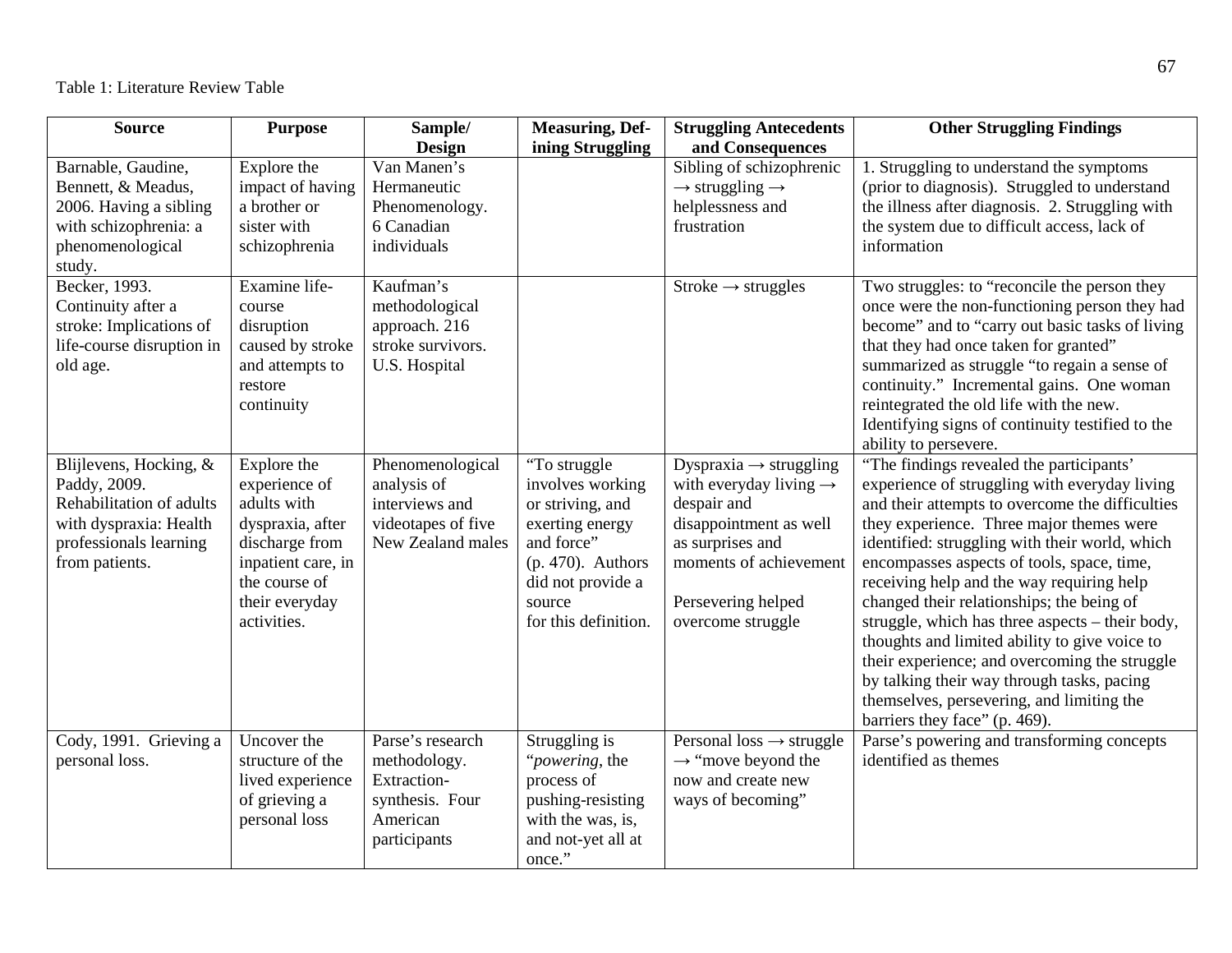|                                                                                                                                                    |                                                                                                                             |                                                                                                                               |                                            |                                                                                                                                                                                                                            | 68                                                                                                                                                                                                                                                                                                                                                                                                              |
|----------------------------------------------------------------------------------------------------------------------------------------------------|-----------------------------------------------------------------------------------------------------------------------------|-------------------------------------------------------------------------------------------------------------------------------|--------------------------------------------|----------------------------------------------------------------------------------------------------------------------------------------------------------------------------------------------------------------------------|-----------------------------------------------------------------------------------------------------------------------------------------------------------------------------------------------------------------------------------------------------------------------------------------------------------------------------------------------------------------------------------------------------------------|
| <b>Source</b>                                                                                                                                      | <b>Purpose</b>                                                                                                              | Sample/<br>Design                                                                                                             | <b>Measuring, Def-</b><br>ining Struggling | <b>Struggling Antecedents</b><br>and Consequences                                                                                                                                                                          | <b>Other Struggling Findings</b>                                                                                                                                                                                                                                                                                                                                                                                |
| Coffey, 2006.<br>Parenting a child with<br>chronic illness: A<br>metasynthesis.                                                                    | Create a<br>comprehensive<br>chronicle of the<br>phenomena of<br>parenting a child<br>with a chronic<br>illness             | Analysis of 11<br>qualitative studies<br>regarding parenting<br>a child with chronic<br>illness. Noblit &<br>Hare's approach. |                                            | Parenting a child with<br>chronic illness $\rightarrow$<br>Struggle                                                                                                                                                        | Seven themes emerged. One was "Staying in<br>the struggle" (p. 54), which meant not giving<br>up and developing strategies to accurately<br>assess their children or incorporate<br>recommended treatments.                                                                                                                                                                                                     |
| Coyle, 2004. In their<br>own words: Seven<br>advanced cancer<br>patients describe their<br>experience with pain<br>and the use of opioid<br>drugs. | Phenomenologic<br>al inquiry into<br>the experience<br>of living with<br>advanced cancer<br>and how it<br>affects attitudes | Analysis of<br>narratives of 7<br>patients living with<br>advanced cancer.<br>Reinharz method.                                |                                            | According to abstract:<br>Pain of advanced cancer<br>$\rightarrow$ Struggle with self,<br>God, with desire to live<br>or readiness to die (I did<br>not note an explicit<br>explanation of a struggle<br>with self or God) | Pain of advanced cancer leads to a struggling<br>process consisting of an internal dialogue. The<br>internal dialogue processes previous<br>experiences with pain and opioid side effects<br>with current pain experiences and feelings<br>about desires to live with mental clarity versus<br>desire to hasten death.                                                                                          |
| D'Abundo & Chally,<br>2004. Struggling with<br>recovery: Participant<br>perspectives on battling<br>an eating disorder.                            | Explore the<br>process of<br>recovery in<br>women and girls<br>with eating<br>disorders                                     | 20 American<br>women<br>recovered/ing from<br>an eating disorder.<br>Constant<br>comparative<br>method.                       |                                            | Other aspects of life out<br>of control $\rightarrow$ struggle for<br>control →more severe<br>eating disorder sx<br>$\rightarrow$ continuous struggle<br>btwn partial recovery<br>and some relapse                         | Women struggled to gain control through<br>eating disorders when other areas of their life<br>seemed out of control. Recovery from eating<br>disorders is a continuous struggle between<br>recovery and relapse.                                                                                                                                                                                                |
| Delmar et al. 2005.<br>Achieving harmony<br>with oneself: life with a<br>chronic illness.                                                          | Find out what it<br>means to live<br>with a chronic<br>illness                                                              | Paul Ricoeur<br>method.<br>Phenomenological-<br>hermeneutic. 18<br>Danish patients<br>(DM, UC, and MI<br>rehab).              |                                            |                                                                                                                                                                                                                            | Although not about struggling, seems to<br>parallel Pargament's findings. For example,<br>achieving harmony with oneself is influenced<br>both by hope, which moves the patient toward<br>acceptance, and by the pressure of doubt,<br>which can shake the hope and cause the patient<br>to drift toward despair and hopelessness.<br>Individual can swing like a pendulum between<br>despair and exhilaration. |
| Dixon-Woods, Findlay,<br>Young, Cox, & Heney,<br>2001. Parents'<br>accounts of obtaining a<br>diagnosis of childhood<br>cancer.                    | Understand<br>parents'<br>experiences of<br>the time before<br>diagnosis of<br>childhood ca.                                | Semistructured<br>interviews with 20<br>families looking for<br>themes until<br>saturation reached.<br><b>United Kingdom</b>  |                                            | Suspicious symptoms in<br>child $\rightarrow$ parent struggles<br>to get child evaluated $\rightarrow$<br>Parent feels vindicated,<br>relieved                                                                             | "Some parents who had to struggle to get their<br>child investigated felt vindicated or relieved,<br>and that cancer was at least an identifiable<br>diagnosis for which something could be done"<br>$(p. 673)$ .                                                                                                                                                                                               |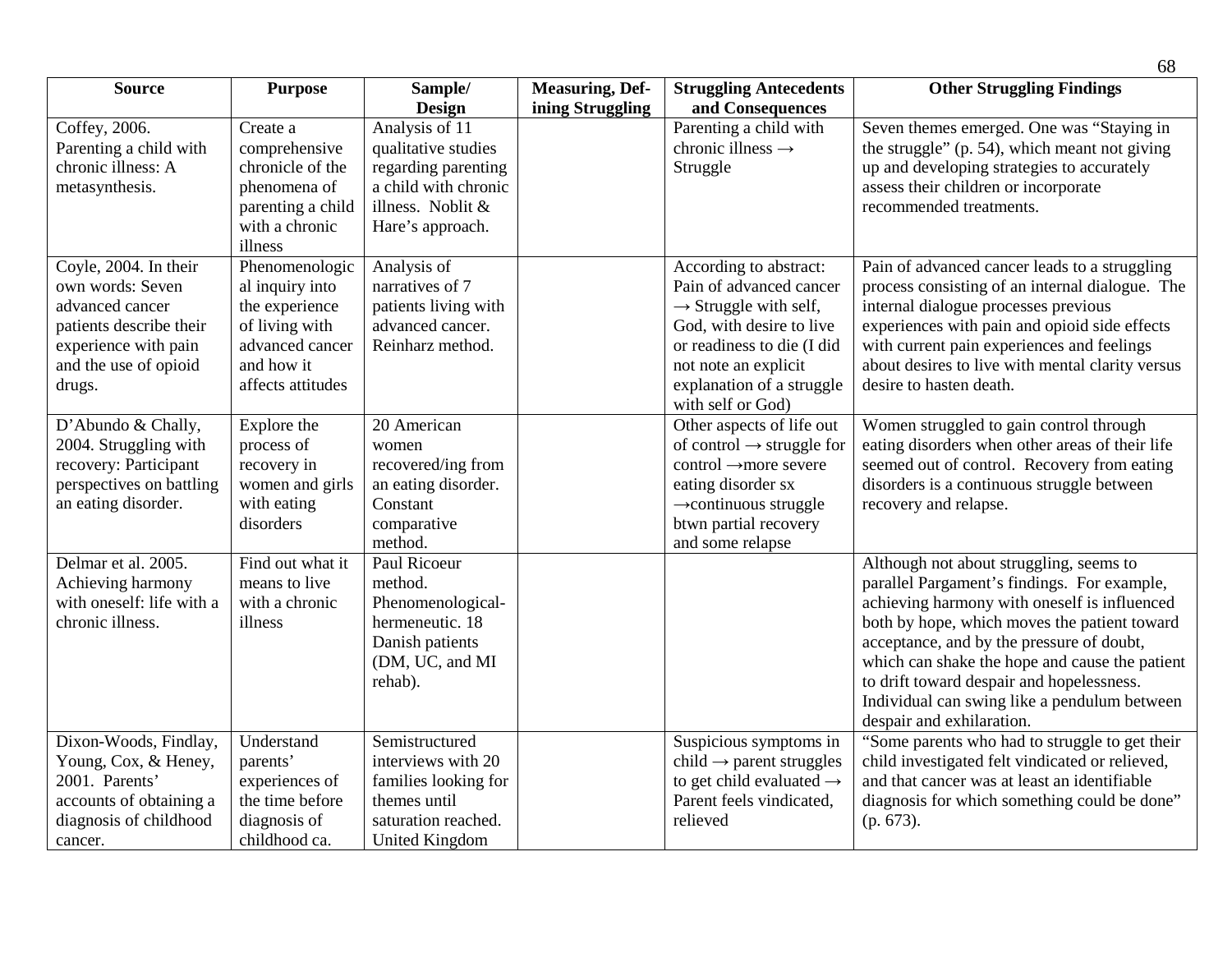| <b>Source</b>                                                                                                                                      | <b>Purpose</b>                                                                                                             | Sample/<br><b>Design</b>                                                                                         | <b>Measuring, Def-</b><br>ining Struggling | <b>Struggling Antecedents</b><br>and Consequences                                                                                                 | <b>Other Struggling Findings</b>                                                                                                                                                                                                                                                                                                                                                                                                                                                                                                                                                                                                                                                             |
|----------------------------------------------------------------------------------------------------------------------------------------------------|----------------------------------------------------------------------------------------------------------------------------|------------------------------------------------------------------------------------------------------------------|--------------------------------------------|---------------------------------------------------------------------------------------------------------------------------------------------------|----------------------------------------------------------------------------------------------------------------------------------------------------------------------------------------------------------------------------------------------------------------------------------------------------------------------------------------------------------------------------------------------------------------------------------------------------------------------------------------------------------------------------------------------------------------------------------------------------------------------------------------------------------------------------------------------|
| Ekback, Wijma, &<br>Benzein, 2009. "It is<br>always on my mind":<br>women's experiences of<br>their bodies when living<br>with hirsutism.          | Describe and<br>interpret<br>women's<br>experiences of<br>their bodies<br>when living with<br>hirsutism                    | 10 Swedish women<br>with hirsutism<br>interviewed.<br>Qualitative latent<br>content analysis.                    |                                            | Hirsutism $\rightarrow$ struggle $\rightarrow$<br>normal, healthy life                                                                            | "By using their imagination, the women could<br>transcend their bodies and envision themselves<br>without hair. This could be seen as a struggling<br>back to normalcy, to a healthy life."                                                                                                                                                                                                                                                                                                                                                                                                                                                                                                  |
| Fleury, Kimbrell &<br>Kruszewski, 1995. Life<br>after a cardiac event:<br>women's experience in<br>healing.                                        | To describe the<br>experience of<br>women's<br>recovery after an<br>acute cardiac<br>event                                 | 13 Amer. women<br>post-cardiac event.<br>Grounded theory<br>method, qualitative<br>data generation &<br>analysis |                                            | Cardiac event $\rightarrow$<br>struggle through<br>uncertainty $\rightarrow$ establish<br>positive health patterns                                | Women healing after a cardiac event<br>experience a struggle through uncertainty<br>before establishing positive health patterns                                                                                                                                                                                                                                                                                                                                                                                                                                                                                                                                                             |
| Gadow, S., 1980. Body<br>and self: A dialectic.                                                                                                    | Medical<br>philosophy                                                                                                      |                                                                                                                  |                                            | $Struggle \rightarrow Reenactment$<br>vs. transcendence<br>$Struggle \rightarrow Skill$<br>cultivation<br>Illness $\rightarrow \uparrow$ Struggle | The experience of feeling encumbered by the<br>body represents a struggle between the self and<br>the object body as a person attempts to<br>overcome limitations. In illness, the body<br>refuses to reliably perform and is a hostile<br>obstacle to the self, exacerbating struggle. A<br>person can either take a direction involving<br>trying to comprehend the parts of the body<br>which results in merely reenacting the struggle,<br>or transcend the struggle by attempting to<br>develop the self through the object body. This<br>transcendence results in a reuniting of the self<br>and the body. An example is the effortless use<br>of a skill cultivated through struggle. |
| Hagren, Pettersen,<br>Severinsson, Lutzen, &<br>Clyne, 2005.<br>Maintenance<br>haemodialysis: patients'<br>experiences of their life<br>situation. | Examine how<br>patients<br>suffering from<br>CKD on<br>maintenance<br>haemodialysis<br>experience their<br>life situation. | 41 Swedish patient<br>interviews. Content<br>analysis to ID<br>themes.                                           |                                            | $CKD \rightarrow Strugging$                                                                                                                       | Struggling with time consuming care and<br>struggling to be seen as a human being with an<br>identity.                                                                                                                                                                                                                                                                                                                                                                                                                                                                                                                                                                                       |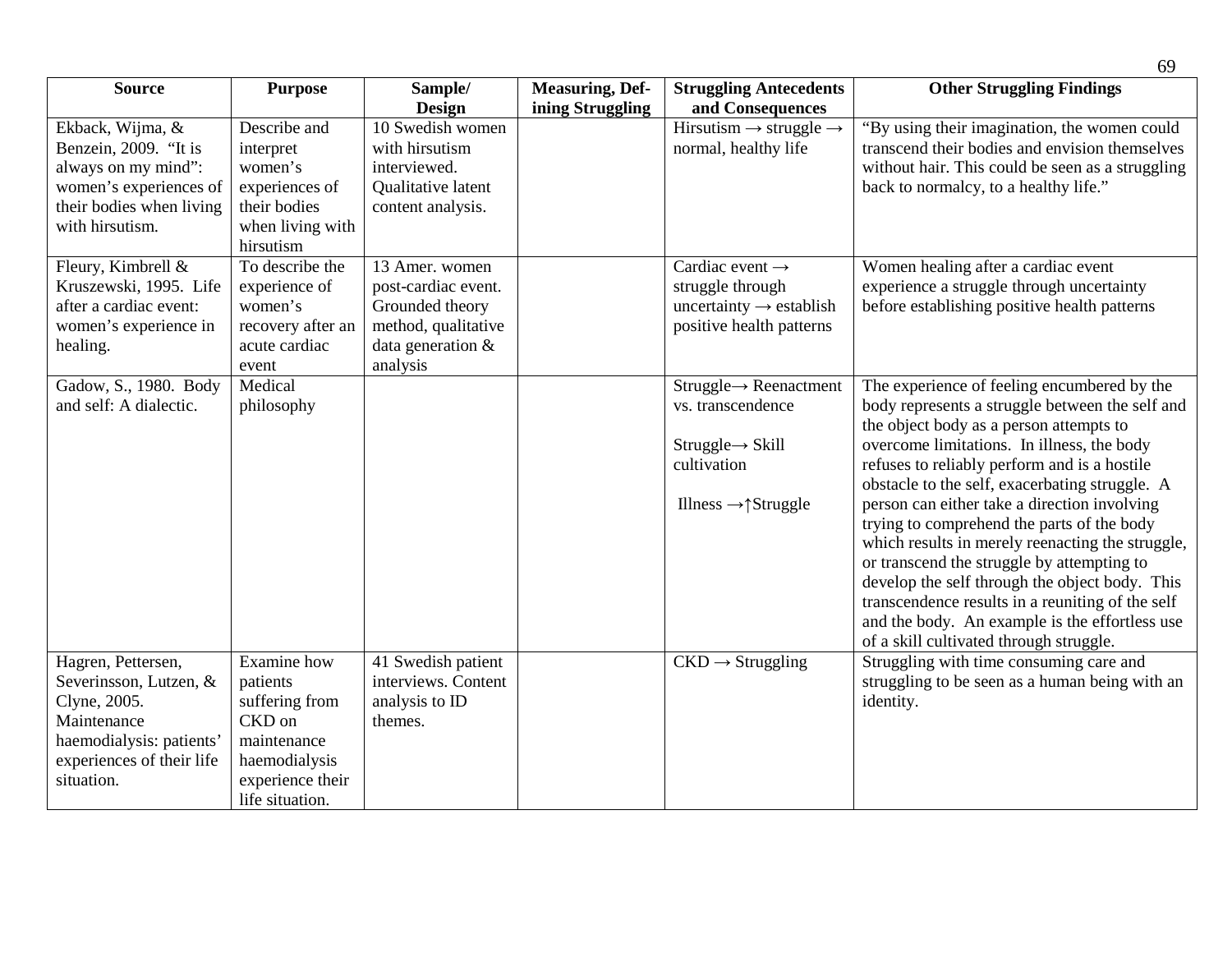| <b>Source</b>                                                                                                                                                             | <b>Purpose</b>                                                                                                                          | Sample/                                                                                                                  | <b>Measuring, Def-</b>                                                | <b>Struggling Antecedents</b>                                                                                                                                                                                                | <b>Other Struggling Findings</b>                                                                                                                                                                                                                                                                                                                                                                                                                                                                                                                                                                                                                                                                                                                                                                                                                                                                                                                                                                     |
|---------------------------------------------------------------------------------------------------------------------------------------------------------------------------|-----------------------------------------------------------------------------------------------------------------------------------------|--------------------------------------------------------------------------------------------------------------------------|-----------------------------------------------------------------------|------------------------------------------------------------------------------------------------------------------------------------------------------------------------------------------------------------------------------|------------------------------------------------------------------------------------------------------------------------------------------------------------------------------------------------------------------------------------------------------------------------------------------------------------------------------------------------------------------------------------------------------------------------------------------------------------------------------------------------------------------------------------------------------------------------------------------------------------------------------------------------------------------------------------------------------------------------------------------------------------------------------------------------------------------------------------------------------------------------------------------------------------------------------------------------------------------------------------------------------|
|                                                                                                                                                                           |                                                                                                                                         | <b>Design</b>                                                                                                            | ining Struggling                                                      | and Consequences                                                                                                                                                                                                             |                                                                                                                                                                                                                                                                                                                                                                                                                                                                                                                                                                                                                                                                                                                                                                                                                                                                                                                                                                                                      |
| Hakanson, Sahlberg-<br>Blom, Nyhlin, &<br>Ternestedt, 2009.<br>Struggling with an<br>unfamiliar and<br>unreliable body: the<br>experience of irritable<br>bowel syndrome. | To describe the<br>phenomenon<br>living with<br>irritable bowel<br>syndrome from<br>a life-world<br>perspective                         | Phenomenological<br>method used to<br>interview 9<br>Swedish people<br>with IBS according<br>to the method of<br>Giorgi. |                                                                       | $IBS \rightarrow$ Struggle                                                                                                                                                                                                   | Participants are "struggling with an unfamiliar<br>and unreliable body," and struggling between<br>the limitations of an unreliable body and the<br>will to "exceed limitations and become familiar<br>with one self" $(p. 32)$ . They have a<br>"determination not to let the illness take over"<br>$(p. 36)$ .                                                                                                                                                                                                                                                                                                                                                                                                                                                                                                                                                                                                                                                                                     |
| Halstead & Hull, 2001.<br>Struggling with<br>paradoxes: The process<br>of spiritual<br>development in women<br>with cancer.                                               | Examine the<br>process of<br>spiritual<br>development in<br>women<br>diagnosed with<br>cancer within 5<br>years of initial<br>treatment | 10 American<br>women, 2 semi-<br>structured<br>interviews,<br>grounded theory<br>analysis                                | "'Struggle'<br>implies making<br>one's way with<br>effort" (p. 1536). | This one is unique in<br>that the processes<br>described are all<br>encompassed within<br>struggling, rather than in<br>a linear process or as<br>antecedents or<br>consequences. Cancer<br>would be the only<br>antecedent. | "Struggling With Paradoxes is a three-phase<br>process consisting of Deciphering the Meaning<br>of Cancer for Me [includes "attempting to<br>maintain coherence using old and new ways"],<br>Realizing Human Limitations [includes asking<br>difficult questions and letting go], and<br>Learning to Live With Uncertainty [includes<br>redefining meaning, identifying spiritual<br>growth, reintegration, and facing the possibility<br>of recurrence]" (p. 1536). "The women<br>engaged in spiritual strategies as they<br>attempted to resolve the struggles" (p. 1537).<br>"The interpretation of the data reflects the<br>interrelationship of the individual's body, mind<br>and spirit in a holistic way" (p. 1541). "When<br>the women accepted their limits of control,<br>they were able to move on to phase III" (p.<br>1542). The multiple paradoxes described (such<br>wanting to be in control but needing to let go)<br>are similar to moving between different aspects<br>of being. |
| Henoch & Danielson,                                                                                                                                                       | Explore                                                                                                                                 | 109 articles                                                                                                             |                                                                       | Cancer $\rightarrow$ Struggling                                                                                                                                                                                              | "Existential components from the qualitative                                                                                                                                                                                                                                                                                                                                                                                                                                                                                                                                                                                                                                                                                                                                                                                                                                                                                                                                                         |
| 2009. Existential                                                                                                                                                         | existential                                                                                                                             | meeting inclusion                                                                                                        |                                                                       |                                                                                                                                                                                                                              | studies were divided into two main themes:                                                                                                                                                                                                                                                                                                                                                                                                                                                                                                                                                                                                                                                                                                                                                                                                                                                                                                                                                           |
| concerns among                                                                                                                                                            | concerns among                                                                                                                          | criteria reviewed                                                                                                        |                                                                       |                                                                                                                                                                                                                              | struggle to maintain self-identity and threats to                                                                                                                                                                                                                                                                                                                                                                                                                                                                                                                                                                                                                                                                                                                                                                                                                                                                                                                                                    |
| patients with cancer and                                                                                                                                                  | ca. pts                                                                                                                                 | for themes                                                                                                               |                                                                       |                                                                                                                                                                                                                              | self-identity."                                                                                                                                                                                                                                                                                                                                                                                                                                                                                                                                                                                                                                                                                                                                                                                                                                                                                                                                                                                      |
| interventions to meet                                                                                                                                                     | (components,                                                                                                                            |                                                                                                                          |                                                                       |                                                                                                                                                                                                                              |                                                                                                                                                                                                                                                                                                                                                                                                                                                                                                                                                                                                                                                                                                                                                                                                                                                                                                                                                                                                      |
| them: An integrative                                                                                                                                                      | related concepts,                                                                                                                       |                                                                                                                          |                                                                       |                                                                                                                                                                                                                              |                                                                                                                                                                                                                                                                                                                                                                                                                                                                                                                                                                                                                                                                                                                                                                                                                                                                                                                                                                                                      |
| literature review.                                                                                                                                                        | targets of invn)                                                                                                                        |                                                                                                                          |                                                                       |                                                                                                                                                                                                                              |                                                                                                                                                                                                                                                                                                                                                                                                                                                                                                                                                                                                                                                                                                                                                                                                                                                                                                                                                                                                      |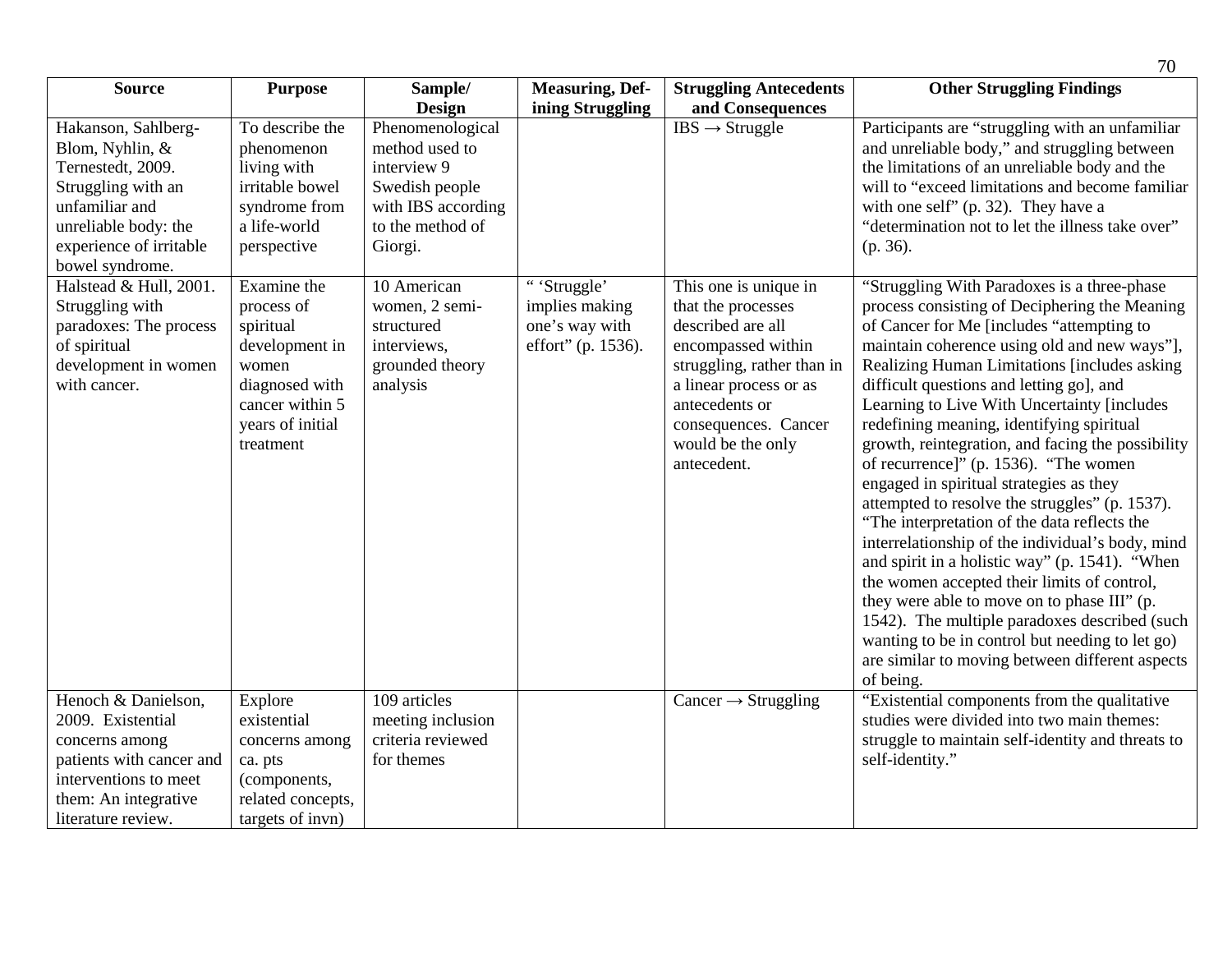|                         |                                |                      |                        |                                   | 71                                              |
|-------------------------|--------------------------------|----------------------|------------------------|-----------------------------------|-------------------------------------------------|
| <b>Source</b>           | <b>Purpose</b>                 | Sample/              | <b>Measuring, Def-</b> | <b>Struggling Antecedents</b>     | <b>Other Struggling Findings</b>                |
|                         |                                | <b>Design</b>        | ining Struggling       | and Consequences                  |                                                 |
| Hughes,                 | To understand                  | 14 American          |                        | Cancer diagnosis in               | "Struggling to survive both life and cancer."   |
| Gudmundsdottir, &       | the meaning of                 | patients with stage  |                        | urban poor $\rightarrow$ struggle | Basic survival of life in poverty versus cancer |
| Davies (2007).          | dignity to the                 | III or IV solid      |                        |                                   | care needs.                                     |
| Everyday struggling to  | urban poor and                 | tumors. Qualitative  |                        |                                   |                                                 |
| survive: experiences of | to describe their              | approach using       |                        |                                   |                                                 |
| the urban poor living   | experiences                    | interpretive         |                        |                                   |                                                 |
| with advanced cancer.   | living with<br>advanced cancer | phenomenology.       |                        |                                   |                                                 |
| Johnson & Morse,        | Examine the                    | Grounded theory      |                        | $MI \rightarrow$ Struggle         | "the major process in the adjustment after an   |
| 1990. Regaining         | process of                     | approach to          |                        |                                   | MI is the struggle to regain control" (p. 128). |
| Control: the process of | adjustment that                | interview 14 MI      |                        |                                   | Responses such as defending their pre-MI        |
| adjustment after        | individuals                    | survivors.           |                        |                                   | actions, coming to terms with their diagnosis,  |
| myocardial infarction.  | experience after               | Canada               |                        |                                   | learning how to live after an MI, and living    |
|                         | having an MI.                  |                      |                        |                                   | again are all part of the struggle to regain a  |
|                         |                                |                      |                        |                                   | sense of control of their lives.                |
| Koenig, Pargament, &    | Examine                        | 577 American         | Negative religious     | Struggling $\rightarrow$ Poor     | While negative religious coping related to      |
| Nielsen, 1998.          | associations                   | inpatients over age  | coping (NRC)           | quality of life, worse            | poorer quality of life and worse physical       |
| Religious coping and    | between                        | 55. Info gathered    | scale used but not     | physical health,                  | health, learning to live with illness and       |
| health status in        | religious coping,              | on religious coping. | defined as             | depression.                       | accepting reality was correlated with better    |
| medically ill           | nonreligious                   | nonreligious         | struggling in this     | $Acceptance \rightarrow Improved$ | physical health.                                |
| hospitalized older      | coping, and                    | coping, global       | article. However,      | health.                           |                                                 |
| adults.                 | health status.                 | indicators of        | this article and its   |                                   |                                                 |
|                         |                                | religious activity,  | measure is later       |                                   |                                                 |
|                         |                                | and health           | referenced as          |                                   |                                                 |
|                         |                                | measures.            | struggling by          |                                   |                                                 |
|                         |                                | Statistical          | McConnell,             |                                   |                                                 |
|                         |                                | analysis.            | Pargament et al.       |                                   |                                                 |
|                         |                                |                      | (2006).                |                                   |                                                 |
|                         |                                |                      | Pargament and          |                                   |                                                 |
|                         |                                |                      | colleagues             |                                   |                                                 |
|                         |                                |                      | developed the          |                                   |                                                 |
|                         |                                |                      | scale and used         |                                   |                                                 |
|                         |                                |                      | NRC to define          |                                   |                                                 |
|                         |                                |                      | struggling.            |                                   |                                                 |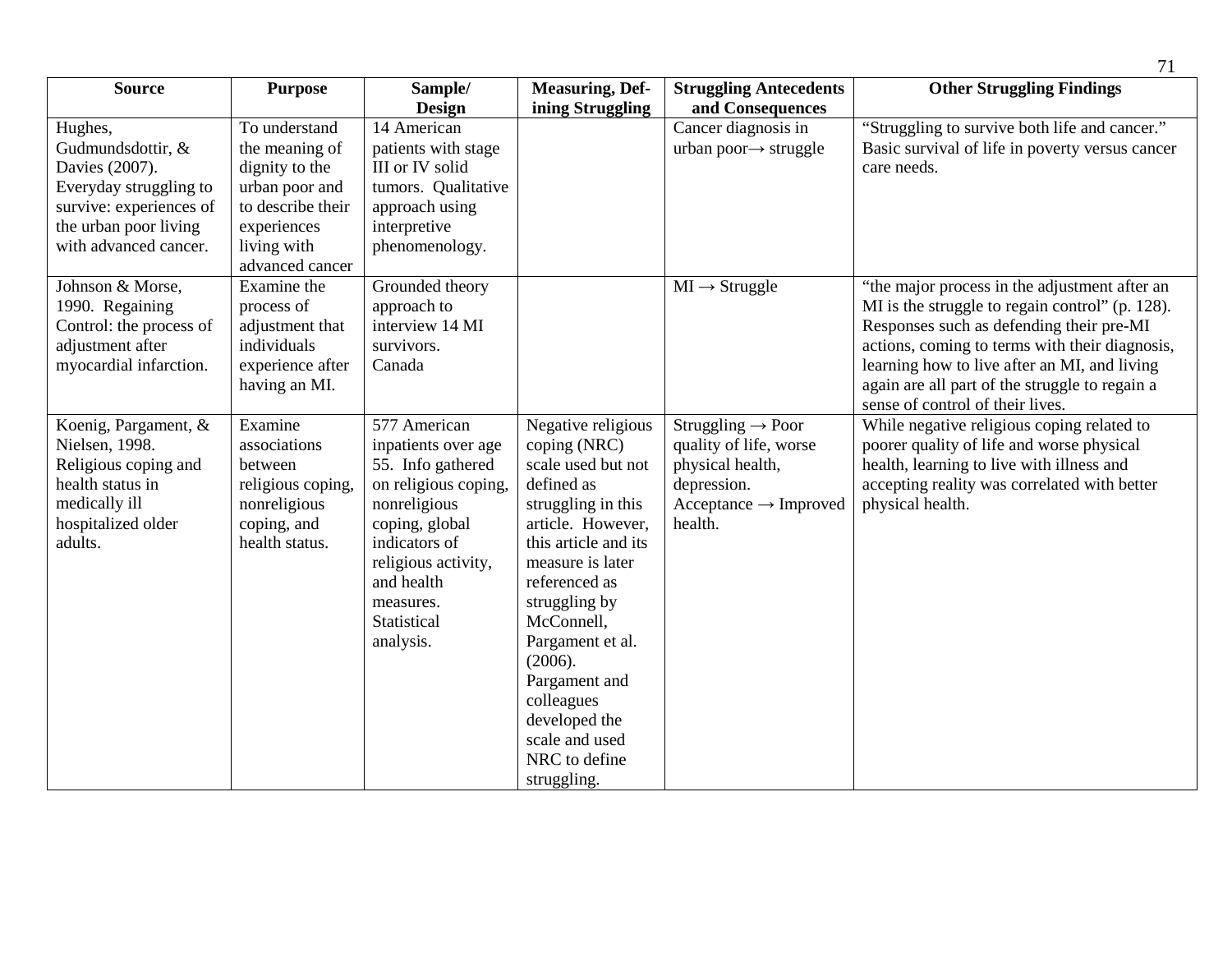| <b>Source</b>            | <b>Purpose</b>    | Sample/             | <b>Measuring, Def-</b> | <b>Struggling Antecedents</b>      | <b>Other Struggling Findings</b>                 |
|--------------------------|-------------------|---------------------|------------------------|------------------------------------|--------------------------------------------------|
|                          |                   | <b>Design</b>       | ining Struggling       | and Consequences                   |                                                  |
| Kvigne, Kirkevold, &     | Explore how       | 25 Norwegian        |                        | $Stroke \rightarrow$ struggling to | Five aspects of the struggle: "fighting off      |
| Gjengedal, 2004.         | female stroke     | women interviewed   |                        | preserve self, continue            | disabling feelings and maintaining the will to   |
| Fighting back-           | survivors         | three times during  |                        | meaningful life                    | live, striving to regain the power to accomplish |
| struggling to continue   | experienced       | $1-1/2$ yrs after   |                        |                                    | necessary and valued activities, striking a      |
| life and preserve the    | their life        | stroke.             |                        |                                    | balance between attending to the needs of        |
| self following a stroke. | following a       | Longitudinal,       |                        |                                    | others and addressing increased personal         |
|                          | stroke and how    | phenomenological.   |                        |                                    | needs, attempting to maintain control of valued  |
|                          | they managed      | Method of Golgi.    |                        |                                    | female roles and accept help, and negotiating    |
|                          | their altered     |                     |                        |                                    | relationships on equal terms."                   |
|                          | situation         |                     |                        |                                    | Other themes include struggle to balance         |
|                          |                   |                     |                        |                                    | contradictory feelings, uncertainty,             |
|                          |                   |                     |                        |                                    | vulnerability.                                   |
|                          |                   |                     |                        |                                    | Women "had to reorganize their life while        |
|                          |                   |                     |                        |                                    | trying to maintain their most cherished values,  |
|                          |                   |                     |                        |                                    | positions, and activities.                       |
|                          |                   |                     |                        |                                    | "A major aspect of the struggle of these         |
|                          |                   |                     |                        |                                    | women encompassed finding new ways of            |
|                          |                   |                     |                        |                                    | interacting with the world."                     |
|                          |                   |                     |                        |                                    | Struggle directed toward transcendence,          |
|                          |                   |                     |                        |                                    |                                                  |
|                          |                   |                     |                        |                                    | required "reinterpretation, reevaluation,        |
|                          |                   |                     |                        |                                    | renegotiation, and reconfirmation."              |
| Lindgren, Wilstrand,     | Describe how      | 9 Swedish women.    |                        | Self harm $\rightarrow$ Struggle   | Two main themes: "Expecting to be confirmed      |
| Gilje, & Olofsson,       | people who self-  | Qualitative content |                        | for hopefulness                    | while being confirmed fosters hopefulness"       |
| 2004. Struggling for     | harm experience   | analysis.           |                        |                                    | and "expecting to be confirmed while not         |
| hopefulness: A           | received care     |                     |                        |                                    | being confirmed stifles hopefulness" (p. 284).   |
| qualitative study of     | and their desired |                     |                        |                                    | Subthemes include being seen or not being        |
| Swedish women who        | care              |                     |                        |                                    | seen, being valued or stigmatized, being         |
| self-harm.               |                   |                     |                        |                                    | connected or disconnected, being believed or     |
|                          |                   |                     |                        |                                    | doubted, and being understood or not             |
|                          |                   |                     |                        |                                    | understood. The overall theme is "a struggle     |
|                          |                   |                     |                        |                                    | for hopefulness through expectations to be       |
|                          |                   |                     |                        |                                    | confirmed, whether met or unmet" (p. 289).       |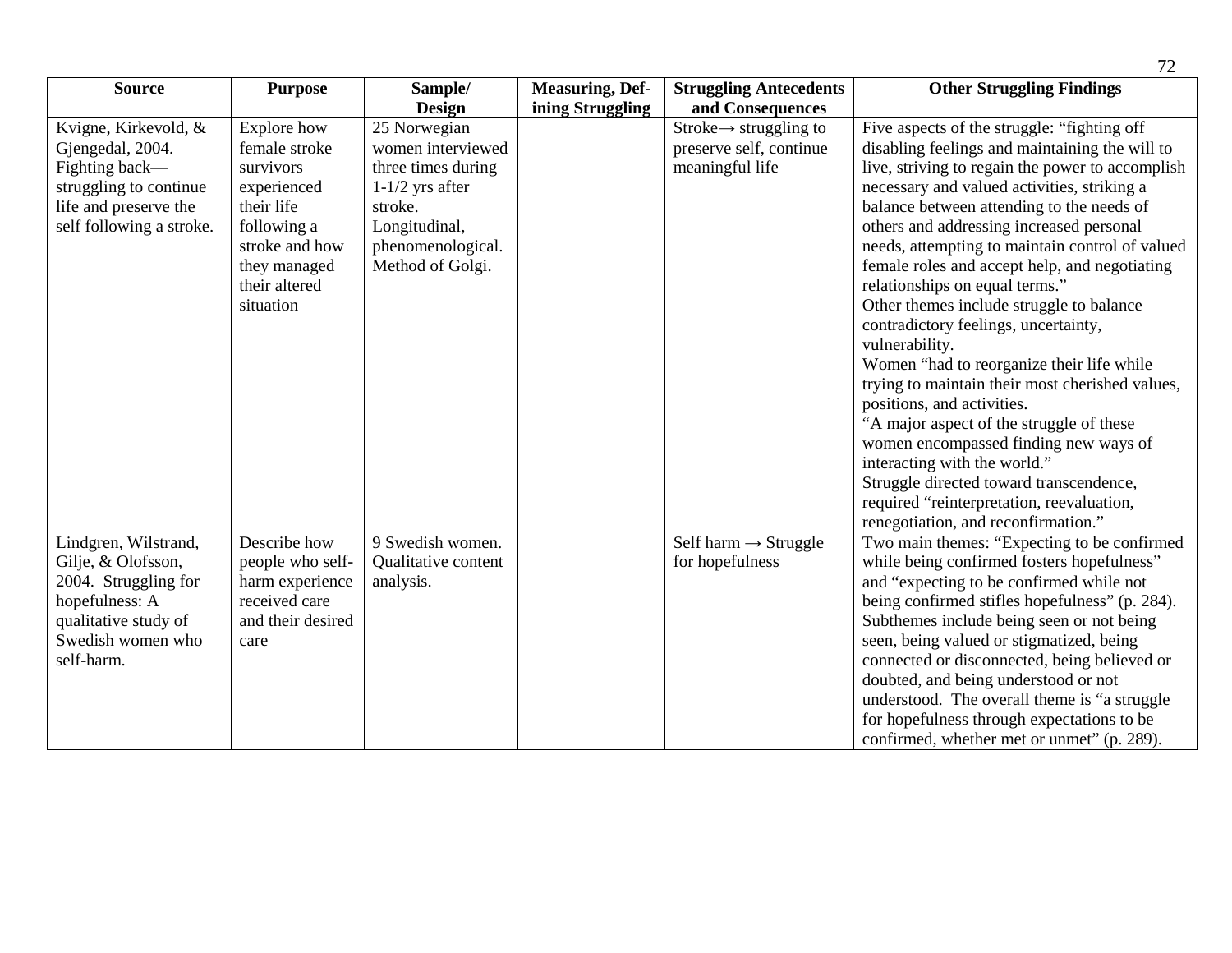| <b>Source</b>            | <b>Purpose</b>    | Sample/             | <b>Measuring, Def-</b> | <b>Struggling Antecedents</b>                  | <b>Other Struggling Findings</b>                 |
|--------------------------|-------------------|---------------------|------------------------|------------------------------------------------|--------------------------------------------------|
|                          |                   | <b>Design</b>       | ining Struggling       | and Consequences                               |                                                  |
| Lofgren, Ekholm, &       | Explore           | Qualitative.        | Not explicit, but      | Fibromyalgia $\rightarrow$ Grieve              | Grieving fibromyalgia is a prerequisite for the  |
| Ohman, 2006. 'A          | strategies used   | Diaries, focus      | struggle arose         | $(\text{accept}) \rightarrow \text{life-long}$ | life-long constant struggle against fibromyalgia |
| constant struggle':      | by working        | groups, interviews. | from difficult         | constant struggle against                      | consequences and symptoms, which includes        |
| Successful strategies of | women with        | Content analysis,   | lives, necessity for   | fibromyalgia                                   | 'walking a tightrope,' learning/being            |
| women in work despite    | fibromyalgia to   | grounded theory.    | endurance.             | consequences and                               | knowledgeable, creative solutions, pain as a     |
| fibromyalgia.            | control pain,     | 12 Swedish          |                        | symptoms.                                      | guide, setting limits, positive thinking, taking |
|                          | fatigue, and      | informants.         |                        | Social support facilitates                     | care of oneself, and enjoying life.              |
|                          | other symptoms.   |                     |                        | the constant struggle.                         | Positive spirit, action oriented.                |
| Lohne, Aasgaard,         | Find out how      | Phenomenological-   |                        | $MS \rightarrow Struggle$                      | Participants struggle to receive help from       |
| Caspari, Slettebo, &     | persons           | hermeneutic         |                        |                                                | outside their family and friends. They also      |
| Naden, 2010. The         | suffering from    | approach to extract |                        |                                                | struggled for dignity and worth, despite the     |
| lonely battle for        | MS experience     | content from        |                        |                                                | MS.                                              |
| dignity: Individuals     | and understand    | narratives of 14    |                        |                                                |                                                  |
| struggling with multiple | dignity and       | Norwegian pts with  |                        |                                                |                                                  |
| sclerosis.               | violation in the  | <b>MS</b>           |                        |                                                |                                                  |
|                          | context of rehab  |                     |                        |                                                |                                                  |
| Maunu & Stein, 2010.     | Describe adults'  | Examines personal   | Spiritual struggle:    | Having a parent with                           | "Young adults who reported experiencing          |
| Coping with the          | loss due to their | accounts of 9       | "religious/            | mental illness $\rightarrow$                   | more personal loss due to their parents' mental  |
| personal loss of having  | parents' mental   | young American      | spiritual questions    | spiritual struggles                            | illness also reported feeling more confused on   |
| a parent with mental     | illness, and      | adults who have     | and concerns that      |                                                | their faith journey, and reported experiencing   |
| illness: Young adults'   | perceptions of    | parents living w    | having a parent        |                                                | more spiritual struggle relative to participants |
| narrative accounts of    | their religious   | mental illness.     | with mental illness    |                                                | who reported experiencing less personal loss"    |
| spiritual struggle and   | faith journey     | Miles and           | had raised" (p.        |                                                | (p. 645).                                        |
| strength.                | and spiritual     | Huberman            | $651$ ).               |                                                |                                                  |
|                          | struggles         | procedure.          |                        |                                                |                                                  |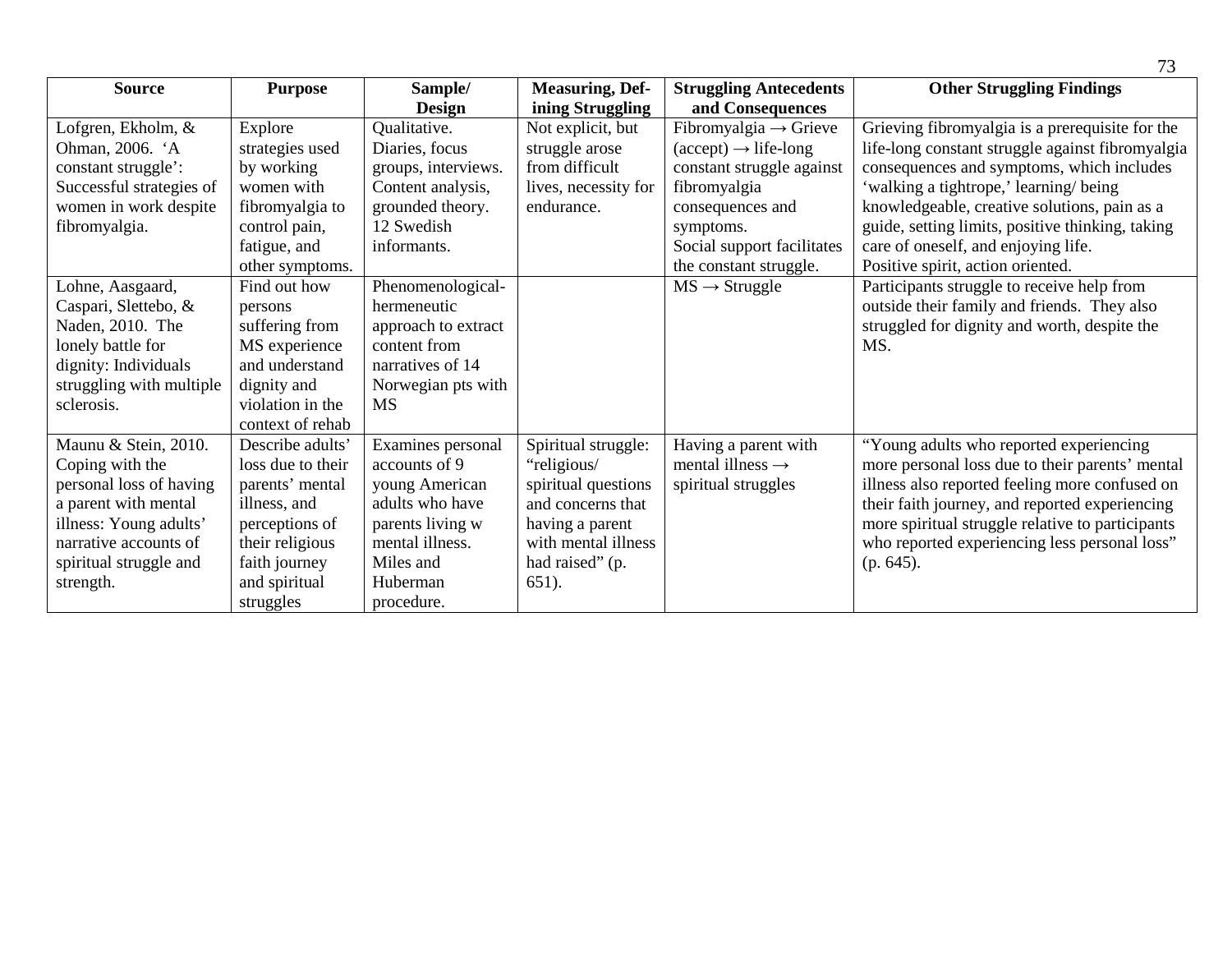|                                                                                                                                                                                                                     |                                                                                                                                                                                                           |                                                                                                                                                  |                                                                                                                                                                                                                                                                          |                                                                                                                                                               | 74                                                                                                                                                                                                                                                                                                                                                                                                                                                    |
|---------------------------------------------------------------------------------------------------------------------------------------------------------------------------------------------------------------------|-----------------------------------------------------------------------------------------------------------------------------------------------------------------------------------------------------------|--------------------------------------------------------------------------------------------------------------------------------------------------|--------------------------------------------------------------------------------------------------------------------------------------------------------------------------------------------------------------------------------------------------------------------------|---------------------------------------------------------------------------------------------------------------------------------------------------------------|-------------------------------------------------------------------------------------------------------------------------------------------------------------------------------------------------------------------------------------------------------------------------------------------------------------------------------------------------------------------------------------------------------------------------------------------------------|
| <b>Source</b>                                                                                                                                                                                                       | <b>Purpose</b>                                                                                                                                                                                            | Sample/<br><b>Design</b>                                                                                                                         | <b>Measuring, Def-</b><br>ining Struggling                                                                                                                                                                                                                               | <b>Struggling Antecedents</b><br>and Consequences                                                                                                             | <b>Other Struggling Findings</b>                                                                                                                                                                                                                                                                                                                                                                                                                      |
| McConnell, Pargament,<br>Ellison, & Flannelly,<br>2006. Examining the<br>links between spiritual<br>struggles and symptoms<br>of psychopathology in a<br>national sample.                                           | Investigate the<br>relationship<br>between<br>spiritual<br>struggles and<br>various types of<br>psychopatholog<br>y symptoms in<br>individuals who<br>had and had not<br>suffered from a<br>rent illness. | 1629 American<br>individuals<br>solicited through<br>online advertising<br>completed a 135-<br>item online survey                                | Spiritual struggles<br>defined: "efforts to<br>conserve or<br>transform a<br>spirituality that<br>has been<br>threatened or<br>harmed."<br>Associated with<br>expressions of<br>conflict, question,<br>doubt. Assessed<br>w/Neg Religious<br>Coping subscale<br>of RCOPE | Negative religious<br>coping plus illness or<br>injury $\rightarrow$ anxiety and<br>phobic anxiety                                                            | Spiritual struggling, as measured by negative<br>religious coping, significantly predicted<br>psychopathology, including depression,<br>paranoid ideation, anxiety, phobic anxiety,<br>somatization, and obsessive-compulsiveness.<br>Further, individuals who had experienced<br>recent illness had a stronger relationship<br>between spiritual struggling and anxiety or<br>phobic anxiety.                                                        |
| Moser, van der<br>Bruggen,<br>Spreeuwenberg, &<br>Widdershoven (2007).<br>Autonomy through<br>identification: a<br>qualitative study of the<br>process of identification<br>used by people with<br>type 2 diabetes. | Clarify the<br>process of<br>identification<br>with diabetes as<br>a dimension of<br>autonomy as<br>described by<br>people with type<br>2 diabetes                                                        | Qualitative<br>descriptive and<br>exploratory design<br>and inductive<br>approach/grounded<br>theory. 15 Dutch<br>people with T2DM.              |                                                                                                                                                                                                                                                                          | Comprehending $\rightarrow$<br>struggling $\rightarrow$ evaluation<br>and mastery of diabetes<br>care.                                                        | The struggle type 2 diabetics experience can<br>also be described as vulnerability between old<br>and new behaviors (Moser et al., 2007).<br>Diabetics also struggle with self image,<br>between seeing themselves as healthy and<br>accepting chronic illness as part of their lives.<br>Comprehending, struggling, evaluating, and<br>mastering are phases type 2 diabetics<br>experience in the process of identification<br>(Moser et al., 2007). |
| Nelson, 1996.<br>Struggling to gain<br>meaning: Living with<br>the uncertainty of breast<br>cancer.                                                                                                                 | Provide insight<br>into uncertainty<br>experiences for<br>women living<br>with breast<br>cancer.                                                                                                          | Hermeneutic<br>phenomenology<br>and photographic<br>hermeneutics. 9<br>American women<br>between 2-6 yrs<br>post-treatment for<br>breast cancer. |                                                                                                                                                                                                                                                                          | Breast ca $\rightarrow$<br>Uncertainty, struggle to<br>find meaning and gain<br>understanding $\rightarrow$<br>Growth through<br>meaning and<br>understanding | Struggling conceptualized as an aspect of<br>uncertainty. Struggling to gain meaning<br>captured the uncertainty experience.<br>Subthemes included struggling with emotions,<br>struggling to gain value through relationships<br>and support systems, struggling to move<br>forward despite uncertainty, struggling to<br>return to normal, and struggling with multiple<br>possible outcomes.                                                       |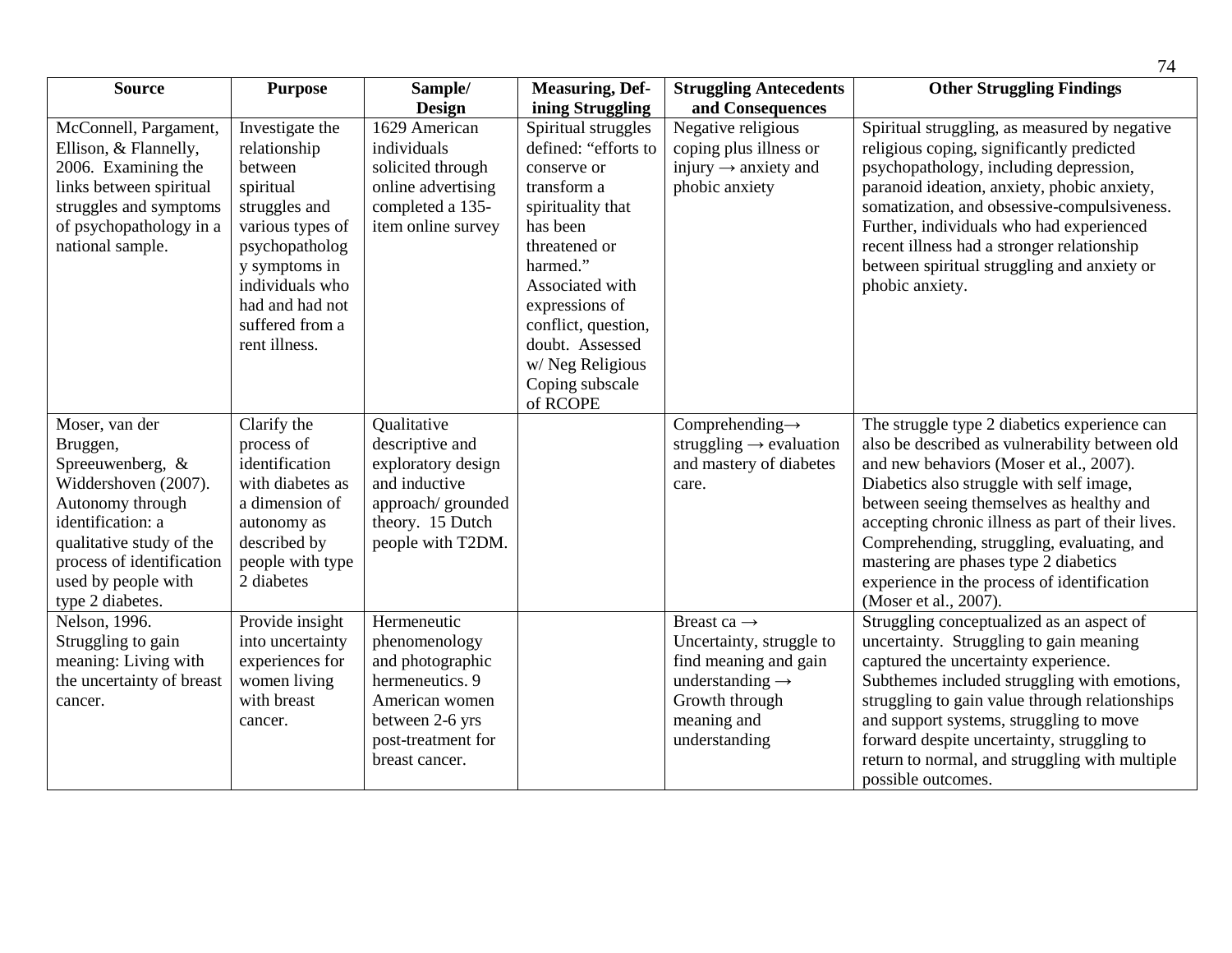| <b>Source</b>            | <b>Purpose</b>    | Sample/             | <b>Measuring, Def-</b> | <b>Struggling Antecedents</b>       | <b>Other Struggling Findings</b>                   |
|--------------------------|-------------------|---------------------|------------------------|-------------------------------------|----------------------------------------------------|
|                          |                   | <b>Design</b>       | ining Struggling       | and Consequences                    |                                                    |
| Nystrom & Svensson,      | Analyze and       | "Interpretation of  | The "struggle          | Diagnosis $\rightarrow$ Shock,      | After the son or daughter is diagnosed with        |
| 2004. Lived              | describe lived    | interviews with 7   | appears to be          | perceived loss of control           | schizophrenia, the father feels shock, stress,     |
| experiences of being a   | experiences of    | Swedish fathers of  | characterized by a     | $\rightarrow$ Struggle to gain      | and chaos, and that he has lost control. He        |
| father of an adult child | being a father of | sons or daughters   | balance between a      | control (grieving,                  | subsequently struggles to gain control, which      |
| with schizophrenia.      | an adult child    | with                | reciprocal action      | maintaining self esteem,            | involves a combination of "grieving a child        |
|                          | with              | schizophrenia" (p.  | consisting of          | $adapting) \rightarrow Regain lost$ | who will not fulfill the dreams and hopes of the   |
|                          | schizophrenia.    | 363). Life-world    | grieving a child       | control (at least                   | parent, keeping up self-esteem as men and          |
|                          |                   | hermeneutic.        | who will not fulfill   | concerning their own                | fathers, and finally adapting to a previously      |
|                          |                   |                     | the dreams and         | existential situation)              | unexpected life situation" (p. 375). The           |
|                          |                   |                     | hopes of the           |                                     | struggle for control has an origin in the father's |
|                          |                   |                     | parent, keeping up     |                                     | concern for his family. Ultimately, the father     |
|                          |                   |                     | self-esteem as men     |                                     | regains control of his own existential situation.  |
|                          |                   |                     | and fathers, and       |                                     |                                                    |
|                          |                   |                     | finally adapting to    |                                     |                                                    |
|                          |                   |                     | a previously           |                                     |                                                    |
|                          |                   |                     | unexpected life        |                                     |                                                    |
|                          |                   |                     | situation" (p. 375).   |                                     |                                                    |
| Pargament, Koenig,       | Investigate       | 596 American        | Measured by the        | Religious struggle $\rightarrow$    | Three measures ("wondered whether God had          |
| Tarakeshwar, & Hahn,     | longitudinally    | inpatients aged 55  | negative religious     | mortality                           | abandoned me," "questioned God's love for          |
| 2001. Religious          | the relationship  | or older.           | coping subscale of     |                                     | me," and "decided the devil made this              |
| struggle as a predictor  | between           | Longitudinal cohort | the RCOPE tool.        |                                     | happen") were predictive of increased risk for     |
| of mortality among       | religious         | study               | 7 items that assess    |                                     | mortality.                                         |
| medically ill elderly    | struggle with an  |                     | punishing God          |                                     |                                                    |
| patients.                | illness and       |                     | appraisals,            |                                     | The authors speculate that the relationship        |
|                          | mortality         |                     | interpersonal          |                                     | could be because the struggle causes poorer        |
|                          |                   |                     | religious              |                                     | physical health, because religious struggle is     |
|                          |                   |                     | discontent,            |                                     | associated with emotional or personality           |
|                          |                   |                     | demonic                |                                     | differences, or because religious struggle may     |
|                          |                   |                     | appraisals,            |                                     | result in social alienation.                       |
|                          |                   |                     | spiritual              |                                     |                                                    |
|                          |                   |                     | discontent, and        |                                     |                                                    |
|                          |                   |                     | questioning God's      |                                     |                                                    |
|                          |                   |                     | powers.                |                                     |                                                    |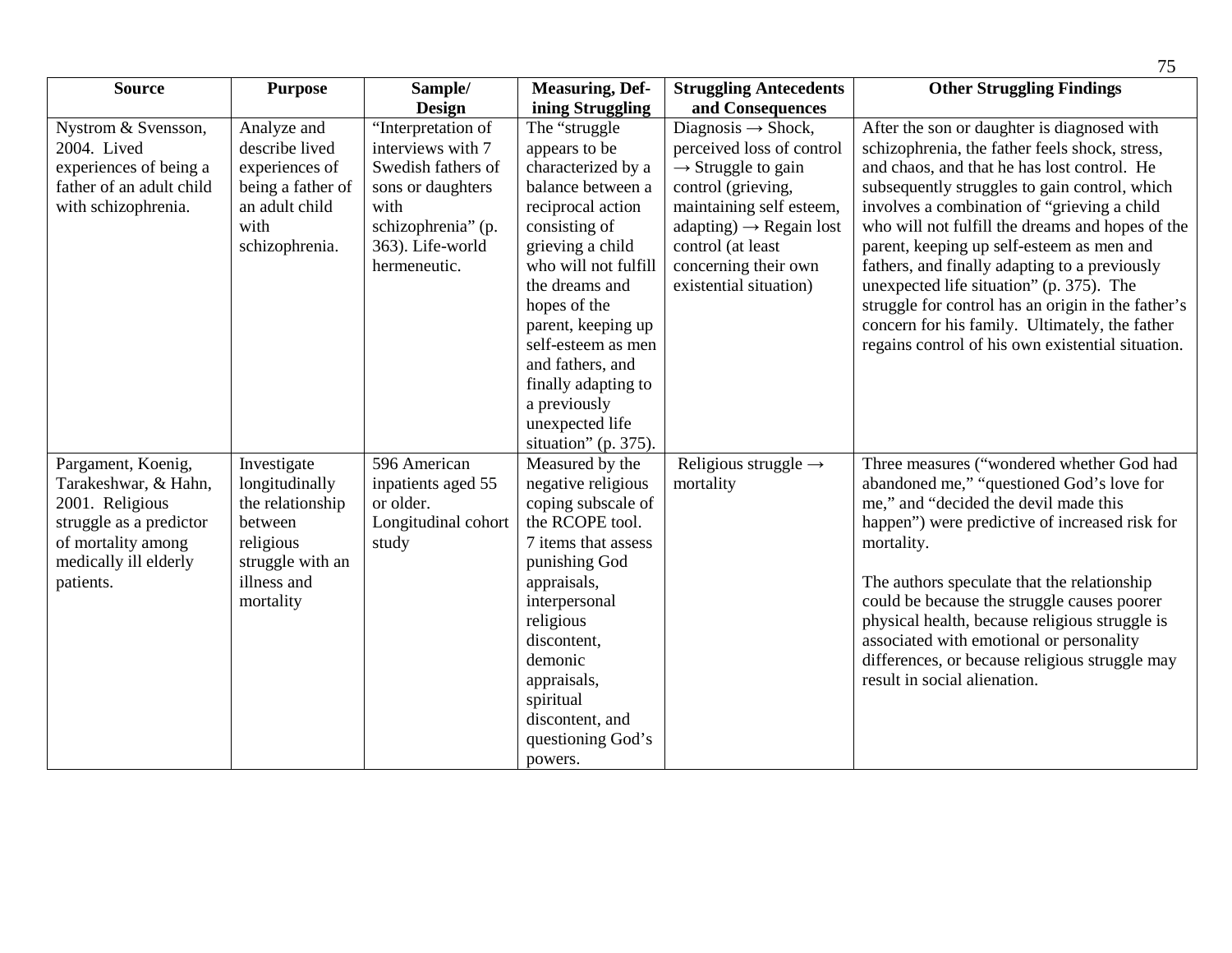| <b>Source</b>                                                                                                                                                                                     | <b>Purpose</b>                                                                                                                     | Sample/                                                                                   | <b>Measuring, Def-</b>                                                                                           | <b>Struggling Antecedents</b>                                                                                                                                                                        | <b>Other Struggling Findings</b>                                                                                                                                                                                                                                                                                                                                                                                                                             |
|---------------------------------------------------------------------------------------------------------------------------------------------------------------------------------------------------|------------------------------------------------------------------------------------------------------------------------------------|-------------------------------------------------------------------------------------------|------------------------------------------------------------------------------------------------------------------|------------------------------------------------------------------------------------------------------------------------------------------------------------------------------------------------------|--------------------------------------------------------------------------------------------------------------------------------------------------------------------------------------------------------------------------------------------------------------------------------------------------------------------------------------------------------------------------------------------------------------------------------------------------------------|
|                                                                                                                                                                                                   |                                                                                                                                    | <b>Design</b>                                                                             | ining Struggling                                                                                                 | and Consequences                                                                                                                                                                                     |                                                                                                                                                                                                                                                                                                                                                                                                                                                              |
| Pargament, Murray-<br>Swank, Magyar, and<br>Ano (2005). Spiritual<br>struggle: A<br>phenomenon of interest<br>to psychology and<br>religion. In Judeo-<br>Christian perspectives<br>on psychology | Compare and<br>contrast<br>psychology<br>models with<br>Judeo-Christian<br>perspectives                                            | Discussion                                                                                | "Efforts to<br>conserve or<br>transform a<br>spirituality that<br>has been<br>threatened or<br>harmed" (p. 247). | Crises, distress $\rightarrow$<br>Spiritual struggling $\rightarrow$<br>hopelessness and despair<br>or hope and<br>transformation.                                                                   | The authors point to major crises and<br>distresses, particularly those that force people<br>to consider new ways of acting, relating and<br>thinking, as antecedents to spiritual struggling.<br>Likening crises to forks in the road, the authors<br>demonstrate that the consequences of spiritual<br>struggles can be either hopelessness and<br>despair or growth and transformation,<br>depending on the person's capacity to resolve<br>the struggle. |
| Paulson, Danielson, &<br>Soderberg, 2002.<br>Struggling for a<br>tolerable existence: The<br>meaning of men's lived<br>experiences of living<br>with pain of<br>fibromyalgia type.                | Elucidate the<br>meaning of<br>men's lived<br>experiences of<br>living with pain<br>of fibromyalgia<br>type                        | Phenomenological<br>hermeneutic<br>interpretation of<br>interviews with 14<br>Swedish men |                                                                                                                  | Fibromyalgia $\rightarrow$<br>Struggling for a<br>tolerable existence $\rightarrow$<br>Seeing the world with<br>new eyes                                                                             | Feelings of not being the person one was when<br>healthy involves a long process of struggling to<br>live tolerably and find balance. After<br>enduring, resisting, or sustaining through the<br>struggle, the men could see the world "with<br>new eyes" (p. 247).                                                                                                                                                                                          |
| Randall, 1992. The<br>mystery of hope in the<br>philosophy of Gabriel<br>Marcel, 1888-1973.                                                                                                       | A study of<br>Marcel's writing<br>on hope and<br>suicide, among<br>other categories                                                | Philosophy.                                                                               |                                                                                                                  |                                                                                                                                                                                                      | Suicidal persons struggle with the absurdity<br>and captivity of the world; hope and a will to<br>live are necessary to confront that struggle.                                                                                                                                                                                                                                                                                                              |
| Sherman, Simonton,<br>Latif, Spohn, & Tricot,<br>2005. Religious<br>struggle and religious<br>comfort in response to<br>illness: Health<br>outcomes among stem<br>cell transplant patients.       | Evaluate<br>religious coping<br>among multiple<br>myeloma pts<br>undergoing a<br>work-up for<br>autologous stem<br>cell transplant | 213 American<br>patients with<br>multiple myeloma                                         | The Brief RCOPE<br>14-item tool used<br>to evaluate<br>positive and<br>negative religious<br>coping.             | Cancer $\rightarrow$ Struggle with<br>religion $\rightarrow$ distress,<br>depression, pain, fatigue<br>Possible reciprocal<br>relationship between<br>religious conflict and<br>poor health outcomes | "Patients who struggled with their religion in<br>response to cancer had greater difficulties with<br>general distress and depression, and to a lesser<br>extent, with pain, fatigue, and daily physical<br>functioning" (p. 364).                                                                                                                                                                                                                           |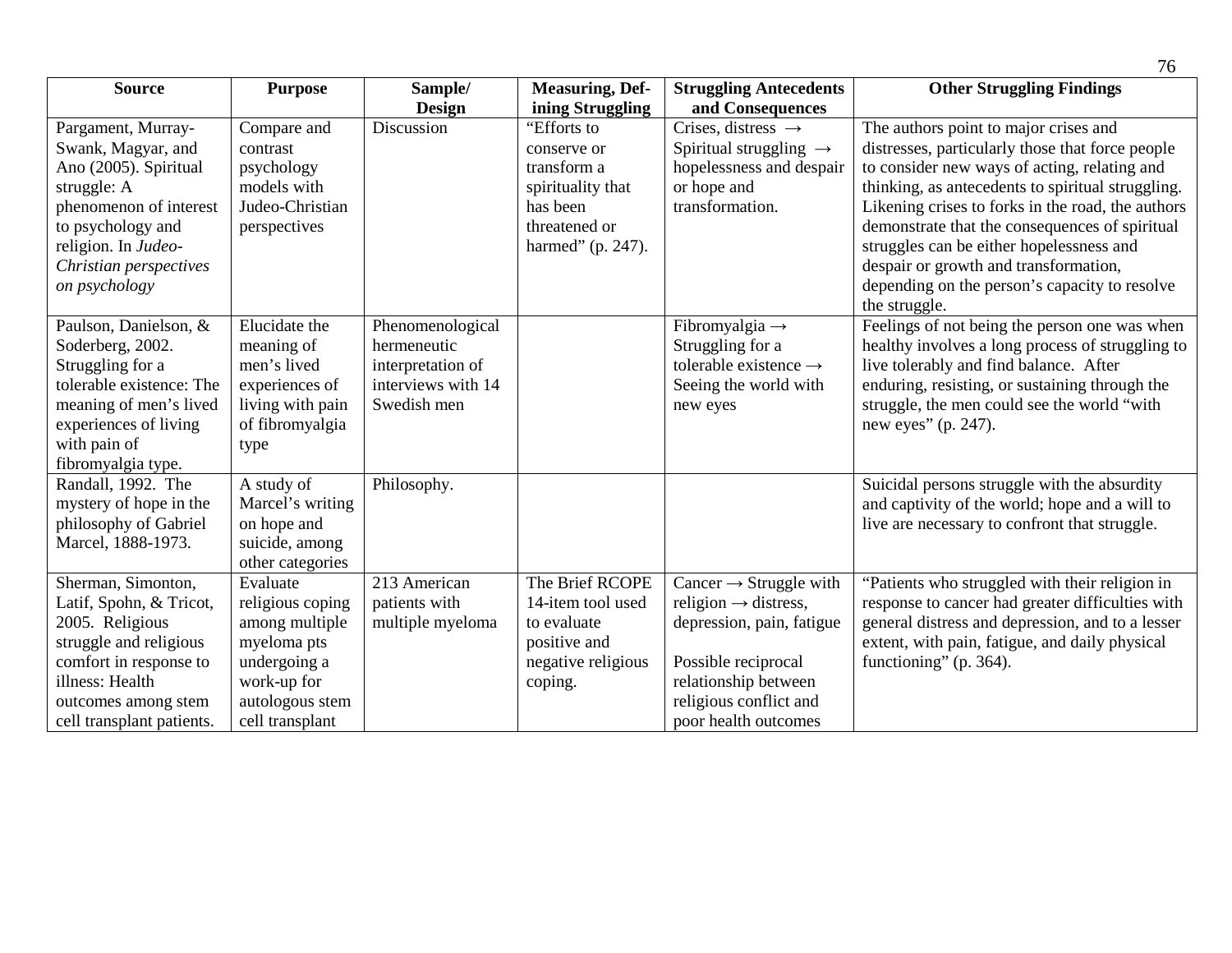| <b>Source</b>            | <b>Purpose</b>     | Sample/            | <b>Measuring, Def-</b> | <b>Struggling Antecedents</b>        | <b>Other Struggling Findings</b>                  |
|--------------------------|--------------------|--------------------|------------------------|--------------------------------------|---------------------------------------------------|
|                          |                    | Design             | ining Struggling       | and Consequences                     |                                                   |
| Sigurgeirsdottir &       | Increase           | Phenomenological   |                        | Reason for rehabilitation            | "Some described how they were trying to           |
| Halldorsdottir, 2008.    | understanding of   | study; 16          |                        | $\rightarrow$ existential struggling | tackle two paradoxical processes at the same      |
| Existential struggle and | patients'          | interviews with 12 |                        | $\rightarrow$ "vulnerable and more   | time: the need to adapt to a change in self-      |
| self-reported needs of   | experience of      | Icelandic          |                        | easily sent off balance"             | identity and holding on to aspects of the old     |
| patients in              | rehabilitation     | rehabilitating     |                        |                                      | life and self" p. 387.                            |
| rehabilitation.          | and their self-    | people             |                        |                                      | Stressful process. Harder to cope.                |
|                          | reported needs     |                    |                        |                                      |                                                   |
|                          | in that context.   |                    |                        |                                      |                                                   |
| Soderberg, Lundman, &    | Elucidate the      | Phenomenological-  |                        | Fibromyalgia $\rightarrow$           | Fibromyalgia caused participants threats to the   |
| Norberg, 1999.           | meaning of         | hermeneutic        |                        | Struggle to achieve                  | self, including lost freedom, threatened          |
| Struggling for dignity:  | women's            | interpretation of  |                        | relief, struggle for                 | integrity, and a struggle to obtain relief and an |
| The meaning of           | experiences of     | interviews with14  |                        | dignity                              | understanding. Because being perceived as         |
| women's experiences of   | living with        | Swedish women      |                        | Disrespect, discrediting             | credible is associated with dignity, others       |
| living with              | fibromyalgia       |                    |                        | $\rightarrow$ Struggle for dignity   | discrediting the fibromyalgia and showing         |
| fibromyalgia.            |                    |                    |                        |                                      | disrespect led the women to the additional        |
|                          |                    |                    |                        |                                      | interpersonal struggle for dignity.               |
| Starks, Morris,          | Examine how        | Semi-structured    |                        | Struggles with parenting             | "For those with adolescent children in the        |
| Yorkston, Gray, &        | couples adapt to   | interviews with 8  |                        | teenagers $\rightarrow$ additional   | home, there were additional demands when the      |
| Johnson, 2010. Being     | the challenges of  | American couples   |                        | demands for parents,                 | needs of the adolescents were in conflict with    |
| in-or out-of-sync:       | MS and identify    |                    |                        | contribute to out-of-sync            | those of the person with MS. This often put       |
| Couples adaptation to    | possible risk      |                    |                        | condition                            | the partner without MS in the middle, creating    |
| change in multiple       | factors for        |                    |                        |                                      | additional stressors and contributing to being    |
| sclerosis                | relational stress. |                    |                        |                                      | out-of-sync."                                     |
| Stevens, 1996.           | Derive a holistic  | Multi-staged       |                        | HIV symptoms $\rightarrow$ fear,     | As HIV-positive women began to experience         |
| Struggles with           | view of the        | narrative analysis |                        | existential pain $\rightarrow$       | symptoms such as fatigue and wasting, they        |
| symptoms. Women's        | symptom            | of interviews of a |                        | Struggle to prevent HIV              | became fearful and experienced existential        |
| narratives of managing   | experiences of     | racially diverse   |                        | from taking hold                     | pain. They subsequently struggled to prevent      |
| HIV illness.             | women living       | sample of 38       |                        | (including healthcare)               | HIV symptoms from taking hold, or taking          |
|                          | with HIV/AIDS.     | American HIV-      |                        | avoidance and "non-                  | over their lives through regiment                 |
|                          |                    | infected women     |                        | compliance")                         | noncompliance and health care avoidance.          |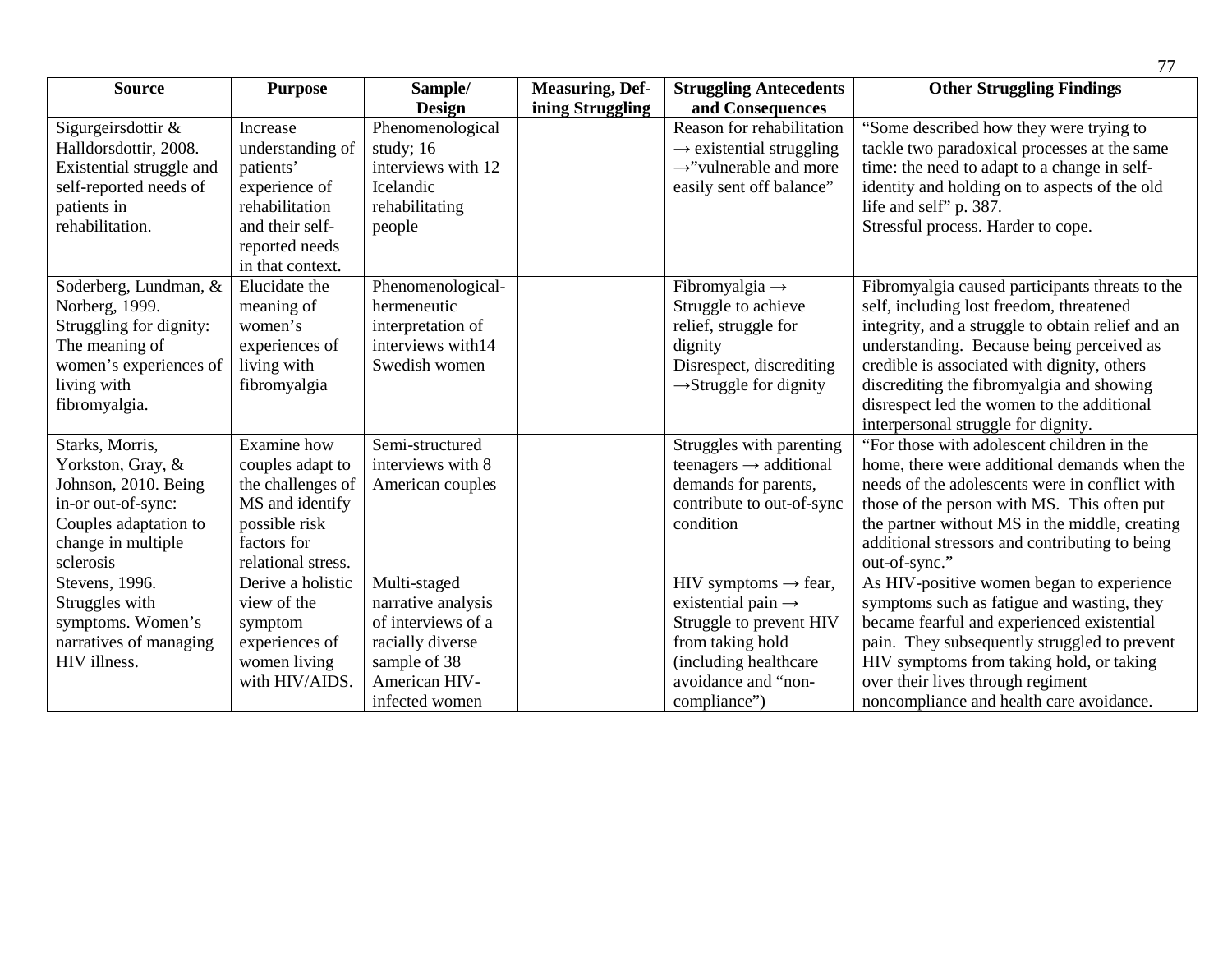| <b>Source</b>           | <b>Purpose</b>   | Sample/               | <b>Measuring, Def-</b> | <b>Struggling Antecedents</b>          | <b>Other Struggling Findings</b>                   |
|-------------------------|------------------|-----------------------|------------------------|----------------------------------------|----------------------------------------------------|
|                         |                  | Design                | ining Struggling       | and Consequences                       |                                                    |
| Strandberg, Astrom, &   | Illuminate the   | Phenomenological-     |                        | Fear of abandonment +                  | "The meaning of being dependent on care is         |
| Norberg, 2002.          | meaning of       | hermeneutic           |                        | experience of being a                  | understood as a two-dimensional struggle for       |
| Struggling to be/show   | being dependent  | interpretation of     |                        | $burden \rightarrow Struggle$ to       | existence. One dimension of the struggle is        |
| oneself valuable and    | on care, when it | interviews with an    |                        | maintain image of self as              | about to be/show oneself worthy to get care, as    |
| worthy to get care. One | appears          | older, hospitalized   |                        | a valuable/ worthy                     | dependency on care holds a fear to be              |
| aspect of the meaning   | 'negative.'      | man with a chronic    |                        | person                                 | abandoned. The other dimension of the              |
| of being dependent on   |                  | disease, his wife,    |                        |                                        | struggle is about to be/show oneself valuable      |
| $care - a study of one$ |                  | and two of his        |                        |                                        | as a human being, as identity is built upon        |
| patient, his wife and   |                  | professional nurses.  |                        |                                        | being able to manage oneself and be strong"        |
| two of his professional |                  | Sweden.               |                        |                                        | $(p. 43)$ .                                        |
| nurses.                 |                  |                       |                        |                                        |                                                    |
| Talseth, Gilje, &       | "Describe a      | Two Norwegian         |                        | Suffering $\leftrightarrow$ Struggling | "Struggling with longing for closeness and         |
| Norbert, 2003.          | process of       | suicidal pts hosp.    |                        | $String \rightarrow$ Suicide           | desiring to share despair while being              |
| Struggling to become    | consolation      | for psychiatric care. |                        | $Stringging \rightarrow$               | objectified and disconnected Letting go of         |
| ready for consolation:  | revealed by two  | Secondary analysis.   |                        | Perspective shift,                     | the struggle and getting at the root of despair    |
| experiences of suicidal | suicidal         | Thematic structural   |                        | readiness for consolation              | feels good, requires strength, and inspires        |
| patients.               | patient's        | analysis.             |                        |                                        | courage. A shift in perspective surfaces and       |
|                         | experiences" (p. | Phenomenological      |                        |                                        | uplifts, liberating the light of life in the midst |
|                         | 615).            | hermeneutic study     |                        |                                        | of darkness" (p. $619$ ).                          |
| Travers & Lawler,       | Examine the      | Grounded theory       |                        | Sociocultural threats $\rightarrow$    | CFS sufferers endure threats such as disruption    |
| 2008. Self within a     | illness          | methods, semi-        |                        | Intrapersonal struggle                 | (including body failure, unpredictability,         |
| climate of contention:  | experiences,     | structured            |                        |                                        | illness invisibility, functional impairments,      |
| experiences of chronic  | specifically the | interviews with 19    |                        |                                        | dependency, and loss) and invalidation (such       |
| fatigue syndrome        | experiences of   | Australian adults     |                        |                                        | as disbelief, dismissal, stigma, and turning the   |
|                         | self for people  |                       |                        |                                        | abnormal into the normal). These threats to        |
|                         | with CFS         |                       |                        |                                        | CFS sufferers result in a struggling self seeking  |
|                         |                  |                       |                        |                                        | renewal. The struggle is between guardianship      |
|                         |                  |                       |                        |                                        | (a defensive response characterized by             |
|                         |                  |                       |                        |                                        | assuming the burden of proof, internality, self-   |
|                         |                  |                       |                        |                                        | defense, and vigilance) and reconstructing (a      |
|                         |                  |                       |                        |                                        | renewing and redefining response                   |
|                         |                  |                       |                        |                                        | characterized by reflection, a positive            |
|                         |                  |                       |                        |                                        | perspective, and an external focus).               |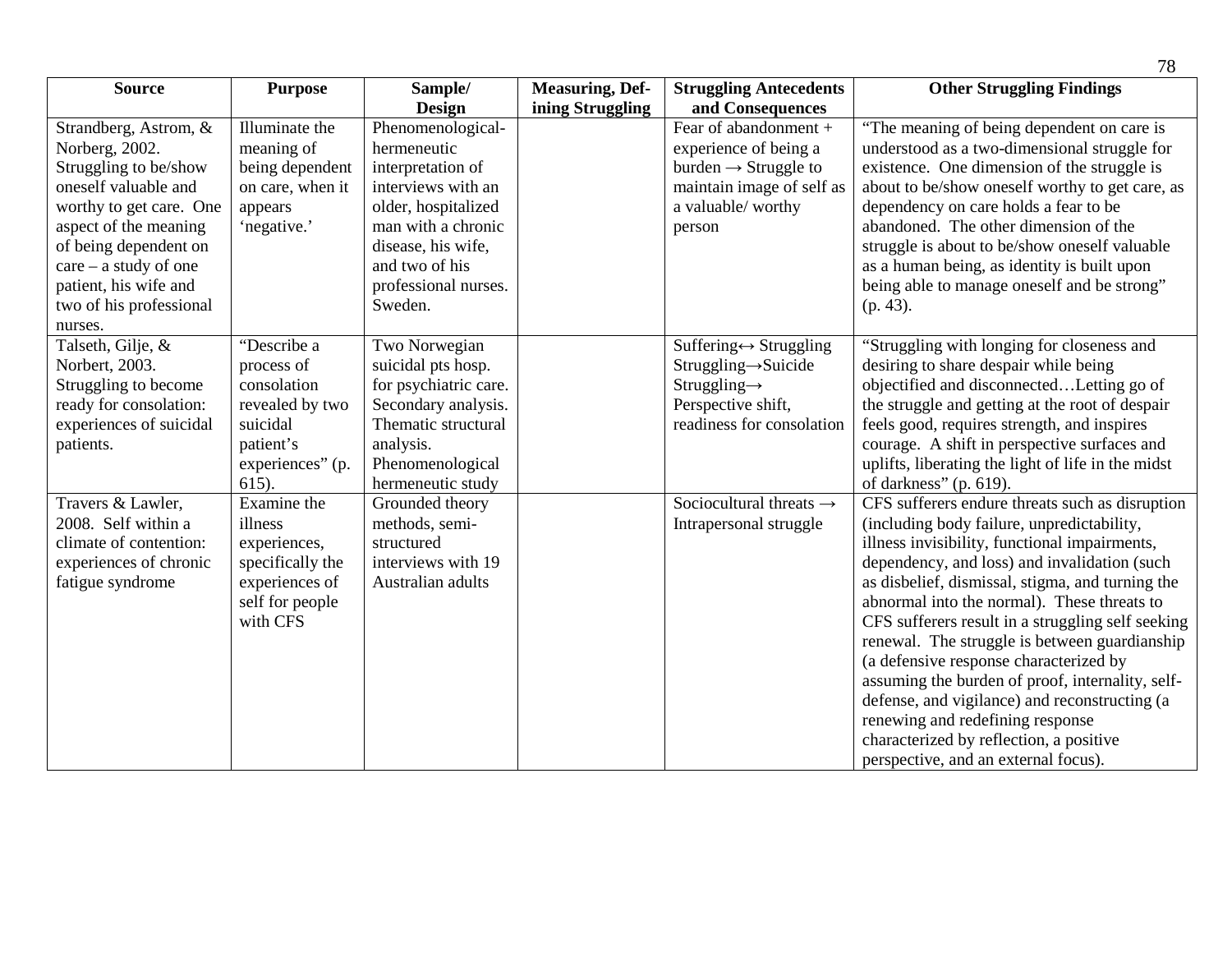| <b>Source</b>                                                                                                                                         | <b>Purpose</b>                                                                                                                                                    | Sample/                                                                                                                                                                   | <b>Measuring, Def-</b>                                            | <b>Struggling Antecedents</b>                                                                                             | <b>Other Struggling Findings</b>                                                                                                                                                                                                                                                                                                                                                                                                                                                                                                                                                                             |
|-------------------------------------------------------------------------------------------------------------------------------------------------------|-------------------------------------------------------------------------------------------------------------------------------------------------------------------|---------------------------------------------------------------------------------------------------------------------------------------------------------------------------|-------------------------------------------------------------------|---------------------------------------------------------------------------------------------------------------------------|--------------------------------------------------------------------------------------------------------------------------------------------------------------------------------------------------------------------------------------------------------------------------------------------------------------------------------------------------------------------------------------------------------------------------------------------------------------------------------------------------------------------------------------------------------------------------------------------------------------|
|                                                                                                                                                       |                                                                                                                                                                   | Design                                                                                                                                                                    | ining Struggling                                                  | and Consequences                                                                                                          |                                                                                                                                                                                                                                                                                                                                                                                                                                                                                                                                                                                                              |
| Van Mens-Verhulst,<br>Radtke, & Spence,<br>2004. The private<br>struggle of mothers<br>with asthma: a gender<br>perspective on illness<br>management. | Determine how<br>mothers with<br>chronic illness<br>manage their<br>illness                                                                                       | 11 Dutch and<br>Canadian women/<br>Qualitative<br>approach, semi-<br>structured<br>interviews                                                                             |                                                                   |                                                                                                                           | The mother role can include the exertion of<br>childcare and housework and exposure to<br>cleaning products, pets, campfires and other<br>triggers that exacerbate asthma symptoms.<br>Thus, mothers struggle to balance their<br>perceived roles as mothers with their needs for<br>rest and symptom management                                                                                                                                                                                                                                                                                             |
| Whittemore, Chase,<br>Mandle, & Roy (2002).<br>Lifestyle change in type<br>2 diabetes. A process<br>model.                                            | Describe the<br>integration of<br>T2DM treatment<br>recommendation<br>s into existing<br>lifestyle while<br>participating in a<br>nurse-coaching<br>intervention. | Interpretive method<br>elicited data from<br>nurse-coaching<br>sessions, notes, and<br>interviews of 9<br>American women<br>with T2DM. Data<br>reduction and<br>analysis. |                                                                   | Struggle $\rightarrow$ balance                                                                                            | Newly diagnosed type 2 diabetics struggle to<br>incorporate recommendations into their<br>lifestyle. The authors' interpretive research<br>revealed a struggle between enjoyment of food<br>and guilt over suboptimal choices resulting in<br>blood sugar variability. However, struggle is<br>one factor necessary to develop balance<br>"between structure and flexibility, fear and<br>hope, conflict and acceptance, diabetes and<br>life" (p. 18).                                                                                                                                                      |
| Wiklund, 2008.<br>Existential aspects of<br>living with addiction -<br>Part I: meeting<br>challenges.                                                 | Explore the<br>existential<br>aspects of living<br>with addiction.                                                                                                | Hermeneutic<br>approach.<br>Secondary analysis<br>of interviews with<br>9 Swedish men and<br>women                                                                        | "Movement<br>between different<br>aspects of being"<br>(p. 2429). | $Addiction \rightarrow Struggle$<br>$\rightarrow$ Continued drug use<br>vs. Growth and strength<br>to deal with struggles | Wiklund's exploration of the existential<br>struggles of people living with addiction<br>reveals a struggle between death and life<br>during which people meet existential struggles.<br>These struggles are defined as a "movement"<br>between different aspects of being," (p. 2429)<br>such as meaning and meaninglessness,<br>connectedness and loneliness, and control and<br>chaos. Wiklund's research appears to indicate<br>that others can promote growth in people living<br>with addiction by promoting the positive<br>aspects of the struggles, such as meaning,<br>connectedness, and control. |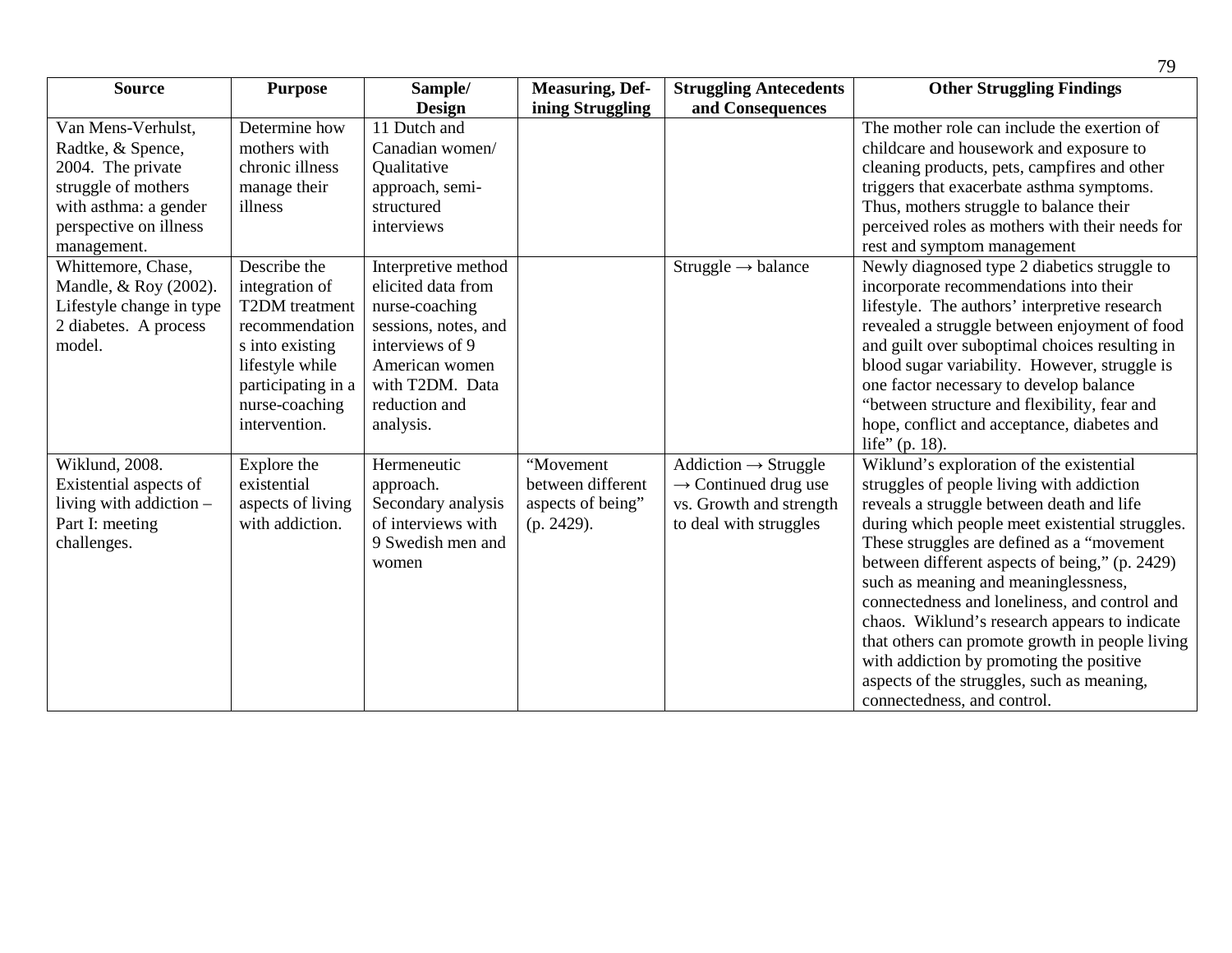| <b>Source</b>      | <b>Purpose</b>    | Sample/              | <b>Measuring, Def-</b> | <b>Struggling Antecedents</b> | <b>Other Struggling Findings</b>                |
|--------------------|-------------------|----------------------|------------------------|-------------------------------|-------------------------------------------------|
|                    |                   | <b>Design</b>        | ining Struggling       | and Consequences              |                                                 |
| Yamashita, 1998.   | Compare           | 12 Canadian and 14   |                        | Struggling $\rightarrow$      | The author identified the theme of struggling   |
| Family coping with | culturally        | Japanese care-       |                        | transcendence,                | alone among the Canadian care-givers, which     |
| mental illness: A  | diverse families' | giving families of   |                        | understanding,                | summarized the experience of being alone in     |
| comparative study. | reactions to      | persons who had      |                        | acceptance                    | knowing their son or daughter needed help but   |
|                    | mental illness,   | been diagnosed       |                        |                               | not having a diagnosis or information about the |
|                    | help-seeking      | with schizophrenia   |                        |                               | meaning of schizophrenia. After the struggling  |
|                    | behaviors, and    | for at least 10 mos. |                        |                               | period, participants transcended their          |
|                    | transformative    | Newman's theory      |                        |                               | limitations, coming to an understanding and     |
|                    | processes.        | of health as praxis  |                        |                               | acceptance of the illness.                      |
|                    |                   | heuristic inquiry.   |                        |                               |                                                 |